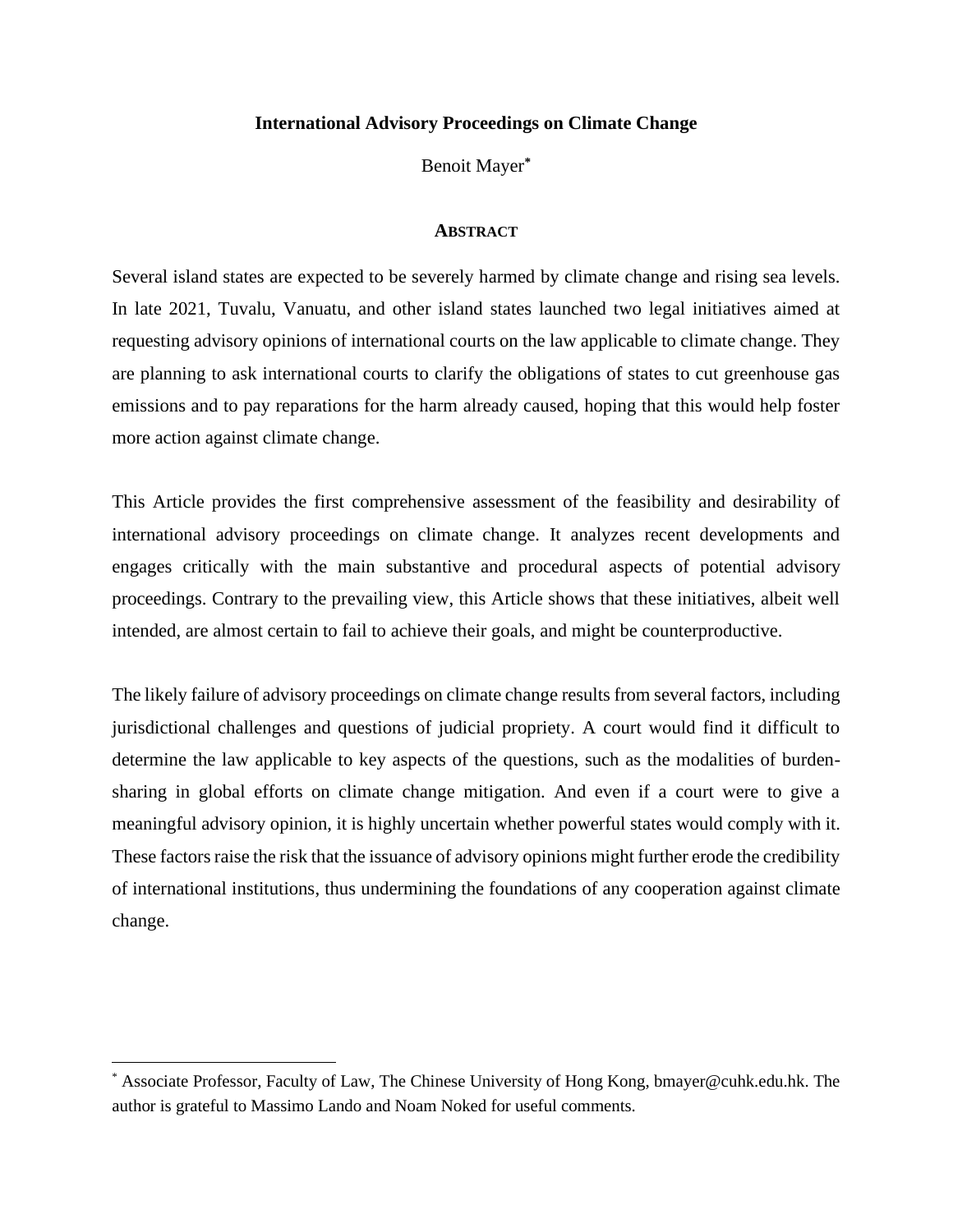# **TABLE OF CONTENTS**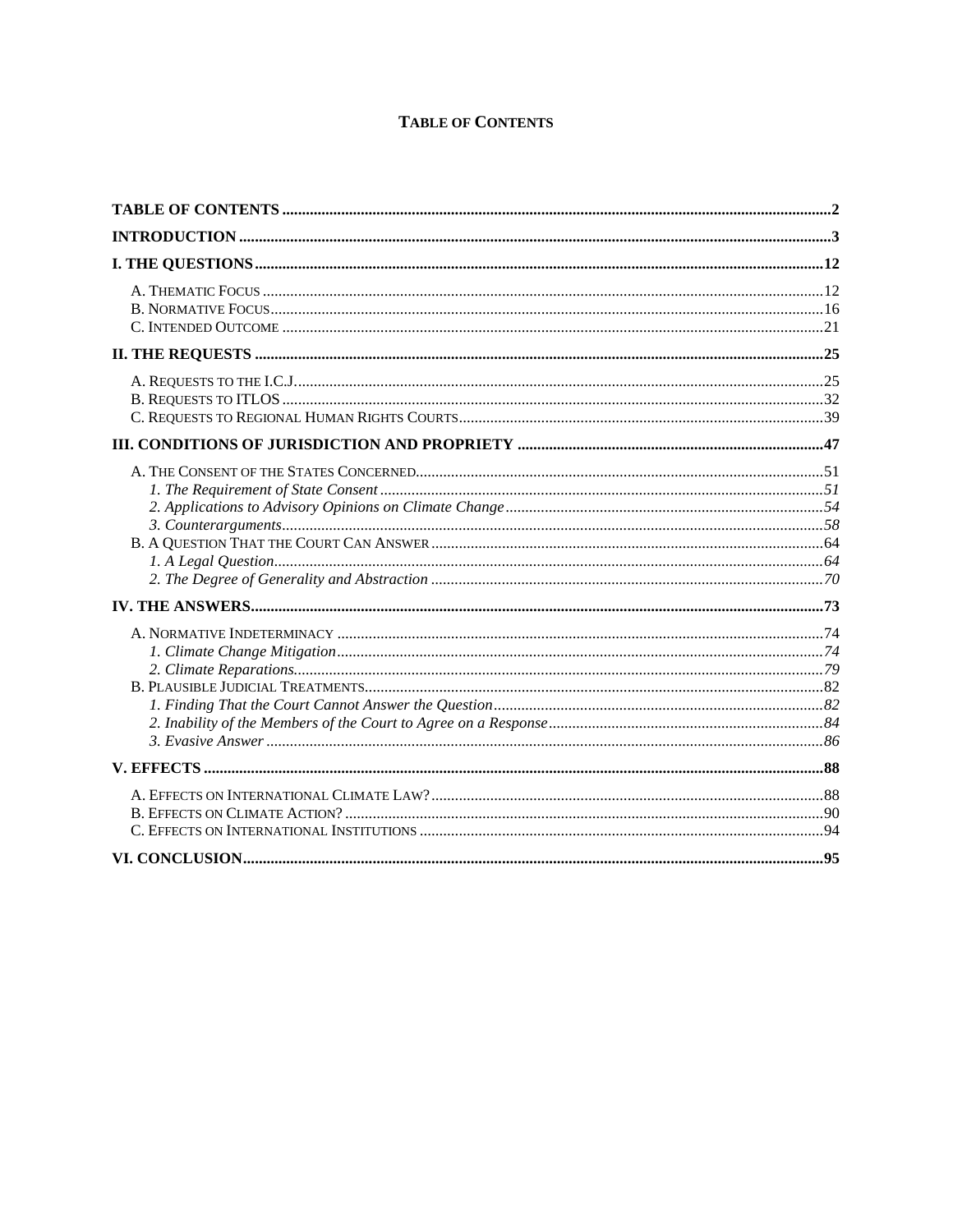## <span id="page-2-4"></span><span id="page-2-3"></span><span id="page-2-2"></span><span id="page-2-0"></span>**INTRODUCTION**

States have long expressed their concern for the impact of human activities on the climate system<sup>1</sup> and recognized the "urgency" of mitigating climate change.<sup>2</sup> The Paris Agreement sets a collective objective of reaching "global peaking of greenhouse gas [GHG] emissions as soon as possible" and achieving net zero GHG emissions "in the second half of this century".<sup>3</sup> The parties thus aim at holding global warming "well below"  $2^{\circ}$ C and as close to  $1.5^{\circ}$ C as possible.<sup>4</sup> So far, however, states have not agreed on consistent commitments. In particular, the nationally determined contributions (NDCs) and long-term mitigation strategies under the Paris Agreement fall short of what the 1.5 or  $2^{\circ}$ C goals suggest.<sup>5</sup>

<span id="page-2-1"></span>In this context, litigation has increasingly appeared as an alternative way to prompt national action on climate change mitigation.<sup>6</sup> Concerned citizens and NGOs have filed multiple cases before domestic or regional courts. At times, courts have dismissed these cases on preliminary grounds—

<sup>&</sup>lt;sup>1</sup> See, e.g., United Nations Framework Convention on Climate Change, pmbl. ¶2, May 9, 1992, 1771 U.N.T.S. 107; Paris Agreement, pmbl. ¶12, Dec. 12. 2015, 55 ILM 740 (2016); Decision -/CP.26, Glasgow Climate Pact (advanced unedited version), pmbl. ¶7, Nov. 13, 2021, https://unfccc.int/documents/310475. <sup>2</sup> *See, e.g.*, Decisions 1/CP.13, Bali Action Plan, pmbl. ¶17, U.N. Doc. FCCC/CP/2007/6/Add.1 (Mar. 14, 2008); 1/CP.21, Adoption of the Paris Agreement, pmbl. ¶7, U.N. Doc. FCCC/CP/2015/10/Add.1 (Jan. 29,

<sup>2016); -/</sup>CP.26, *supra* note [1,](#page-2-0) ¶4. *See also* Paris Agreement, *supra* note [1,](#page-2-0) pmbl. ¶5.

<sup>3</sup> Paris Agreement, *supra* note [1,](#page-2-0) art. 4, ¶1.

 $4$  *Id.* art. 2,  $\P$ 1(a).

<sup>5</sup> *See, e.g.*, Decision -/CP.26, *supra* note [1,](#page-2-0) ¶4; UNEP, Emissions Gap Report 2021 (2021); U.N. Climate Change Secretariat, Message to Parties and Observers (Nov. 4, 2021), https://perma.cc/L8LL-SDPF.

<sup>6</sup> *See, e.g.*, Address by Johnson Toribiong, President of Palau, *in* U.N. GAOR, 66th Sess., 16th plen. mtg. at 26, 27, U.N. Doc. A/66/PV.16 (Sept. 22, 2011).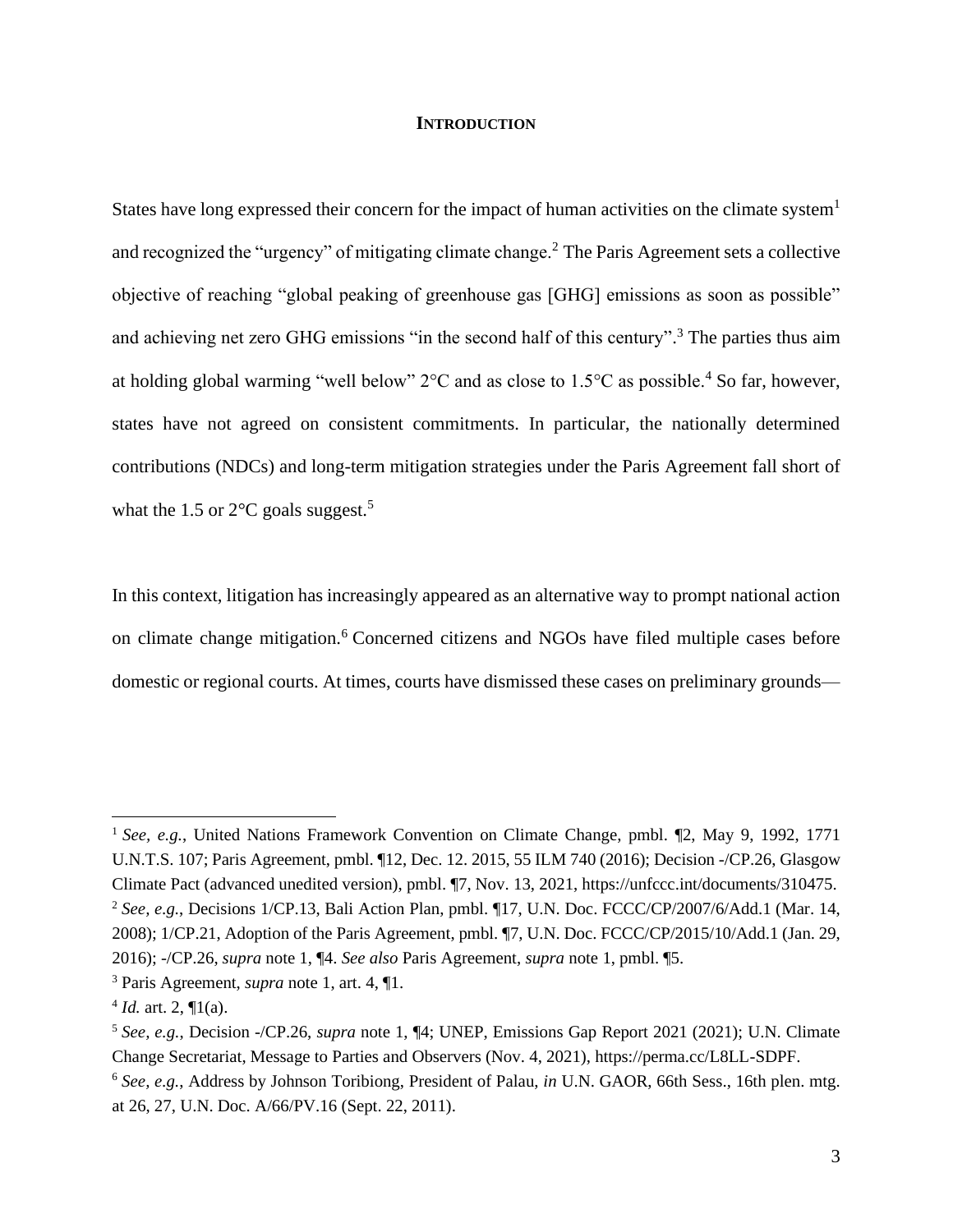for lack of standing<sup>7</sup> or by reference to doctrines relating to the separation of powers.<sup>8</sup> In some other cases, domestic courts have applied tort, constitutional, or human rights law, sometimes interpreted in light of international law, as requiring national governments to enhance their efforts on climate change mitigation.<sup>9</sup>

<span id="page-3-2"></span><span id="page-3-1"></span><span id="page-3-0"></span>International courts, however, have been lagging behind.<sup>10</sup> Tuvalu once considered claiming compensation against the United States before the International Court of Justice (I.C.J.) for the impacts of climate change, but it has never acted on this idea.<sup>11</sup> The voluntary nature of international adjudication hinders the prospects of such inter-state litigation, <sup>12</sup> as most large GHG emitters do not accept the compulsory jurisdiction of the I.C.J.<sup>13</sup> and show no interest in referring a climate-related case to an international court. Overall, contentious proceedings between two or

<span id="page-3-3"></span><sup>7</sup> *See, e.g.*, Case C-565/19P, Carvalho v. Parliament & Council, ECLI:EU:C:2021:252 (Mar. 25, 2021).

<sup>8</sup> *See, e.g.*, Juliana v. United States, 947 F.3d 1159 (9th Cir 2020).

<sup>9</sup> *See, e.g.*, HR Nederlanden (Supreme Court of the Netherlands), Dec. 20, 2019, ECLI:NL:2019:2006 (Urgenda/Staat der Nederlanden), unofficial English translation 59 ILM 814 (2020) (Neth.); Tribunal de Première Instance francophone de Bruxelles (French-Speaking Tribunal of First Instance of Brussels), June 17, 2021, Case 15/4585/A (Klimaatzaak/Belgium), unofficial English translation https://perma.cc/U3A5- PLTY (Belg.); Bundesverfassungsgericht (Federal Constitutional Court), Mar. 24, 2021, 1 BvR 2656/18 (Neubauer/Germany), unofficial English translation https://perma.cc/YUD7-Z37P (Ger.).

<sup>10</sup> *See* remarks by Lavanya Rajamani, in *Judging the Climate Crisis: The Role of the International Court of Justice in Addressing Environmental Harms*, 20 ASIL PROC. 19, 23 (2021) (noting that "there is much that the ICJ could contribute" on climate law).

<sup>11</sup> *Palau Seeks U.N. World Court Opinion on Damage Caused by Greenhouse Gases*, U.N. NEWS, Sept. 22, 2011.

<sup>12</sup> *See* Statute of the International Court of Justice, art. 36, June 26, 1945, 59 Stat. 1055, 3 Bevans 1179.

<sup>&</sup>lt;sup>13</sup> Only two of the eight largest GHG-emitting states have accepted the compulsory jurisdiction of the I.C.J. (India and Japan). *See* CAIT data for 2018 historical GHG emissions (total excluding land-use change and forestry), CLIMATEWATCH, https://www.wri.org/data/climate-watch-cait-country-greenhouse-gasemissions-data (last visited Mar. 9, 2022); *Declarations Recognizing the Jurisdiction of the Court as Compulsory*, INTERNATIONAL COURT OF JUSTICE, https://www.icj-cij.org/en/declarations (last visited Mar. 9, 2022).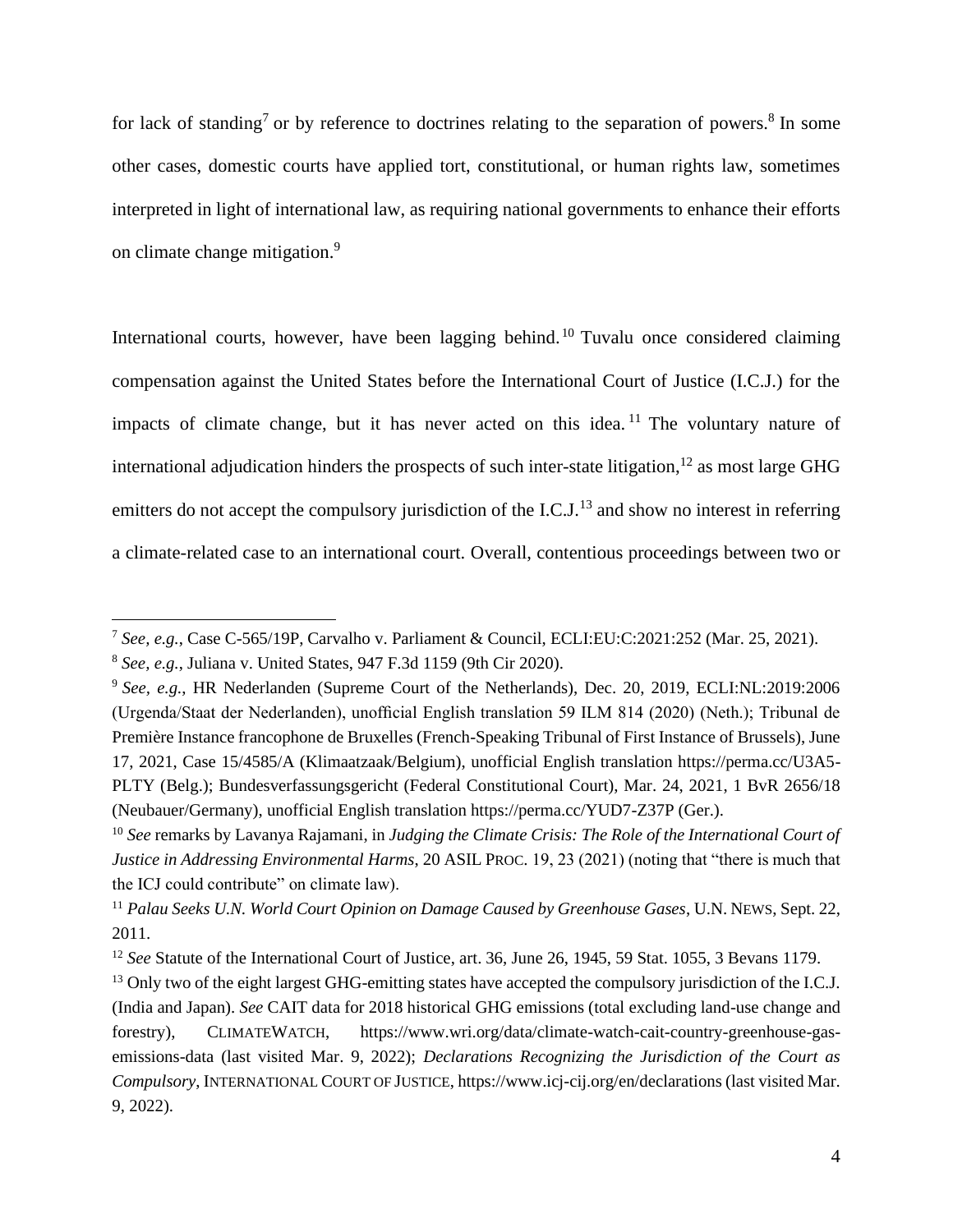several states would not adequately comprehend climate change as a global issue interesting every state. An applicant state would not only have to justify its right to invoke another state's obligation to mitigate climate change;  $14$  it would also need to explain how a court can determine the respondent's obligation to do its fair share in global efforts to mitigate climate change without at the same time deciding on the obligations of other GHG-emitting states not parties to the proceedings.<sup>15</sup>

<span id="page-4-1"></span>Advisory proceedings would appear to have two conspicuous advantages over contentious ones. First, advisory proceedings could conceivably bypass the opposition of the largest GHG emitters.<sup>16</sup> Second, advisory proceedings could better reflect the global nature of climate change than contentious proceedings.<sup>17</sup> For instance, advisory proceedings may avoid some of the issues of causation and attribution that would impede a contentious case.<sup>18</sup> And the court could be informed by all interested states,<sup>19</sup> without being constrained by the narrow rules on intervention<sup>20</sup> and

<span id="page-4-2"></span><span id="page-4-0"></span><sup>&</sup>lt;sup>14</sup> Barcelona Traction, Light & Power Company, Limited (Belg. v. Spain), Judgment (Second Phase), 1970 I.C.J. 3, ¶33 (Feb. 5).

<sup>&</sup>lt;sup>15</sup> Monetary Gold Removed from Rome in 1943 (It. v. Fr., U.K. & U.S.), Judgment on Preliminary Question, 1954 I.C.J. 19, 33 (June 15).

<sup>16</sup> *See* Part I and Section II.A.

<sup>17</sup> *See* David Freestone et al., *Agreement for the Establishment of the Commission of Small Island States on Climate Change and International Law (COSIS)*, 37 INT'L J. MARINE & COASTAL L. 166, 168 (2022). *See also* Rüdiger Wolfrum, *Advisory Opinions: An Alternative Means to Avoid the Development of Legal Conflicts?*, *in* INTERNATIONAL LAW AND LITIGATION: A LOOK INTO PROCEDURE 99, 106 (Hélène Ruiz Fabri et al., 2019).

<sup>18</sup> *See* Penelope Ridings, *An I.C.J. Advisory Opinion on Climate Change: Can it Assist in Driving Ambition?*, DR. PENELOPE RIDINGS (Nov. 1, 2021) https://peneloperidings.com/wp48/index.php/2021/11/01/an-icjadvisory-opinion-on-climate-change-can-it-assist-in-driving-ambition/.

<sup>19</sup> *See, e.g.*, I.C.J. Statute, *supra* note [12,](#page-3-0) art. 66; ITLOS, Rules of the Tribunal, art. 133, ITLOS/8 (adopted Oct. 28, 1997, amended Mar. 15 & Sept. 21, 2001, & Mar. 17, 2009).

<sup>20</sup> *See, e.g.*, I.C.J. Statute, *supra* not[e 12,](#page-3-0) arts. 62–63; Statute of the International Tribunal of the Law of the Sea, arts. 31–32, in Annex VII of United Nations Convention on the Law of the Sea, Dec. 10, 1982, 1833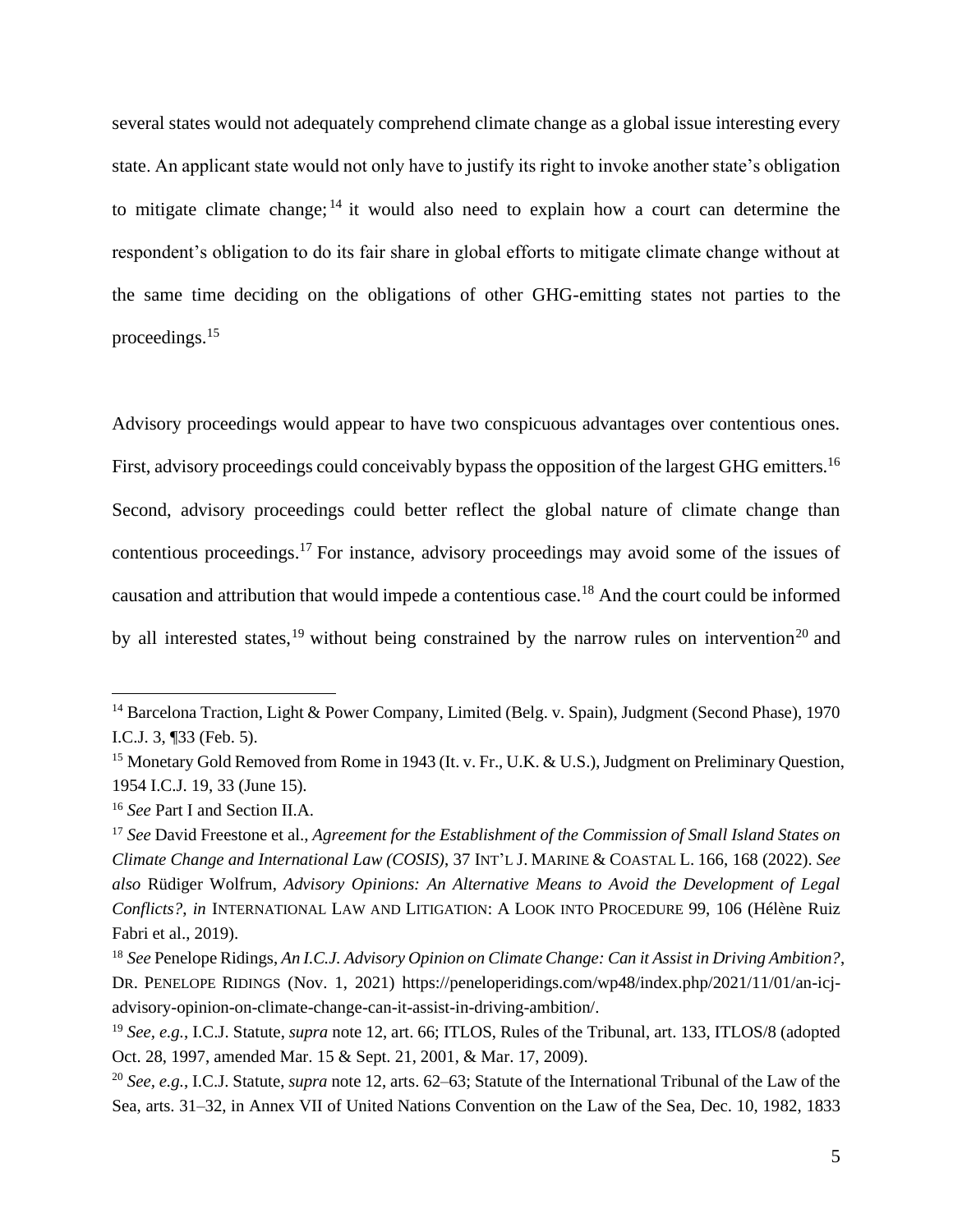<span id="page-5-2"></span>amicus curiae<sup>21</sup> applicable in contentious proceedings.<sup>22</sup> On the other hand, the fact that advisory opinions have "no binding force"<sup>23</sup> does not necessarily affect their political pull as authoritative judicial pronouncements.<sup>24</sup> For these reasons, scholars have presented advisory opinions as "particularly suitable to clarify a disputed point of law",<sup>25</sup> in particular one—like climate change which concerns "[t]he international community at large".<sup>26</sup>

<span id="page-5-1"></span><span id="page-5-0"></span>Due to their particular vulnerability to the impacts of climate change,  $27$  small-island states have been the main proponents of an advisory opinion. They hope that an advisory opinion will provide an authoritative interpretation of states' rights and obligations, which, they believe, will lead states to take more ambitious action on climate change, by changing the "conversation from one of vague,

<sup>24</sup> *See infra* notes [284–](#page-58-0)[286.](#page-59-0)

U.N.T.S. 3 (ITLOS Statute).

<sup>21</sup> *See, e.g.*, I.C.J. Statute, *supra* not[e 12,](#page-3-0) art. 34 ¶2; Rules of ITLOS, *supra* note [19,](#page-4-0) art. 84.

 $22$  This could also reduce the power imbalance, reflected in the quality of party submissions, which would likely appear in a contentious case between a small developing island state and a major GHG emitter. *See*  Maxine Burkett, *Climate Reparations*, 10 MELB. J. INT'L L. 509, 643 (2009).

<sup>&</sup>lt;sup>23</sup> Interpretation of Peace Treaties, Advisory Opinion (First Phase), 1950 I.C.J. 65, 71 (Mar. 30); Legal Consequences of the Construction of a Wall in the Occupied Palestinian Territory, Advisory Opinion, 2004 I.C.J. 136, ¶47 (July 9, 2004); Sub-Regional Fisheries Commission, Case No. 21, Advisory Opinion, 2015 ITLOS Rep. 4, ¶76 (Apr. 2) (*S.R.F.C.*).

<sup>25</sup> Rüdiger Wolfrum, *Advisory Opinions: Are They a Suitable Alternative for the Settlement of International Disputes?*, *in* INTERNATIONAL DISPUTE SETTLEMENT:ROOM FOR INNOVATIONS? 35, 39 (Rüdiger Wolfrum & Ina Gätzschmann eds., 2013). *See also* Judge Thomas Buergenthal, President of IACHR, Address to a Special Session of the O.A.S. Permanent Council (Dec. 3, 1986), *in* ANN. REP. IACHR 103, 105 (Aug. 30, 1987).

<sup>26</sup> Laurence Boisson de Chazournes, *Advisory Opinions and the Furtherance of the Common Interest of Humankind*, *in* INTERNATIONAL ORGANIZATIONS AND INTERNATIONAL DISPUTE SETTLEMENT: TRENDS AND PROSPECTS 105, 107 (Laurence Boisson de Chazournes et al. eds., 2002)

<sup>27</sup> Michelle Mycoo et al., *Small Islands*, *in* CLIMATE CHANGE 2022: IMPACTS, ADAPTATION AND VULNERABILITY ch. 15 (Hans-Otto Pörtner et al. eds., 2022).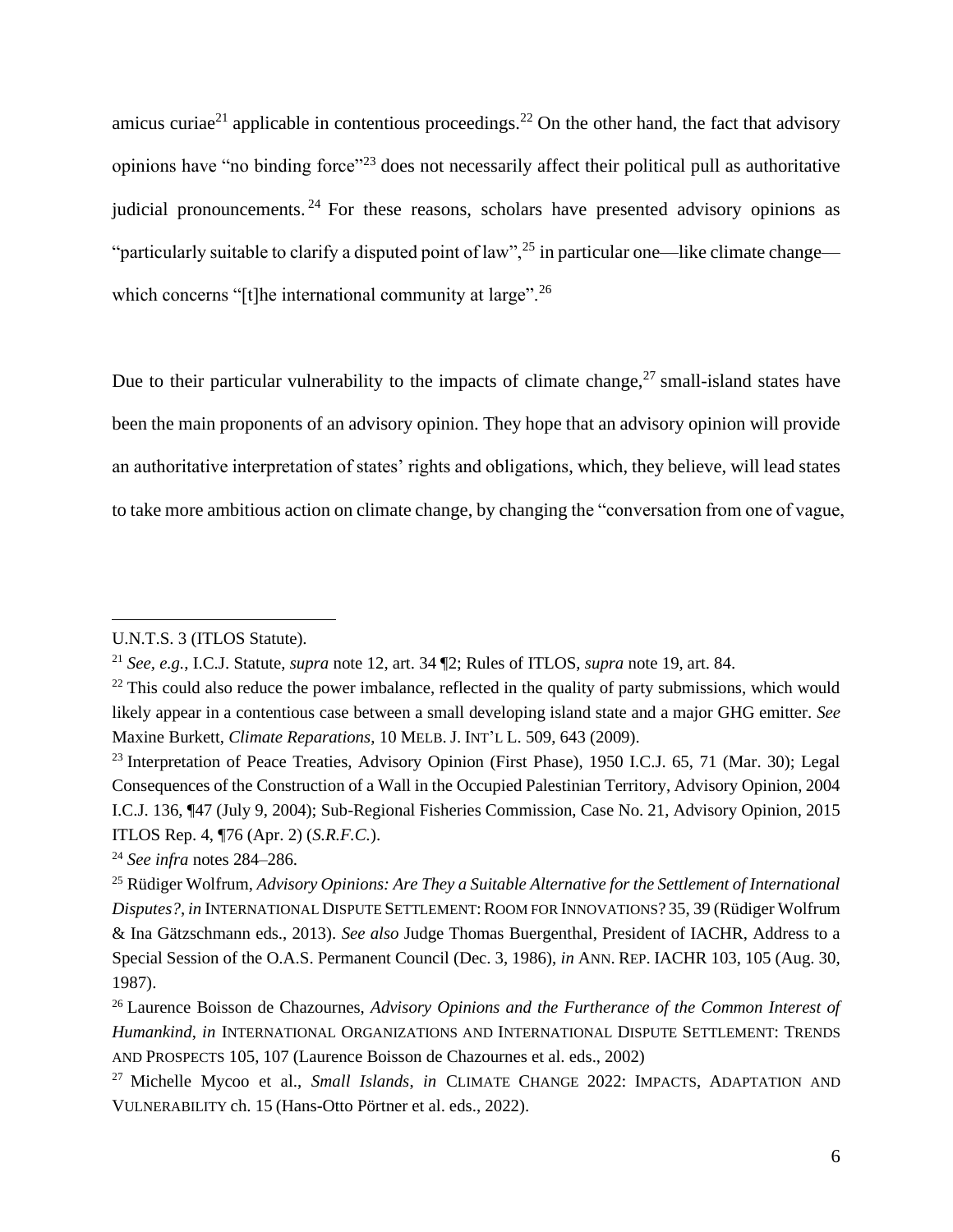<span id="page-6-0"></span>voluntary commitments to legally binding obligations and compensation".<sup>28</sup>

Thus, in 2011, Palau launched a campaign for the General Assembly to request an advisory opinion of the I.C.J.<sup>29</sup> Albeit short-lived, this campaign inspired a similar initiative that Vanuatu announced a decade later, in September 2021.<sup>30</sup> Like Palau, Vanuatu now faces the daunting task of securing a majority decision at the U.N. General Assembly.

<span id="page-6-1"></span>Just a month after Vanuatu's announcement, Antigua and Barbuda and Tuvalu adopted a treaty that establishes the Commission of Small Island States on Climate Change and International Law (COSIS) and gives it competence to request an advisory opinion of the International Tribunal on the Law of the Sea (ITLOS).<sup>31</sup> COSIS would rely on a controversial provision of the Rules of ITLOS which permits an international agreement related to the purpose of the U.N. Convention on the Law of the Sea (UNCLOS) to authorize "whatever body" to request an opinion of ITLOS on a legal question.<sup>32</sup> As discussed below, it is dubious that ITLOS can exercise advisory jurisdiction when the request touches chiefly upon the obligations of states not party to the

<sup>&</sup>lt;sup>28</sup> Payam Akhavan, Remarks at a Press Conference organized by Ant. & Barb. and Tuvalu at COP26 (Nov. 1, 2021). *See also* Margaretha Wewerinke-Singh, Remarks at the Conference of the British Inst. Int'l & Comp. L. (Mar. 11, 2021), *in* BRITISH INST. INT'L & COMP. L., RISING SEA LEVELS: PROMOTING CLIMATE JUSTICE THROUGH INTERNATIONAL LAW ¶12 (2021) https://www.biicl.org/events/11468/webinar-seriesrising-sea-levels-promoting-climate-justice-through-international-law [https://perma.cc/ZE52-NDJG]. <sup>29</sup> Toribiong, *supra* not[e 6,](#page-2-1) at 27–28.

<sup>30</sup> *See Vanuatu Leading Global Initiative to bring Climate Change to World Court*, DAILY POST, Sept. 25, 2021; Bernadette Carreon, *Vanuatu to Seek International Court Opinion on Climate Change Rights*, THE GUARDIAN, Sept. 26, 2021.

<sup>&</sup>lt;sup>31</sup> Agreement for the Establishment of the Commission of Small Island States on Climate Change and International Law, Oct. 31, 2021, U.N. Registration No. 56940 (COSIS Agreement).

<sup>32</sup> Rules of ITLOS, *supra* note [19,](#page-4-0) art. 138. *See* below, Section II.B.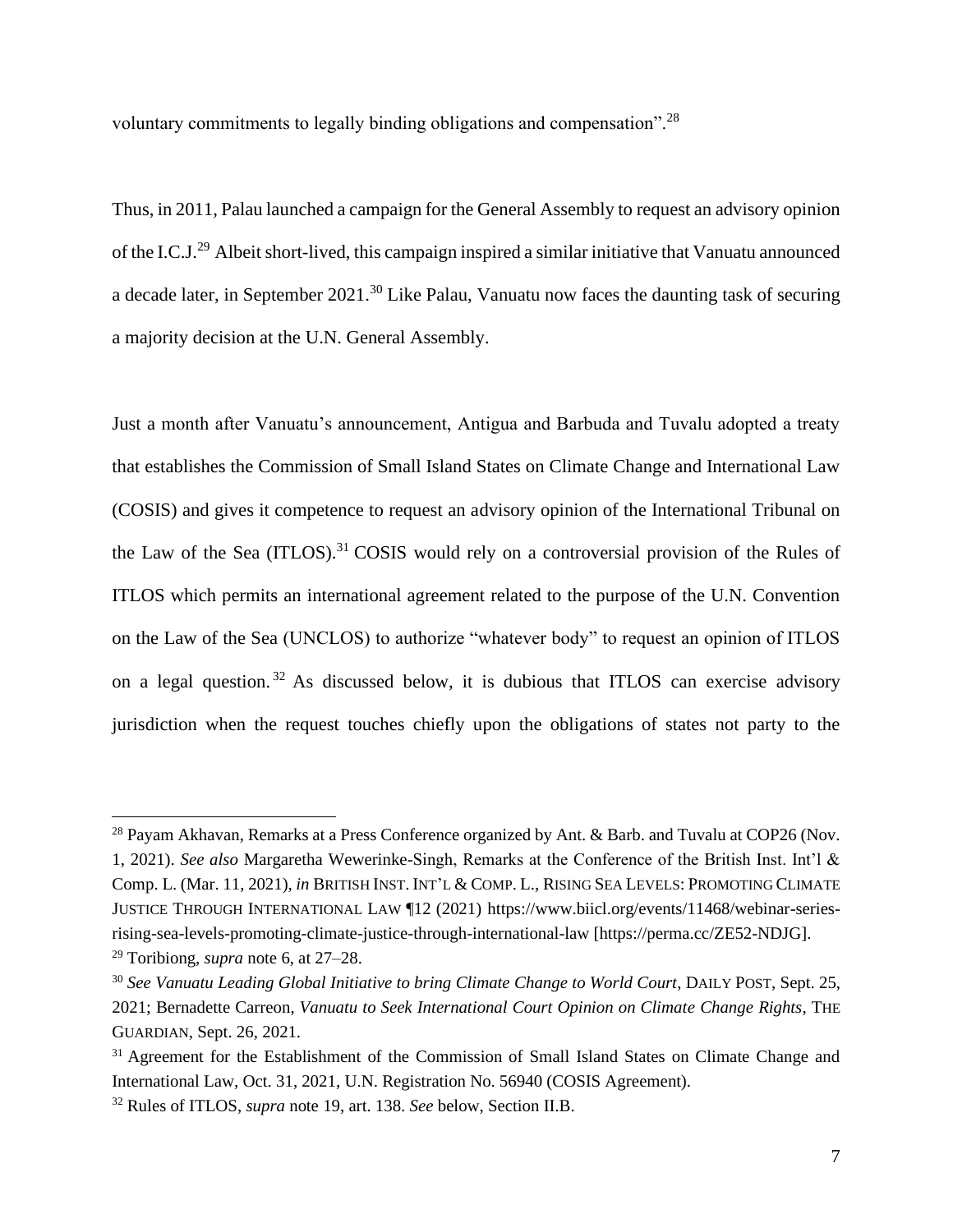agreement authorizing the request.<sup>33</sup>

A third possible tactic—which small-island states do not seem to have explored yet—would seek to initiate advisory proceedings before a regional human rights court. In particular, the treaties establishing the Inter-American Court of Human Rights (IACHR) and the African Court of Human and People's Rights (ACHPR) allow an individual state party to request an advisory opinion.<sup>34</sup> An advisory opinion of the IACHR or the ACHPR, however, would be limited by these courts' subject-matter jurisdiction, which may not allow the court to apply the full gamut of norms relevant to climate change.

<span id="page-7-0"></span>Pursuing any of these tactics, an advisory opinion would aim at obtaining an authoritative judicial interpretation of norms of international law on climate change mitigation and, possibly, reparations. The exercise would not be entirely unlike the attempt of the International Law Association to codify the international law applicable to climate change, or the study of the International Law Commission on the "protection of the atmosphere".<sup>35</sup> It is noteworthy, in this regard, that these expert-driven processes only achieved to confirm the existence of overly broad legal principles (*e.g.*, the obligations of prevention and cooperation), without shedding light on how these

<sup>33</sup> *See* below, Section III.A.

<sup>&</sup>lt;sup>34</sup> American Convention on Human Rights art. 64, Nov. 22, 1969, 1144 U.N.T.S. 123 ("Pact of San José"); Protocol to the African Charter on Human and Peoples' Rights on the Establishment of an African Court on Human and Peoples' Rights art. 4, ¶1, June 19, 1998, https://au.int/en/treaties/protocol-african-charterhuman-and-peoples-rights-establishment-african-court-human-and (ACHPR Protocol).

<sup>35</sup> Int'l L. Ass'n, Resol. 2/2014, Declaration of Legal Principles Relating to Climate Change, 76 INT'L L. ASS'N REP. CONF. 21, 24–25 (2014); Draft Guidelines on Protection of the Atmosphere, *in* INT'L L. COMM'N REP. 72nd Sess., 9, U.N. Doc. A/76/10 (2021).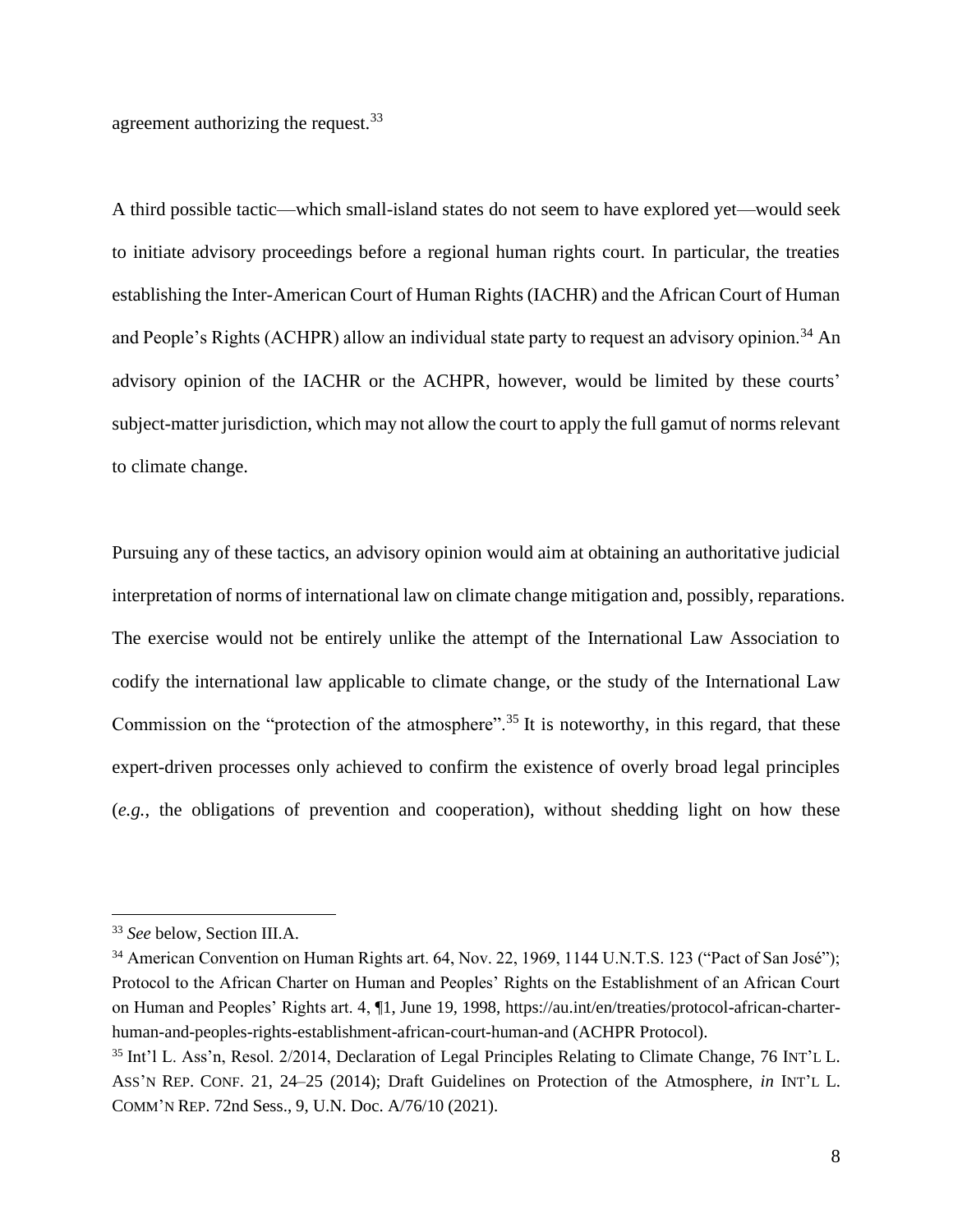principles were to be interpreted or applied in concrete instances.<sup>36</sup> Moreover, the work of the International Law Commission has revealed the full-fledged opposition of many industrialized countries to an authoritative codification of the law applicable to climate change, with some of them voicing concerns that an independent interpretation of climate law would "upset the balance achieved" through climate negotiations.<sup>37</sup> Taking stock of these precedents should raise doubts about the ability of a court to give a useful advisory opinion on the same theme.

<span id="page-8-2"></span><span id="page-8-1"></span><span id="page-8-0"></span>By and large, scholars and advocates have painted a rosy picture of international advisory proceedings on climate change. As part of "an epic battle to save planet Earth", <sup>38</sup> they imagine that an advisory opinion would necessarily be "a useful tool [to] clarify legal obligations of States";<sup>39</sup> they presume that international judges "would likely yield 'pro-climate' decisions";<sup>40</sup> and they assert that this opinion would "create political and grassroots pressures to mitigate GHG emissions".<sup>41</sup> But what are really the prospects of, first, a request being made; second, it being accepted by the court; third, the court giving a meaningful response; fourth, this response being "pro-climate"; and, fifth, it being implemented, or influencing state conduct at all?

<sup>36</sup> Int'l L. Ass'n, , *supra* note [35,](#page-7-0) Draft Articles 7A, 8. *See also* Protection of the Atmosphere, *supra* note [35,](#page-7-0) Guideline 3.

<sup>37</sup> Statement by Zabolotskaya (Russia), *in* U.N. GAOR, 69th Sess., 6th Comm., 21st mtg. at 22 ¶135, U.N. Doc. A/C.6/69/SR.21 (Nov. 18, 2014). *See generally* Benoit Mayer, *A Review of the International Law Commission's Guidelines on the Protection of the Atmosphere*, 20 MELB. J. INT'L L. 453, 463 (2019).

<sup>38</sup> U.N. Press Conference on Request for International Court of Justice Advisory Opinion on Climate Chang, Feb. 3, 2012, https://www.un.org/press/en/2012/120203\_I.C.J..doc.htm.

<sup>39</sup> Anxhela Mile, *Emerging Legal Doctrines in Climate Change Law: Seeking an Advisory Opinion from the International Court of Justice*, 56 TEX. INT'L L.J. 59, 94 (2021).

<sup>40</sup> Daniel Bodansky, *The Role of the International Court of Justice in Addressing Climate Change: Some Preliminary Reflections*, 49 ARIZ. ST. L.J. 689, 694 (2017).

<sup>41</sup> Jesse Cameron Glickenhaus, *Potential ICJ Advisory Opinion Duties to Prevent Transboundary GHG Emissions*, 22, N.Y.U. ENV'T L.J. 117, 154 (2015).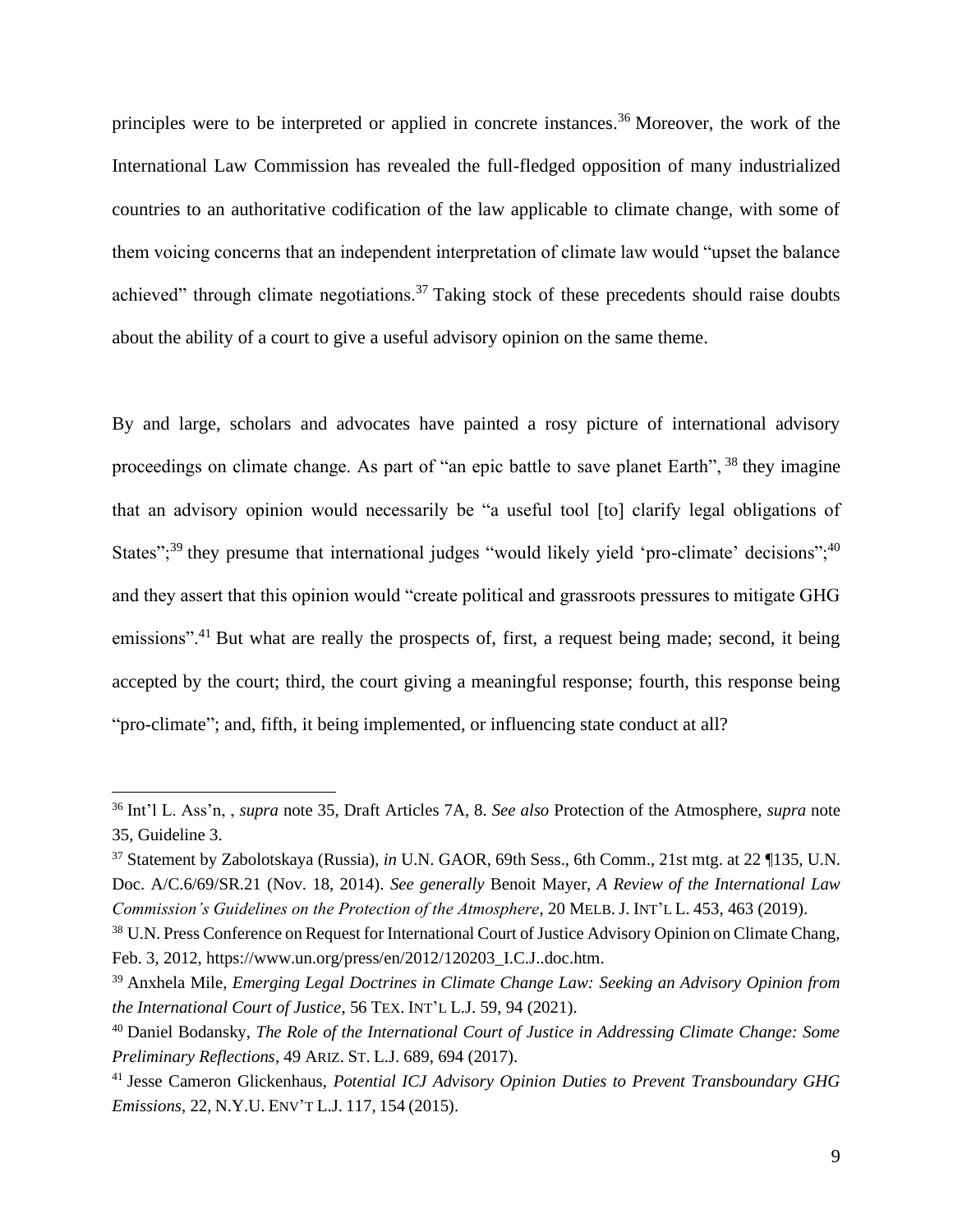This Article undertakes a reality check through a comprehensive assessment of the feasibility and desirability of international advisory proceedings on climate change. It carries out a thorough doctrinal analysis of the law and practice related to advisory proceedings before the I.C.J., ITLOS, and regional human rights courts. It also maps out the main substantive issues that an advisory opinion would touch upon, thus revealing the challenges of addressing them through advisory proceedings. Lastly, it presents a broader reflection on the political context in which advisory proceedings would take place with the view of determining the prospects of compliance.

Overall, the Article provides a skeptical perspective on the prospects for a successful advisory opinion. In particular, the Article reveals the difficulty of imagining a best-case scenario whereby an advisory opinion would help clarify the relevant law and prompt more effective climate action. States have seldom complied with advisory opinions that went against their vested interests.<sup>42</sup> They are even less likely to comply with an advisory opinion requested and given in spite of widespread protests, or on the basis of questionable procedural grounds, especially when the stakes are particularly large.<sup>43</sup>

A court seeking to interpret states' general obligations on climate change mitigation would almost inevitably fall into one of two opposite pitfalls. On the one hand, the court may content itself with reaffirming the existence of norms that states have expressly agreed upon—for instance, the principles that each state's action must represent its "highest possible ambition" and reflect its

<sup>42</sup> *See* Karin Oellers-Frahm, *Discussion*, *in* INTERNATIONAL DISPUTE SETTLEMENT: ROOM FOR INNOVATIONS?, *supra* note [25,](#page-5-0) at 116.

<sup>43</sup> *See* Guzman, *A Compliance-Based Theory of International Law*, 90 CAL. L. REV. 1825, 1833 (2002).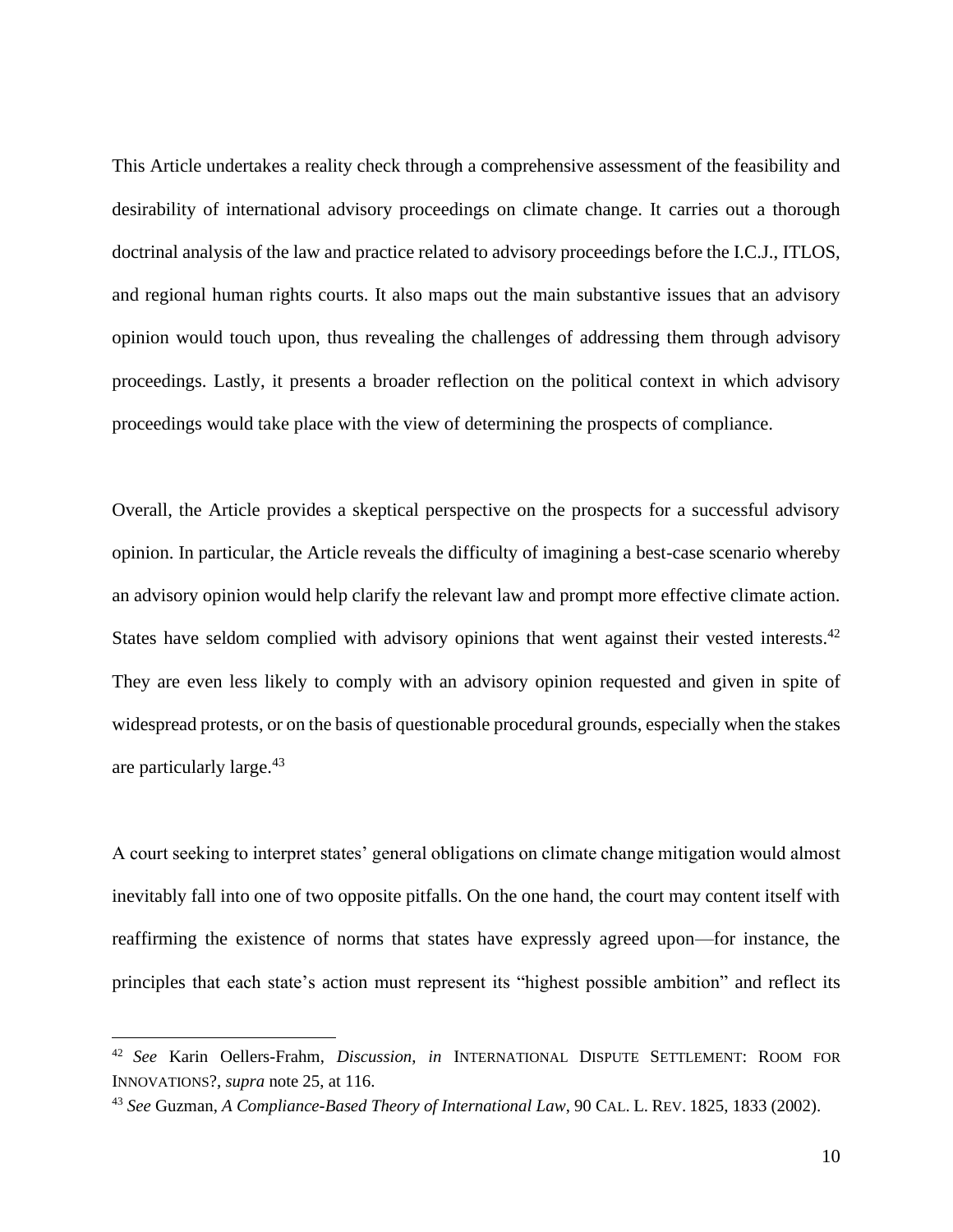"common but differentiated responsibilities and respective capabilities, in the light of different national circumstances".<sup>44</sup> As the existence of these norms is undisputed, such an advisory opinion would serve no useful purpose. On the other hand, the court may try to interpret and apply these treaty provisions—for instance, by seeking to determine the requisite level of mitigation action applicable to an individual state. Yet, as soon as it steps beyond carefully worded treaty provisions, the court would be treading into a political minefield; the court's conclusion thus be highly controversial, and almost certainly ignored by the states that disagree with them.

While advisory proceedings are unlikely to yield significant benefits for climate action, they might come at a great cost for international institutions. Practically any treatment a court may give to a request for an advisory opinion would erode its authority and the credibility of international law. If the court finds that it cannot answer the questions (even if this is for good reasons), observers will see a denial of justice. On the other hand, if the court does answer the question, its response will be either obvious (*i.e.*, merely restating well-known but overly general principles) or dubious (*i.e.*, inventing rules on which states have never agreed). To the extent that the court's conclusions are anything else than platitudes, it will rapidly become evident to all that large GHG-emitting states are ignoring them entirely, which will further call into question the relevance of international law to addressing major global issues. This, in turn, will undermine cooperation on climate change mitigation, which rely on international law to tackle climate change as a global collective action problem.

The Article is organized as follows. Part I identifies the various themes that a request for an

<sup>44</sup> Paris Agreement, *supra* note [1,](#page-2-0) art. 4 ¶3.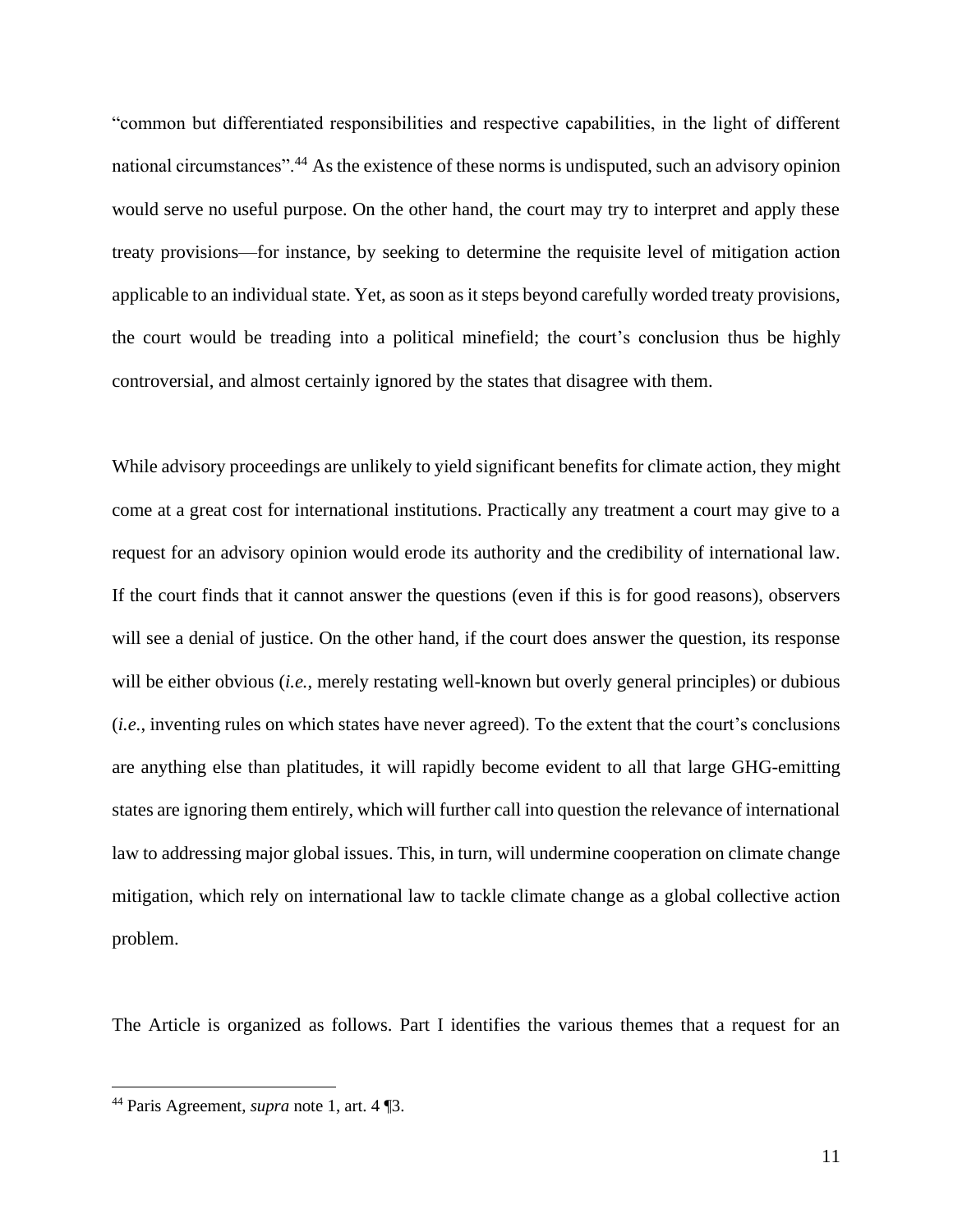advisory opinion could touch upon, the norms it could ask the court to interpret, and the types of outcomes it could seek. Part II explores the three likeliest ways for states to request an advisory opinion on climate change of, respectively, the I.C.J., ITLOS, or regional human rights courts. Part III considers objections that could lead a court to turn down a request for an advisory opinion. It argues in particular that a court cannot exercise advisory jurisdiction without either the consent or the prior authorization of the states directly concerned—a condition that would constitute a fatal flaw to the COSIS initiative. Part IV turns to methodological issues that a court would face when seeking to answer the questions, in particular in relation to the fundamental indeterminacy of the relevant norms. Lastly, Part V envisages the effects an advisory opinion may have on climate law, climate action, and international institutions.

### **I. THE QUESTIONS**

The following identifies the themes that advisory opinions requested by small island states would explore, the norms to which they would relate, and the outcomes that they may seek.

### *A. Thematic Focus*

A request for an advisory opinion could conceivably bear on four themes: (1) climate science, (2) states' obligations on climate change mitigation, (3) states' responsibilities for the impacts of climate change, and (4) the implications of climate change for other aspects of international law. The few indications that small-island states have given so far suggest that their focus would be on the second and third themes.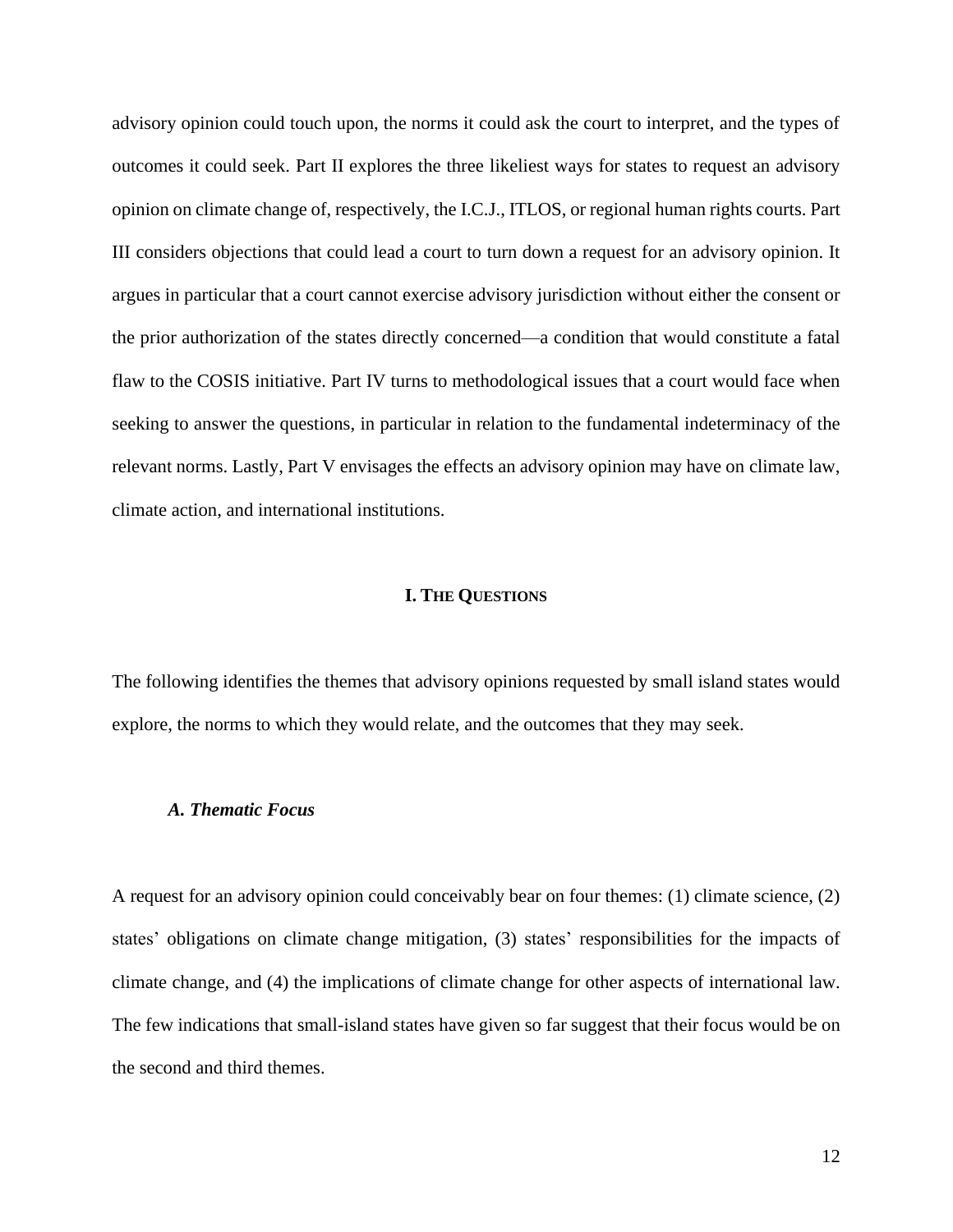<span id="page-12-1"></span>First, a request for an advisory opinion could seek an assessment of the scientific findings on the reality and severity of the anthropogenic interference with the climate system. Although advisory opinions must answer legal questions,<sup>45</sup> courts may engage in the scientific literature as part of their assessment of the relevant facts. Philippe Sands suggested that "the single most important thing" that an international court could do about climate change "is to settle the scientific dispute", intuiting that an international court's factual conclusions "would be significant and authoritative".<sup>46</sup> However, one may question the existence of genuine disagreement among states on any key aspect of the relevant science—the existence of climate change, its anthropogenic origins, or its widespread consequences. <sup>47</sup> In any case, an international court is not the best authority to assess scientific finding. Under all likelihood, a court's assessment of scientific evidence would only preach to the converted.<sup>48</sup> International courts ought to take note of the best science (as reflected, in particular, in the latest assessment reports of the Intergovernmental Panel on Climate Change)<sup>49</sup> whenever this is needed as part of a process of applying the law to the facts, but they should not act as scientific authorities.

<span id="page-12-0"></span>Second, advisory proceedings could seek a clarification of the legal norms requiring states to limit

<sup>45</sup> *See* below, Subsection III.B.1.

<sup>46</sup> Philippe Sands, *Climate Change and the Rule of Law: Adjudicating the Future in International Law*, 28 J. ENV'T L. 19, 29 (2016).

<sup>47</sup> *See* references *supra* note[s 1](#page-2-0)[–2.](#page-2-2) *See also* Richard P. Allan et al., *Summary for Policymakers*, *in* CLIMATE CHANGE 2021: THE PHYSICAL SCIENCE BASIS ch. 1, §§A.1, A.2 (Valérie Masson-Delmotte et al. eds., 2021); Hans-Otto Pörtner et al., *Summary for Policymakers*, *in* CLIMATE CHANGE 2022, *supra* not[e 27,](#page-5-1) ch. 1, §§B.1.

<sup>48</sup> *See also* Bodansky, *Role of I.C.J.*, *supra* not[e 40,](#page-8-0) at 709.

<sup>49</sup> *See* CLIMATE CHANGE 2021, *supra* note [47;](#page-12-0) CLIMATE CHANGE 2022, *supra* note [27.](#page-5-1)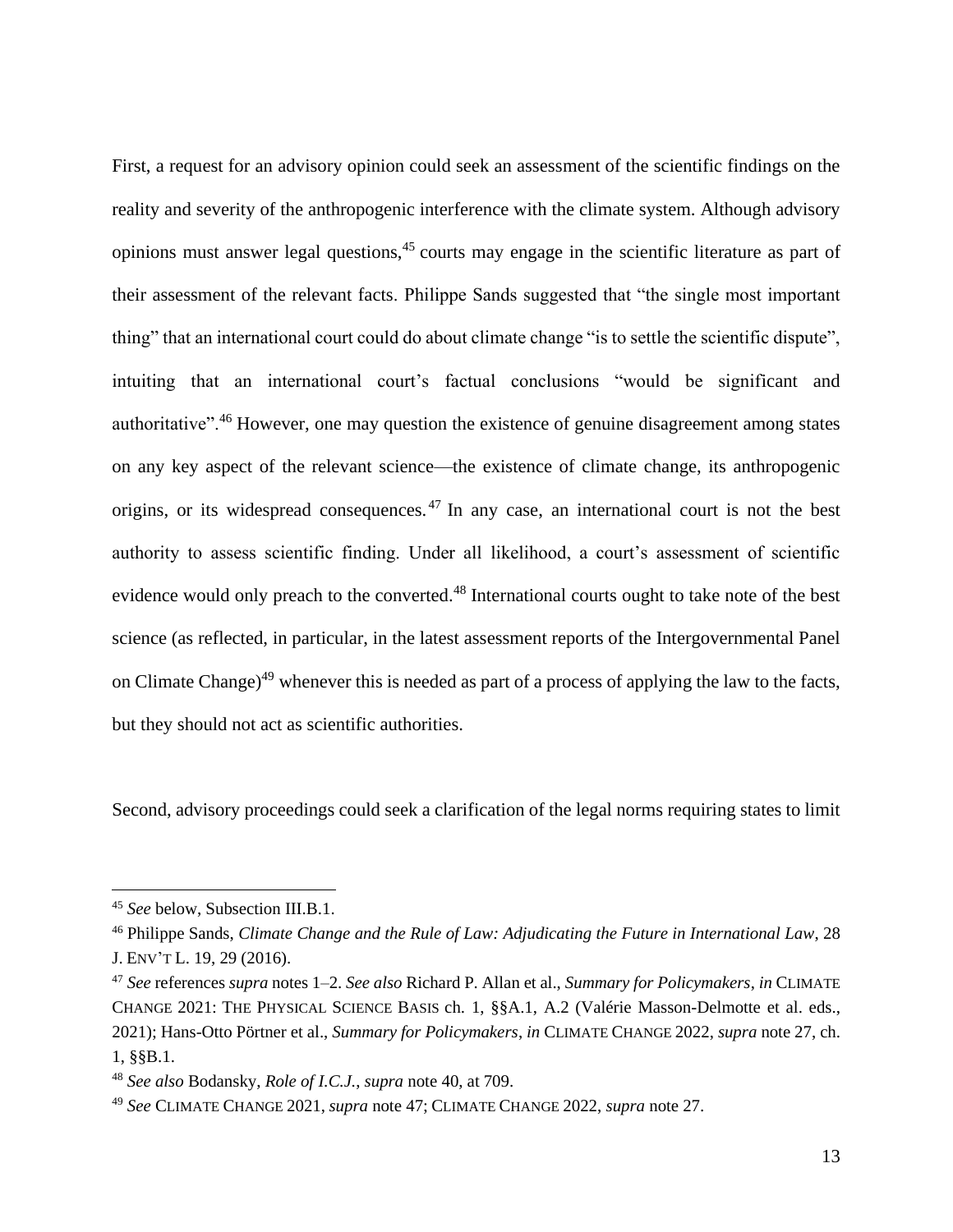or reduce GHG emissions, or to enhance sinks and reservoirs of GHGs, with the view of mitigating climate change. This theme often appears as the main focus of the proponents of advisory proceedings.<sup>50</sup> Thus, a 2013 study prepared under the supervision of Palau's ambassador Stuart Beck assumed that the I.C.J. would be asked to identify state "the obligations under international law of a state for ensuring that activities under its jurisdiction or control that emit greenhouse gases do not cause, or substantially contribute to, serious damage to another State or States".<sup>51</sup> A key question would concern the standard to which a state may be held or, more specifically, the level of mitigation action that it would be required to implement. An advisory opinion would thus touch upon the way states should share the global efforts necessary to mitigate climate change. Yet, as states have never agreed on a burden-sharing formula,<sup>52</sup> and in the absence of any morally obvious solution,<sup>53</sup> a court would find it extremely challenging to reach any meaningful conclusion.

<span id="page-13-0"></span>Third, advisory proceedings could consider the legal norms applicable in relation to the impacts of climate change.<sup>54</sup> While climate treaties require every state to promote adaptation to climate change within its own jurisdiction,<sup>55</sup> island states would rather focus a request for an advisory opinion on the remedial obligations of large GHG emitters vis-à-vis the most vulnerable countries.

<sup>50</sup> *See, e.g.*, Toribiong, *supra* note [6,](#page-2-1) at 27–28.

<sup>51</sup> YALE CENTER FOR ENV'T L. & POL'Y, CLIMATE CHANGE AND THE INTERNATIONAL COURT OF JUSTICE 8 (2013).

<sup>52</sup> *See* Thomas Leclerc, *The Notion of Common but Differentiated Responsibilities and Respective Capabilities: A Commendable but Failed Effort to Enhance Equity in Climate Law*, *in* DEBATING CLIMATE LAW 76 (Benoit Mayer & Alexander Zahar eds., 2021).

<sup>53</sup> *See generally* STEPHEN M. GARDINER, A PERFECT MORAL STORM: THE ETHICAL TRAGEDY OF CLIMATE CHANGE 213 (2011) (noting "moral and political theories face fundamental and often severe difficulties addressing" the issues raised by climate change, in particular in relation to burden-sharing).

<sup>54</sup> *See, e.g.*, Wewerinke-Singh, *supra* not[e 28,](#page-6-0) at ¶13; AOSIS Statement at COP26 World Leaders' Summit, Nov. 1, 2021 (alluding to a plan "to seek justice in the appropriate international bodies" on compensation). <sup>55</sup> UNFCCC, *supra* note [1,](#page-2-0) art. 4 ¶1(b); Paris Agreement, *supra* note [1,](#page-2-0) art. 7 ¶9.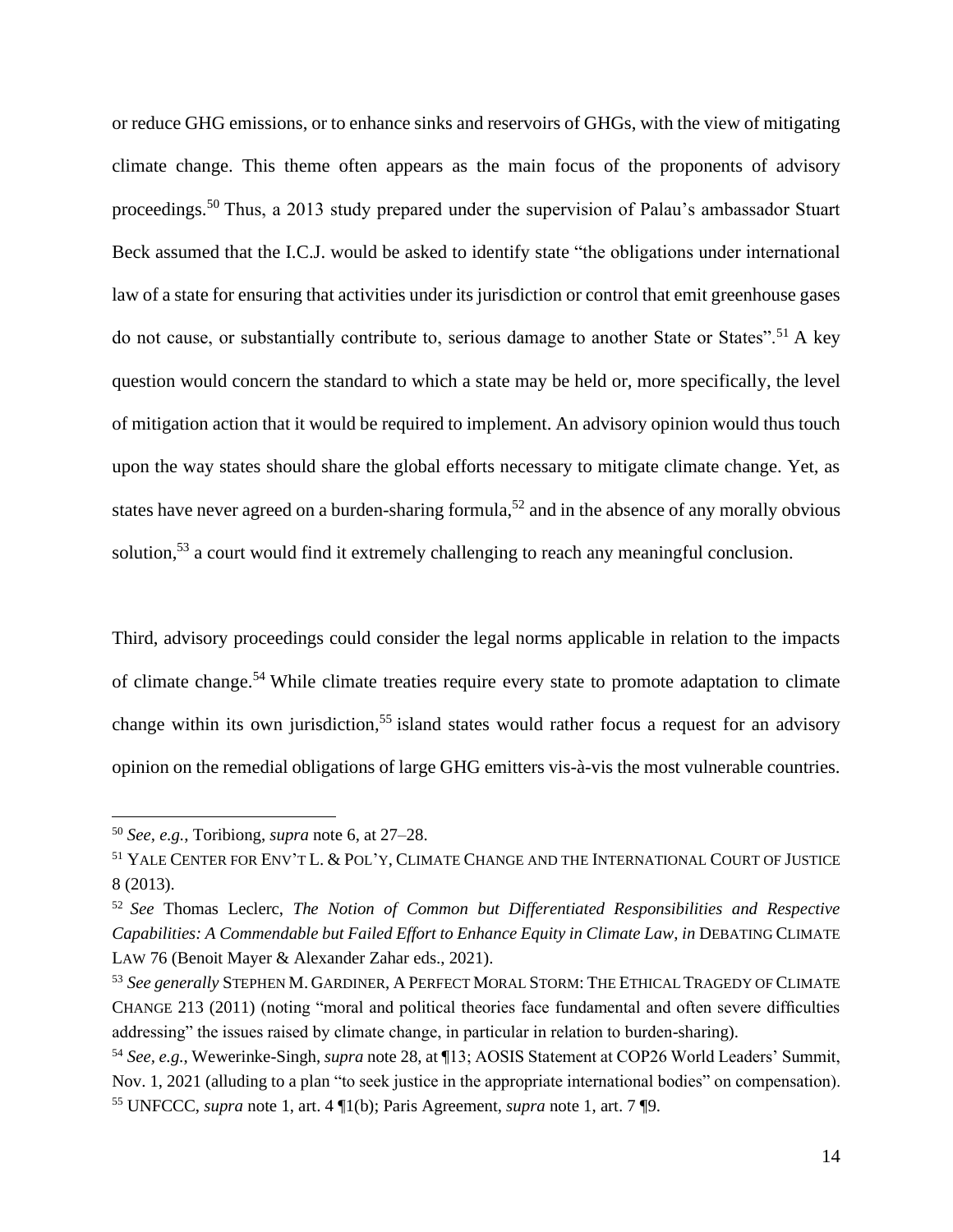<span id="page-14-0"></span>In particular, they could seek to ascertain the existence and content of an obligation of large GHG emitters to make reparation for the impacts of climate change.<sup>56</sup> Thus, Antigua and Barbuda presented international responses to "loss and damage" as "the main focus" of COSIS,<sup>57</sup> while Tuvalu highlighted "the legal responsibility of states for carbon emissions … and rising sea levels".<sup>58</sup> As any mention of climate reparations remains politically divisive,<sup>59</sup> this theme is less likely to be included in a request adopted by a majority of the U.N. General Assembly<sup>60</sup> than in one submitted by a small organization of like-minded states (such as COSIS) or an individual state before ITLOS or a regional human rights court.

Fourth, advisory proceedings could touch upon the implications of climate change for various other aspects of international law. For instance, they could assess the obligations of third states (notwithstanding their responsibility for causing climate change) to assist those affected by climate impacts, for instance in the context of climate-related disasters and international migration.<sup>61</sup> A

<sup>56</sup> *See generally* Burkett, *supra* note 21; Benoit Mayer, *Climate Change Reparations and the Law and Practice of State Responsibility*, 7 ASIAN J. INT'L L. 185 (2017); Christina Voigt, *State Responsibility for Climate Change Damages*, 77 NORDIC J. INT'L L. 1 (2008).

<sup>57</sup> Gaston Browne, Prime Minister of Ant. & Barb., Remarks at a Press Conference, *supra* not[e 28.](#page-6-0)

<sup>58</sup> Kausea Natano, Prime Minister of Tuvalu, High-Level Statement at COP26, at 5 (Nov. 2, 2021) https://unfccc.int/documents/309516. *See also* Toribiong, *supra* note [6,](#page-2-1) at 26 ("innocent victims of transboundary harm"); Margaretha Wewerinke-Singh & Diana Hinge Salili, *Between Negotiations and Litigation: Vanuatu's Perspective on Loss and Damage from Climate Change*, 20 CLIMATE POLICY 681 (2019).

<sup>59</sup> Karen E. McNamara & Guy Jackson, *Loss and Damage: A Review of the Literature and Directions for Future Research*, 10 WIRES CLIMATE CHANGE e564, at 2 (2019).

<sup>60</sup> *See* U.N. Press Conference, *supra* note [38,](#page-8-1) noting that Palau's intention was not "to focus blame on major emitters".

<sup>61</sup> *See generally* Benoît Mayer, *Climate Change, Migration, and the Law of State Responsibility*, *in*  RESEARCH HANDBOOK ON CLIMATE CHANGE, MIGRATION AND THE LAW 238 (Benoît Mayer & François Crépeau eds., 2017).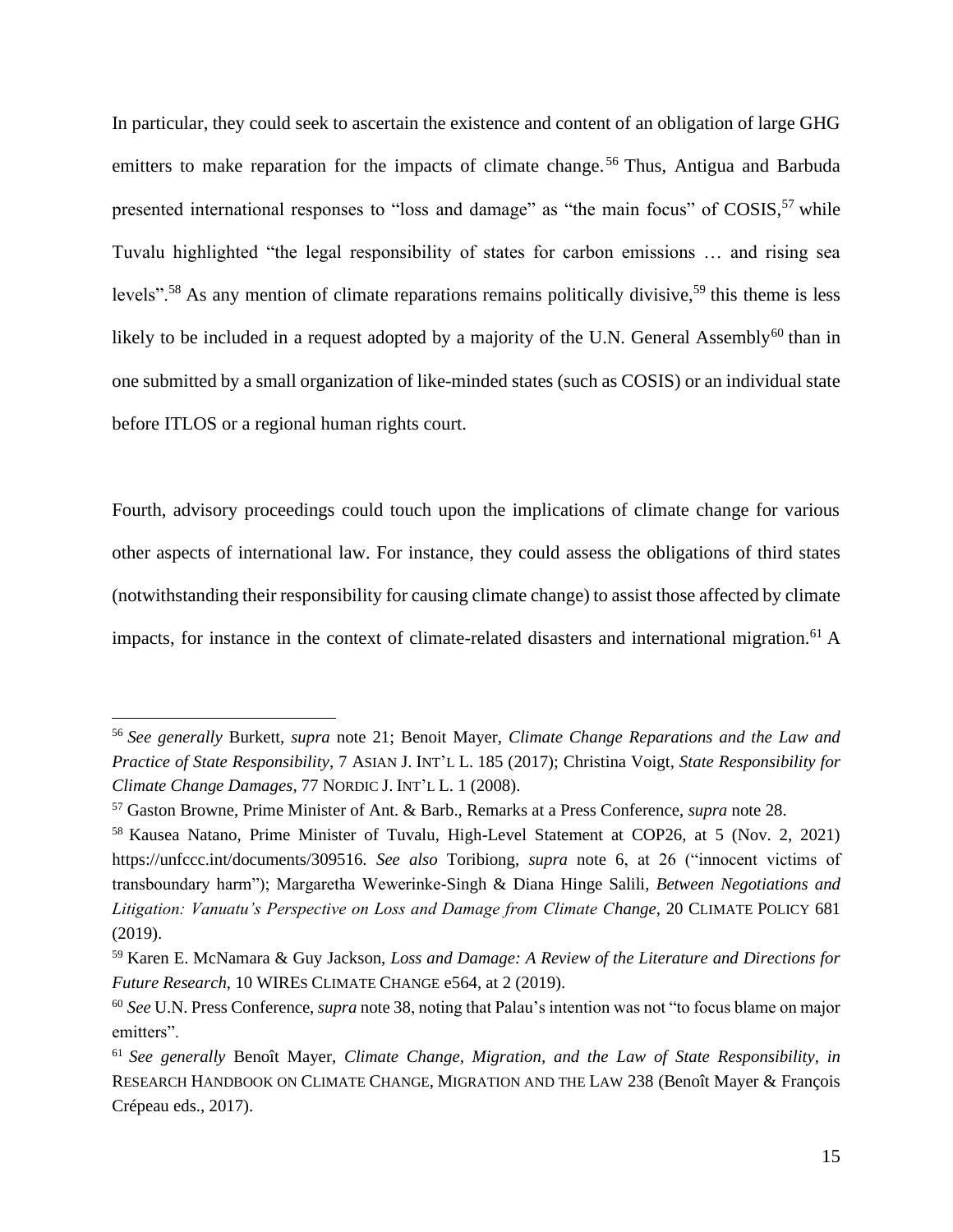<span id="page-15-0"></span>court could also determine how states' territories and maritime areas are affected by sea-level rise, $62$  or explore whether and how low-lying small-island states could maintain their existence when their territory becomes uninhabitable.<sup>63</sup> And a court could assess how norms relating to the management of shared resources apply when these shared resources are affected by climate impacts, for instance when transboundary watercourses and aquifers are affected by drought or flooding, or when straddling and highly migratory fish stocks are impacted by ocean warming and acidification. <sup>64</sup> These more technical questions are less controversial, yet they are of great importance to many states affected by the impacts of climate change. Perhaps regrettably, these questions have not generally been the main focus in discussions of potential requests for an advisory opinion.

## *B. Normative Focus*

Advisory proceedings touching upon climate change mitigation or climate reparations could involve the interpretation of various sources of international law. Among those, climate treaties would be an obvious starting point. Advisory proceedings could seek to clarify, for instance, the

<sup>62</sup> *See* José Luís Jesus, President of ITLOS, Statement to the 6th Committee of the G.A., at 4, Nov. 4, 2009, https://www.itlos.org/fileadmin/itlos/documents/statements\_of\_president/jesus/sixth\_committee\_041109 eng.pdf [https://perma.cc/NLX9-LUCU].

<sup>63</sup> *See* Simon Kofe, Foreign Minister of Tuvalu, quoted in Stefica Nicol Bikes, *Tuvalu Looking at Legal Ways to Be a State If It Is Submerged*, REUTERS, Nov. 9, 2021, https://www.reuters.com/business/cop/tuvalu-looking-legal-ways-be-state-if-it-is-submerged-2021-11-09/. *See generally* Ori Sharon, *State Extinction Through Climate Change*, *in* DEBATING CLIMATE LAW, supra not[e 52.](#page-13-0)

<sup>64</sup> *See* Martina Angela Caretta et al., *Water*, *in* CLIMATE CHANGE 2022, *supra* note [27,](#page-5-1) ch. 4, §4.3.6; Sarah Cooley et al., *Oceans and Coastal Ecosystems and their Services*, *in* CLIMATE CHANGE 2022, *supra* note [27,](#page-5-1) ch. 3, §3.6.3.1.2.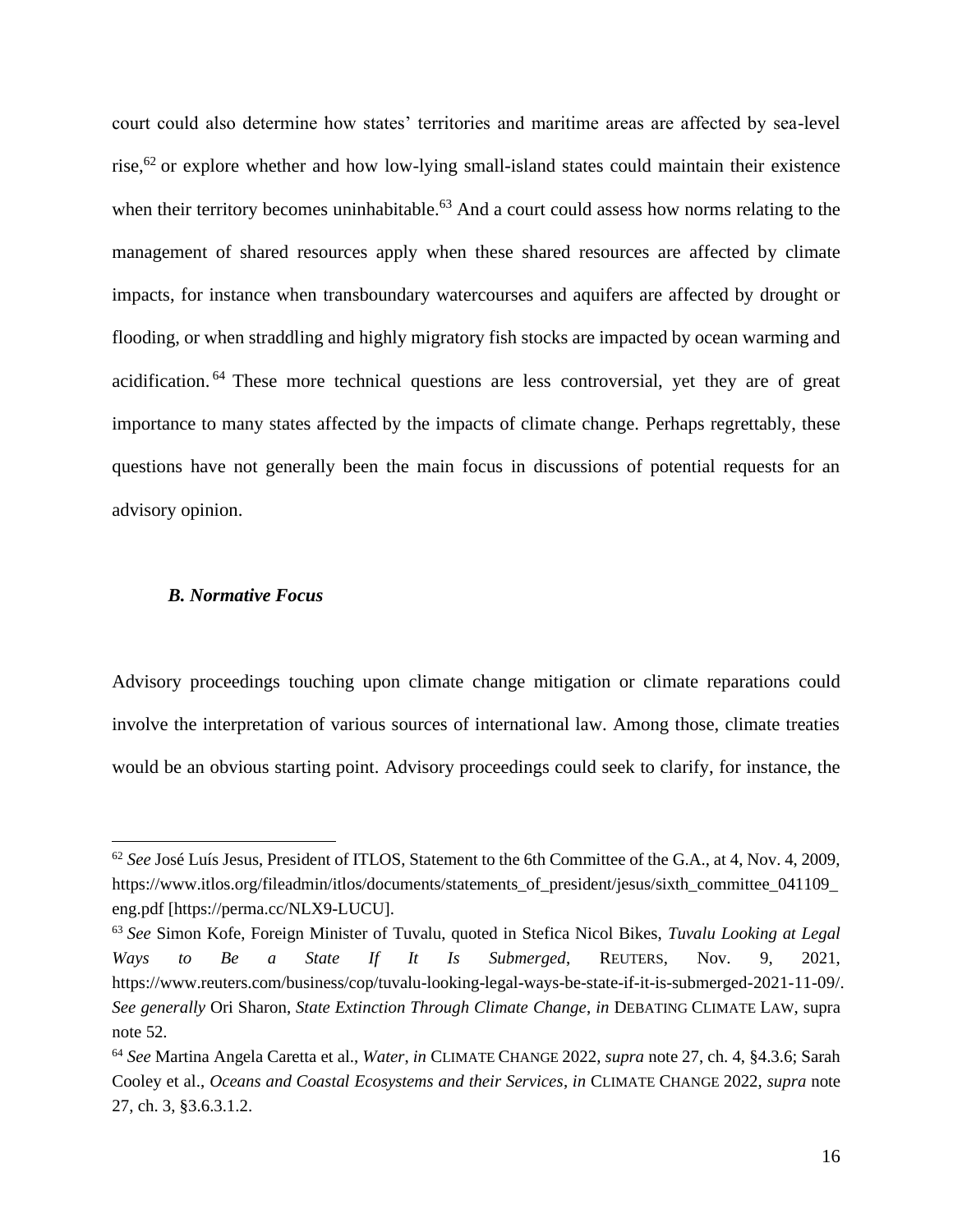<span id="page-16-0"></span>legal force of NDCs<sup>65</sup> or the legal significance of the "expectation"<sup>66</sup> that each party's new NDC "reflect its highest possible ambition" and "represent a progression" beyond its previous NDC.<sup>67</sup> Advisory proceedings could also assess the legal force of the mitigation objectives formulated by the Paris Agreement <sup>68</sup> or the implications of the principle of "common but differentiated responsibilities".<sup>69</sup> Thus, Lavanya Rajamani suggested that an advisory opinion could "concretize ... open-textured" obligations.<sup>70</sup> However, courts would face considerable methodological challenges when seeking to make sense of treaty provisions which, truth be told, reflect little more than states' agreement to disagree.<sup>71</sup>

To bypass the gridlock of international climate negotiations, advisory proceedings would focus on another source of international law: customary law. A court would thus call into question the widespread assumption, among climate law specialists, that climate treaties displace the application of other norms of international law.<sup>72</sup> As no climate treaty expressly or impliedly

<sup>66</sup> Lavanya Rajamani, *The 2015 Paris Agreement: Interplay Between Hard, Soft and Non-Obligations*, 28 J. ENV'T L. 337, 343 (2016).

<sup>65</sup> *See generally* Benoit Mayer, *International Law Obligations Arising in Relation to Nationally Determined Contributions*, 7 TRANSNAT'L ENV'T L. 251 (2018).

<sup>67</sup> Paris Agreement, *supra* note [1,](#page-2-0) art. 4 ¶3.

<sup>68</sup> *See supra* notes [3](#page-2-3)[–4.](#page-2-4)

<sup>69</sup> *See supra* note [52.](#page-13-0)

<sup>70</sup> Lavanya Rajamani, Presentation at the Climate Law and Governance Day 2021, Nov. 5, 2021, https://youtu.be/JUJ-0pEly3M.

<sup>71</sup> *See generally* Susan Biniaz, *Comma But Differentiated Responsibilities: Punctuation and 30 Other Ways Negotiators Have Resolved Issues in the International Climate Change Regime*, 6 MICH.J. ENV'T & ADMIN. L. 37 (2016).

<sup>72</sup> *See* Bodansky, *Role of I.C.J.*, *supra* note [40,](#page-8-0) at 698. *See also* Alexander Zahar, *The Contested Core of Climate Law*, 8 CLIMATE LAW 244, 255–56 (2018); Alan Boyle & Navraj Singh Ghaleigh, *Climate Change and International Law Beyond the UNFCCC*, *in* THE OXFORD HANDBOOK OF INTERNATIONAL CLIMATE CHANGE LAW 26, 52 (Cinnamon P. Carlarne et al. eds., 2016).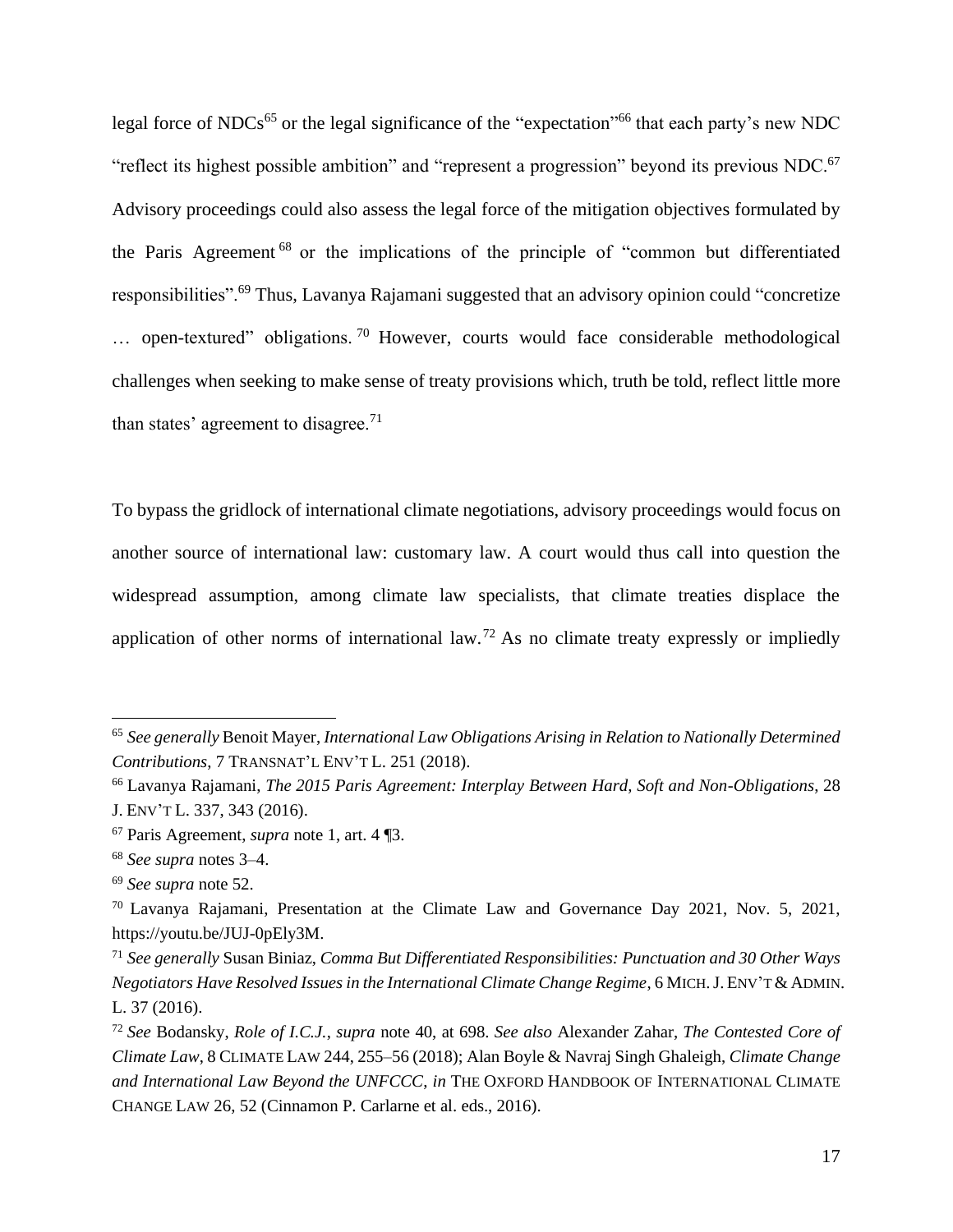excludes the application of other relevant norms, these norms should—under the principle of harmonization identified by the International Law Commission—"be interpreted so as to give rise to a single set of compatible obligations."<sup>73</sup> Thus, several small-island states have formally declared their understanding that climate treaties "in no way constitute a renunciation of any rights under international law concerning State responsibility for the adverse effects of climate change" and cannot "be interpreted as derogating from principles of general international law".<sup>74</sup>

With regard to climate change mitigation, President Johnson Toribiong of Palau highlighted that the I.C.J. had identified the principle that states must "ensure that activities within their jurisdiction or under their control respect the environment of other states."<sup>75</sup> Likewise, Daniel Bodansky voiced hope that an international court may elaborate "more specific criteria of due diligence" to determine what precisely each state must do.<sup>76</sup> Yet, this obligation of due diligence has, so far, only been applied in simple cases whereby an activity within a state's jurisdiction harmed directly another state's territory,<sup>77</sup> shared resources,<sup>78</sup> or areas beyond national jurisdiction,<sup>79</sup> rather than

<span id="page-17-1"></span><span id="page-17-0"></span><sup>73</sup> INT'L L. COMM'N, Conclusions of the Work of the Study Group on the Fragmentation of International Law: Difficulties Arising from the Diversification and Expansion of International Law, <sup>[4]</sup>, A/CN.4/L.682/Add.1 (May 2, 2006).

<sup>74</sup> *See, e.g.*, declarations of Kiribati, Nauru, Papua New Guinea, and Tuvalu on the signature or ratification of the UNFCCC, and the declarations of the Cook Islands, the Marshall Islands, Nauru, Niue, the Solomon Islands, Tuvalu, and Vanuatu on the ratification of the Paris Agreement.

<sup>75</sup> Toribiong, *supra* not[e 6,](#page-2-1) at 28.

<sup>76</sup> Bodansky, *Role of I.C.J.*, *supra* note [40,](#page-8-0) at 709.

<sup>77</sup> *See* Trail Smelter (U.S./Can.), 3 R.I.A.A. 1938, 1965 (1941); Certain Activities Carried Out by Nicaragua in the Border Area (Costa Rica v. Nicar.) & Construction of a Road in Costa Rica Along the San Juan River (Nicar. v. Costa Rica), Judgment on Merits, 2015 I.C.J. 665, ¶104 (Dec. 16).

<sup>78</sup> Pulp Mills on the River Uruguay (Arg. v. Uru.), 2010 I.C.J. 14, ¶¶101, 103 (Apr. 20, 2010).

 $79$  Responsibilities & Obligations of States with Respect to Activities in the Area, Advisory Opinion, 2011 ITLOS Rep. 10, ¶¶107–16 (Feb. 1) (Seabed Disputes Chamber).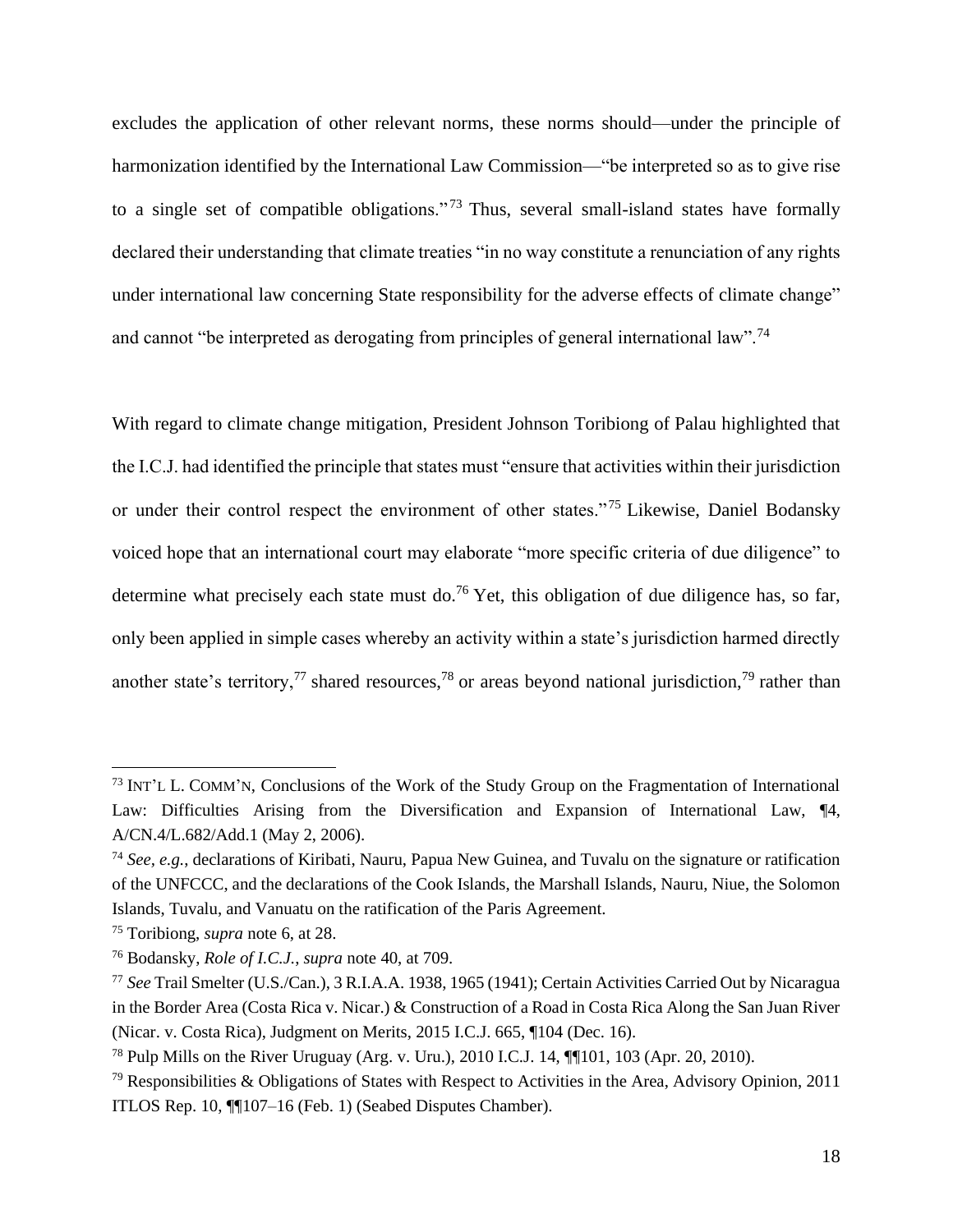contributing incrementally to a global cumulative issue such as climate change. While the obligation of due diligence is certainly relevant to climate change,  $80$  a court would find no concrete benchmark to determine what precisely it means in terms of global emission reduction pathways and of sharing the necessary efforts between states. <sup>81</sup> When national courts have sought to determine a state's requisite level of mitigation action, their decision has been ill-motivated and unconvincing.<sup>82</sup>

Customary law would also be central to proceedings bearing on reparations. Despite small-island states' repeated claims for compensation in international climate negotiations,<sup>83</sup> states have only agreed to limited assistance to adaptation in developing countries. <sup>84</sup> The Paris Agreement recognizes the importance of "addressing loss and damage associated with the adverse effects of climate change",<sup>85</sup> but with the caveat, in the accompanying decision of the Conference of the Parties, that this would "not involve or provide a basis for any liability or compensation."<sup>86</sup> This neutrality of climate treaties on the question of reparations does not preclude the application of the customary law on the responsibility of states for internationally wrongful acts.<sup>87</sup>

<sup>80</sup> *See, e.g.*, Benoit Mayer, *Climate Change Mitigation as an Obligation under Customary International Law* [forthcoming, publication venue TBD by the end of the current U.S. law journal cycle].

<sup>81</sup> *See* discussion below, Section IV.A.1.

<sup>82</sup> Benoit Mayer, *Interpreting States' General Obligations on Climate Change Mitigation: A Methodological Review*, 28 REV. EUR. COMP. & INT'L ENV'T L. 107 (2019).

<sup>83</sup> *See, e.g.*, Intergovernmental Negotiating Committee for a Framework Convention on Climate Change, Proposal by Vanuatu for a Draft Annex Related to Article 23, U.N. Doc. A/AC.237/WG.II/CRP.8, Dec. 17, 1991. *See generally* Wewerinke-Singh & Salili, *supra* note [58.](#page-14-0)

<sup>84</sup> *See* UNFCCC, *supra* note [1,](#page-2-0) art. 4 ¶4.

<sup>85</sup> Paris Agreement, *supra* note [1,](#page-2-0) art. 8 ¶1.

<sup>86</sup> Decision 1/CP.21, *supra* note [2,](#page-2-2) ¶51.

<sup>87</sup> *See* Florentina Simlinger & Benoit Mayer, *Legal Responses to Climate Change Induced Loss and Damage*, *in* LOSS AND DAMAGE FROM CLIMATE CHANGE: CONCEPTS, METHODS AND POLICY OPTIONS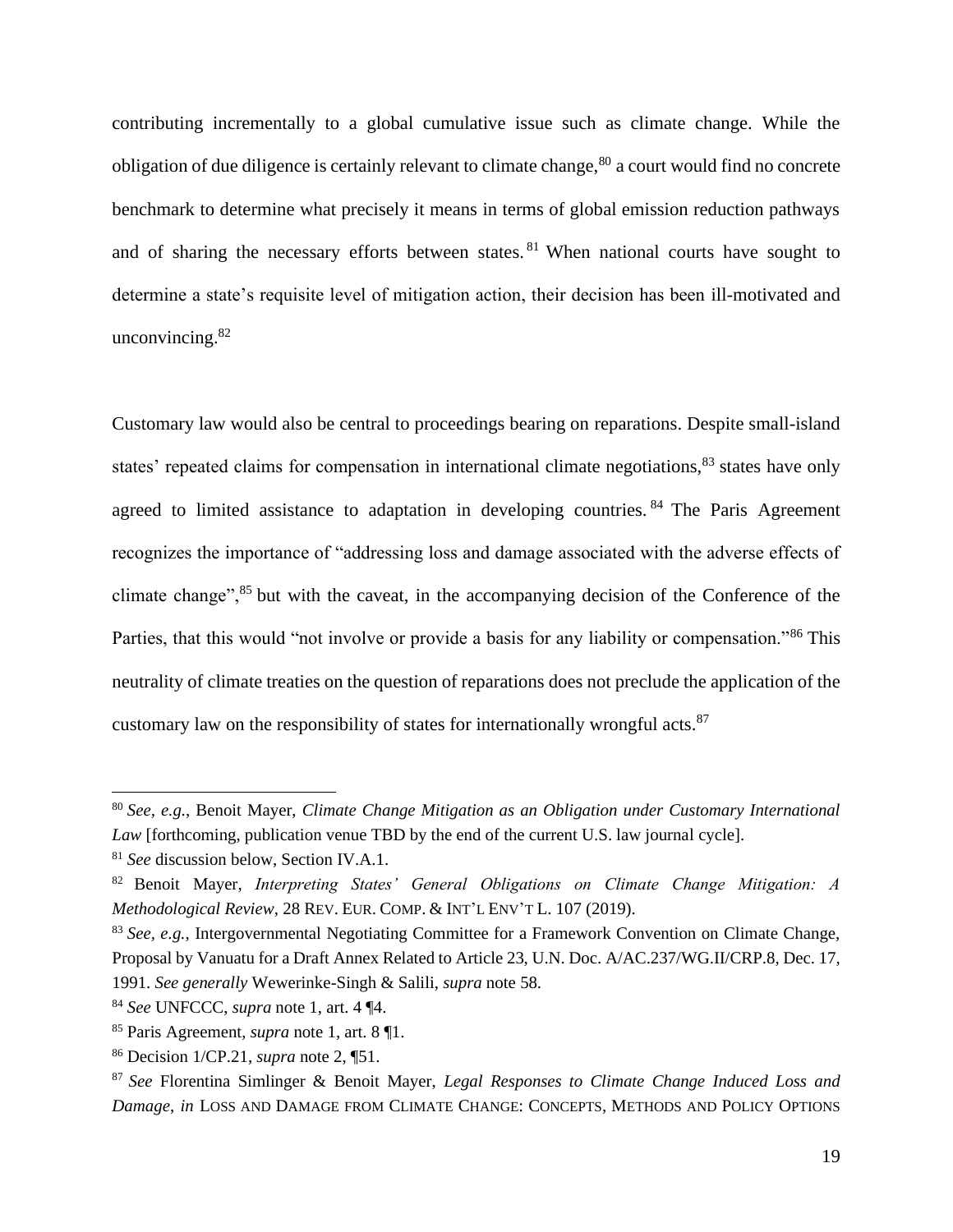Like primary rules on climate change mitigation, however, the secondary rules of customary law on state responsibility are difficult to apply to climate change. This is in particular because a state's wrongful GHG emissions do not directly cause any injury to another state. Mitigation obligations can perhaps be understood as obligations owed to the international community as a whole (*erga omnes*),<sup>88</sup> in relation to which the International Law Commission suggested that reparation might be made, without identifying an injured state, "in the interest … of the beneficiaries of the obligation breached."<sup>89</sup> However, a court would have to break new ground to determine the nature, quantum, or modalities of such reparations to the beneficiaries of an *erga omnes* obligation.

<span id="page-19-0"></span>Beside climate treaties and customary international law, advisory opinions could focus on treaties that are incidentally relevant to climate change. For instance, in light of the considerable impacts of climate change on the marine environment,<sup>90</sup> a court could construe provisions of UNCLOS on the protection of the marine environment as requiring states to mitigate climate change.<sup>91</sup> Similarly, a court could interpret states' treaty obligations to protect human rights as requiring climate action, on ground of the adverse impact of climate change on the enjoyment of human rights.<sup>92</sup> Identifying

<sup>179, 196 (</sup>Reinhard Mechler et al. eds., 2019).

<sup>88</sup> *See* Maiko Meguro, *Litigating Climate Change Through International Law: Obligations Strategy and Rights Strategy*, 33 LEIDEN J. INT'L L. 933, 936–38 (2020); Mayer, *A Review of the International Law Commission's Guidelines*, *supra* note [37,](#page-8-2) 490–92.

<sup>89</sup> Draft Articles on the Responsibility of States for Internationally Wrongful Acts, art. 48 ¶2(b), *in* INT'L L. COMM'N REP. 53rd Sess., at 31, U.N. Doc. A/56/10 (2001). *See also Responsibilities in the Area*, *supra*  not[e 79,](#page-17-0) ¶180.

<sup>90</sup> *See, e.g.*, Pörtner et al., *supra* note [47,](#page-12-0) §B.1.1.

<sup>91</sup> *See, e.g.*, Toribiong, *supra* not[e 6,](#page-2-1) at 28; Sandrine W. de Herdt & Tafsir Malick Ndiaye, *The International Tribunal for the Law of the Sea and the Protection and Preservation of the Marine Environment: Taking Stock and Prospects*, 57 CAN. Y.B. INT'L L. 353, 370 footnote 120 (2019).

<sup>92</sup> *See* remarks by Solomon Yeo, *in Judging the Climate Crisis*, *supra* not[e 10](#page-3-1)*,* at 21.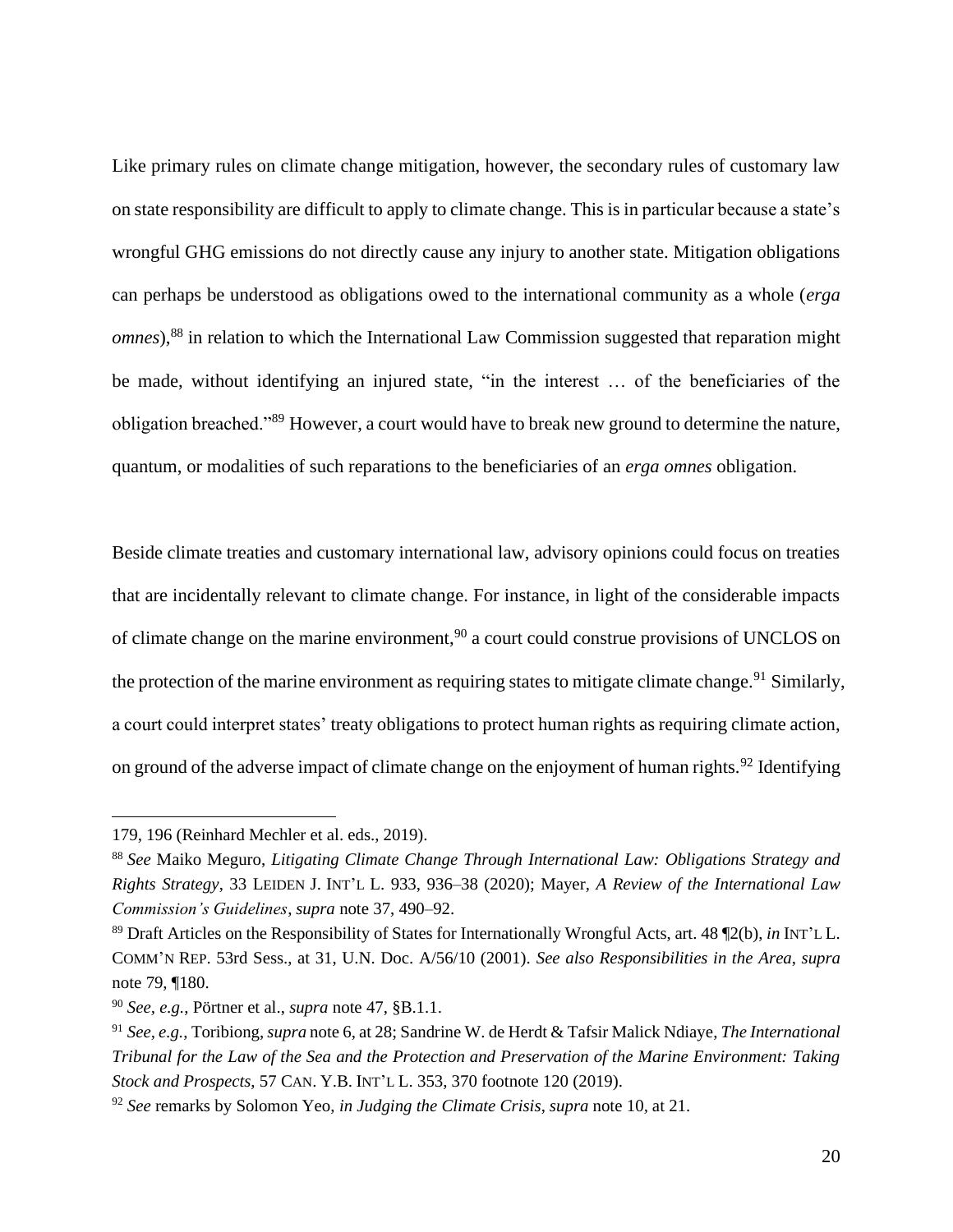incidental obligations would be instrumental to justifying the jurisdiction of specialized courts (regional human rights courts and, perhaps,  $ITLOS$ )<sup>93</sup> to give an advisory jurisdiction on climate change. In further analysis, however, action on climate change mitigation appear as an inefficient way to protect the marine environment or, *a fortiori*, the human rights of individuals within the territorial scope of a human rights treaty. In comparison with incidental obligations, customary law allows for a more powerful argument,<sup>94</sup> justifying climate change not only as a way to protect the marine environment<sup>95</sup> *and* human rights (including those of individuals beyond the state's territory),<sup>96</sup> but also as a way to secure a range of other sovereign rights such as the rights of states to survival,<sup>97</sup> to territorial integrity,<sup>98</sup> and to permanent sovereignty over their natural resources.<sup>99</sup>

## <span id="page-20-1"></span><span id="page-20-0"></span>*C. Intended Outcome*

*See, e.g.*, MARGARETHA WEWERINKE-SINGH, STATE RESPONSIBILITY, CLIMATE CHANGE AND HUMAN RIGHTS UNDER INTERNATIONAL LAW (2019); John Knox, *Climate Change and Human Rights Law*, 50 VA. J. INT'L L. 163 (2010).

<sup>93</sup> *See* below, Section II.B.

<sup>94</sup> *See* Voigt, *in Judging the Climate Crisis*, *supra* note [10,](#page-3-1) at 23.

<sup>95</sup> *See, e.g.*, Detlef Czybulka, *Part XII: Protection and Preservation of the Marine Environment*, *in* UNITED NATIONS CONVENTION ON THE LAW OF THE SEA: A COMMENTARY 1277, 1284–86 (Alexander Proelss ed., 2017), on the customary nature of article 192 of UNCLOS.

<sup>96</sup> *See* Mavrommatis Palestine Concessions (Greece v. U.K.), Judgment, 1924 PCIJ (ser. A) No. 2, at 12 (Aug. 30); Draft Articles on Diplomatic Protection, [2006] II-2 YB INT'L L. COMM'N 24, art. 2.

<sup>&</sup>lt;sup>97</sup> Legality of the Threat or Use of Nuclear Weapons, Advisory Opinion, 1996 I.C.J. 226, ¶96 (July 8).

<sup>98</sup> *See* U.N. Charter art. 2 ¶4; Corfu Channel (U.K. v. Alb.), Merits, 1949 I.C.J. 4, 35 (Apr. 9); Accordance with International Law of the Unilateral Declaration of Independence in Respect of Kosovo, Advisory Opinion, 2010 I.C.J. 403, ¶80 (July 22).

<sup>99</sup> *See* International Covenant on Economic, Social and Cultural Rights, art. 1 ¶2, Dec. 16, 1966, 993 U.N.T.S. 3; International Covenant on Civil and Political Rights, art. 1 ¶2, Dec. 16, 1966, 999 U.N.T.S. 171; Rio Declaration on Environment and Development, Princ. 2, A/CONF.151/26/Rev.1 (Vol. l) (Aug. 12, 1992), *reprinted in* 31 ILM 874 (1992); Armed Activities on the Territory of the Congo (Dem. Rep. Congo v. Uganda), Judgment on Merits, 2005 I.C.J. 168, ¶244 (Dec. 19).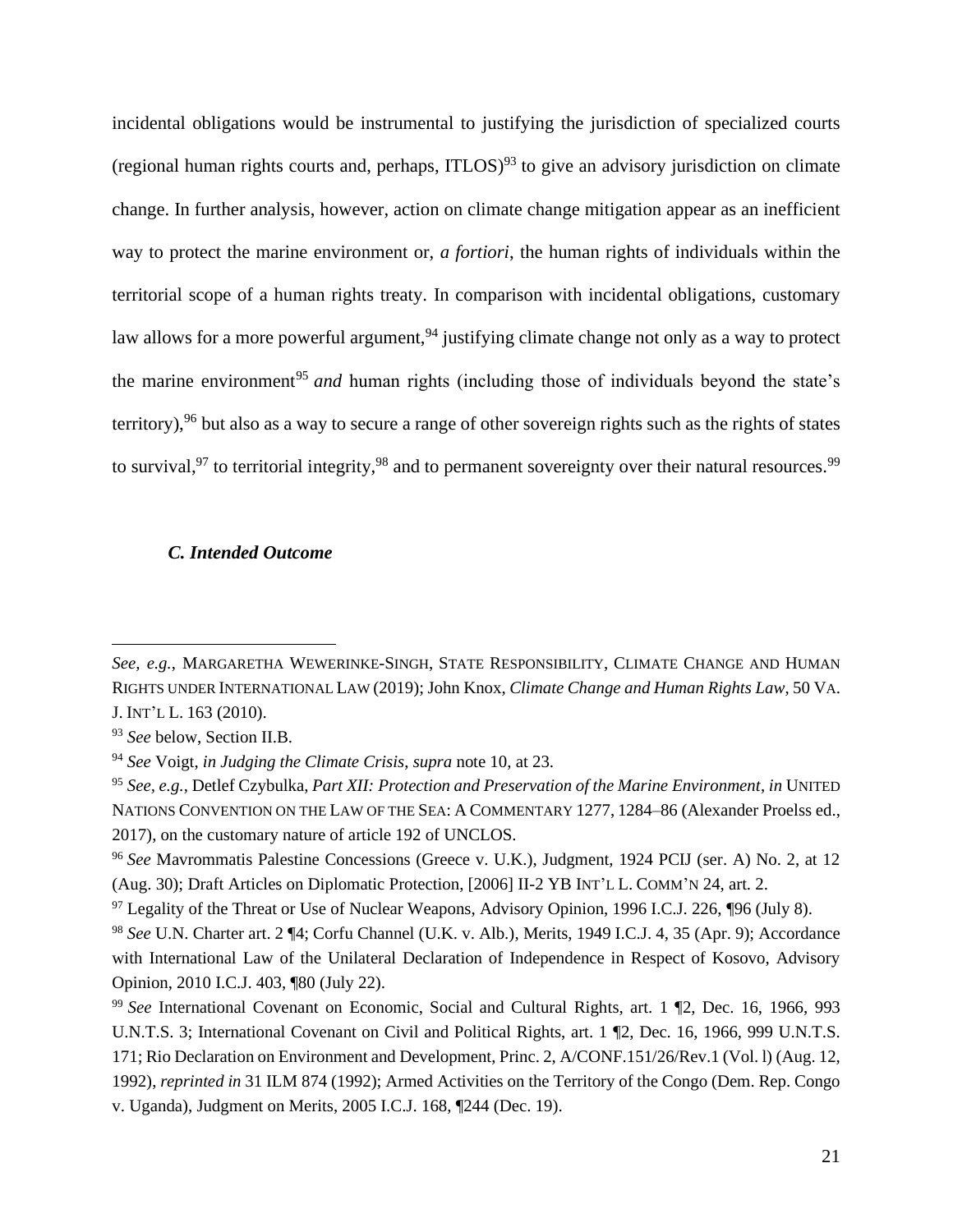Courts have given advisory opinions responding to general and abstract questions,<sup>100</sup> as well as to questions relating more directly to the situation of specific states.<sup>101</sup> Thus, the body requesting an advisory opinion on climate change could seek different outcomes. This Article distinguishes between three types of potential outcomes merely for the purpose of exposition, without claiming that the line between them is always clear. First, an *identificatory* opinion would consist in an inventory of the relevant norms. Second, an *interpretative* opinion would go a step beyond, as the court would seek to determine, in abstract terms, what these norms imply—that is, how they are relevant to climate change. Third, an *applicatory* opinion would determine what these norms mean, concretely, for one, several, or all states.

An identificatory opinion could confirm the existence of customary norms on climate change mitigation and on climate reparations. This, however, would only point out the obvious—in a legal system where states are equal sovereigns, their sovereign rights (*e.g.*, to territorial integrity) imply the existence of a corollary duty (*i.e.*, at least, an obligation of due diligence);<sup>102</sup> and the breach of this obligation must entail some legal consequences.<sup>103</sup> An identificatory opinion, at most, would influence the dominant political discourse by making it more difficult for developed states to approach these questions from a purely self-serving perspective.  $104$  Yet, this opinion would disappoint many proponents of advisory proceedings on climate change, who would expect the

<sup>100</sup> *See, e.g.*, Vagrancy Laws, Advisory Opinion No. 1/2018, ACHPR (Dec. 4, 2020), 61 I.L.M. 145 (2022). <sup>101</sup> *See, e.g.*, Legal Consequences of the Separation of the Chagos Archipelago from Mauritius in 1965, Advisory Opinion, 2019 I.C.J. 95 (Feb. 25). *See also* Wolfrum, *Advisory Opinions: An Alternative Means*, *supra* note [17,](#page-4-1) at 102.

<sup>102</sup> Jutta Brunnée, *Sic utere tuo ut alienum non laedas*, *in* MAX PLANCK ENCYCLOPEDIA OF PUBLIC INTERNATIONAL LAW ONLINE (2010).

<sup>&</sup>lt;sup>103</sup> JAMES CRAWFORD, STATE RESPONSIBILITY: THE GENERAL PART 3 (2013).

<sup>104</sup> *See* Akhavan, *supra* note [28.](#page-6-0)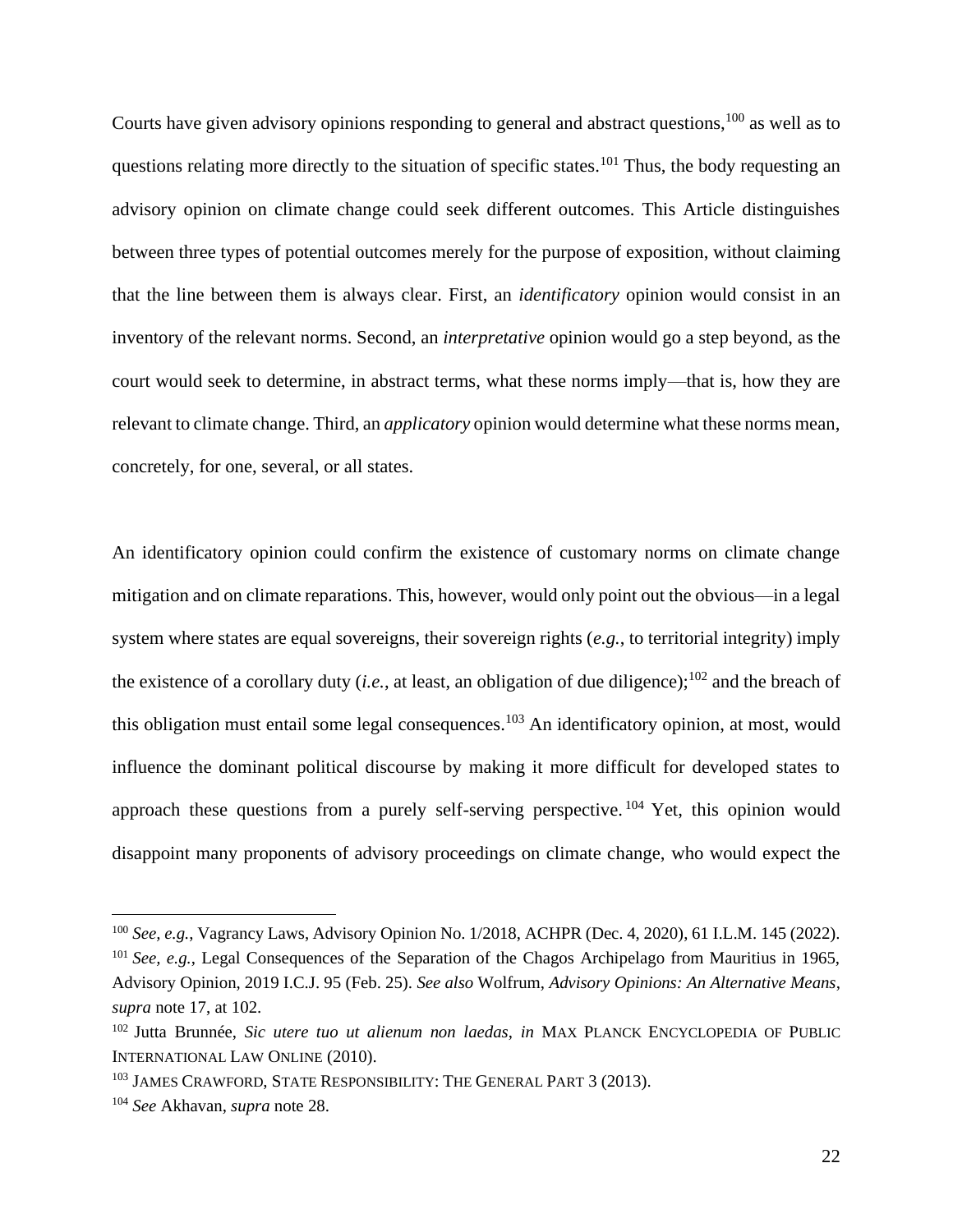court to help states make sense of these ill-defined norms, not just to identify them.

At the other extreme, an applicatory opinion would seek to determine precisely what individual states must or must not do. Regarding climate change mitigation, a court could seek to determine the level of ambition that each state must implement in line with its general obligations, for instance under customary law, based on (the court's interpretation of) global mitigation objectives and burden-sharing criteria. Concretely, the court could indicate a precise set of specific rules (*e.g.*, the requirement for a state to implement its NDC), or even provide a list of quantified emission limitation and reduction targets applicable to individual states (in a way akin to Annex B of the Kyoto Protocol);<sup>105</sup> or it could merely determine whether specific states comply with their general mitigation obligations without articulating the rule it is applying.<sup>106</sup> Regarding climate reparations, likewise, the court could define a formula to determine the quantum of compensation due by the states responsible for the largest share of GHG emissions, to those most vulnerable to the impacts of climate change.

<span id="page-22-0"></span>In either case, the outcome would be desultory. For one, a court could not realistically weigh all the relevant factors—for instance, all the costs and benefits of mitigation action or the national circumstances relevant to determining states' fair share in global efforts. Overall, a court would lack any legitimacy to make such critical, complex, value-loaded decisions on its own. An applicatory opinion would be a caricature of the genre, as the court would in effect substitute for national negotiators and function as a global legislator. This could considerably erode a court's

<sup>&</sup>lt;sup>105</sup> Kyoto Protocol to the United Nations Framework Convention on Climate Change Annex B, Dec. 11, 1997, 2303 U.N.T.S. 162.

<sup>106</sup> By analogy, *see Klimaatzaak*, *supra* note [9,](#page-3-2) §4.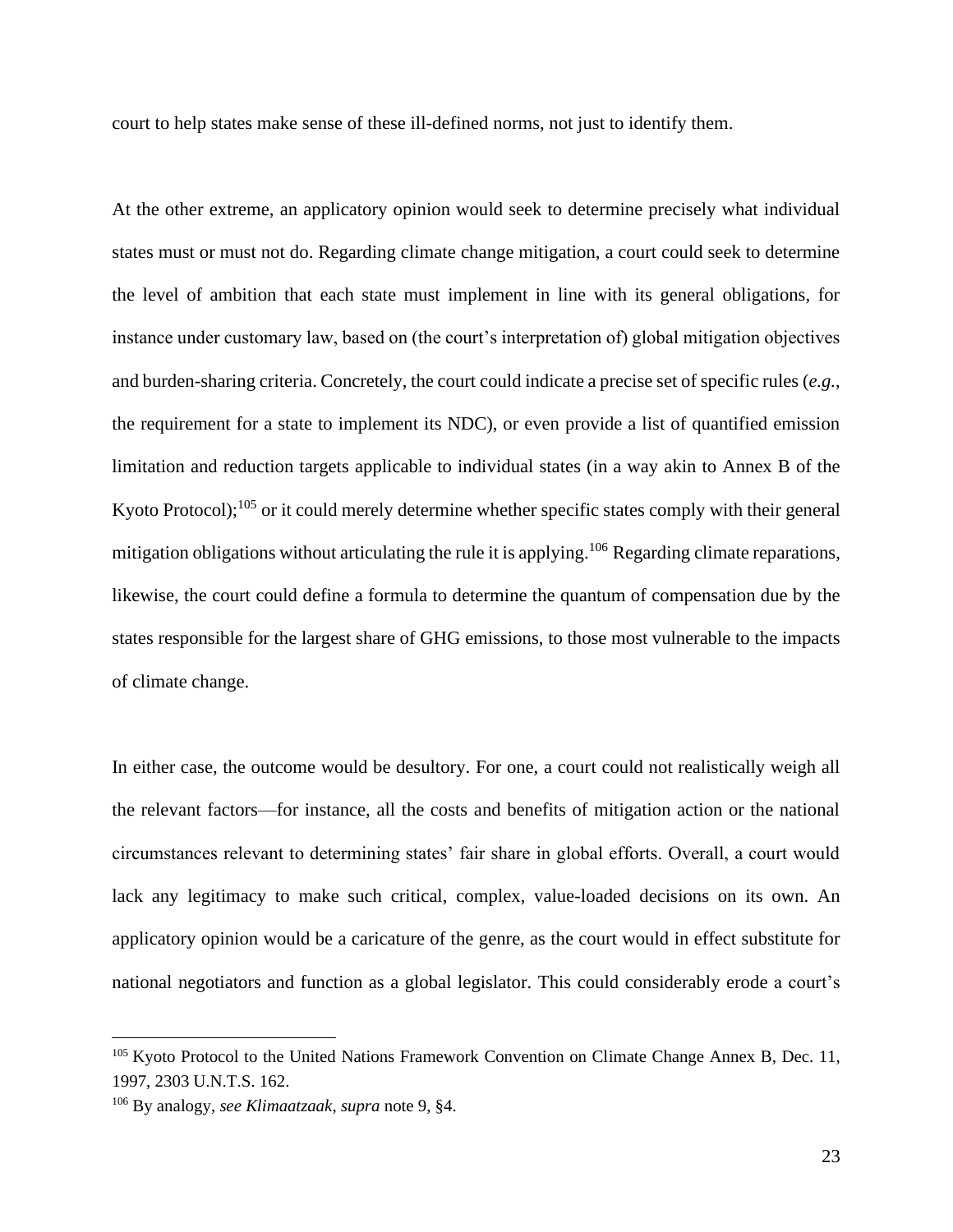reputation and credibility without, in all likelihood, swaying the conduct of states the least.<sup>107</sup>

Halfway between these two extremes, sponsoring states would likely opt to seek an interpretative opinion. Yet, it is unclear what question they could ask of a court whose response would neither be obvious (as in an identificatory outcome), nor exceed the ability of a court to interpret elusive norms (as in an applicatory outcome). On the one hand, a court could note, as in previous judicial pronouncements, that a due diligence obligation implies the adoption of "appropriate measures" and the exercise of "vigilance in their enforcement",<sup>108</sup> along with the undertaking of "negotiations" in good faith for the equitable solution".<sup>109</sup> This, however, would do little to clarify the relevant norms: this would not go far enough to be of assistance to states. On the other hand, assessing the precise criteria relevant to the principle of "common but differentiated responsibilities" and their relative weight would involve political decisions that are not within the ambit of judicial functions: it would go too far to be acceptable to states.

What remains is peripheral questions of legal interpretation on which judicial debates could shed new light. Some questions could concern treaty provisions that are only mildly ambivalent (*e.g.*, the obligation of the parties to the Paris Agreement to "pursue domestic mitigation measures, with the aim of achieving the objectives of" their NDCs), $^{110}$  that a court could interpret in a relatively predictable manner in application of the tenets of treaty interpretation.<sup>111</sup> Other questions could regard specific aspects of states' general obligations on climate change mitigation. For instance, a

<sup>107</sup> *See* discussion below, Part V.

<sup>108</sup> *Pulp Mills*, *supra* note [78,](#page-17-1) ¶197.

<sup>&</sup>lt;sup>109</sup> Fisheries Jurisdiction (U.K. v Ice.), Judgment on Merits, 1974 I.C.J. 3, ¶79(3) (July 25).

<sup>110</sup> Paris Agreement, *supra* note [1,](#page-2-0) art. 4 ¶2.

<sup>111</sup> *See* Mayer, *International Law Obligations Arising in relation to NDCs*, *supra* note [65,](#page-16-0) at 257–61.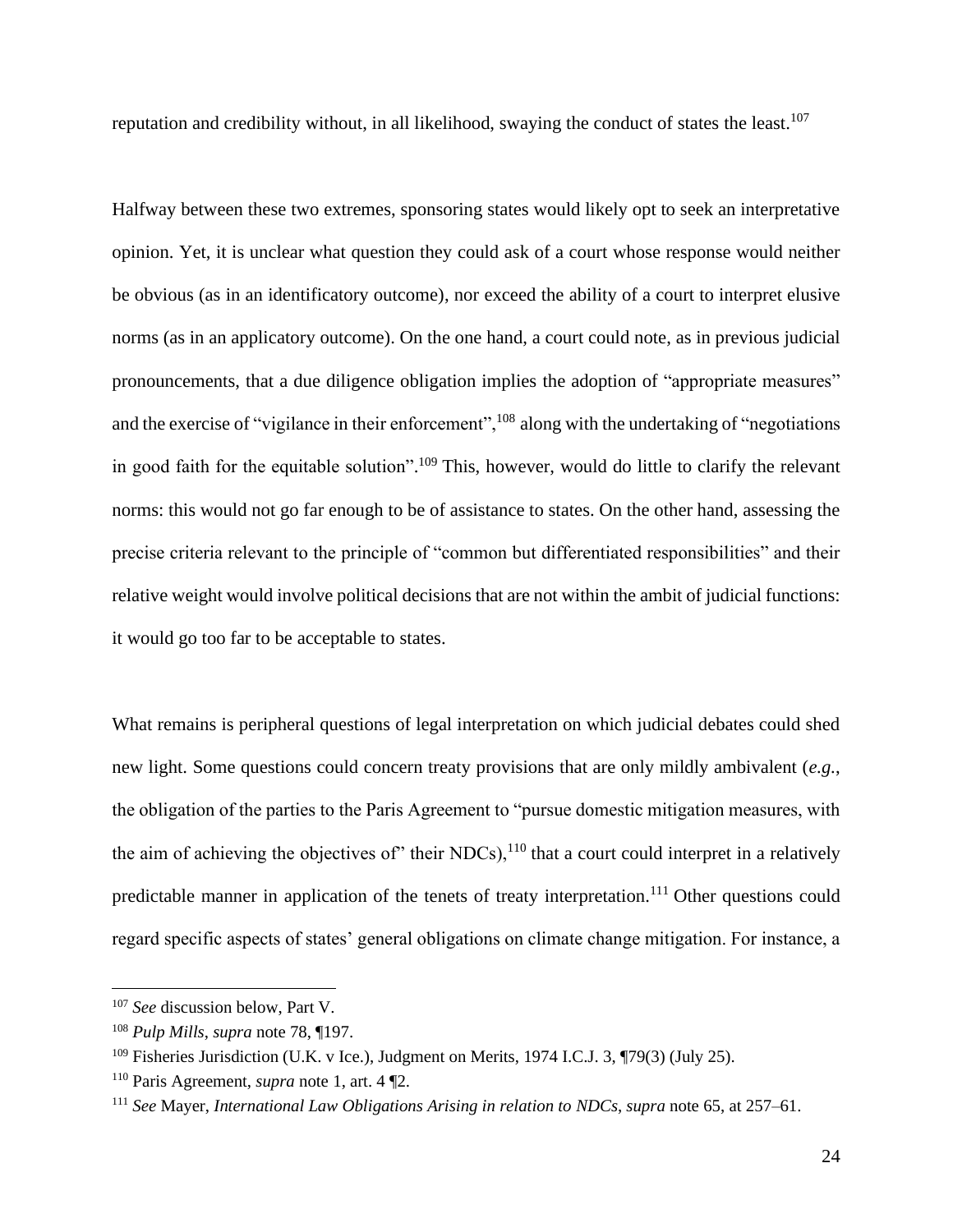court could pronounce on the legal force of emerging standards regarding phasing out of fossilfuel subsidies,  $^{112}$  the phasing down of unabated coal power,  $^{113}$  or the conduct of environmental impact assessments as a tool for climate change mitigation.<sup>114</sup> None of these questions would seek to change the world by a single stroke of gavel, but they could perhaps have some incremental influence on some national processes. However, such lower-profile cases do not seem to be the main focus of proponents of advisory opinions on climate change.

#### **II. THE REQUESTS**

This Part assesses how small-island states could request an advisory opinion of an international court. The likeliest way for small island states to request an advisory opinion of the I.C.J. presupposes a majority decision of the U.N. General Assembly, a condition that small island states may not be able to secure. By contrast, it may be easier for small island states or their allies to request an advisory opinion of ITLOS and regional human rights courts. Yet, specialized courts would approach advisory proceedings in light of their limited subject-matter and territorial jurisdiction.

#### *A. Requests to the I.C.J.*

The I.C.J., which succeeded to the Permanent Court of International Justice (P.C.I.J.), is "the

<sup>112</sup> Decision -/CP.26, *supra* note [1,](#page-2-0) ¶20; Kyoto Protocol, *supra* note [105,](#page-22-0) art. 2 ¶(1)(a)(v); G20 Rome Summit, Leaders' Declaration, ¶27, Oct. 31, 2021.

<sup>113</sup> Decision -/CP.26, *supra* note [1,](#page-2-0) ¶20.

<sup>114</sup> Benoit Mayer, *Climate Assessment as an Emerging Obligation under Customary International Law*, 68 INT'L & COMP. L.Q. 271 (2019).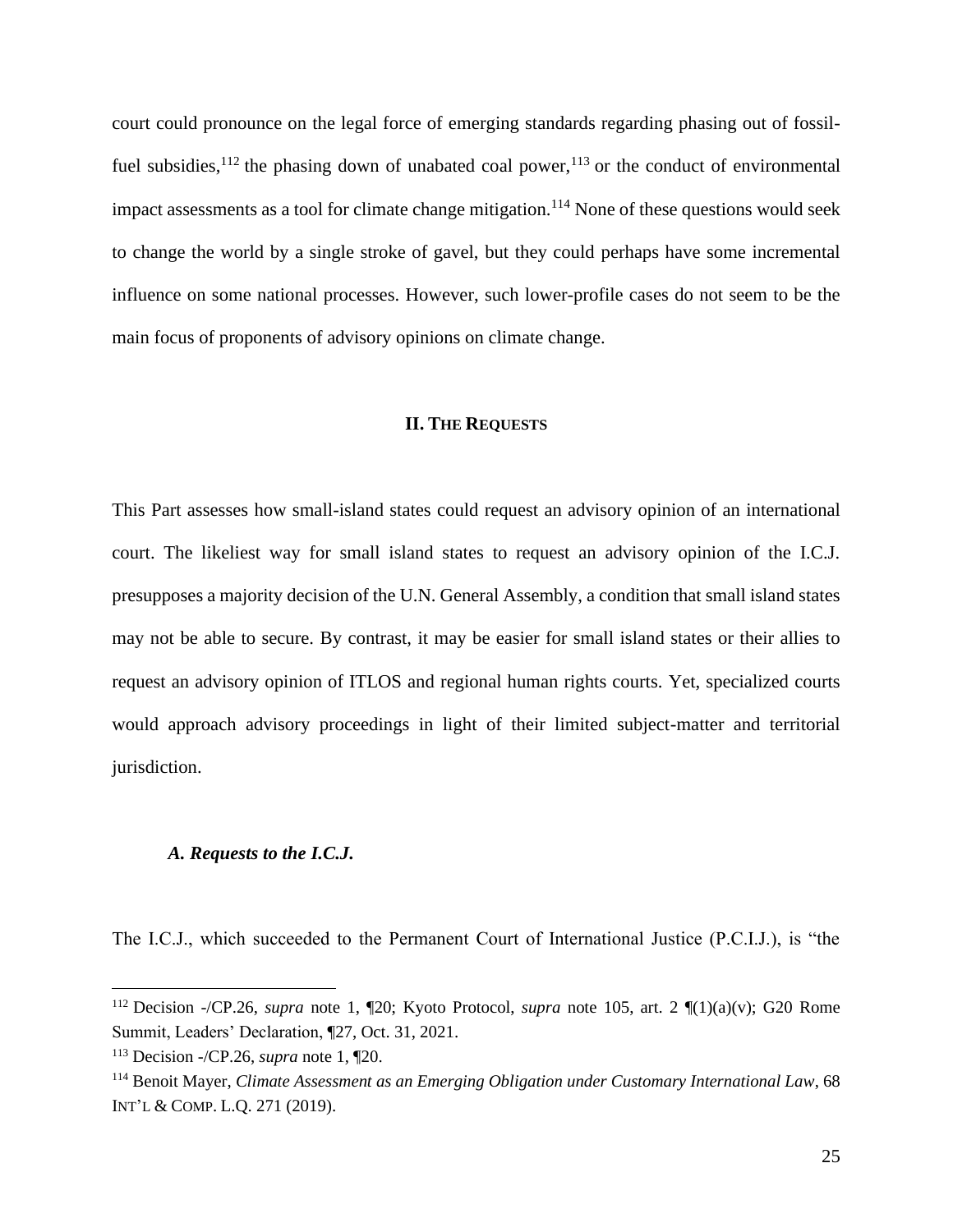principal judicial organ of the United Nations".<sup>115</sup> Both the P.C.I.J. and the I.C.J. have given dozens of advisory opinions on various aspects of international law. The I.C.J. may appear as a natural choice for the proponents of an advisory opinion on climate change. It is not only the longest-existing international court, and arguably the one with the strongest authority, but also "[t]he only international judicial body with general jurisdiction regarding inter-State disputes on a world-wide scale".<sup>116</sup>

Yet, only a few institutions can request an advisory opinion of the I.C.J. The U.N. Charter gives competence to the General Assembly and the Security Council to request advisory opinions of the I.C.J. "on any legal question".<sup>117</sup> In addition, the General Assembly can authorize other U.N. organs and specialized agencies to request advisory opinions "on legal questions arising within the scope of their activities."<sup>118</sup> The General Assembly has granted competence to several organs, including the U.N. Economic and Social Council<sup>119</sup> (but not to the U.N. Secretary-General),<sup>120</sup> and to specialized agencies. $121$ 

<sup>115</sup> U.N. Charter art. 92. *See also* I.C.J. Statute, *supra* not[e 12,](#page-3-0) art. 37.

<sup>116</sup> Christian Tomuschat, *International Courts and Tribunals* ¶11, *in* MAX PLANCK ENCYCLOPEDIA OF PUBLIC INTERNATIONAL LAW ONLINE (2019). *See also* Bodansky, *Role of I.C.J.*, *supra* note [40,](#page-8-0) at 701.  $117$  U.N. Charter art. 96  $\P$ (a).

 $118$  *Id.* (b).

 $119$  G.A. Res. 89 (I) (Dec. 11, 1946).

<sup>120</sup> *See generally* Stephen M. Schwebel, *Authorizing the Secretary-General of the United Nations to Request Advisory Opinions of the International Court of Justice*, 78 AM. J. INT'L L. 869, 876–78 (1984); ROBERT KOLB & ALAN PERRY, THE INTERNATIONAL COURT OF JUSTICE 1049–50 (2013).

<sup>121</sup> *See, e.g.*, Agreement between the United Nations and the United Nations Educational, Scientific and Cultural Organization art. XI ¶2, Dec. 14, 1946, 1 U.N.T.S. 238; Agreement between the United Nations and the World Health Organization, art. X ¶2, July 10, 1948, 19 U.N.T.S. 193.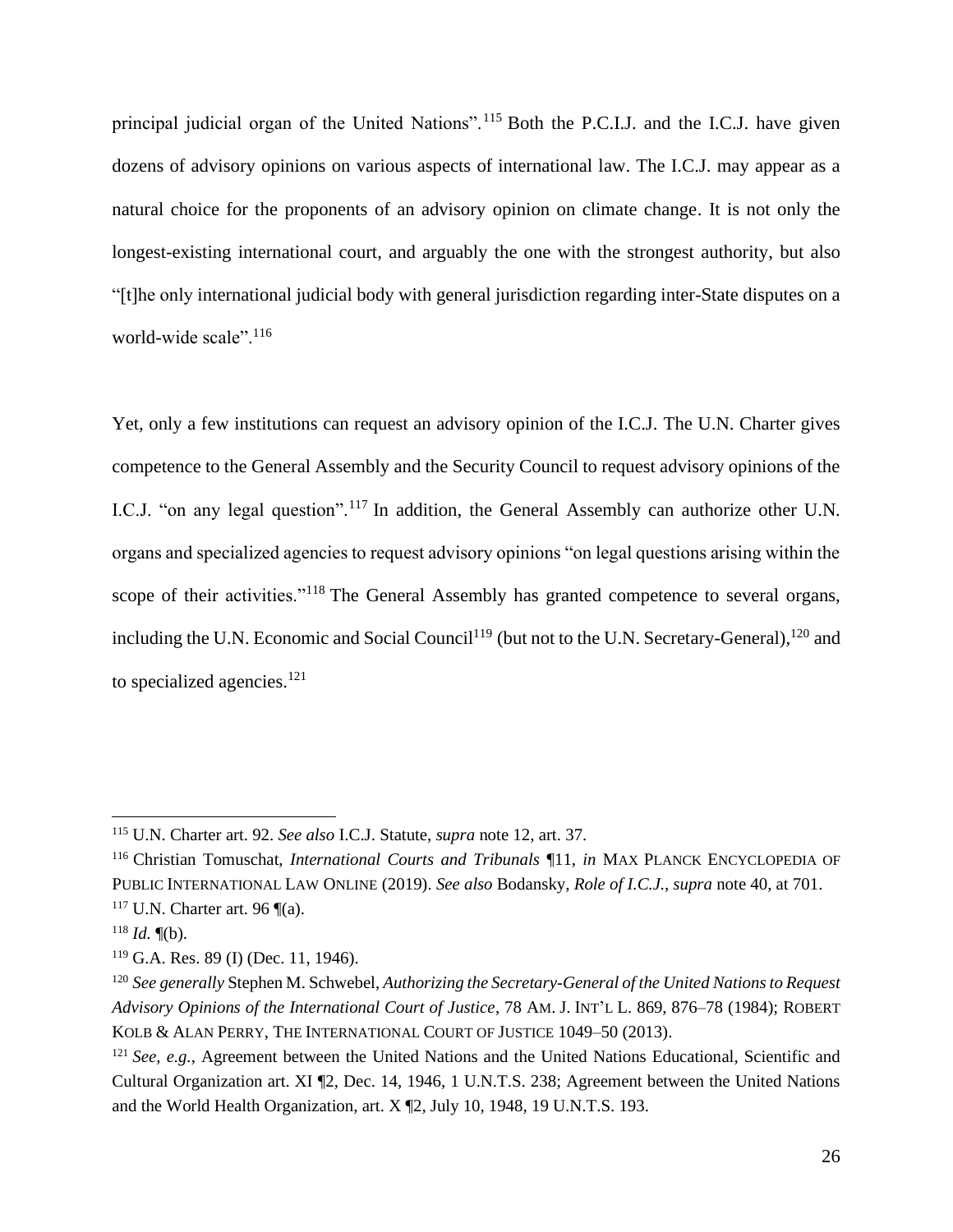The General Assembly has made more requests than all other institutions together,  $122$  and it would also be the likeliest institution to request an advisory opinion on climate change. It would decide to make a request by the vote of the majority of the members present and voting.<sup>123</sup> Gathering the critical number of votes would be challenging, though perhaps not impossible. In the past, this condition did not prevent the General Assembly from requesting advisory opinions on controversial questions, for instance on the legality of the use of nuclear weapons or the consequences of the construction of a wall in occupied Palestinian territory, $124$  though perhaps none touched upon a topic as complex and sensitive as climate change mitigation or climate reparations. A majority of the 193 U.N. Member States could conceivably be carved out of the 134 developing states participating in the Group of  $77$ ,<sup>125</sup> including 38 small-island states<sup>126</sup> and 55 members of the Climate Vulnerable Forum.<sup>127</sup>

Other competent institutions are less likely to request an advisory opinion than the General Assembly. In particular, a request from the Security Council would require the affirmative vote of nine of the Council's fifteen members without the opposition of any of its five permanent

<sup>&</sup>lt;sup>122</sup> See Organs and Agencies Authorized to Request Advisory Opinions, INTERNATIONAL COURT OF JUSTICE, https://www.icj-cij.org/en/organs-agencies-authorized (last visited Mar. 6, 2022).

<sup>123</sup> U.N. Charter art. 18. *See generally* Anthony Aust, *Advisory Opinions*, 1 J. INT'L DISPUTE SETTLEMENT 123, 149 (2010); KENNETH JAMES KEITH, THE EXTENT OF THE ADVISORY JURISDICTION OF THE INTERNATIONAL COURT OF JUSTICE 45–46 (1971).

<sup>124</sup> *See Nuclear Weapons*, *supra* note [97;](#page-20-0) *Construction of a Wall*, *supra* note [23.](#page-5-2)

<sup>&</sup>lt;sup>125</sup> The Member States of the Group of 77, GROUP OF 77, https://www.g77.org/doc/members.html (last visited Mar. 6, 2022).

<sup>&</sup>lt;sup>126</sup> List of SIDS, U.N. OFFICE OF THE HIGH REPRESENTATIVE FOR THE LEAST DEVELOPED COUNTRIES, LANDLOCKED COUNTRIES AND SMALL ISLAND DEVELOPING STATES, https://www.un.org/ohrlls/content/list-sids (last visited Mar. 6, 2022).

<sup>&</sup>lt;sup>127</sup> About, CLIMATE VULNERABLE FORUM, https://thecvf.org/about/ (last visited Mar. 6, 2022).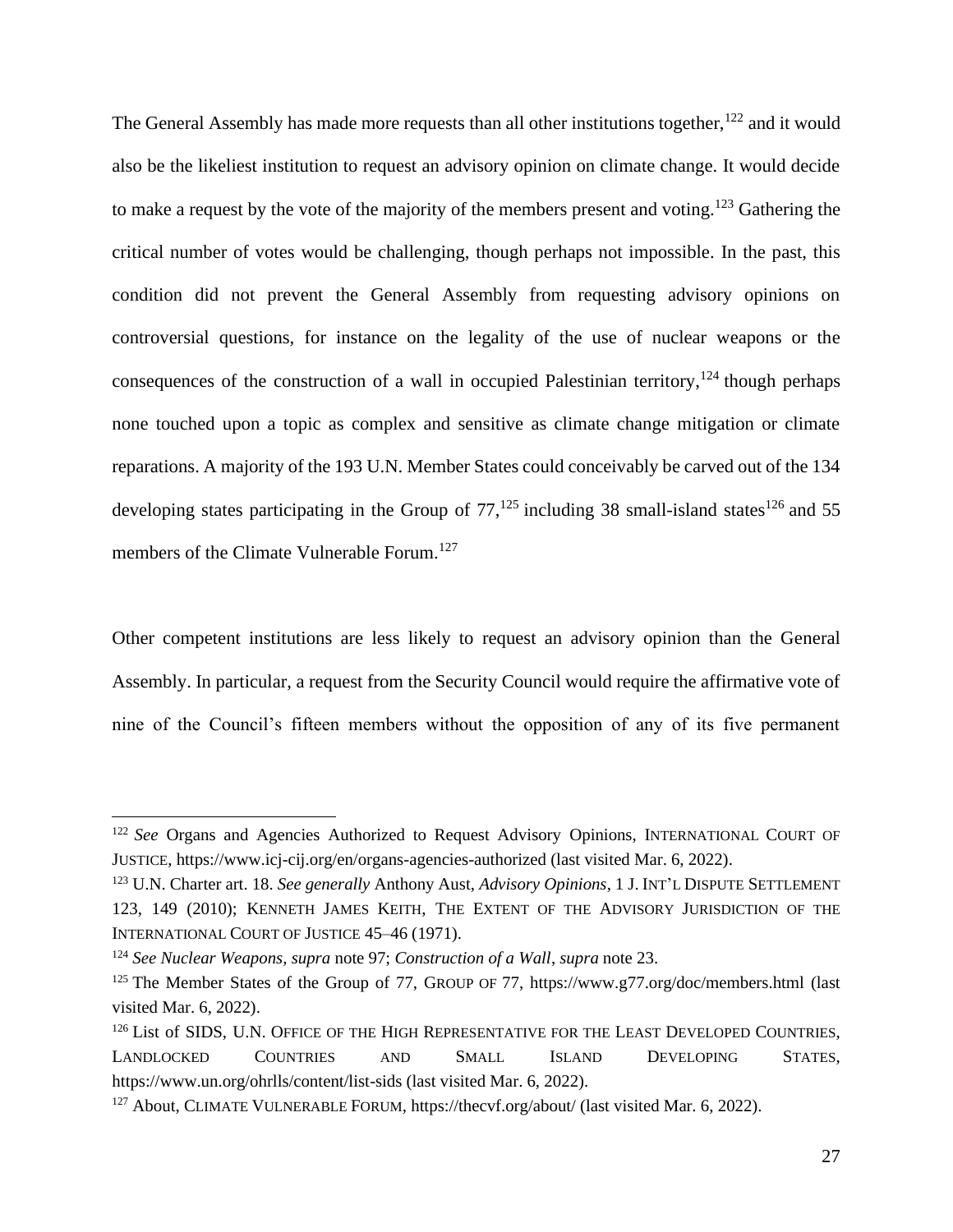members.<sup>128</sup> The prospects of fulfilling this condition are remote considering, in particular, that the five Permanent Members represent about half of global GHG emissions and include the world's two largest GHG emitters (China and the United States).<sup>129</sup> The Permanent Members have generally opposed any attempt at codifying the international law on climate change, whether by a court<sup>130</sup> or a non-judicial body of experts.<sup>131</sup>

Other U.N. organs or specialized agencies offer improbable avenues towards an advisory opinion of the I.C.J. Admittedly, Bodansky suggested that that World Meteorological Organization should be preferred to the General Assembly because it "is a more technical, less politicized forum, in which it might be easier to resist efforts to encumber the request with unhelpful baggage."<sup>132</sup> Yet, a request by the World Meteorological Organization would have to be made or authorized by a two-thirds majority of its Congress,<sup>133</sup> a condition that would be more difficult to fulfil than the simple majority required at the General Assembly. Overall, institutions other than the General Assembly and the Security Council can only be authorized to request an advisory opinion on

<sup>128</sup> U.N. Charter art. 27 ¶3.

<sup>129</sup> Calculations based on CAIT data, *supra* note [13.](#page-3-3)

<sup>130</sup> *See, e.g.*, Stuart Beck & Elizabeth Burleson, *Inside the System, Outside the Box: Palau's Pursuit of Climate Justice and Security at the United Nations*, 3 TRANSNAT'L ENV'T L. 17–29, 26 (2014); Michael B. Gerrard, *Taking Climate Change to the International Court of Justice: Legal and Procedural Issues*, CLIMATE LAW BLOG, http://blogs.law.columbia.edu/climatechange/2021/09/29/taking-climate-change-tothe-international-court-of-justice-legal-and-procedural-issues/ (last visited Mar. 6, 2022).

<sup>131</sup> *See supra* note [37.](#page-8-2)

<sup>132</sup> Bodansky, *Role of I.C.J.*, *supra* note [40,](#page-8-0) at 712.

<sup>&</sup>lt;sup>133</sup> See Agreement Between the United Nations and the World Meteorological Organization, art. VII, Dec. 20, 1951, 123 U.N.T.S. 245; Convention of the World Meteorological Organization art. 11, Oct. 11, 1947, last amended by the Fifteenth Congress of the Organization in 2007, in WORLD METEOR. ORG., BASIC DOCUMENTS NO. 1, at 1 (2019).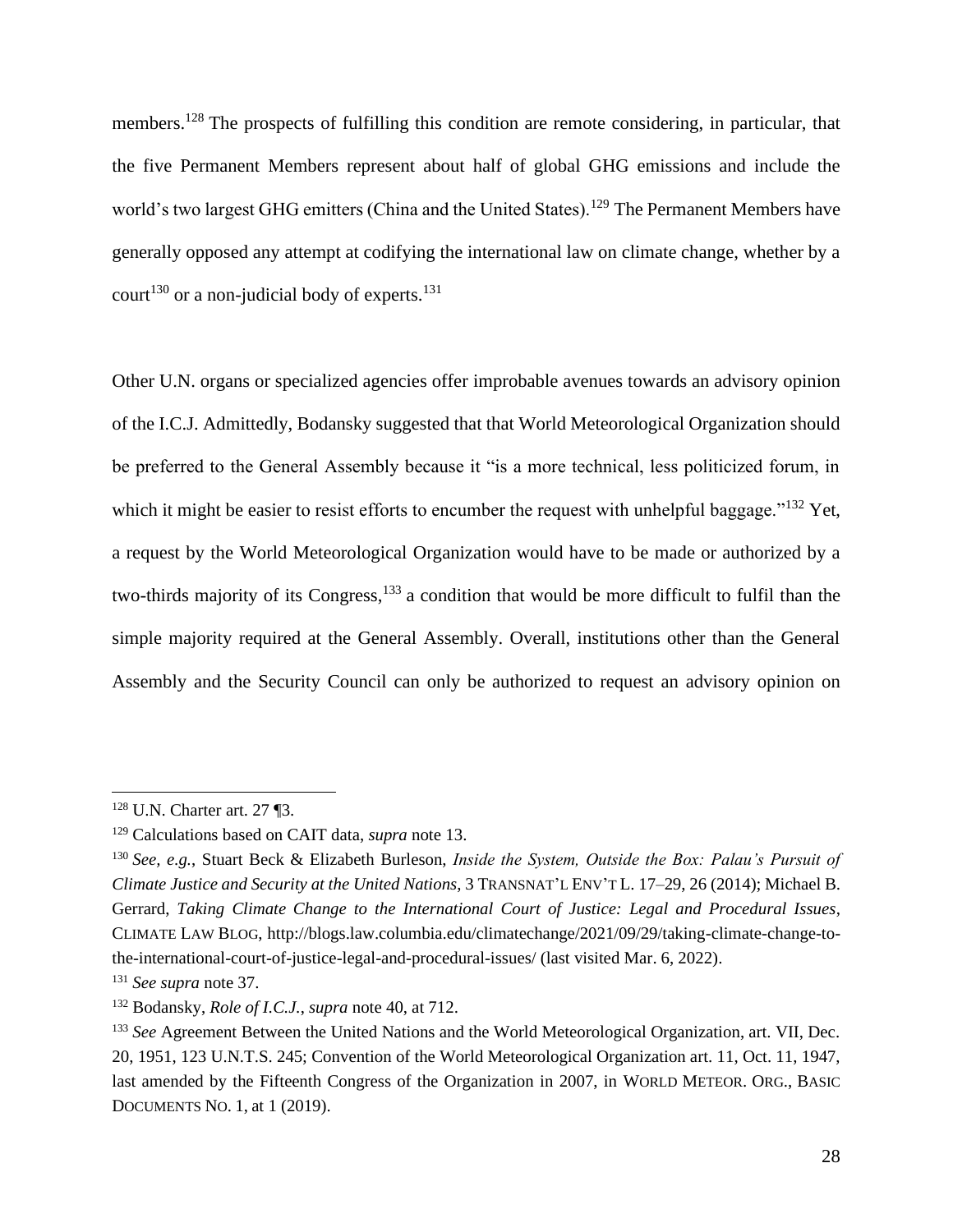questions that are "within the scope of their activities."<sup>134</sup> The I.C.J. has interpreted this condition as precluding compliance with a request from the World Health Organization for an advisory opinion on the legality of the use of nuclear weapons in armed conflict, finding that the link between the request and the activities of the organization was too tenuous.<sup>135</sup> Neither the U.N. Climate Secretariat, nor the U.N. Environment Programme are among the organs authorized to request an advisory opinion, and other organs or specialized agencies do not appear to exercise any functions to which an advisory opinion would be directly relevant.

Consistently, small-island states have focused their efforts on gathering support at the General Assembly. In September 2011, President Toribiong announced that he would "call on the Assembly to seek, on an urgent basis … an advisory opinion from the International Court of Justice on the responsibilities of States under international law to ensure that activities emitting greenhouse gases that are carried under their jurisdiction or control do not damage other States."<sup>136</sup> The announcement captured media attention and contributed to a political debate about Western countries' climate responsibilities.<sup>137</sup> It was later reported that Palau built a coalition of "more than" 30 states that included Bangladesh along with small-island states such as Grenada and the Marshall Islands,<sup>138</sup> though this remains far from a majority of the General Assembly. No draft resolution

<span id="page-28-0"></span><sup>134</sup> *See* U.N. Charter art. 96 ¶2.

<sup>&</sup>lt;sup>135</sup> Legality of the Use by a State of Nuclear Weapons in Armed Conflict ¶32, Advisory Opinion, 1996 I.C.J. 66 (July 8).

<sup>136</sup> Toribiong, *supra* note [6,](#page-2-1) at 27–28.

<sup>137</sup> *See, e.g.*, Lawrence Hurley, *Island Nation Girds for Legal Battle Against Industrial Emissions*, NEW YORK TIMES, Sept. 28, 2011; Chris Huhne, *It Won't Be Long Before the Victims of Climate Change Make the West Pay*, THE GUARDIAN, Dec. 29. 2013.

<sup>138</sup> Margaretha Wewerinke-Singh et al., *Binging Climate Change before the International Court of Justice: Prospects for Contentious Cases and Advisory Opinions*, *in* CLIMATE CHANGE LITIGATION: GLOBAL PERSPECTIVES 393, 406 (Ivano Alogna et al. eds., 2021). *See also* Toribiong, *supra* note [6,](#page-2-1) at 27–28; U.N.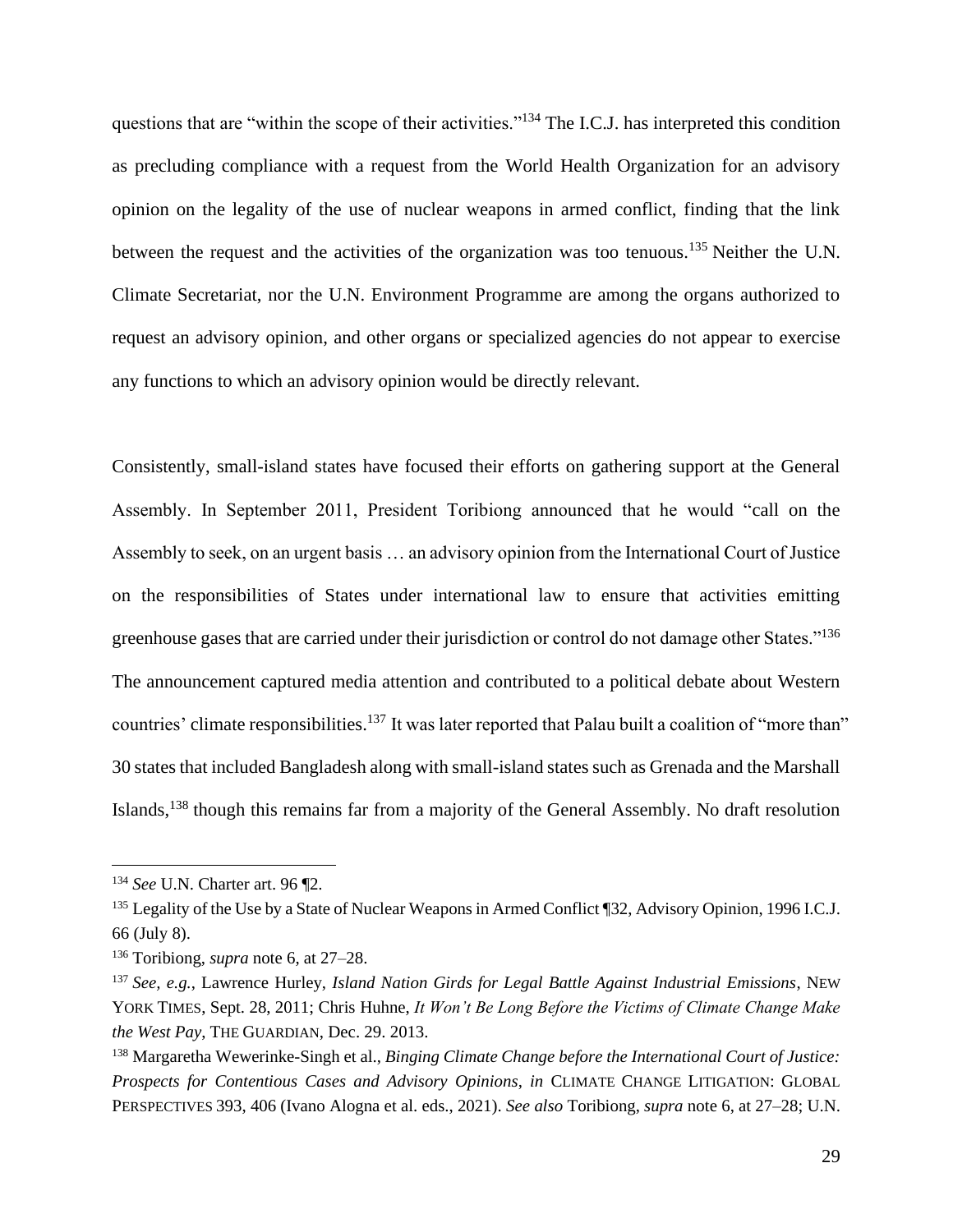was presented to the General Assembly and, just a year after its announcement, Palau made no mention of a request for an advisory opinion at the next session of the General Assembly.<sup>139</sup>

It has been reported that the abrupt ending of Palau's campaign may have had to do with diplomatic pressure exercised by the United States.<sup>140</sup> Since Palau's independence from the United States in 1994, the United States has granted it economic and financial assistance, while also allowing Palau citizens free access to the U.S. territory.<sup>141</sup> It is noteworthy that this situation of aid-dependency is not unique to Palau: many small island developing states are heavily dependent on international  $aid<sup>142</sup>$  and, as such, are vulnerable to external diplomatic pressure from donor countries.

Long after the faltering of Palau's campaign at the General Assembly, the idea of a request for an advisory opinion continued to receive support from civil-society organizations, including the International Union for the Conservation of Nature.<sup>143</sup> In 2019, a Communiqué of the Pacific

Press Conference, *supra* note [38.](#page-8-1)

<sup>139</sup> *See* U.N. GAOR, 67th Sess., 21th mtg. at 4–7, U.N. Doc. A/67/PV.21 (Oct. 1, 2012).

<sup>140</sup> *See, e.g.*, *Can a Pacific Island Nation Use Old Industrial Law to Stop Climate Change?*, THE ATLANTIC, Aug. 23, 2012; Beck & Burleson, *supra* note 125, at 26.

<sup>141</sup> Compact of Free Association, Title One art. IV, U.S.–Palau, Jan. 10, 1986, https://pw.usembassy.gov/wp-content/uploads/sites/282/2017/05/rop\_cofa.pdf.

<sup>&</sup>lt;sup>142</sup> For instance, Tuvalu received official development flows representing 27 million U.S.\$ in 2020, representing 55% of its G.D.P. For Vanuatu, this rate is 8%. *See Total Official Development Flows by Country and Region (ODF)*, OECD.STAT, https://stats.oecd.org/ (last accessed Mar. 9, 2022); *GDP*, WORLD BANK DATA, https://data.worldbank.org/ (last accessed Mar. 9, 2022). *See also* Adam Grydehøj & Ilan Kelmancde, *Reflections on conspicuous sustainability: Creating Small Island Dependent States (SIDS) through Ostentatious Development Assistance (ODA)?* 116 GEOFORUM 90 (2020).

<sup>143</sup> IUCN Resolution, Request for an Advisory Opinion of the International Court of Justice on the Principle of Sustainable Development in View of the Needs of Future Generations §1, Sept. 1–10, 2016, https://portals.iucn.org/library/sites/library/files/resrecfiles/WCC\_2016\_RES\_079\_EN.pdf. *See also* Margaretha Wewerinke-Sing et al., *supra* note [138,](#page-28-0) at 406.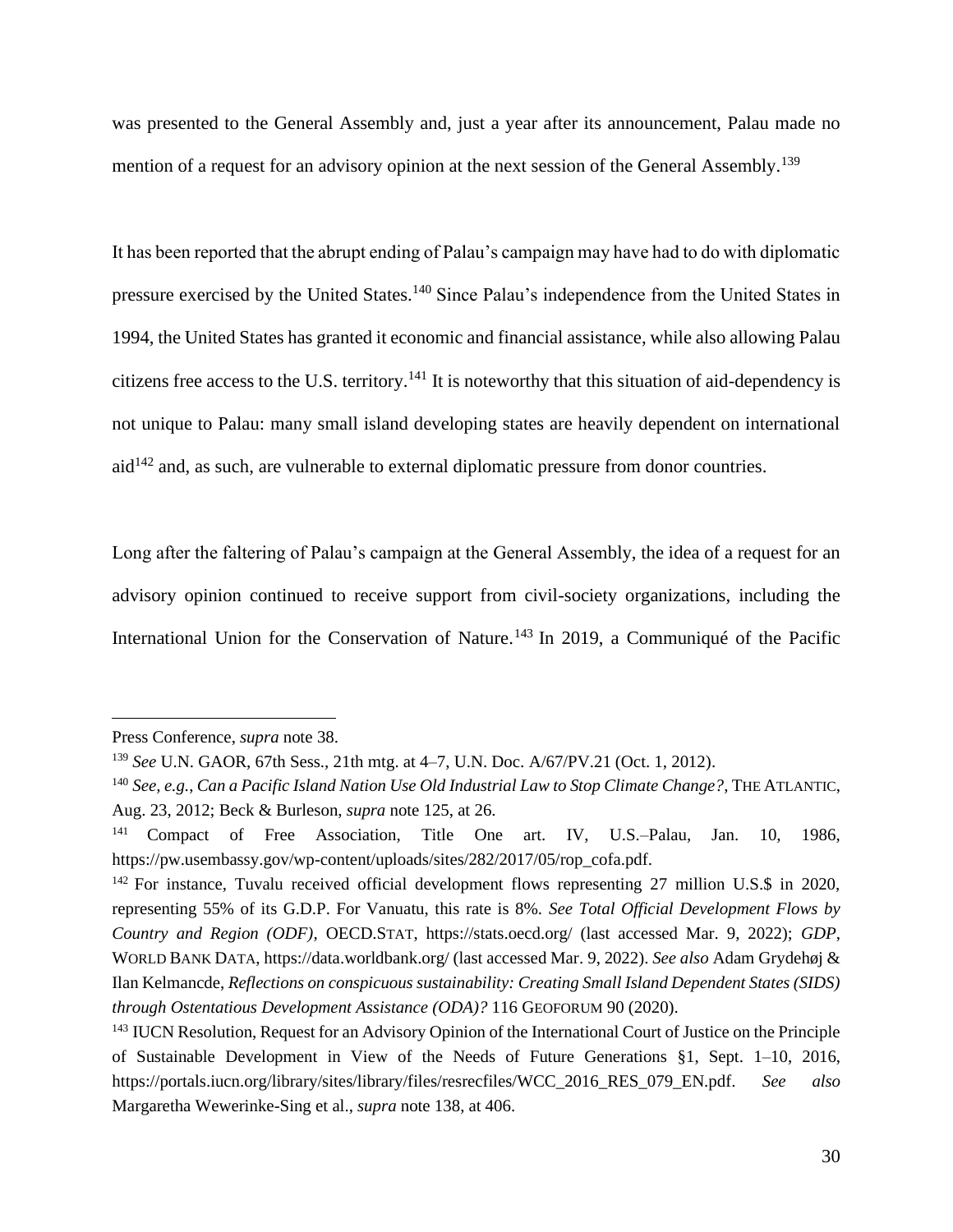<span id="page-30-0"></span>Islands Forum "noted"—without endorsing it—"the proposal for a U.N. General Assembly Resolution seeking an advisory opinion from the [I.C.J.] on the obligations of States under international law to protect the rights and present and future generations against the adverse effects of climate change."<sup>144</sup> Local media reported that some of the eighteen Members of the Pacific Islands Forum (which include Australia and New Zealand) opposed the initiative in light of "their own direct coal and fossil fuel related responsibility for the climate emergency".<sup>145</sup>

In September 2021, the Government of Vanuatu announced its project to campaign for the General Assembly to request an advisory opinion of the I.C.J.<sup>146</sup> It has since assembled a taskforce of experts and practitioners.<sup>147</sup> Yet, it remains to be seen whether Vanuatu will succeed—where Palau did not—in gathering sufficient political support for the adoption of a General Assembly resolution. While states may now better understand the urgency of responses to climate change than a decade ago, there remains little explicit support from states—even, seemingly, from among those most affected by climate change.<sup>148</sup> Even if sufficient political support could be garnered, it would imply constraints on the content of the requests: $149$  in particular, the goal of securing a broad coalition

<sup>144</sup> Fiftieth Pacific Islands Forum, 2019 Forum Leaders Communiqué ¶16, Aug. 13–16, 2019, *in* PACIFIC ISLANDS FORUM SECRETARIAT, ANNUAL REPORT 50 (2019).

<sup>145</sup> *Civil Society Is Fighting for Pacific Leaders to Seek Advice from International Court of Justice on Climate Emergency*, DAILY POST, Aug. 10, 2019.

<sup>146</sup> *See Vanuatu to Push International Court for Climate Change Opinion*, REUTERS (Sept. 25, 2021); Kizzy Kalsakau & Anita Roberts, *Vanuatu Leading Pacific on Climate Justice*, DAILY POST, Jul. 23, 2021.

<sup>147</sup> Blue Ocean Law, *Pacific Firm to Lead Global Legal Team Supporting Vanuatu's Pursuit of Advisory Opinion on Climate Change from International Court of Justice*, Oct. 23, 2021, https://www.blueoceanlaw.com/blog/pacific-firm-to-lead-global-legal-team-supporting-vanuatus-pursuitof-advisory-opinion-on-climate-change-from-international-court-of-justice.

<sup>148</sup> *See, e.g.*, supra note [144.](#page-30-0) No endorsement seems to have been secured from organizations like the Climate Vulnerable Forums or Alliance of Small Island States.

<sup>149</sup> Freestone et al., *supra* note 16, at 172.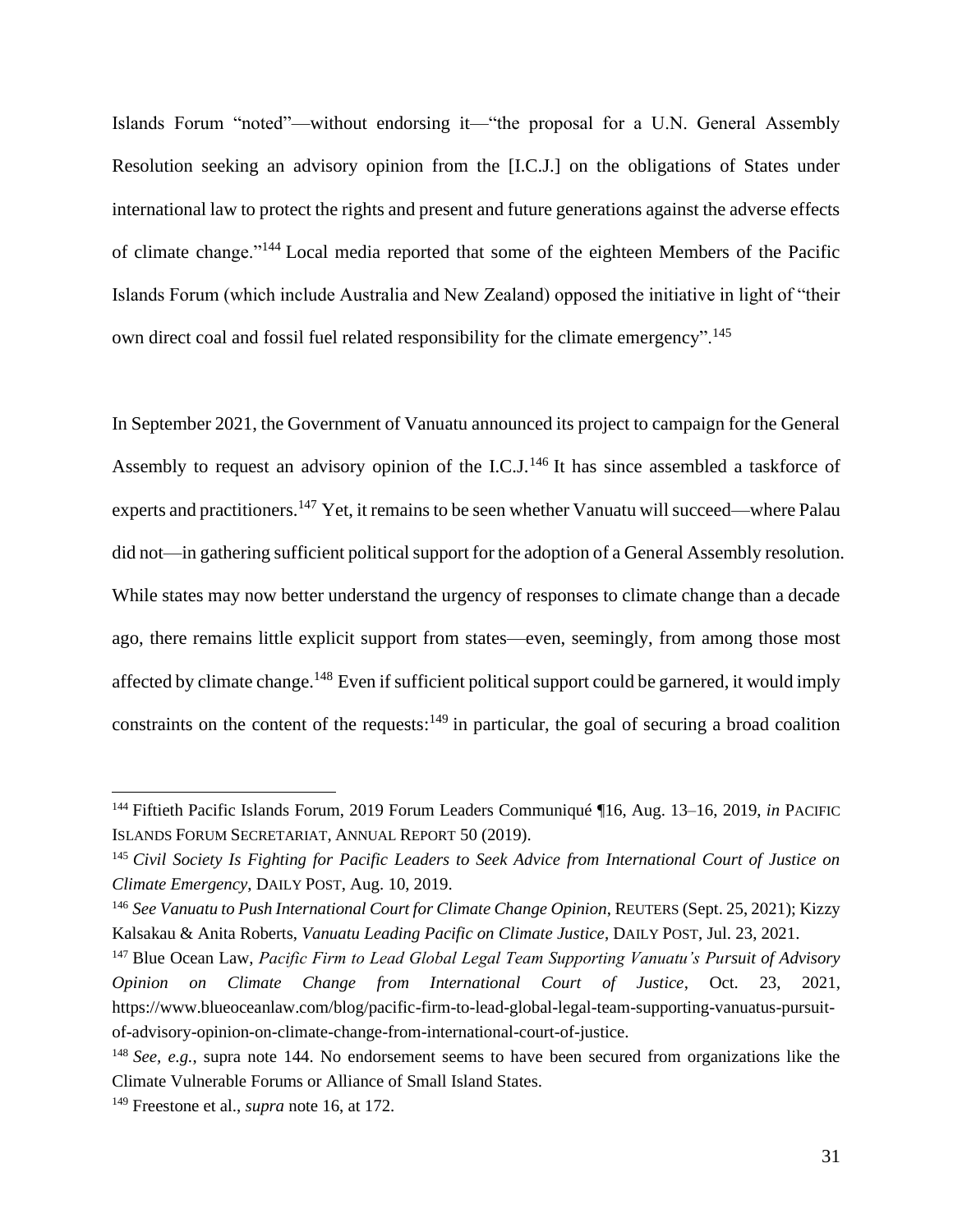would almost certainly exclude any question on reparations.

## *B. Requests to ITLOS*

Alternatively to the I.C.J., small-island states could seek an advisory opinion of ITLOS, a tribunal established in 1996 in application of Annex VI of UNCLOS (the Statute of the Tribunal).<sup>150</sup> UNCLOS (including Annex VI) does not expressly grant advisory jurisdiction to ITLOS as a full tribunal. It only grants advisory jurisdiction to the Seabed Disputes Chamber of ITLOS,<sup>151</sup> and only on matters related to "the Area"<sup>152</sup> (*i.e.*, the seabed and its subsoil beyond the limits of national jurisdiction).<sup>153</sup> This jurisdictional basis is probably "too limited to engage wider questions of liability for climate change".<sup>154</sup> Rather than any explicit treaty provision, the advisory jurisdiction of ITLOS as a full tribunal relies on a far-fetched interpretation of Article 21 of the Statute of the Tribunal.

Article 21 allows ITLOS to exercise jurisdiction on "all matters specifically provided for in any other agreement which confers jurisdiction on the Tribunal."<sup>155</sup> ITLOS has interpreted "all matters" as including not only contentious cases, but also advisory ones.<sup>156</sup> Accordingly, article 138 of the

<span id="page-31-0"></span><sup>150</sup> ITLOS Statute, *supra* not[e 20.](#page-4-2)

<sup>151</sup> *See* UNCLOS, *supra* note [20,](#page-4-2) art. 191; ITLOS Statute, *supra* note [20,](#page-4-2) art. 40 ¶2.

<sup>152</sup> UNCLOS, *supra* note [20,](#page-4-2) art. 187.

 $153$  *Id.* art. 1 [11(1).

<sup>154</sup> Freestone et al., *supra* note 16, at 169.

<sup>155</sup> ITLOS Statute, *supra* not[e 20,](#page-4-2) art. 21.

<sup>156</sup> *See S.R.F.C.*, *supra* note [23,](#page-5-2) ¶¶53–59; Rüdiger Wolfrum, President of ITLOS, Statement to the General Assembly, 16, 16, Nov. 28, 2005, https://www.itlos.org/fileadmin/itlos/documents/statements\_of\_president/wolfrum/ga\_281105\_eng.pdf; Doo-young Kim, *Advisory Proceedings Before the International Tribunal for the Law of the Sea as an*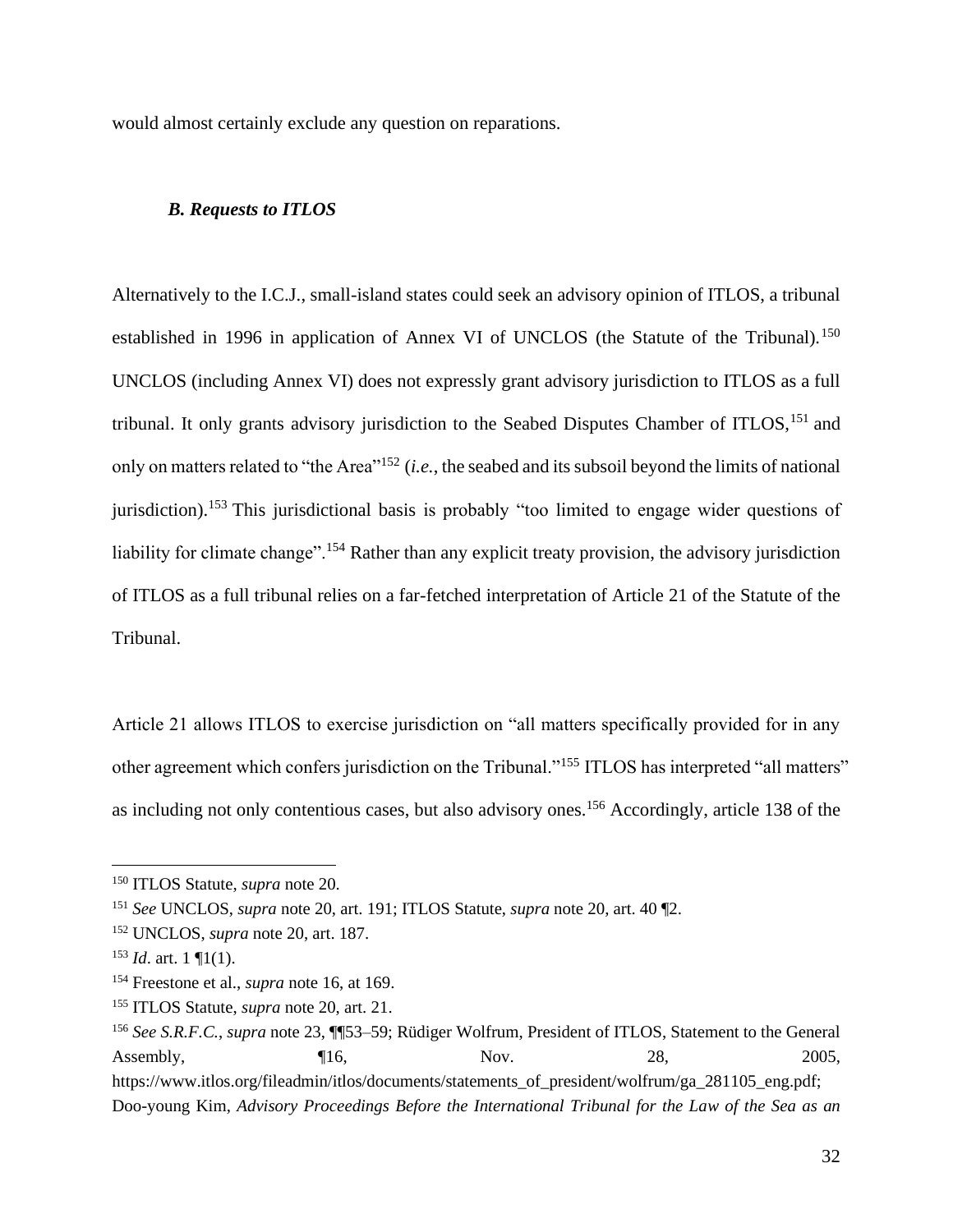Rules of the Tribunal provide that it may give an advisory opinion as a full tribunal "on a legal question if an international agreement related to the purpose of [UNCLOS] specifically provides for the submission to the Tribunal of a request for such an opinion."<sup>157</sup> The Tribunal issued its first and, so far, only advisory opinion as a full tribunal in 2015, following a request from the Sub-Regional Fisheries Commission (S.R.F.C.), an organization of seven West-African states, on questions relating to illegal, unreported and unregulated (I.U.U.) fishing activities in the exclusive economic zones (E.E.Z.) of these states.<sup>158</sup> The request for the advisory opinion was made by the Conference of Ministers of the S.R.F.C. authorized under a provision of the M.C.A. Convention, a treaty ratified by the S.R.F.C.'s seven member states.<sup>159</sup>

<span id="page-32-0"></span>Scholars and judges have denounced ITLOS's interpretation of Article 21 as being "convoluted"<sup>160</sup> and resulting in a "creeping" exercise of jurisdiction.<sup>161</sup> Observers pointed out that the text of Article 21 is, at best, ambivalent,  $162$  and that the context does not easily lend support to ITLOS's

*Alternative Procedure to Supplement the Dispute-Settlement Mechanism under Part XV of the United Nations Convention on the Law of the Sea*, 7 ISSUES IN LEGAL SCHOLARSHIP 3–5 (2010); Budislav Vukas, *The International Tribunal for the Law of the Sea: Some Features of the New International Judicial Institution*, 37 INDIAN J. INT'L L. 372, 381 (1997); José Luis Jesus, *Article 138*, *in*, THE RULES OF THE INTERNATIONAL TRIBUNAL FOR THE LAW OF THE SEA: A COMMENTARY 393, 394 (P. Chandrasekhara Rao et al. eds., 2006).

<sup>157</sup> Rules of ITLOS, *supra* note [19,](#page-4-0) art. 138 ¶1.

<sup>158</sup> *S.R.F.C.*, *supra* note [23.](#page-5-2)

<sup>&</sup>lt;sup>159</sup> Convention on the Determination of the Minimal Conditions for Access and Exploitation of Marine Resources within the Maritime Areas under Jurisdiction of the Member States of the Sub-Regional Fisheries Commission art. 33, June 8, 2012, https://perma.cc/H95P-RFMH.

<sup>160</sup> *S.R.F.C.*, *supra* note [23,](#page-5-2) 73, ¶2 (Declaration of Judge Cot).

<sup>161</sup> Tom Ruys & Anemoon Soete, *"Creeping" Advisory Jurisdiction of International Courts and Tribunals? The Case of the International Tribunal for the Law of the Sea*, 29 LEIDEN J. INT'L L. 155 (2016).

<sup>162</sup> *See* Massimo Lando, *The Advisory Jurisdiction of the International Tribunal for the Law of the Sea: Comments on the Request for an Advisory Opinion Submitted by the Sub-Regional Fisheries Commission*, 29 LEIDEN J. INT'L L. 441, 452 (2016).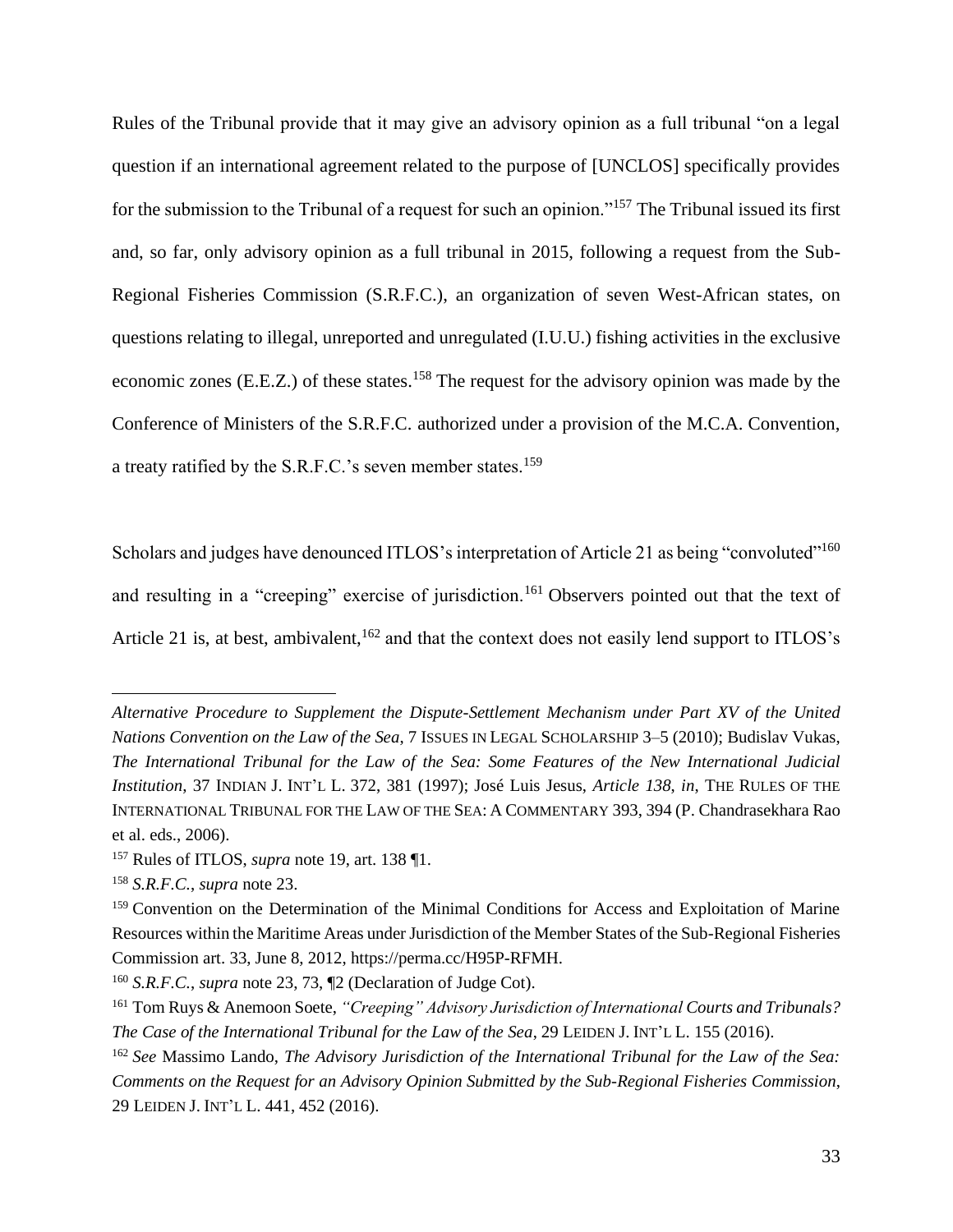<span id="page-33-0"></span>interpretation: had states really wanted to grant advisory jurisdiction to ITLOS, they would "have done so in express terms and by carefully delimitating" it.<sup>163</sup> Judges defended their interpretation of Article 21 in *S.R.F.C.* by noting that states had not protested to the adoption of the Rules of the Tribunal several years earlier, <sup>164</sup> but the absence of protest to an internal act of a tribunal does not demonstrate agreement.<sup>165</sup> In any case, any suggestion of a "consensus of the parties concerned"<sup>166</sup> became untenable when the S.R.F.C. request triggered "[a] considerable number of states [to] effectively challenge … the advisory competence of the Tribunal head-on." <sup>167</sup> Nor do the negotiations leading to UNCLOS provide any support to ITLOS's interpretation of its Statute: "an advisory function for the Tribunal was not even proposed".<sup>168</sup> And, contrary to an alternative justification of ITLOS's advisory jurisdiction suggested by Judge Jean-Pierre Cot,  $169$  the mere

<sup>163</sup> Alexander Proelss, *Advisory Opinion: International Tribunal for the Law of the Sea (ITLOS)* ¶19, *in in*  MAX PLANCK ENCYCLOPEDIA OF PUBLIC INTERNATIONAL LAW ONLINE (2019).

<sup>164</sup> *S.R.F.C.*, *supra* note [23,](#page-5-2) 73, ¶3 (Declaration of Judge Cot); 88, ¶21 (Separate Opinion of Judge Lucky). <sup>165</sup> *See* Vienna Convention on the Law of Treaties art. 31 ¶3(a)–(b), May 23, 1969, 1155 U.N.T.S. 331. The International Law Commission found that "silence … may constitute acceptance of subsequent practice when the circumstances call for some reaction", but this relates only to state practice, and the conduct of a tribunal does not constitute state practice. *See* Draft Conclusions on Subsequent Agreements and Subsequent Practice in Relation to the Interpretation of Treaties, conclusions 5 & 10 ¶2, *in* INT'L L. COMM'N REP. 70th Sess., U.N. Doc. A/73 /10 (2019)

<sup>166</sup> Wolfrum, *Advisory Opinions: Are They a Suitable*, *supra* not[e 25,](#page-5-0) at 54.

<sup>167</sup> Ruys & Soete, *supra* note [161,](#page-32-0) at 159. Protests were also voiced at the Meeting of the Parties to UNCLOS. *See* Rep. 23rd Mtg. States Parties to UNCLOS ¶21, U.N. Doc. SPLOS/263 (July 8, 2013); 24th Mtg. ¶37, SPLOS/277 (July 14, 2014); 25th Mtg. ¶23, SPLOS/287 (July 13, 2015); 26th Mtg. ¶25, SPLOS/303 (Aug. 2, 2016).

<sup>168</sup> Sotirios-Ioannis Lekkas & Christopher Staker, *Article 21*, *in* UNITED NATIONS CONVENTION ON THE LAW OF THE SEA: A COMMENTARY, *supra* note [95,](#page-20-1) 2374, at 2379. *See also* MIGUEL GARCIA GARCIA-REVILLO, THE CONTENTIOUS AND ADVISORY JURISDICTION OF THE INTERNATIONAL TRIBUNAL FOR THE LAW OF THE SEA 311 (2015).

<sup>169</sup> *See S.R.F.C.*, *supra* note [23,](#page-5-2) 73, ¶4 (Declaration of Judge Cot); Thomas A. Mensah, *The Jurisdiction of the International Tribunal for the Law of the Sea*, 63 RABEL J. COMP. & INT'L PRIVATE L. 330–341, 340 (1999); Budislav Vukas, *supra* note 157, at 381.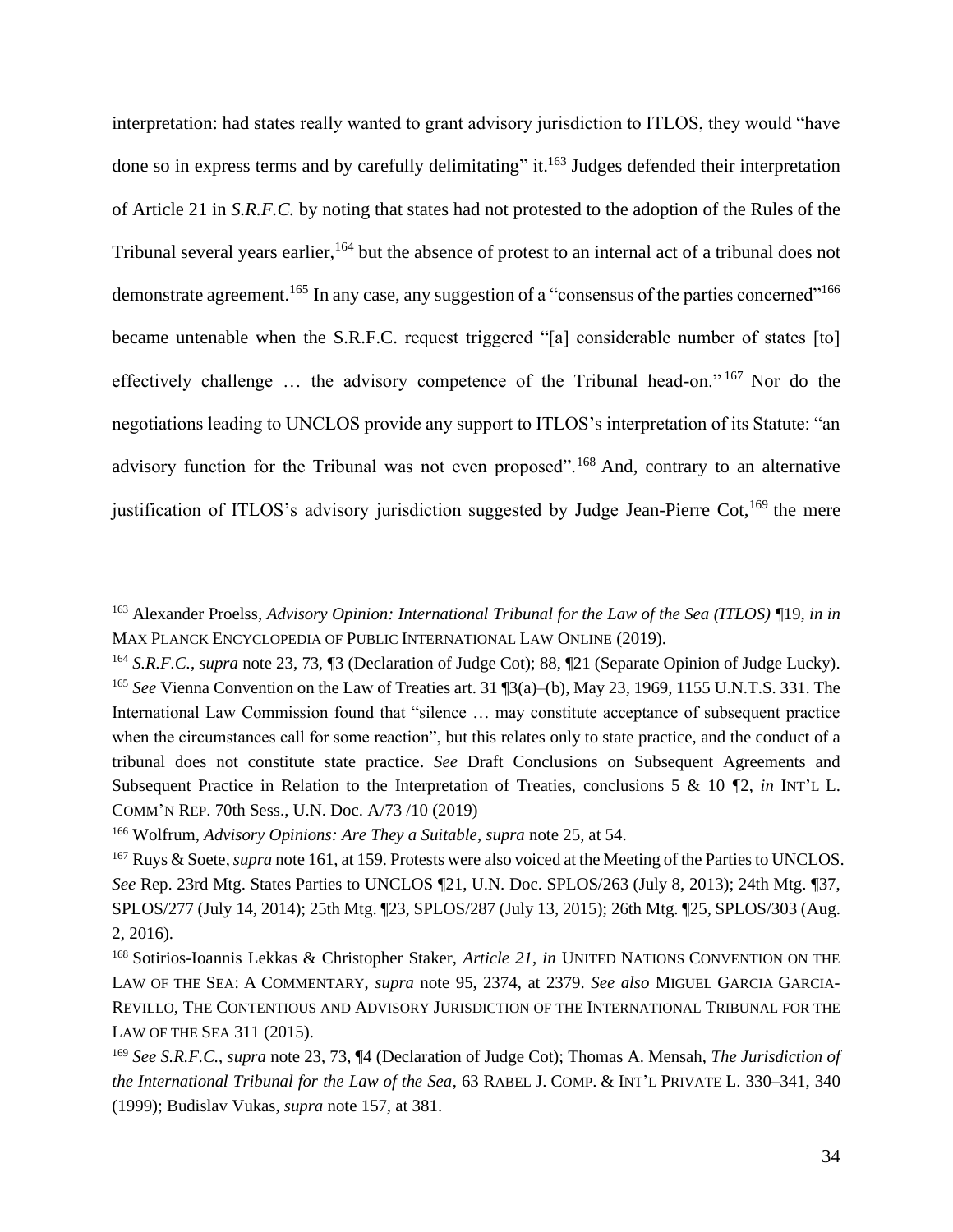absence of a provision prohibiting ITLOS from exercising advisory jurisdiction surely does not empower it to do so: $170$  in the absence of evidence of state consent to its advisory jurisdiction, one should rather presume that ITLOS does *not* have such jurisdiction, in light of the *Lotus* principle that "[r]estrictions upon the independence of States cannot  $\dots$  be presumed".<sup>171</sup>

There certainly is no sign that ITLOS would fundamentally reverse its finding, in *S.R.F.C.*, that it can exercise advisory jurisdiction under article 21 of its Statute. Yet, the criticisms that have been made in relation to this case, and those that a new request would inevitably prompt, could lead the Tribunal to adopt a cautious and narrow approach to the scope of this advisory jurisdiction. If not, the questionable basis for the Tribunal to exercise advisory jurisdiction at the first place will further undermine the authority of an advisory opinion that the Tribunal may adopt on climate change.

Article 138 of the Rules of ITLOS imposes few conditions for the exercise of advisory jurisdiction. It permits "whatever body" to request an advisory opinion on a legal question, provided that this body is so authorized in accordance with an "international agreement related to the purposes of [UNCLOS]".<sup>172</sup> This suggests that two or several states could request an advisory opinion of

<sup>&</sup>lt;sup>170</sup> *See* Certain German Interests in Polish Upper Silesia (Ger. v. Pol.), Judgment on Preliminary Objections, 1925 P.C.I.J. (ser. A) No. 6, at 21 (Aug. 25); Interpretation of the Greco-Bulgarian Agreement of December 9th, 1927, Advisory Opinion, 1932 P.C.I.J. (ser. A/B) No. 45, at 87 (Mar. 8); Application of the Principle of Regional Rotation in the Election of the Bureau of the PAP, Advisory Opinion No. 1/2021 ¶50, ACHPR  $16$ ,  $2021$  https://www.africancourt.org/cpmt/storage/app/uploads/public/60f/6d3/a4b/60f6d3a4bdbe5862648244.pdf. *See also* Proelss, *supra* note [163,](#page-33-0) ¶20; Luis Jesus, *supra* note [156,](#page-31-0) at 393.

<sup>171</sup> S.S. Lotus (Fr./Turk.), 1927 PCIJ (ser. A) No. 10, at 18 (Sept. 7). While the *Lotus* principle may be unhelpful to determine states' reciprocal rights and obligations, it is fully applicable when assessing the relation between a state and a non-sovereign institution, such as a court.

<sup>172</sup> Rules of ITLOS, *supra* note [19,](#page-4-0) art. 138, ¶2. *See* Wolfrum, Statement to the General Assembly, *supra*  not[e 156,](#page-31-0) ¶15.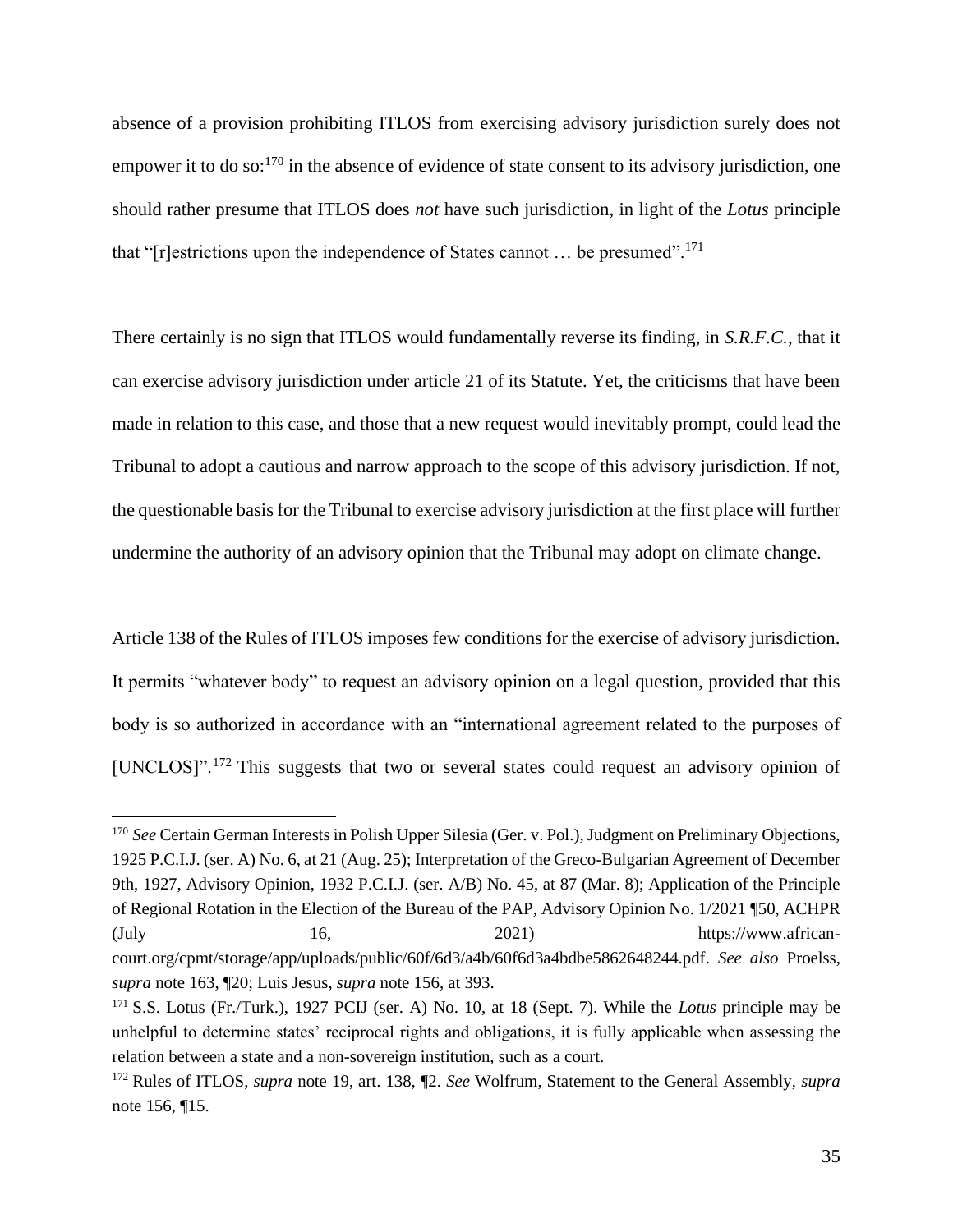ITLOS without securing the broad political coalition necessary to request an advisory opinion of the I.C.J., possibly bringing "'class actions' or erga omnes advisory proceedings" before ITLOS.<sup>173</sup> Thus, ITLOS President José Luis Jesus highlighted that advisory proceedings could "be a useful tool" when states are facing "new challenges in ocean activities, such as piracy and armed robberies".<sup>174</sup> Accordingly, judges and scholars have pointed out the potential for the request for an advisory opinion of ITLOS on climate change.<sup>175</sup> In particular, De Herdt and Judge Ndiaye suggested that the Tribunal's advisory jurisdiction could be used "to clarify, for instance, the legal environmental obligations of states under Part XII of UNCLOS in the context of climate change, and the legal consequences of sea-level rise for baselines, the outer limits of maritime zones, and coastal states' entitlements to maritime areas."<sup>176</sup>

Small-island states are now considering putting this theory to test. On October 31, 2021, Antigua and Barbuda and Tuvalu adopted a treaty establishing COSIS.<sup>177</sup> The treaty permits accession by

<sup>173</sup> Shabtai Rosenne, *International Tribunal for the Law of the Sea: 1996–97 Survey*, 13 INT'L J. MARINE & COASTAL L. 487, 507 (1998).

José Luis Jesus, President of ITLOS, Statement to the G.A. ¶9, Dec. 5, 2008, https://www.itlos.org/fileadmin/itlos/documents/statements\_of\_president/jesus/general\_assembly\_051208 \_eng.pdf.

<sup>175</sup> *See* Luís Jesus, Statement to the 6th Committee of the G.A., *supra* note [62,](#page-15-0) at 4; Seokwoo Lee & Lowell Bautista, *Part XII of the United Nations Convention on the Law of the Sea and the Duty to Mitigate Against Climate Change: Making Out a Claim, Causation, and Related Issues Oceans and Climate Change Governance*, ECOLOGY L.Q. 129, 152 (2018); Sands, *supra* note [46,](#page-12-1) at 28; Roda Verheyen & Cathrin Zengerling, *International Dispute Settlement*, *in* THE OXFORD HANDBOOK OF INTERNATIONAL CLIMATE CHANGE LAW 417, 431–32 (Cinnamon P. Carlarne et al. eds., 2016); Daniel Bodansky, *Adjudication vs. Negotiation in Protecting Environmental Commons Symposium: The Role of International Courts in Protecting Environmental Commons*, 41 U. HAW. L. REV. 260, 269–70 (2018); BENOIT MAYER, THE INTERNATIONAL LAW ON CLIMATE CHANGE 242–43 (2018).

<sup>176</sup> De Herdt & Ndiaye, *supra* not[e 91,](#page-19-0) at 370.

<sup>177</sup> COSIS Agreement, *supra* note [31.](#page-6-1)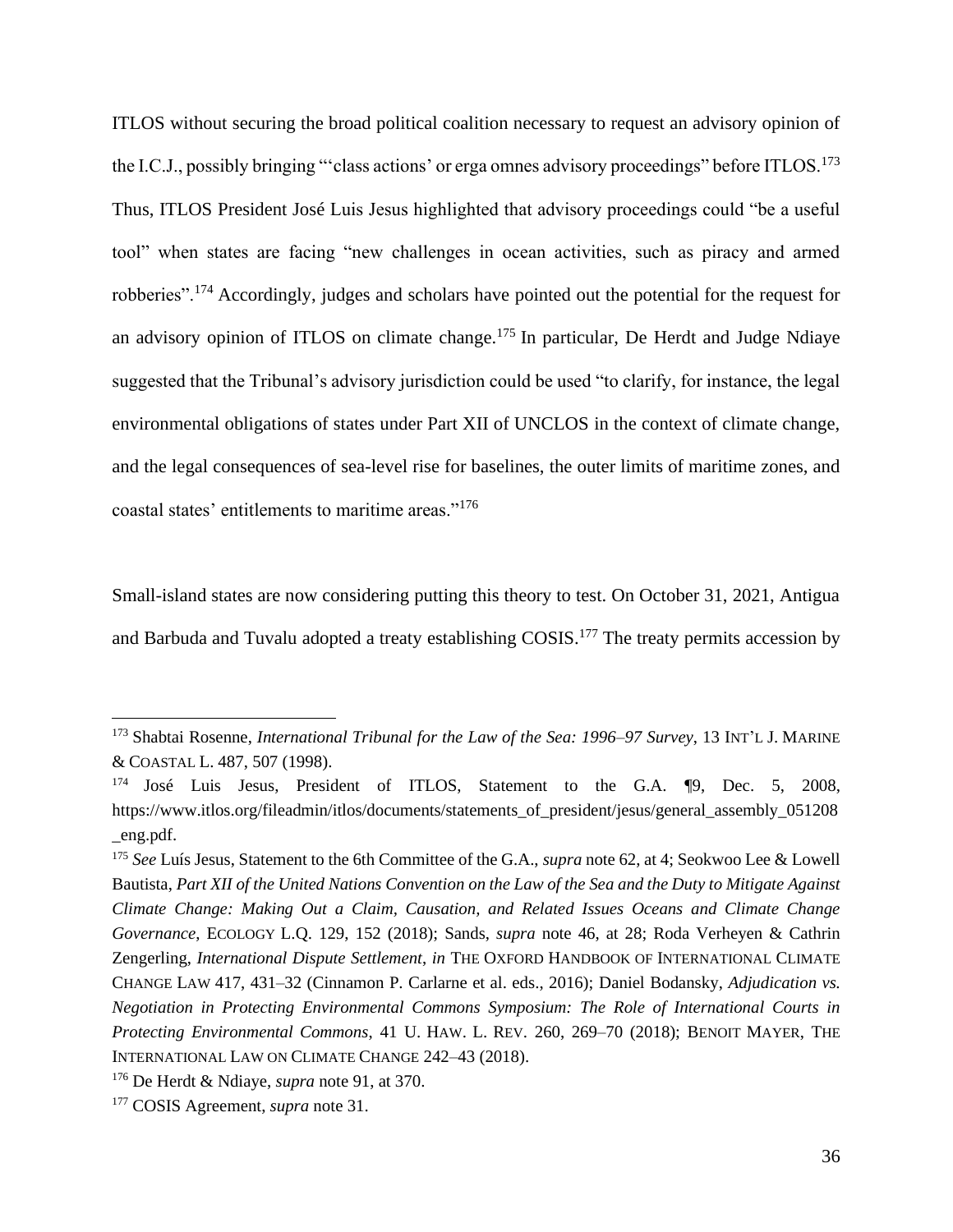any other of the 38 members of the Alliance of Small Island States,<sup>178</sup> and it is reported that Palau acceded to the treaty on November 4,  $2021$ . <sup>179</sup> The mandate of COSIS is "to promote and contribute to the definition, implementation, and progressive development of rules and principles of international law concerning climate change," in particular "the obligations of States relating to the protection and preservation of the marine environment."<sup>180</sup> COSIS may also seek to clarify the "responsibility [of states] for injuries arising from internationally wrongful acts in respect of the breach of such obligations".<sup>181</sup> The Commission is expressly authorized "to request advisory opinions from [ITLOS] on any legal question within the scope of [UNCLOS]".<sup>182</sup>

The prospect of a request of COSIS for an advisory opinion of ITLOS raises two fundamental issues about the scope and nature of ITLOS's advisory jurisdiction. The first issue is whether the questions asked to the court would need to touch upon the interpretation of the law of the sea, or whether it could focus on other legal issues. Scholars have generally approached ITLOS as a specialized court, hence with a subject-matter jurisdiction limited to the law of the sea.<sup>183</sup> Yet, there is no express basis for such limitation under article 138 of the Rules of the Tribunal. The body requesting the advisory opinion must be so authorized by an international agreement "related to the purposes of" UNCLOS,  $^{184}$  but the condition of a relation with the purposes of

<sup>178</sup> *Id.*, art. 4 ¶4. *See also* About Us, ALLIANCE OF SMALL ISLAND STATES, https://www.aosis.org/about/member-states/ (last visited Mar. 6, 2022).

<sup>179</sup> *See* Freestone et al., *supra* note 16, at 167.

<sup>180</sup> COSIS Agreement, *supra* note [31,](#page-6-0) art. 1 ¶3.

<sup>181</sup> *Id.*

<sup>182</sup> *Id.*, art. 2 ¶2.

<sup>183</sup> *See, e.g.*, De Herdt & Ndiaye, *supra* note [91,](#page-19-0) at 359; Bodansky, *Role of I.C.J.*, *supra* note [40,](#page-8-0) at 701; Tafsir Malick Ndiaye, *The Advisory Function of the International Tribunal for the Law of the Sea*, 9 CHINESE J. INT'L L. 565, 585–86 (2010).

<sup>184</sup> Rules of ITLOS, *supra* note [19,](#page-4-0) art. 138.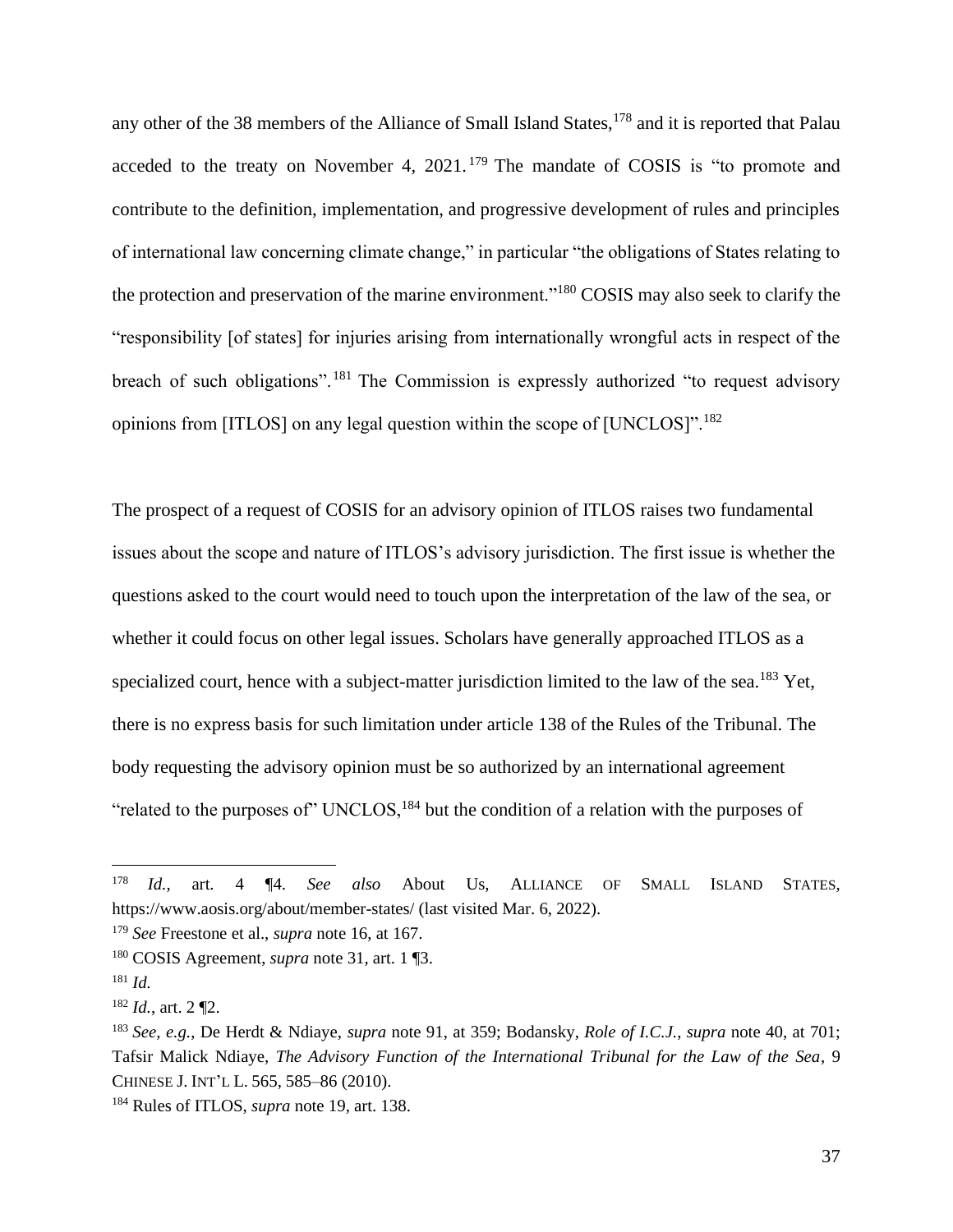UNCLOS does not apply to the request itself, or to the questions it contains.<sup>185</sup> As such, it is unclear whether an advisory opinion could be given by the tribunal on questions unrelated to UNCLOS, when the request was made by a body so authorized by a treaty which is related to the purposes of UNCLOS.<sup>186</sup> ITLOS did not need to consider this issue in *S.R.F.C.* because the questions asked in the request, on the regulation of I.U.U. fishing activities, related closely to provisions of UNCLOS.<sup>187</sup> By contrast, the issue could arise with regard to a request for an advisory opinion on climate change, if it bears not only on the protection of the marine environment, but also on broader environmental concerns.<sup>188</sup>

A second, perhaps even more critical issue is whether ITLOS could comply with a request for an advisory opinion from a body so authorized under an international agreement, when the request aims at the determination of the obligations of states not parties to this agreement. In *S.R.F.C.*, ITLOS emphasized that it was only interpreting the law relevant to the functions of the requesting body—namely, the regulation of fishing activities within the E.E.Z. of the S.R.F.C. member states.<sup>189</sup> The Tribunal highlighted that its opinion did not "relate to the obligations of flag States in cases of IUU fishing in other maritime areas, including the high seas."<sup>190</sup>

<sup>185</sup> GARCIA-REVILLO, *supra* note [168,](#page-33-0) at 313.

<sup>186</sup> Proelss, *supra* note [163,](#page-33-1) ¶23.

<sup>187</sup> UNCLOS UNCLOS, *supra* note [20,](#page-4-1) arts. 56, 58, 61–62, 73, 192–93.

<sup>&</sup>lt;sup>188</sup> This issue of the subject-matter jurisdiction is distinct from that of identifying the law applicable once ITLOS has decided to give an advisory opinion. *See generally* Peter Tzeng, *Jurisdiction and Applicable Law Under UNCLOS*, 126 YALE L.J. 242 (2016). On the law applicable, *see S.R.F.C.*, *supra* not[e 23,](#page-5-0) ¶84, finding that the tribunal can apply UNCLOS, the Convention authorizing the request for an advisory opinion, and "other relevant rules of international law not incompatible with" UNCLOS.

<sup>189</sup> *S.R.F.C.*, *supra* note [23,](#page-5-0) ¶¶87, 200, 214, 219(1).

<sup>190</sup> *Id.* ¶89.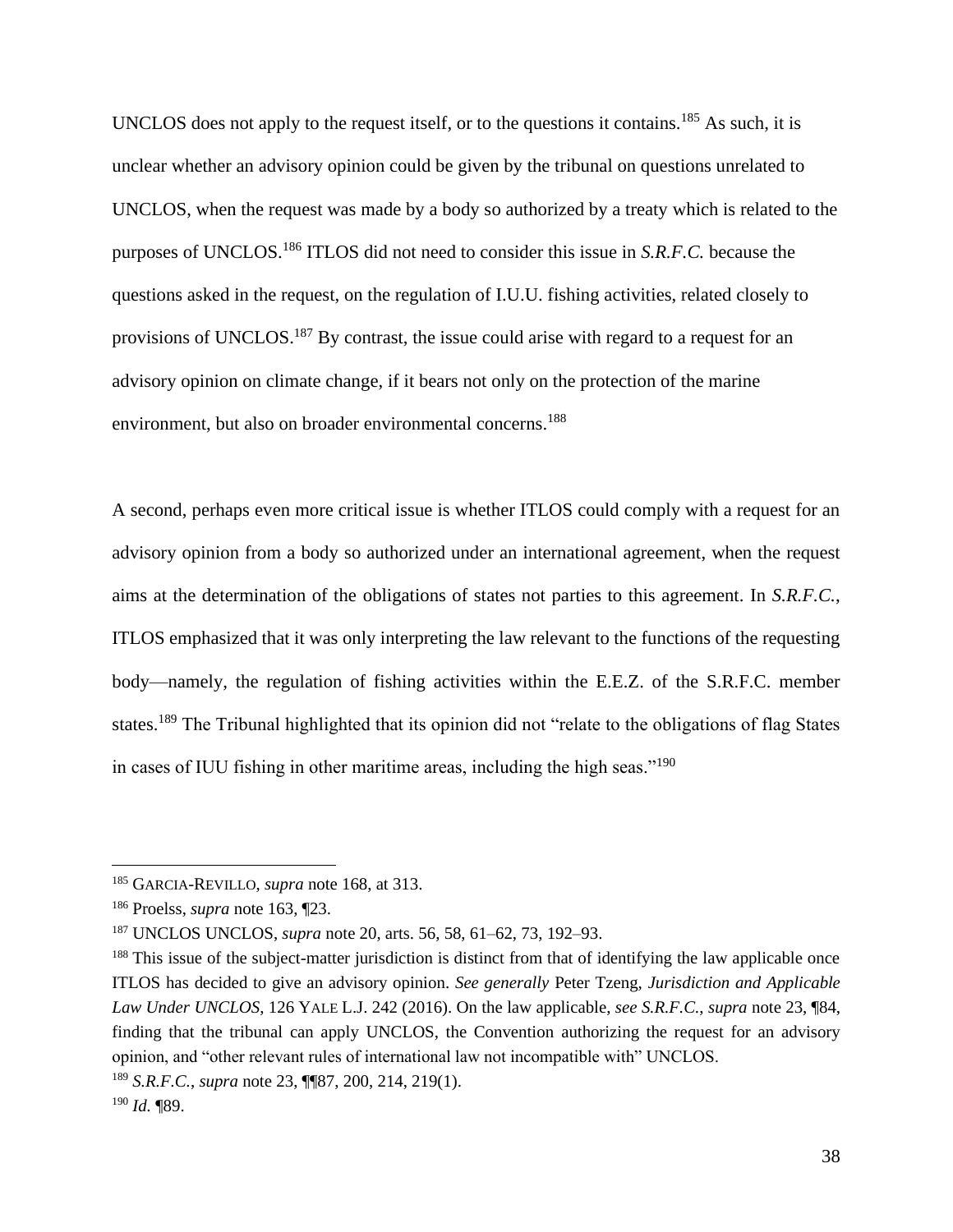This distinction drawn in *S.R.F.C.* may have appeared somewhat artificial, as the obligations of flag states applicable in the E.E.Z. of the S.R.F.C. member states are presumably the same as in the E.E.Z. of other states and, to some extent, may apply to the high seas as well. However, the distinction could have been effective in another case. It could, for instance, have barred ITLOS from exercising jurisdiction if the request had been made by a hypothetical association of landlocked countries without fishing fleet. COSIS, like this hypothetical association of landlocked countries, would be requesting an advisory opinion chiefly or exclusively with the aim of determining the obligations of states not parties to the COSIS Agreement—that is, states that have not consented to give the competence to COSIS to request an advisory opinion of ITLOS. As suggested below, this lack of consent would almost certainly be a fatal flaw in the COSIS strategy.<sup>191</sup>

#### *C. Requests to Regional Human Rights Courts*

Alternatively to the I.C.J. or ITLOS, advisory proceedings on climate change could be brought to a regional human rights court. As the following shows, the comparative advantage of the ACHPC and the IACHR is that they offer favorable conditions of standing. Yet, their drawback is that they are undoubtedly specialized courts: their advisory jurisdiction is limited to the interpretation of human rights treaties. As such, these courts would only be able to give an advisory opinion on climate change mitigation if, and to the extent that, they accept to characterize climate change mitigation as an effective measure for a state to promote the enjoyment of human rights within its territory or jurisdiction.

<sup>191</sup> *See* discussion below, Section III.A.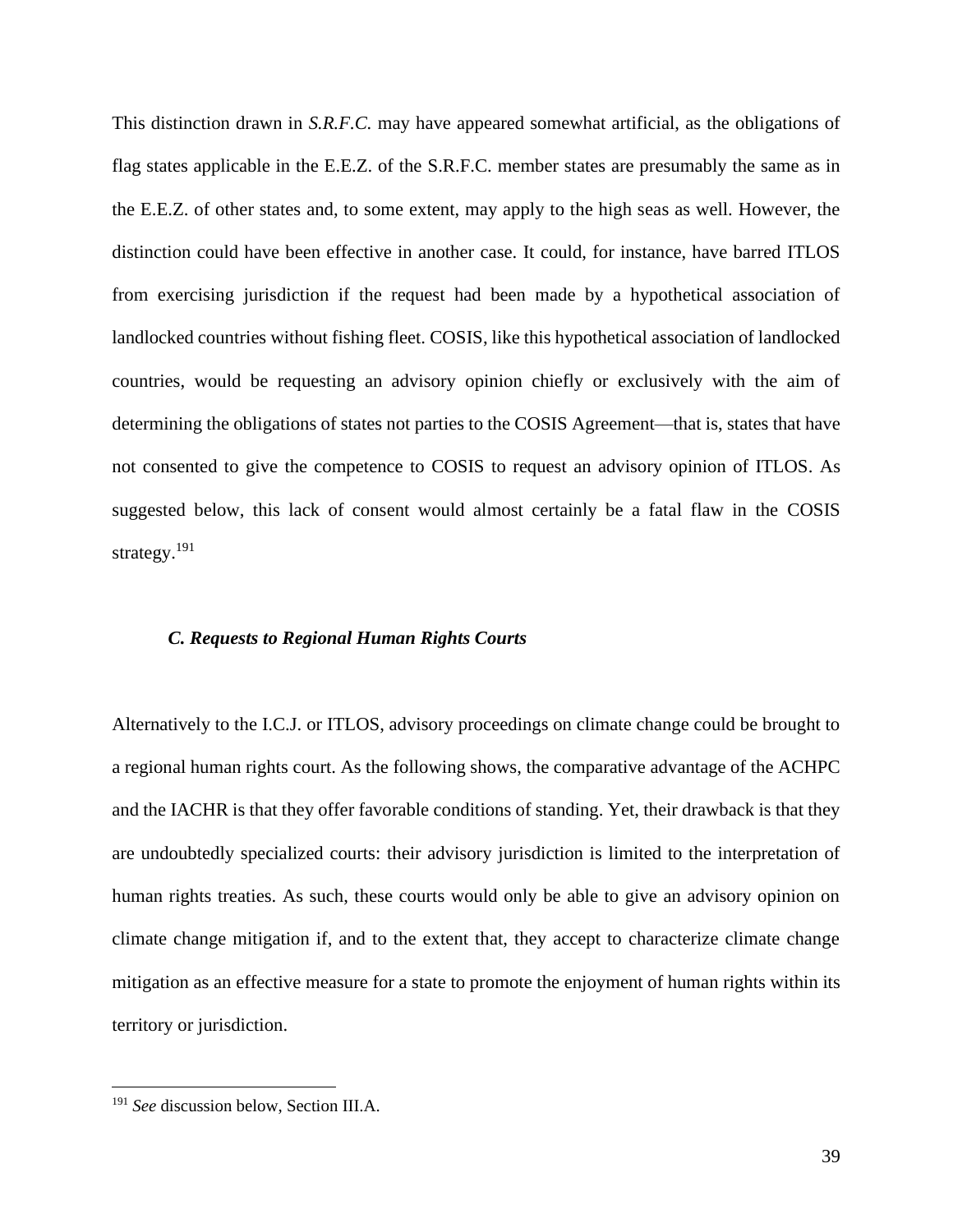On the upside, the IACHR and the ACHPR offer advantageous conditions for standing in advisory proceedings. The IACHR accepts requests from the organs listed in the Charter of the Organization of American States. This includes some organs that are a step removed from states' influence, such as the General Secretariat of the Organization of American States and the Inter-American Commission on Human Rights.<sup>192</sup> It also allows such requests from any Organization of American States Member State, notwithstanding whether this state is a party to the Pact of San José.<sup>193</sup>

The ACHPR has an even broader approach to standing, allowing requests from any organs of the African Union (whether a main organ established by the Constitutive Act of the African Union, or another organ established subsequently), any Member State of the African Union, and "any African organization recognized by" the African Union. <sup>194</sup> The ACHPR has interpreted the reference to "any African organization" as including not only international organizations, but also NGOs; and it held that the latter organizations are "recognized" by the African Union when they are granted an observer status by, or are under a Memorandum of Understanding with the African

<sup>192</sup> Pact of San José, *supra* note [34,](#page-7-0) art. 64 ¶1; Charter of the Organization of American States, Apr. 30, 1948, amended 1967, 1985, 1992 and 1993, art. 53, http://www.oas.org/dil/1948%20charter%20of%20the%20organization%20of%20american%20states.pdf. *See also* JO M. PASQUALUCCI, THE PRACTICE AND PROCEDURE OF THE INTER-AMERICAN COURT OF HUMAN RIGHTS 42 (2012).

<sup>193</sup> Pact of San José, *supra* note [34,](#page-7-0) art. 64 ¶1. *See also* PASQUALUCCI, *supra* note 192 at 41.

<sup>194</sup> ACHPR Protocol, *supra* note [34,](#page-7-0) art. 4 ¶1. *See also* Constitutive Act of the African Union, art. 9 ¶1(d), Nov. 7, 2000, 2158 U.N.T.S. 3 (authorizing the Assembly to establish "any organ of the Union"); Standing of the African Committee of Experts on the Rights and Welfare of the Child Before the African Court on Human and Peoples' Rights, Advisory Opinion No. 2/2013 ¶¶50–57, ACHPR (Dec. 5, 2014), https://www.african-

court.org/cpmt/storage/app/uploads/public/5fd/224/240/5fd224240198d507498993.pdf (finding that the Committee had standing to request an advisory opinion).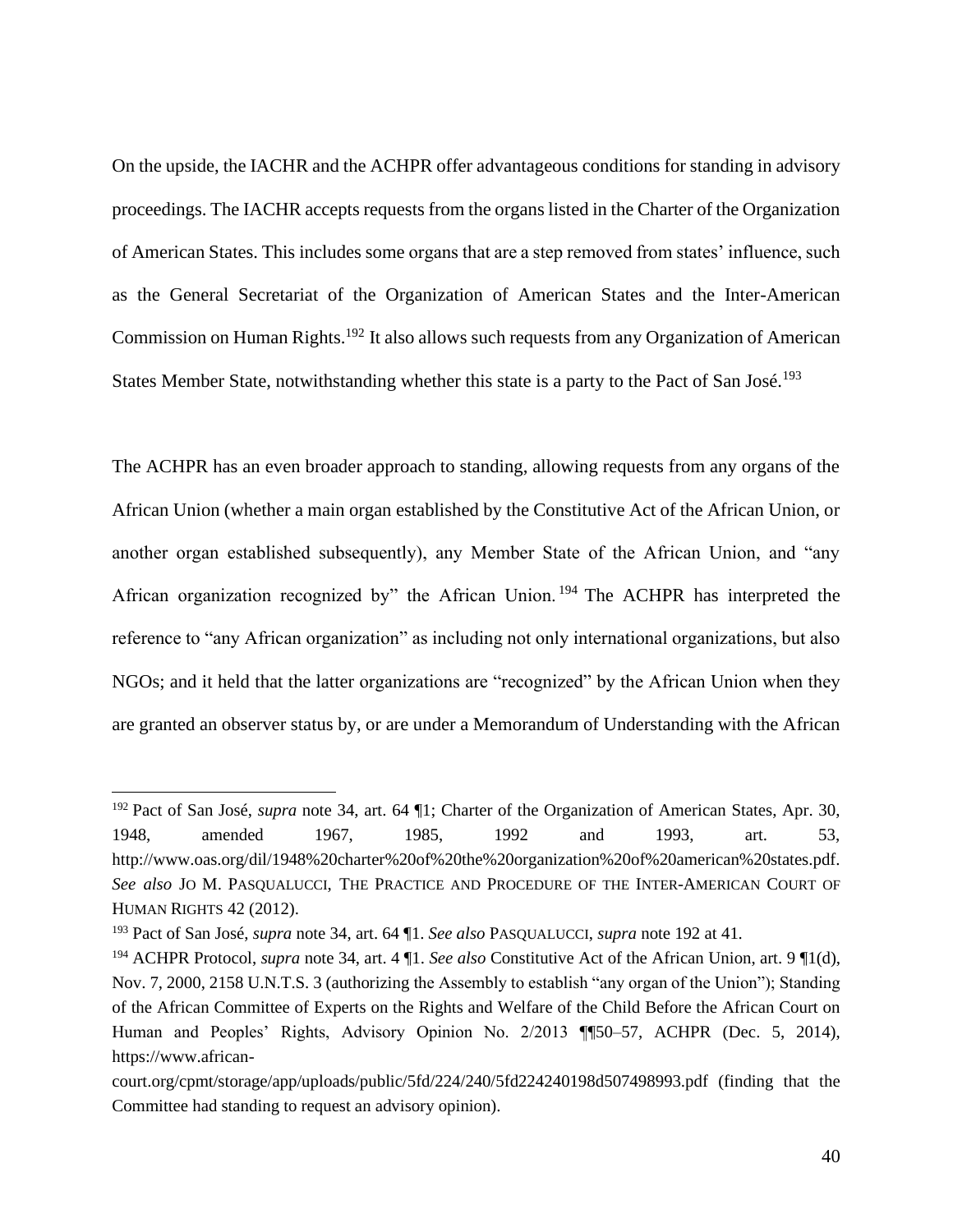Union.<sup>195</sup> While these provisions offer multiple ways for small-island states and their allies to request an advisory opinion of either the IACHR or the ACHPR, the most straightforward avenue may be for the request to be filed by a small-island state that is a member of either the Organization of American States (*e.g.*, Antigua and Barbuda) or the African Union (*e.g.*, the Seychelles).

<span id="page-40-2"></span><span id="page-40-0"></span>By contrast, the European Court of Human Rights (ECHR) has a narrowly limited jurisdiction to give advisory opinions. The European Convention on Human Rights and its Protocols allow for two types of requests.<sup>196</sup> First, requests under the Convention can be made by a majority vote of the Committee of Ministers, an intergovernmental organ of the Council of Europe.<sup>197</sup> It seems extremely unlikely that the Committee of Ministers would decide to request an advisory opinion of the ECHR on climate change, given that the Council of Europe is composed exclusively of developed states, which are less prone than developing states to support an advisory opinion on climate change. Second, Protocol 16 to the Convention (which entered into force in 2018) allows requests for advisory opinions from any of the "highest courts and tribunals of a High Contracting Party" on questions related to "a case pending before it."<sup>198</sup> In the ten Council of Europe member

<span id="page-40-1"></span><sup>&</sup>lt;sup>195</sup> Socio-Economic Rights and Accountability Project (SERAP), Advisory Opinion No. 1/2013 ¶64, ACHPR (May 26, 2017), https://www.africancourt.org/cpmt/storage/app/uploads/public/5fd/1ed/159/5fd1ed1596472204848898.pdf. *See also* Frans Viljoen, *Understanding and Overcoming Challenges in Accessing the African Court on Human and Peoples' Rights*, 67 INT'L & COMP. L.Q. 63, 90 (2018).

<sup>&</sup>lt;sup>196</sup> In addition, the Court has accepted a request based on another human rights treaty adopted by the Council of Europe. *See* Decision on the Competence of the Court to Give an Advisory Opinion under Article 29 of the Oviedo Convention, Request No. A47-2021-001 (Sept. 15, 2021), https://hudoc.echr.coe.int/eng?i=003- 7117959-9642022.

<sup>&</sup>lt;sup>197</sup> Convention for the Protection of Human Rights and Fundamental Freedom, Nov. 4, 1950, as amended by Protocols Nos. 11, 14 & 15, art. 47, https://www.echr.coe.int/Documents/Convention\_ENG.pdf.

<sup>&</sup>lt;sup>198</sup> Protocol No. 16 to the Convention for the Protection of Human Rights and Fundamental Freedoms art. 1, Oct. 2, 2013, C.E.T.S. No. 214. *See generally* Thomas Voland & Britta Schiebel, *Advisory Opinions of*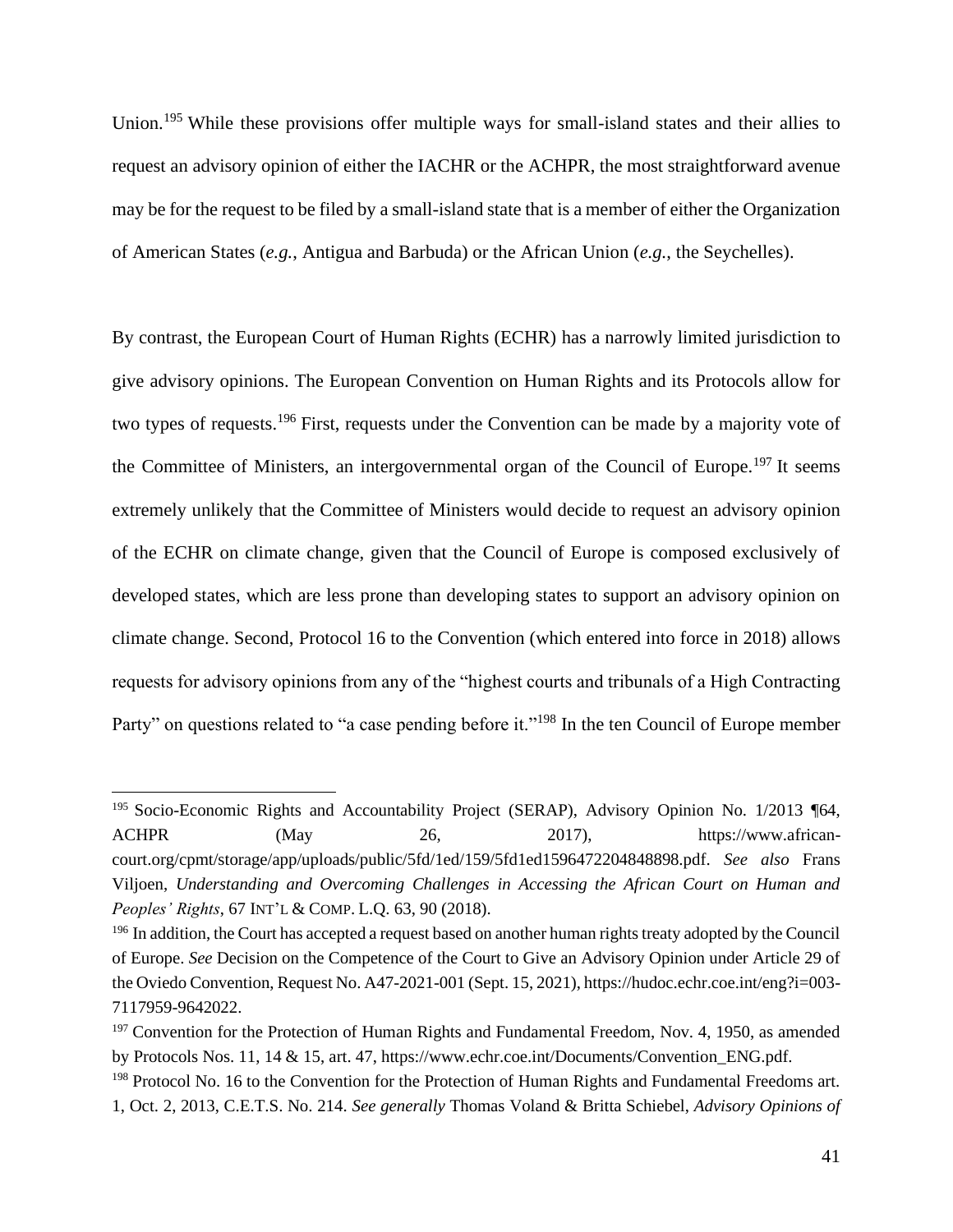states that have ratified the Protocol to date,<sup>199</sup> this could represent a realistic way to bring climate change before the ECHR,<sup>200</sup> although only in the context of a specific case against an individual member state. In each of the three opinions that ECHR has adopted under the Protocol so far, the Court has clearly stated its understanding that it cannot answer questions that would be of an "abstract and general nature".<sup>201</sup>

<span id="page-41-0"></span>A more general limitation of advisory proceedings before regional human rights courts is that such proceedings would inevitably be confined to the interpretation and application of human rights law. Thus, the ECHR's advisory jurisdiction focuses on the European Convention and its Protocols, along potentially with other human rights treaties adopted by the Council of Europe.<sup>202</sup> The IACHR's advisory opinions can interpret and apply both the Pact of San José and "other treaties concerning the protection of human rights in American states".<sup>203</sup> The Court found that this could include not only specialized human rights treaties adopted by the Organization of American States,

*the European Court of Human Rights: Unbalancing the System of Human Rights Protection in Europe?*, 17 HUM. RTS. L.REV. 73 (2017).

<sup>199</sup> *See* Chart of signatures and ratifications of Treaty 214, COUNCIL OF EUROPE, https://www.coe.int/en/web/conventions/full-list?module=signatures-by-treaty&treatynum=214 (last visited Mar. 6, 2022).

<sup>200</sup> *See* Katharina Franziska Braig & Stoyan Panov, *The Doctrine of Positive Obligations as a Starting Point for Climate Litigation in Strasbourg: The European Court of Human Rights as a Hilfssheriff in Combating Climate Change?*, 35 J. ENV'T L. & LITIG. 261, 297 (2020). *See also Urgenda*, *supra* note [9,](#page-3-0) ¶5.6.4.

<sup>&</sup>lt;sup>201</sup> *See*, Use of the "Blanket Reference" or "Legislation by Reference" Technique ¶55, Request No. P16-2019-001 (May 29, 2020), https://hudoc.echr.coe.int/eng?i=003-6708535-9909864; Interpretation of Articles 2, 3, & 6 of the Convention ¶18, Request No. P16-2020-001 (Dec. 14, 2020), https://hudoc.echr.coe.int/eng?i=003-6951456-9350980. *See also* Recognition in Domestic Law of a Legal Parent-Child Relationship ¶26, Request No. P16-2018-001 (Apr. 10, 2019), https://hudoc.echr.coe.int/eng?i=003-6380464-8364383.

<sup>202</sup> Eur. Convention Hum. Rts., *supra* note [197,](#page-40-0) art. 47, ¶1; Protocol 16, *supra* note [198,](#page-40-1) art. 1 ¶1; *Oviedo Convention*, *supra* not[e 196.](#page-40-2)

<sup>203</sup> Pact of San José, *supra* note [34,](#page-7-0) art. 64, ¶1.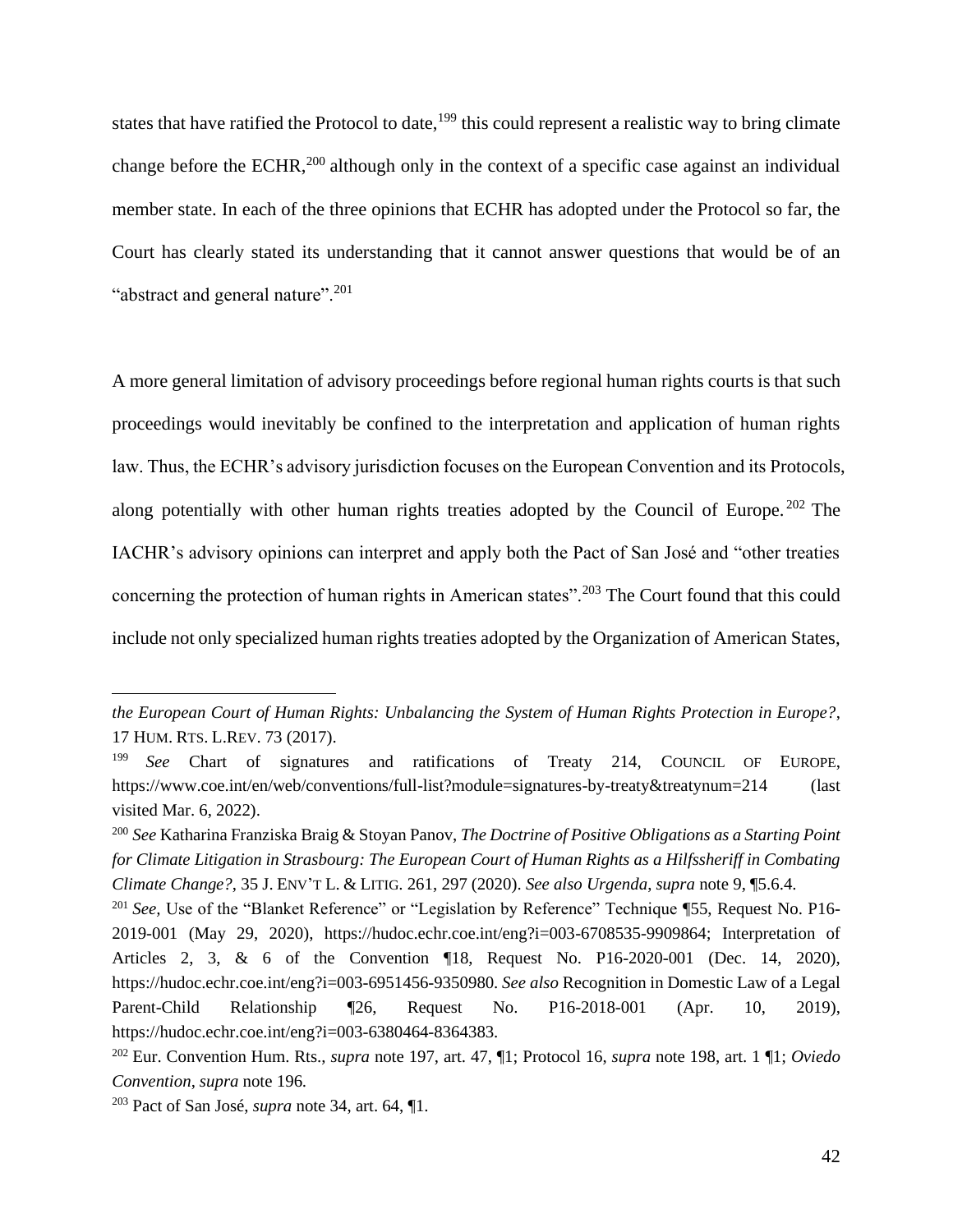<span id="page-42-1"></span>but also non-regional human rights treaties ratified by American states, provided that the latter are of general interest to American states.<sup>204</sup> Similarly, the ACHPR's advisory opinions can interpret the African Charter on Human and Peoples' Rights or "any other relevant human rights instruments". 205

<span id="page-42-0"></span>As such, questions relating to climate change do not easily fall within the scope of the advisory jurisdiction of regional human rights courts. Some scholars have presented the Paris Agreement as a human rights treaty;<sup>206</sup> if this characterization was accurate, requests for advisory opinions of the IACHR or ACHPR could concern the interpretation of the Paris Agreement. Yet, the Paris Agreement does not define any individual's rights. The Agreement's only reference to human rights, in its Preamble, is merely a safeguard provision confirming that states must comply with "their respective obligations" when implementing action on climate change.<sup>207</sup> Admittedly, the implementation of climate treaties pursues the public interest, thus incidentally benefitting the enjoyment of human rights, but the same could be said of many other treaties (*e.g.*, treaties fighting crime, promoting international trade, or establishing military alliances). One could even ask whether any treaty has ever been adopted without being presented as a way to further the public

<sup>&</sup>lt;sup>204</sup> "Other Treaties" Subject to the Consultative Jurisdiction of the Court, Advisory Opinion OC-1/82, IACHR (ser. A) No. 1, ¶52 (Sept. 24, 1928); The Right to Information on Consular Assistance in the Framework of the Guarantees of the Due Process of Law, Advisory Opinion OC-16/99, IACHR (ser. A) No. 16, ¶141(8) (Oct. 1, 1999). *See generally* PASQUALUCCI, *supra* note 192 at 54–57.

<sup>205</sup> ACHPR Protocol, *supra* note [34,](#page-7-0) art. 4 ¶1. *See also Vagrancy Laws*, *supra* note [100,](#page-21-0) ¶¶27–28; Lilian Chenwi, *The Advisory Proceedings of the African Court on Human and Peoples' Rights*, 38 NORDIC J. HUM. RTS. 61, 64 (2020).

<sup>&</sup>lt;sup>206</sup> John H. Knox, *The Paris Agreement as a Human Rights Treaty*, *in* HUMAN RIGHTS AND 21<sup>st</sup> CENTURY CHALLENGES: POVERTY, CONFLICT, AND THE ENVIRONMENT 323 (Dapo Akande et al. eds., 2020).

<sup>207</sup> Paris Agreement, *supra* note [1,](#page-2-0) pmbl. ¶12. *See* discussion in Benoit Mayer, *Human Rights in the Paris Agreement*, 6 CLIMATE L. 109 (2016).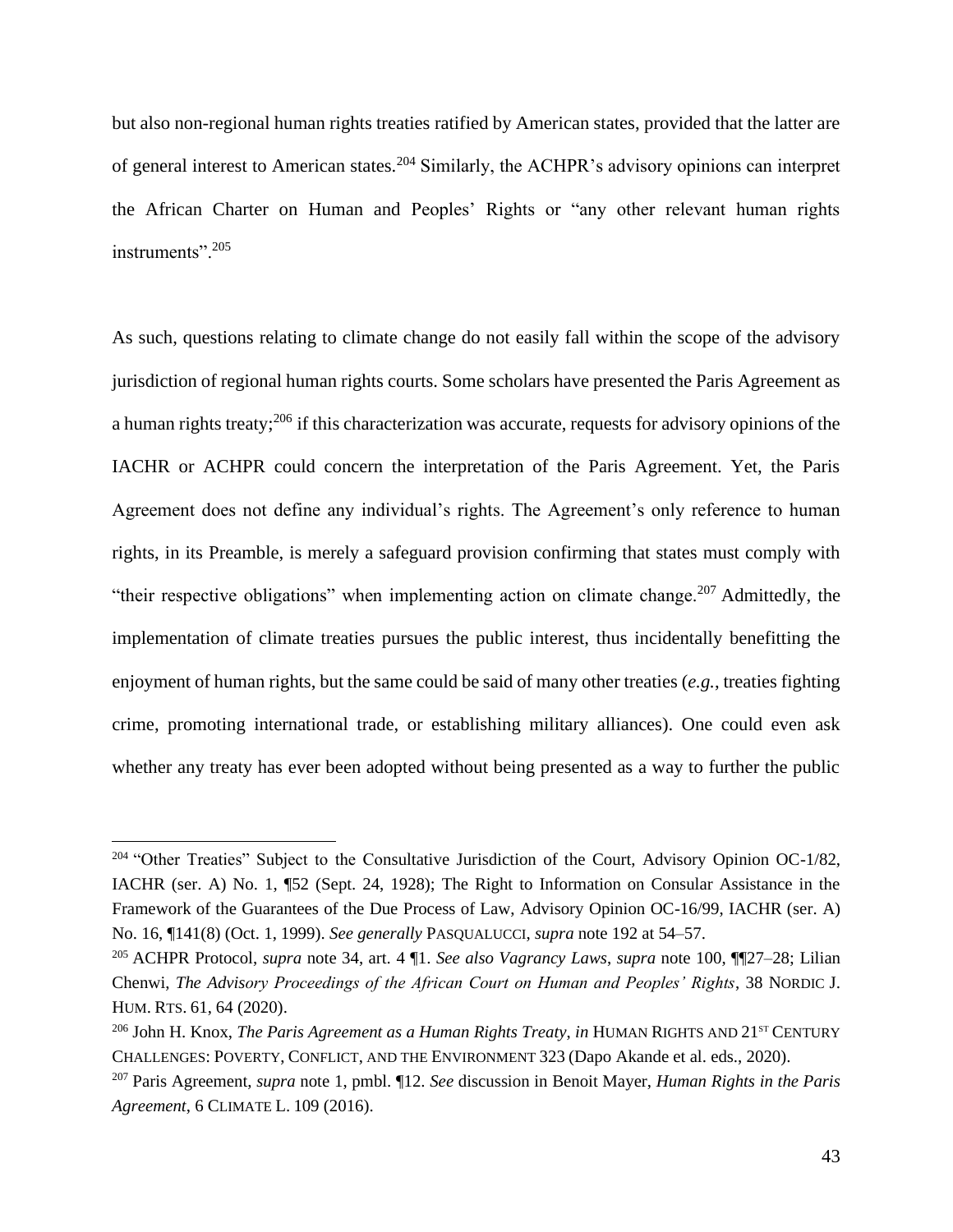<span id="page-43-1"></span>interest, hence also, indirectly, to promote the enjoyment of individual rights. It is questionable that regional courts can give advisory opinions on the interpretation or application of treaties that only have a tenuous relation to the protection of human rights.<sup>208</sup> In fact, the ACHPR has already refused to approach the Rome Statute of the International Criminal Court as a treaty relating to the protection of human rights and, thus, to issue an advisory opinion focusing on its interpretation.<sup>209</sup> Likewise, regional human rights court would reject a request for an advisory opinion focusing on climate treaties—or, a fortiori, on the customary law applicable to climate change.

Rather than climate treaties or customary law, a regional human rights court could be invited to give an advisory opinion on climate change based on the interpretation and application of human rights treaties, in particular the provisions of the latter that define states' positive obligation to take "appropriate" measures to protect human rights.<sup>210</sup> As climate change has an adverse impact on the enjoyment of these rights—the argument would go—compliance with this positive obligation requires states to address climate change. <sup>211</sup> This argument is a compelling justification for

<span id="page-43-0"></span><sup>&</sup>lt;sup>208</sup> See Judgments of the Administrative Tribunal of the ILO upon Complaints Made against UNESCO, Advisory Opinion, 1956 I.C.J. 77, 89 (Oct. 23) (noting the need for "a substantial and not merely an artificial connection" between the facts and the provision giving jurisdiction to the court). *See generally* Callista Harris, *Incidental Determinations in Proceedings under Compromissory Clauses*, 70 INT'L & COMP. L.Q. 417 (2021).

<sup>&</sup>lt;sup>209</sup> Coalition for the International Criminal Court, Advisory Opinion No. 1/2015 ¶18, ACHPR (Nov. 29, 2015), https://www.african-

court.org/cpmt/storage/app/uploads/public/5fd/21f/378/5fd21f37880b1058244884.pdf. This decision was criticized, though perhaps more for its lack of motivation than for any substantive flaw. *See, e.g.*, *id.*, Dissenting Opinion of Judge Ouguergouz, ¶21; Chenwi, *supra* note [205,](#page-42-0) at 67–68.

<sup>210</sup> *See, e.g.*, Hum. Rts. Comm., General Comment No. 31, The Nature of the General Legal Obligation Imposed on States Parties to the Covenant ¶7, U.N. Doc. CCPR/C/21/Rev.1/Add.13 (May 26, 2004).

<sup>211</sup> *See* Hum. Rts. Council, Resolution 47/24, Human Rights and Climate Change ¶2 (July 26, 2021); John H. Knox, Special Rapporteur on the Issue of Human Rights Obligations Relating to the Enjoyment of a Safe, Clean, Healthy and Sustainable Environment, Report to the Human Rights Council ¶77, U.N. Doc.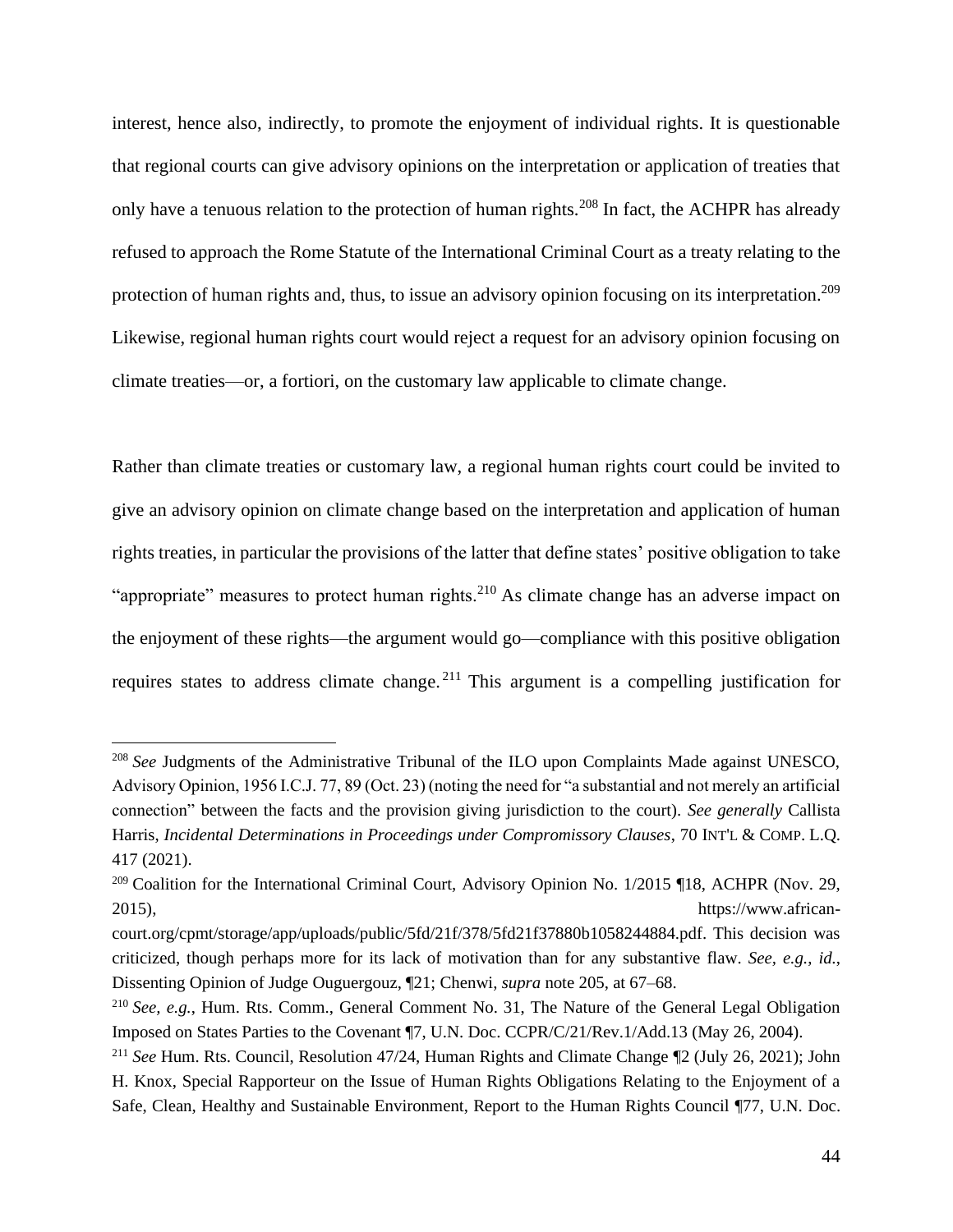measures promoting adaptation to climate change, for instance measures that a state would take with the view of reducing the vulnerability of the population within its territory to the impacts of climate change.<sup>212</sup> This is in line with a long-standing interpretation of human rights law as requiring states to take measures to protect persons within its territory in the event of a disaster.<sup>213</sup> In this sense, states have the same obligation of protection notwithstanding whether the event threatening the enjoyment of human rights (*e.g.*, a drought or a typhoon) is related to climate change.<sup>214</sup>

By contrast, states' positive human rights obligations are an improbable source of an obligation to mitigate climate change because there is only a tenuous link between a state's action on climate change mitigation and the protection of the rights of individuals within its territory. A state's best efforts would incrementally reduce emissions within its territory, which are a fraction of global emissions. While this may achieve some diffuse global benefits on the long-term, much of these benefits do not fall within the (chiefly) territorial scope of a state's obligation to protect the enjoyment of human rights.<sup>215</sup> All in all, the measures that a state takes to reduce emissions within its territory may affect individuals within its jurisdiction (*e.g.*, by diverting scarce public resources from other priorities) more than it benefits them.<sup>216</sup> While some national courts in continental

<span id="page-44-0"></span>A/HRC/31/52 (Feb. 1, 2016).

<sup>212</sup> *See* Leghari v. Pakistan, para. 20 (WP No 25501/2015), Lahore High Court Green Bench, Order (Sept. 4, 2015), available at https://elaw.org/pk\_Leghari (Pak.); Hum. Rts. Council, *supra* note [211,](#page-43-0) ¶6.

<sup>213</sup> *See* Draft Articles on the Protection of Persons in the Even of Disasters, art. 5, *in* INT'L L. COMM'N REP. 68th Sess., 13, U.N. Doc. A/71/10 (2016).

<sup>214</sup> Benoit Mayer, *Climate Change Adaptation and the Law*, 39 VA. ENV'T L.J. 141, 166 (2021).

<sup>215</sup> *See* Benoit Mayer, *Climate Change Mitigation as an Obligation Under Human Rights Treaties?*, 115 AM. J. INT'L L. 409, 426–28 (2021); Eric A. Posner, *Climate Change and International Human Rights Litigation*, 155 UNIV. PA. L. REV. 1925, 1926–27 (2007).

<sup>216</sup> *See* Mayer, *Climate Change Mitigation as an Obligation Under Human Rights Treaties?*, *supra* note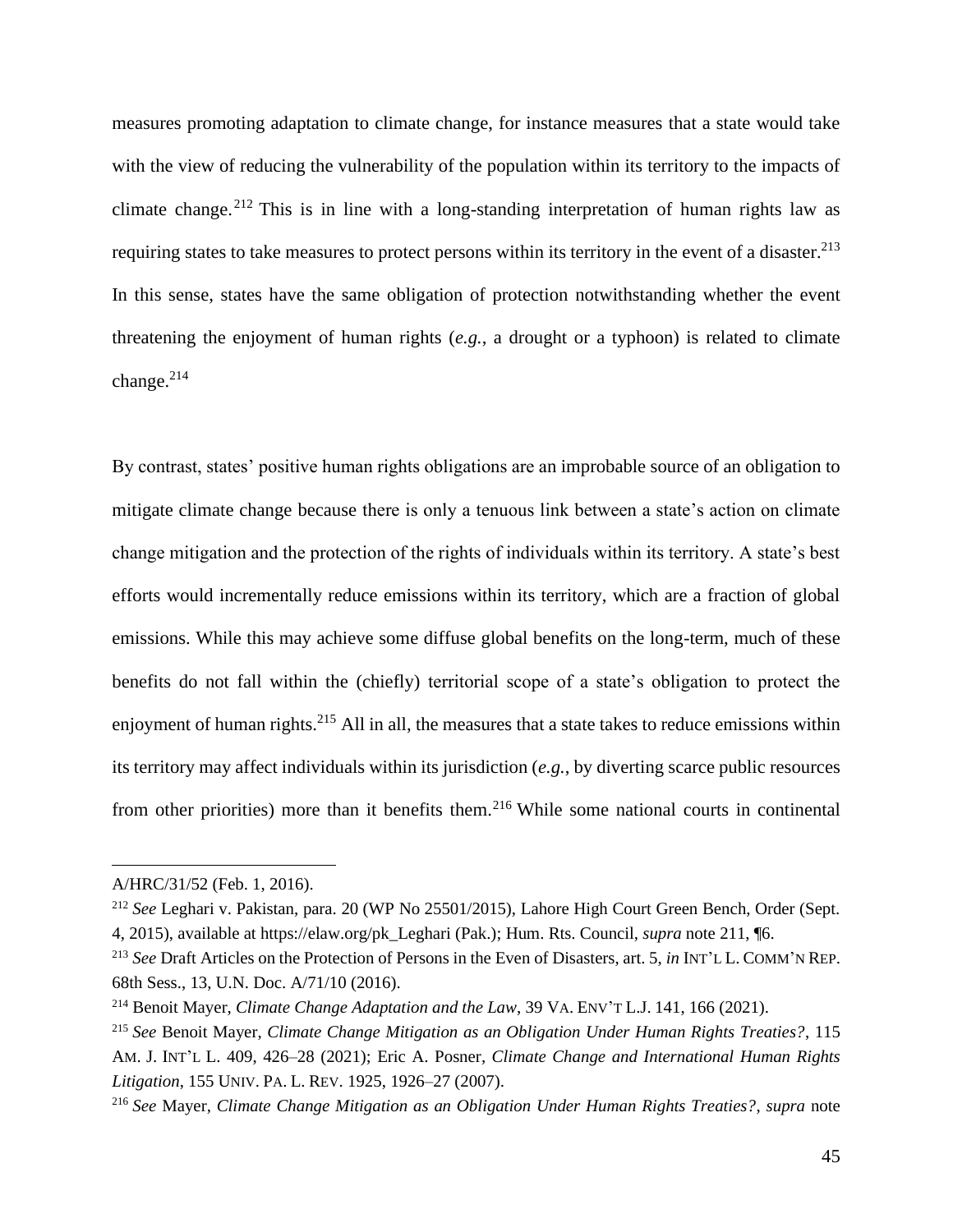Europe have accepted to interpret human rights law as requiring action on climate change mitigation, $2^{17}$  it is unclear whether regional human rights courts would be willing to follow suit. The IACHR, for one, insisted that "the purpose of its advisory jurisdiction cannot be diverted to aims other than the protection of the rights and freedoms guaranteed by the Convention."<sup>218</sup>

<span id="page-45-0"></span>A regional human rights court is even less likely to give an advisory opinion on climate reparations. For one, while human rights treaties define a right to an effective remedy, this may not necessarily imply a right to reparation—especially not in relation to structural harms such as climate change.<sup>219</sup> Overall, identifying an individual's right to climate reparations would raise intractable problems of causation and attribution. While an individual may suffer as a remote consequence of the failure of a state to take appropriate measures to reduce GHG emissions, she may also benefit as a remote consequence of this wrongful act; in fact, she might even share some of the blame. Climate reparations can more easily be envisaged in the horizontal relation between states—as an obligation of the largest GHG-emitting states to make reparation for the structural harm suffered by the states most vulnerable to the impacts of climate change—than in the vertical relation

[<sup>215,</sup>](#page-44-0) at 416–19.

<sup>217</sup> *See* in particular *Urgenda*, *supra* note [9,](#page-3-0) §5.1. *But see* HR-2020-2472-P, Dec. 22, 2020, Case No. 20- 051052SIV-HRET (Natur og Ungdom/Norway), 166–68 (Nor.). *See also* Benoit Mayer, *The State of the Netherlands v. Urgenda Foundation: Ruling of the Court of Appeal of The Hague (9 October 2018)*, 8 TRANSNAT'L ENV'T L. 167 (2019).

<sup>218</sup> International Responsibility for the Promulgation and Enforcement of Laws in Violation of the American Convention on Human Rights, Advisory Opinion OC-14/94, IACHR (ser. A) No. 14, ¶21 (Dec. 9, 1994).

<sup>219</sup> *See* Basic Principles and Guidelines on the Right to a Remedy and Reparation for Victims of Gross Violations of International Human Rights Law and Serious Violations of International Humanitarian Law ¶¶15–23, *in* GA Res. 60/147 (Dec. 16, 2005). *See generally* Luke Moffett, *Transitional Justice and Reparations: Remedying the Past?*, *in* RESEARCH HANDBOOK ON TRANSITIONAL JUSTICE 377 (Cheryl Lawther & Luke Moffett eds., 2019).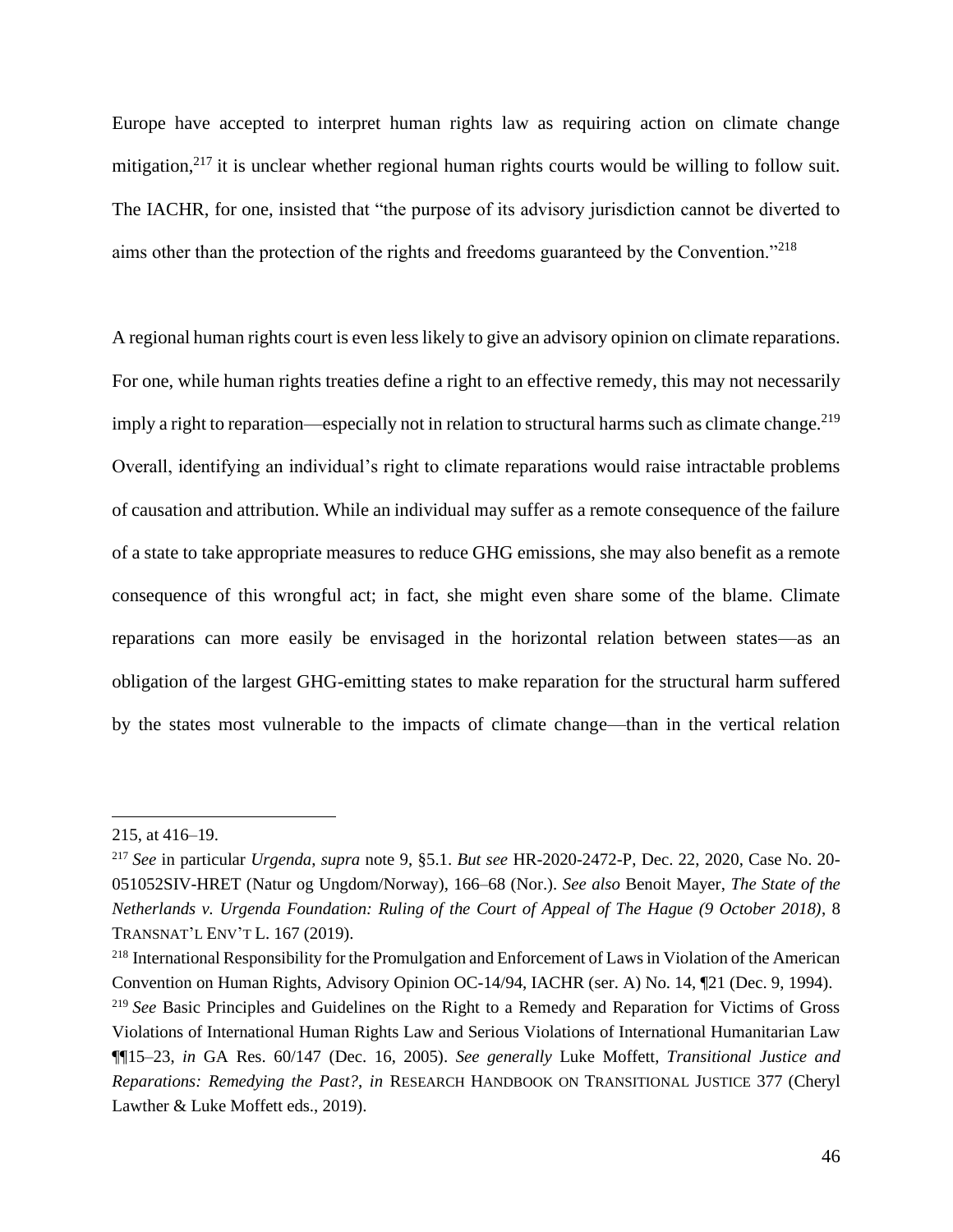between an individual and a state. $220$ 

#### **III. CONDITIONS OF JURISDICTION AND PROPRIETY**

Once a court receives a request for an advisory opinion, its first task is to decide whether to comply with it. A request for an advisory opinion on climate change could face serious objections relating to the political sensitivity of the questions asked, the relation with on-going political processes, the relative indeterminacy of the relevant legal principles, and the lack of consent of the states concerned. A court would have to decide on these objections in application of legal norms defining the conditions for the exercise of its advisory jurisdiction and for the admissibility of requests for advisory opinions. A court could accept or reject the request in its entirety, but it could also decide to answer some questions,<sup>221</sup> possibly after reframing them.<sup>222</sup>

A court's advisory jurisdiction is often based on a treaty provision using the word "may", which seems to permit a court to comply with requests for advisory opinions without requiring it to do so.<sup>223</sup> When interpreting these provisions, courts have drawn a distinction between an assessment of the conditions of jurisdiction and the exercise of judicial discretion. On the one hand, they invoked conditions of jurisdiction to refuse to give an opinion when the requesting body lacked

<sup>220</sup> *See* Benoit Mayer, *Whose "Loss and Damage"? Promoting the Agency of Beneficiary States*, 4 CLIMATE L. 267, 283–87 (2014). *See also* references *supra* note [56.](#page-14-0)

<sup>221</sup> Wolfrum, *Advisory Opinions: Are They a Suitable*, *supra* not[e 25,](#page-5-1) at 46.

<sup>222</sup> *See Construction of a Wall*, *supra* note [23,](#page-5-0) ¶38.

<sup>223</sup> I.C.J. Statute, *supra* note [12,](#page-3-1) art. 65 ¶1; Rules of ITLOS, *supra* not[e 19,](#page-4-0) art. 138 ¶¶1–2; Eur. Convention Hum. Rts., *supra* note [197,](#page-40-0) art. 47 ¶2; Pact of San José, *supra* not[e 34,](#page-7-0) art. 64 ¶2; ACHPR Protocol, *supra*  not[e 34,](#page-7-0) art. 4 ¶1. *But see* Protocol 16, *supra* note [198,](#page-40-1) art. 2 ¶1.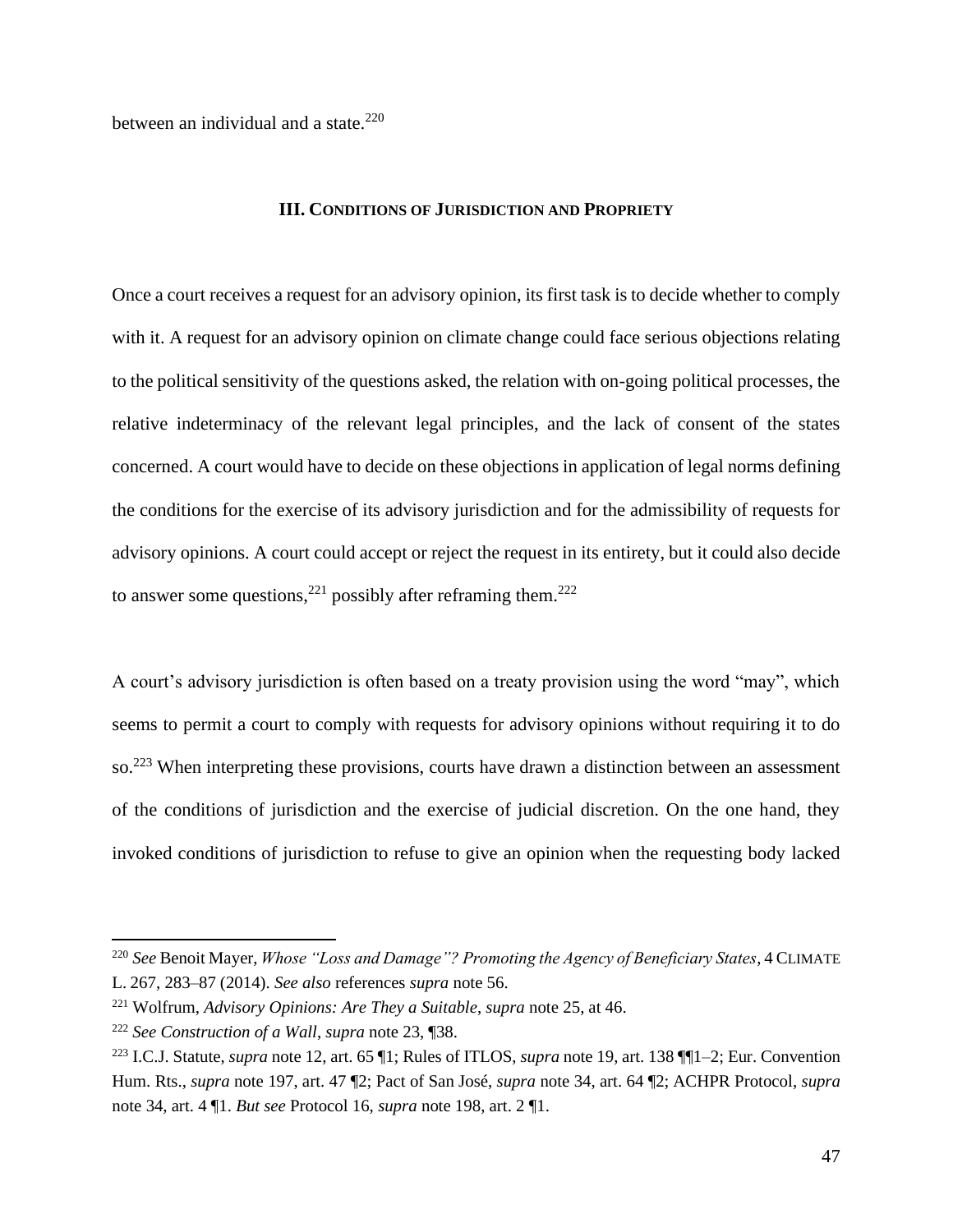<span id="page-47-2"></span>standing (either generally<sup>224</sup> or in relation to the questions contained in the request),<sup>225</sup> when the questions were not within the scope of the court's subject-matter jurisdiction,<sup>226</sup> and when relevant procedural conditions had not been met. $227$ 

<span id="page-47-1"></span><span id="page-47-0"></span>On the other hand, courts have frequently claimed for themselves a "discretionary power to decline to give an advisory opinion",<sup>228</sup> even though admitting that they would only exercise this power based on "compelling reasons".<sup>229</sup> It is noteworthy that no international court, so far, has relied on this would-be discretionary power to decline to give an advisory opinion.<sup>230</sup> And, when they found that conditions of jurisdiction were met, few dissenting judges have ever suggested that courts should have declined to give an opinion based on this judicial power.<sup>231</sup> Thus, at first sight, the

<sup>224</sup> Association Africaine de Défense des Droits de l'Homme, Advisory Opinion No. 2/2016 ¶35, ACHPR  $28$ ,  $2017$ ,  $2017$ ,  $2018$ ,  $2017$ ,  $2018$ ,  $2017$ ,  $2018$ ,  $2017$ 

court.org/cpmt/storage/app/uploads/public/5fd/0d1/db8/5fd0d1db85648367083702.pdf.

<sup>225</sup> *Nuclear Weapons in Armed Conflict*, *supra* note [135,](#page-28-0) ¶31; Status of Eastern Carelia, Advisory Opinion, 1923 P.C.I.J. (ser. B) No. 5, at 27–28 (July 23).

<sup>226</sup> *See, e.g.*, Decision on the Competence of the Court to Give an Advisory Opinion, ¶35, Request No. A47- 2004-001 (June 2, 2004), https://hudoc.echr.coe.int/eng?i=003-1339293-1397515; *Coalition for the I.C.C.*, *supra* note [209,](#page-43-1) ¶18.

<sup>&</sup>lt;sup>227</sup> Socio-Economic Rights & Accountability Project, Advisory Opinion No. 1/2012 ¶7, ACHPR (Mar. 15, 2013), https://www.african-

court.org/cpmt/storage/app/uploads/public/60a/e4d/4f9/60ae4d4f9788b547338397.pdf.

<sup>228</sup> *Chagos*, *supra* note [101,](#page-21-1) ¶63. *See also S.R.F.C.*, *supra* note [23,](#page-5-0) ¶71; Exceptions to the Exhaustion of Domestic Remedies, Advisory Opinion OC-11/90, IACHR (ser. A) No. 11, ¶12 (Aug. 10, 1990).

<sup>229</sup> *Chagos*, *supra* note [101,](#page-21-1) ¶65. *See also S.R.F.C.*, *supra* note [23,](#page-5-0) ¶71; *"Other Treaties"*, *supra* not[e 204,](#page-42-1) ¶30.

<sup>230</sup> *See* 2 MALCOLM N. SHAW, ROSENNE'S LAW AND PRACTICE OF THE INTERNATIONAL COURT: 1920– 2015, at ¶246 (5th ed. 2016); ROBERT KOLB, THE ELGAR COMPANION TO THE INTERNATIONAL COURT OF JUSTICE 273 (2016).

<sup>231</sup> *But see Nuclear Weapons*, *supra* note [97,](#page-20-0) 330, ¶¶47–52 (Dissenting Opinion of Judge Oda); Tullio Treves, *Discussion*, in INTERNATIONAL DISPUTE SETTLEMENT: ROOM FOR INNOVATIONS?, *supra* note [25,](#page-5-1) 109, at 110.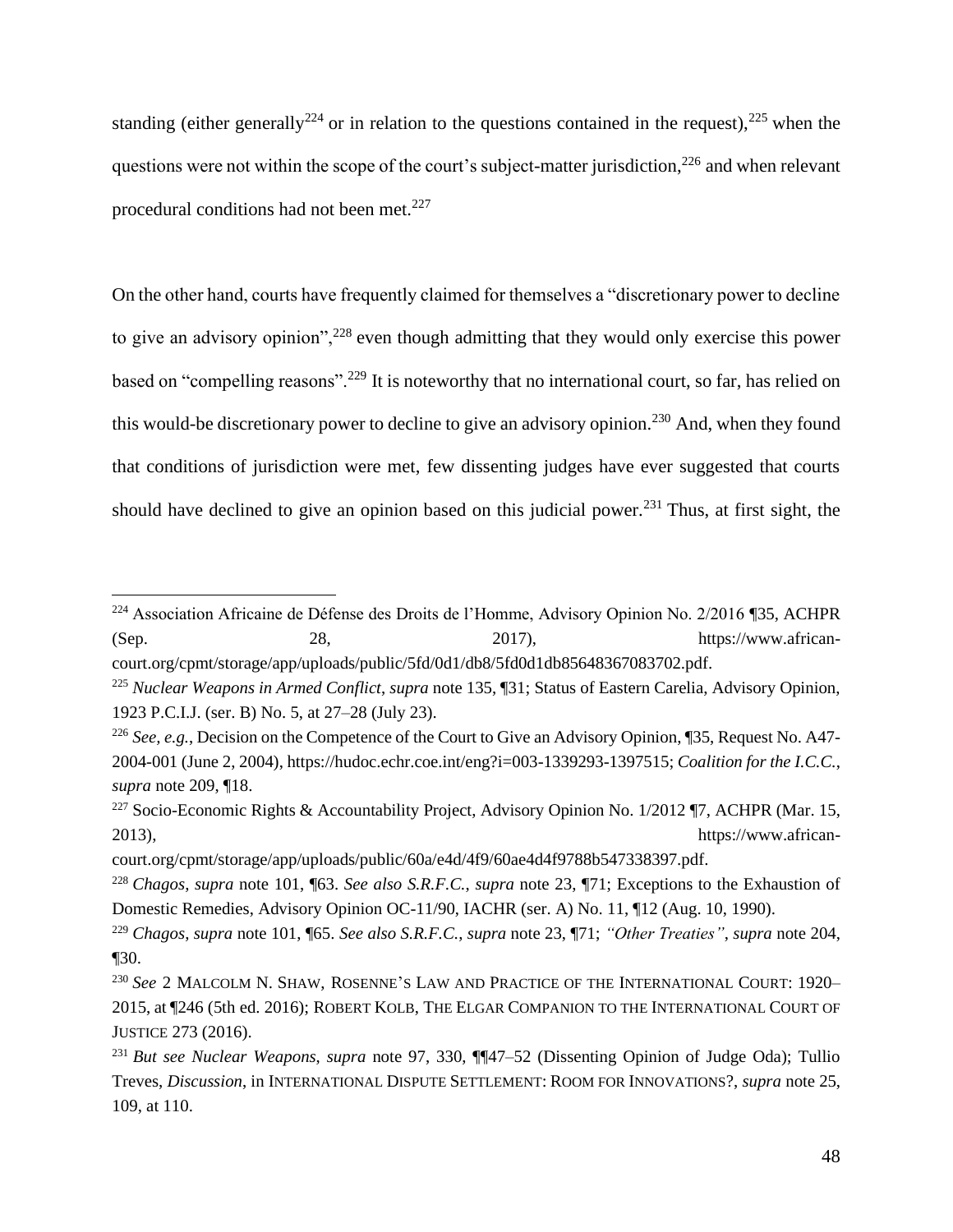theory of a discretionary power seems rather ineffective.

The concept of a "discretionary power" in the application of the law is a source of considerable confusion.<sup>232</sup> This confusion is unnecessary when analyzing the circumstances in which a court could decline to give an advisory opinion. If a Court needs to have "compelling reasons" to decline a request, then presumably it has no genuine discretion. As Robert Kolb noted, the identification of these compelling reasons cannot be based on "simple opportunity or political reasons", as weighing such considerations would "plunge [the Court] into a political function that is incompatible with its judicial function".<sup>233</sup> The political opportunity of an advisory opinion is appraised by the political body requesting it; the Court's judicial function does not include a power to "overrule [this] political judgment."<sup>234</sup>

<span id="page-48-0"></span>Rather than political opportunity, the "compelling reasons" that a court could identify to decline a request for an advisory opinion must be based on considerations of judicial propriety.<sup>235</sup> Thus, plausible "compelling reasons" that courts have envisaged include the close relation of the request with a dispute between states,  $236$  the risk of interference with political processes,  $237$  or the overly abstract nature of the question.<sup>238</sup> While a court's decision in this regard may involve some

<sup>232</sup> *See* RONALD DWORKIN, TAKING RIGHTS SERIOUSLY 48–57 (2013).

<sup>233</sup> KOLB, *supra* note [230,](#page-47-0) at 274. *See generally* KOLB & PERRY, *supra* note [120,](#page-25-0) at 1083–94.

<sup>234</sup> Sir Franklin Berman, *The Uses and Abuses of Advisory Opinions*, *in* 2 LIBER AMICORUM JUDGE SHIGERU ODA 809 (Nisuke Ando et al. eds., 2002).

<sup>235</sup> Georges Abi-Saab, *On Discretion: Reflections on the nature of the consultative function of the International Court of Justice*, *in* INTERNATIONAL LAW, THE INTERNATIONAL COURT OF JUSTICE AND NUCLEAR WEAPONS 36, 42–45 (Laurence Boisson de Chazournes & Philippe Sands, 1999).

<sup>236</sup> *Chagos*, *supra* note [101,](#page-21-1) ¶¶83–90.

<sup>237</sup> *Construction of a Wall*, *supra* note [23,](#page-5-0) ¶¶51–54.

<sup>238</sup> *Nuclear Weapons*, *supra* note [97,](#page-20-0) ¶15; *S.R.F.C.*, *supra* note [23,](#page-5-0) ¶72. *See generally* KOLB, *supra* note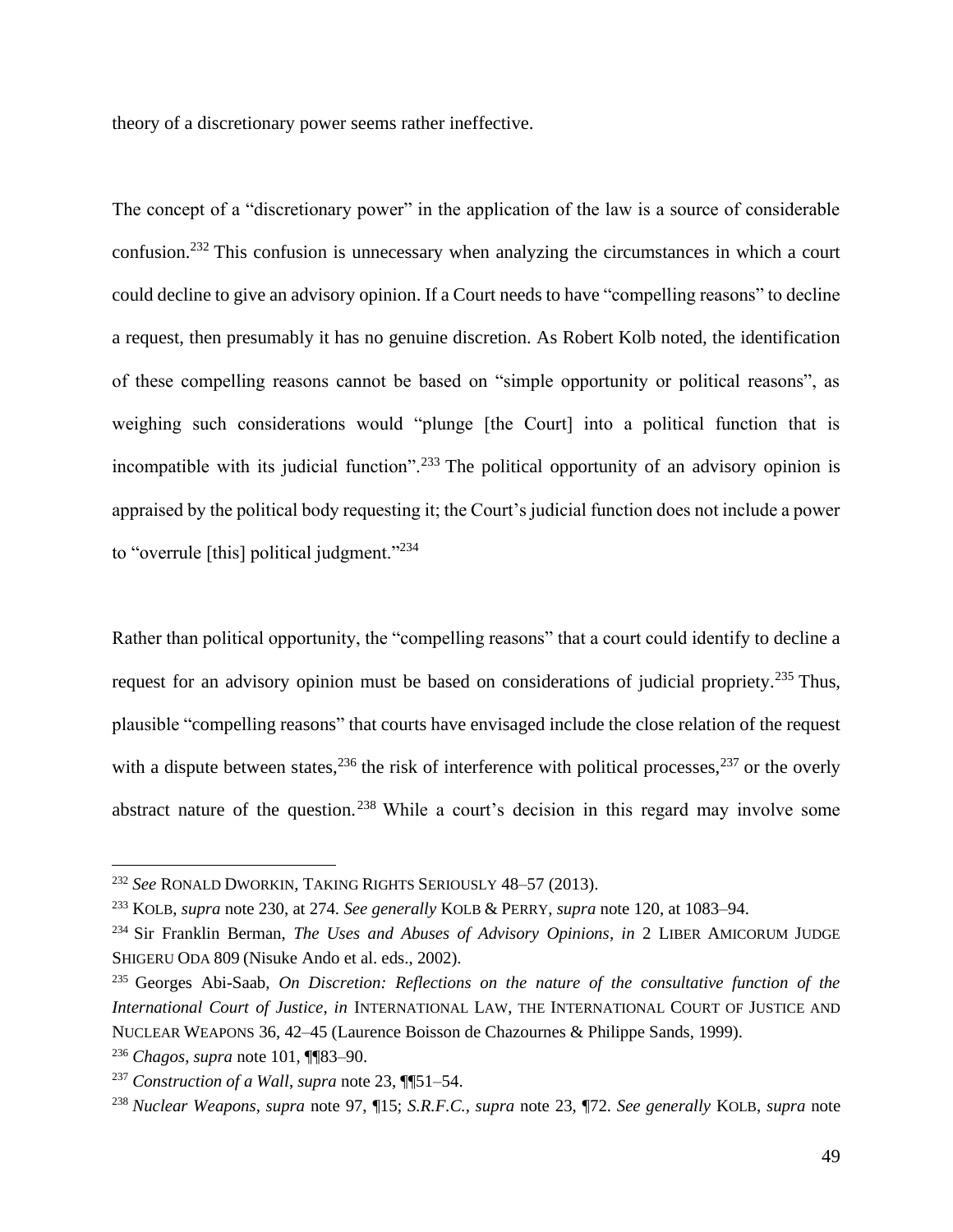appreciation, it must be guided by legal principles about what constitutes the proper exercise of judicial functions, rather than any genuine "power of free decision-making".<sup>239</sup> As such, there is no difference of nature—and, in fact, no clear line—between the court's decision on its jurisdiction and that on the propriety of complying with the request.  $240$ 

Different conditions of jurisdiction and propriety may apply before the I.C.J., ITLOS, and regional human rights courts. Admittedly, the I.C.J.'s case-law has had some influence on ITLOS's advisory opinion in *S.R.F.C.*, and even on regional human rights courts. <sup>241</sup> Yet, the I.C.J. highlighted its status as the U.N.'s "principal judicial organ"  $242$  and the expectation that it cooperate with other organs of the organization to justify that "[a] reply to a request for an Opinion, in principle, should not be refused."<sup>243</sup> ITLOS does not have the same duty to cooperate with U.N. organs, let alone with "whatever body" <sup>244</sup> authorized by two or several states to request an advisory opinion from it. Likewise, the states or institutions competent to request an advisory opinion of regional human rights courts may not have the same legitimacy as U.N. organs in determining the opportunity or propriety of clarifying a legal question. As such, questions of propriety should be more carefully considered before ITLOS and regional human rights courts than before the I.C.J.

[<sup>230,</sup>](#page-47-0) at 266–72.

<sup>239</sup> *Discretion*, BLACK'S LAW DICTIONARY (9th ed. 2009).

<sup>240</sup> SHAW, *supra* note [230,](#page-47-0) ¶244 (suggesting that "the difference … is largely one of formulation and of judicial technique rather than one of substance").

<sup>241</sup> *See* references *supra* note [229.](#page-47-1) *See also* Wolfrum, *Advisory Opinions: Are They a Suitable*, *supra* note [25,](#page-5-1) at 54.

<sup>242</sup> U.N. Charter art. 92

<sup>243</sup> *Interpretation of Peace Treaties*, *supra* note [23,](#page-5-0) at 71; *Chagos*, *supra* note [101,](#page-21-1) ¶65. *See also* SHAW, *supra* note [230,](#page-47-0) ¶246; KOLB, *supra* not[e 230,](#page-47-0) at 273.

<sup>244</sup> Rules of ITLOS, *supra* note [19,](#page-4-0) art. 138 ¶2.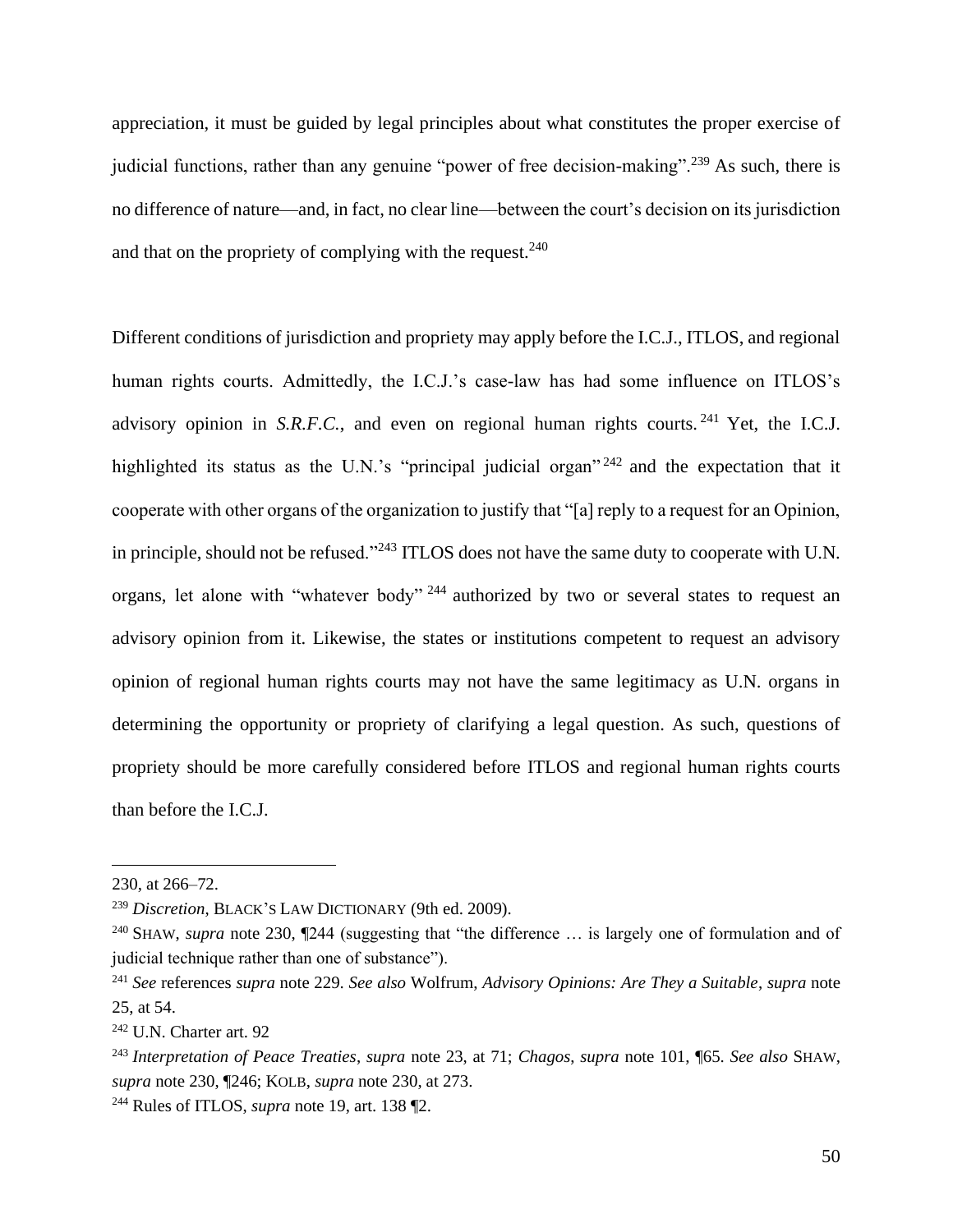The following Sections focus on the likeliest objections against a request for an advisory opinion on climate change. The first Section explores an objection related to the lack of consent or prior authorization by the states concerned. The second Section turns to objections relating to the nature of the questions contained in the request for an advisory opinion.

## *A. The Consent of the States Concerned*

This first Section identifies the principle according to which a court must decline a request for an advisory opinion aimed at interpreting the rights or obligations of states when the request was submitted without their consent or their prior authorization. This principle would not be a problem in advisory proceedings before the I.C.J., as U.N. members have already authorized U.N. organs and agencies to request advisory opinions of the I.C.J. under the U.N. Charter. By contrast, this principle points to a structural flaw in COSIS's strategy for an advisory opinion of ITLOS and a serious obstacle to advisory proceedings on climate change before regional human rights courts.

# *1. The Requirement of State Consent*

<span id="page-50-0"></span>The contemporary international legal order is based on the principle that states are sovereign, equal, and independent.<sup>245</sup> When a dispute arises between them, states have an obligation to seek a peaceful settlement;<sup>246</sup> yet, they are free to decide what dispute settlement mechanism they prefer

<sup>&</sup>lt;sup>245</sup> U.N. Charter art.  $2 \text{ } \mathbb{I}$ 1.

<sup>246</sup> *Id.* ¶3.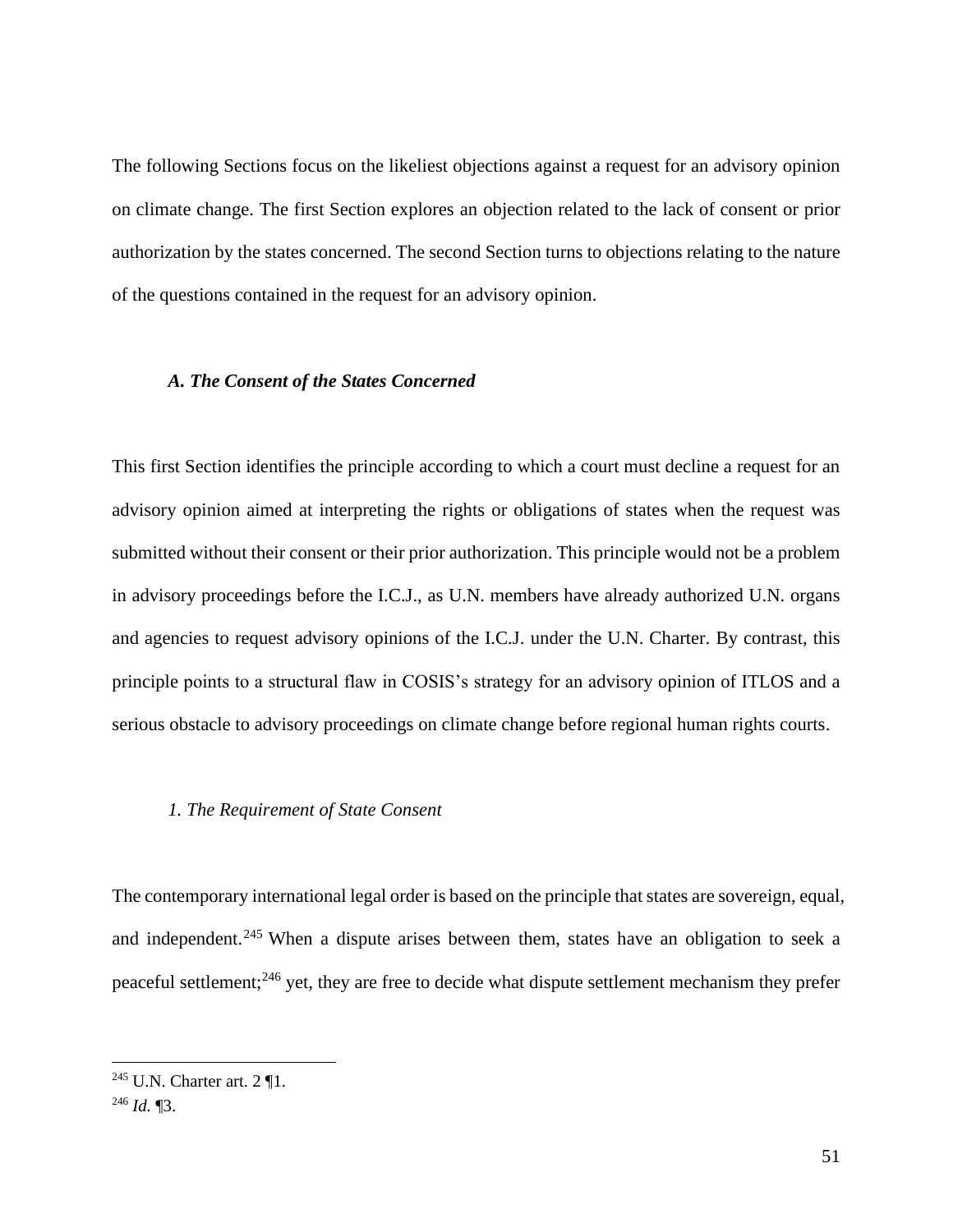$(e.g.,\text{negulation},\text{equity},\text{median},\text{conculation},\text{or } \text{adjidication})$ .<sup>247</sup> Even in the absence of a dispute, states have a general obligation to cooperate in solving international problems,  $248$  but the modalities of cooperation is to be negotiated by them, rather than imposed upon them. Accordingly, no state or group of states can seek to determine the rights and obligations of another state or a group of other states, whether they do this by themselves (*e.g.*, by adopting a treaty creating rights or obligations for third states)<sup>249</sup> or with the intermediary of an institution of their choosing. In particular, a group of states cannot request a court to determine the obligations of other states without their consent.

The P.C.I.J. confirmed and applied this principle in its 1923 advisory opinion in *Eastern Carelia*. The case concerned a region that Finland had retroceded to Russia in 1920. A dispute arose between the two states when Finland argued that Russia had assumed an obligation to maintain the autonomous status of this region, a claim that Russia denied. Finland submitted the dispute to the League of Nations, of which Russia was not a member. In turn, the Council of the League of Nations requested an advisory opinion of the P.C.I.J., seeking a clarification of Russia's obligations relating to Eastern Carelia.<sup>250</sup>

The P.C.I.J. found it "impossible" to comply with the request on the ground that Russia had not authorized the League of Nations to settle the dispute and had not consented to the Council's request for an advisory opinion of the P.C.I.J.<sup>251</sup> The Court recalled, in particular, the "principle"

<sup>247</sup> *Id.* art. 33. ¶1. *See also* Fisheries Jurisdiction (Spain v. Can), Judgment, 1998 I.C.J. 432, ¶56 (Dec. 4).

<sup>248</sup> U.N. Charter, art. 56.

<sup>249</sup> *See* VCLT, *supra* note [165,](#page-33-2) art. 34.

<sup>250</sup> *Eastern Carelia*, *supra* note [225,](#page-47-2) at 7.

<sup>251</sup> *Id.* 28.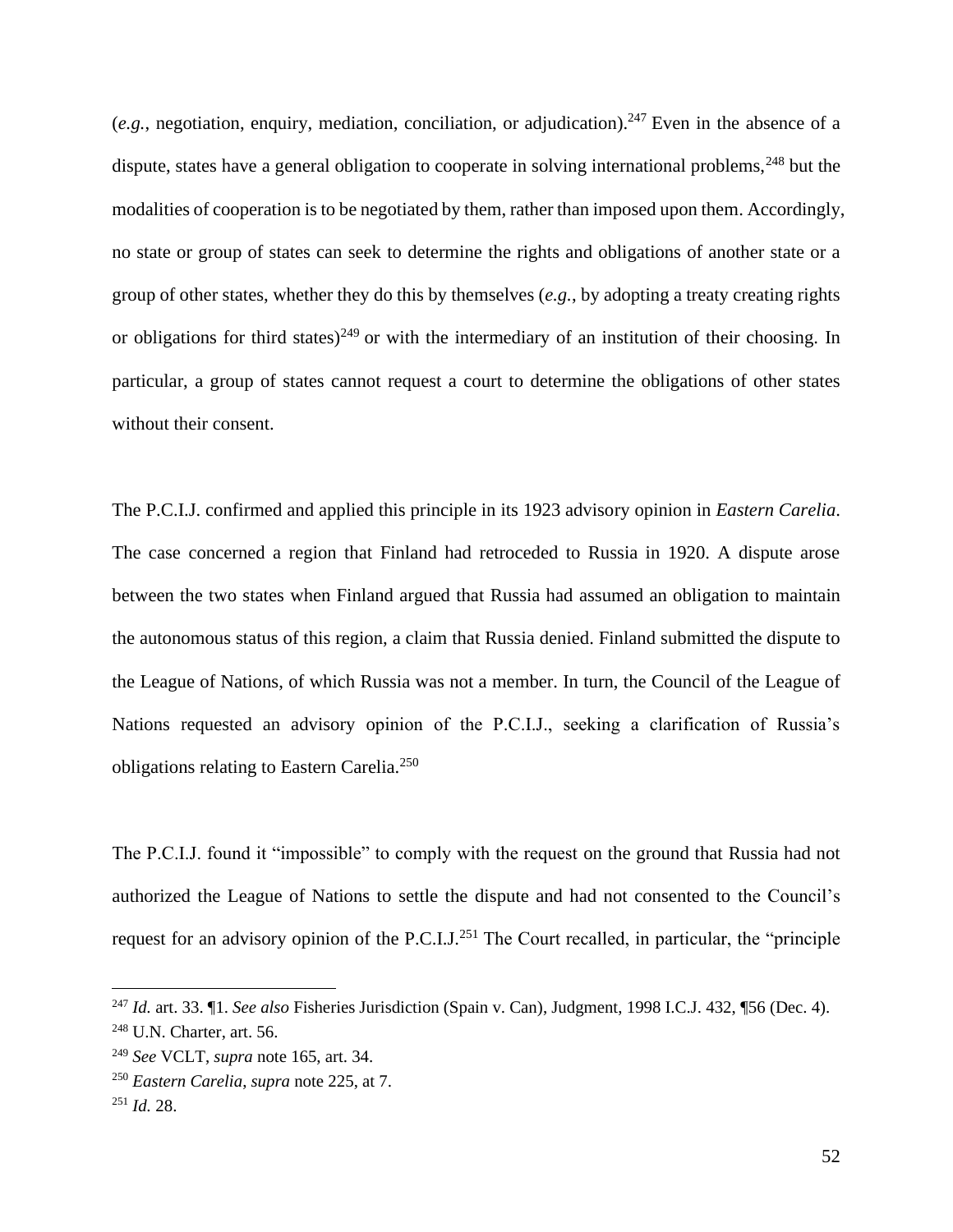of the independence of States" according to which "no State can, without its consent, be compelled to submit its disputes with other States … to any … kind of pacific settlement."<sup>252</sup> Thus, *Eastern Carelia* confirms that the consent of a state is necessary for an institution to request an advisory opinion of an international court aimed to determine the rights or obligations of that state.<sup>253</sup>

<span id="page-52-0"></span>In principle, a state's consent can take one of two alternative forms. First, the state can consent to the specific request for an advisory opinion on an ad hoc basis. In *Eastern Carelia*, Russia withheld its consent to do so.<sup>254</sup> Second, a state can also consent to give competence to an institution to request advisory opinions. Thus, by ratifying the Covenant of the League of Nations, Finland had authorized the Council of the League of Nations to request advisory opinions of the P.C.I.J.—but Russia had not.<sup>255</sup> Ad hoc consent is practically unheard of, probably for a simple reason: two states that agree to bring a question to a court would assumably prefer to bring it as a contentious case, which would allow them more control on the procedure. <sup>256</sup> Instead, advisory opinions touching upon the rights or obligation of states have systematically relied on the prior authorization of the states concerned, typically expressed through the ratification of the treaty establishing the court.

<sup>252</sup> *Id.* 27.

<sup>253</sup> *See, e.g.*, Western Sahara, Advisory Opinion, 1975 I.C.J. 12, ¶30 (Oct. 16); Legal Consequences for States of the Continued Presence of South African in Namibia (South West Africa) Notwithstanding Security Council Resolution 276 (1970), Advisory Opinion, 1971 I.C.J. 16, ¶31 (June 21); Kenneth Keith, *The Advisory Jurisdiction of the International Court of Justice: Some Comparative Reflections*, 17 AUST. Y.B. INT'L L. 39, 47 (1996); Rosalyn Higgins, *A Comment on the Current Health of Advisory Opinions*, *in* FIFTY YEARS OF THE INTERNATIONAL COURT OF JUSTICE: ESSAYS IN HONOUR OF SIR ROBERT JENNINGS 567, 571 (Vaughan Lowe & Malgosia Fitzmaurice eds., 1996).

<sup>254</sup> *See Eastern Carelia*, *supra* note [225,](#page-47-2) at 24. *See also* Covenant of the League of Nations, art. 17.

<sup>255</sup> Covenant of the League of Nations, art. 14.

<sup>&</sup>lt;sup>256</sup> By contrast, third states would be allowed to present their views if the matter was brought to the court in advisory proceedings. *See* references *supra* note [19.](#page-4-0)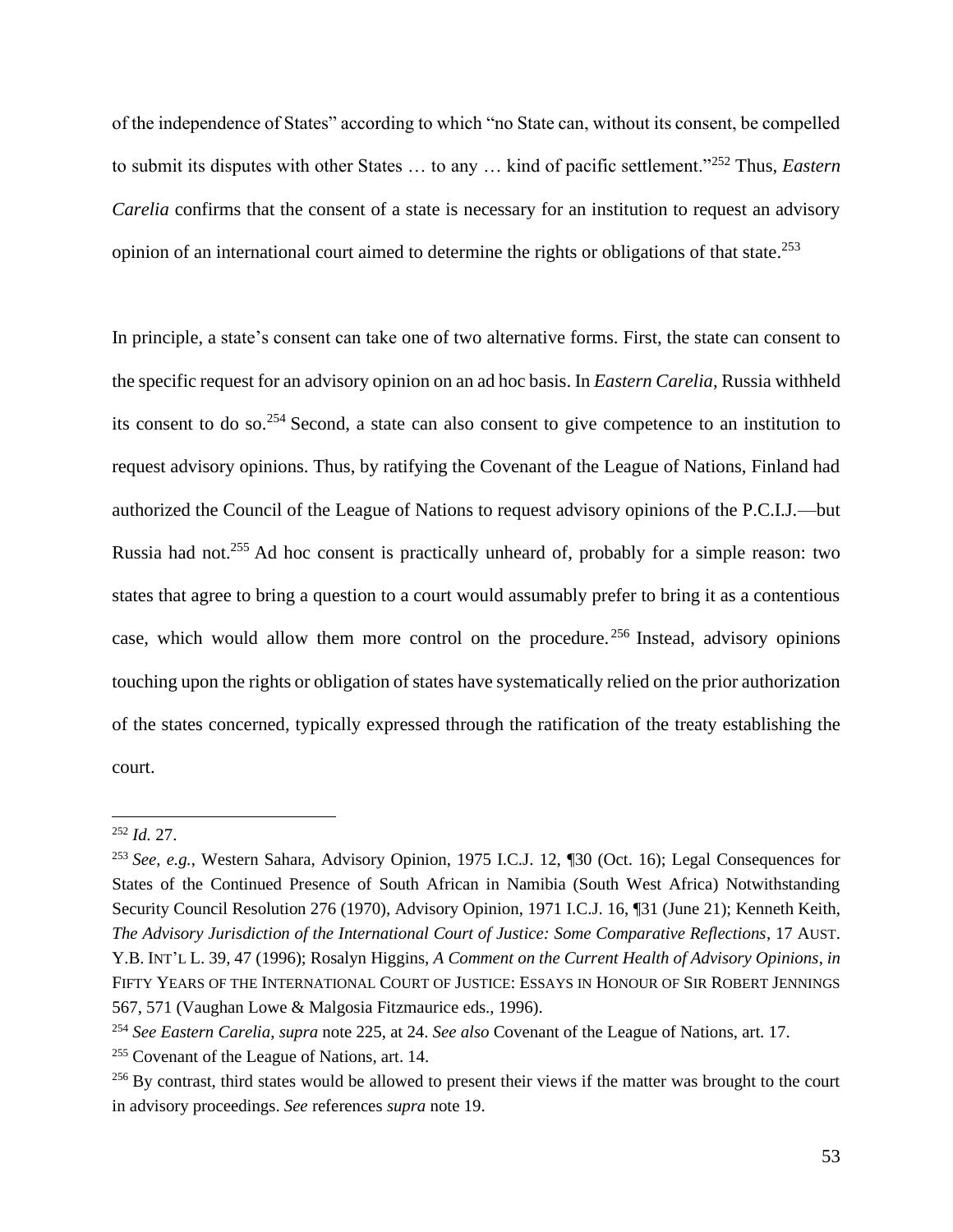### *2. Applications to Advisory Opinions on Climate Change*

As far as the I.C.J. is concerned, the condition of state consent is no serious obstacle to the exercise of advisory jurisdiction. Almost every state is a U.N. Member and, as such, has consented to the competence of U.N. organs and agencies to request advisory opinions of the I.C.J. under the conditions defined by the U.N. Charter.<sup>257</sup> Thus, even though the I.C.J. reaffirmed that a request for an advisory opinion must not "have the effect of circumventing the principle that a State is not obliged to allow its disputes to be submitted to judicial settlement without its consent,"<sup>258</sup> it never had to reject a request for an advisory opinion on the basis of the lack of state consent. Some states have strongly opposed certain requests for advisory opinions (*e.g.*, Israel in relation to the construction of a wall in occupied Palestinian territories),  $259$  but they did not relinquish their U.N. membership and the consent to the competence of the General Assembly that it involves.<sup>260</sup>

Nonetheless, some states might question whether the competence that U.N. members have conferred to the General Assembly extends to the request for an advisory opinion on climate change. <sup>261</sup> Since 1995, climate negotiations have mainly taken place under the aegis of the

<sup>257</sup> U.N. Charter art. 96. *See also* art. 4 ¶1, art. 10.

<sup>258</sup> *Western Sahara*, *supra* note [253,](#page-52-0) ¶33; *Chagos*, *supra* note [101,](#page-21-1) ¶85. *See also Interpretation of Peace Treaties*, *supra* note [23,](#page-5-0) at 72.

<sup>259</sup> *Construction of a Wall*, *supra* note [23,](#page-5-0) ¶¶46–50.

<sup>260</sup> It is unclear whether a state can relinquish their U.N. membership. *See* Jochen A. Frowein, *United Nations* ¶40, *in* MAX PLANCK ENCYCLOPEDIA OF PUBLIC INTERNATIONAL LAW ONLINE (2013). At any rate, withdrawal would have no retroactive effect on the validity of a request for an advisory opinion that has already been made.

<sup>261</sup> *Cf. Construction of a Wall*, *supra* not[e 23,](#page-5-0) ¶28 (envisaging the possibility that a request from the General Assembly could be declined when acting ultra vires).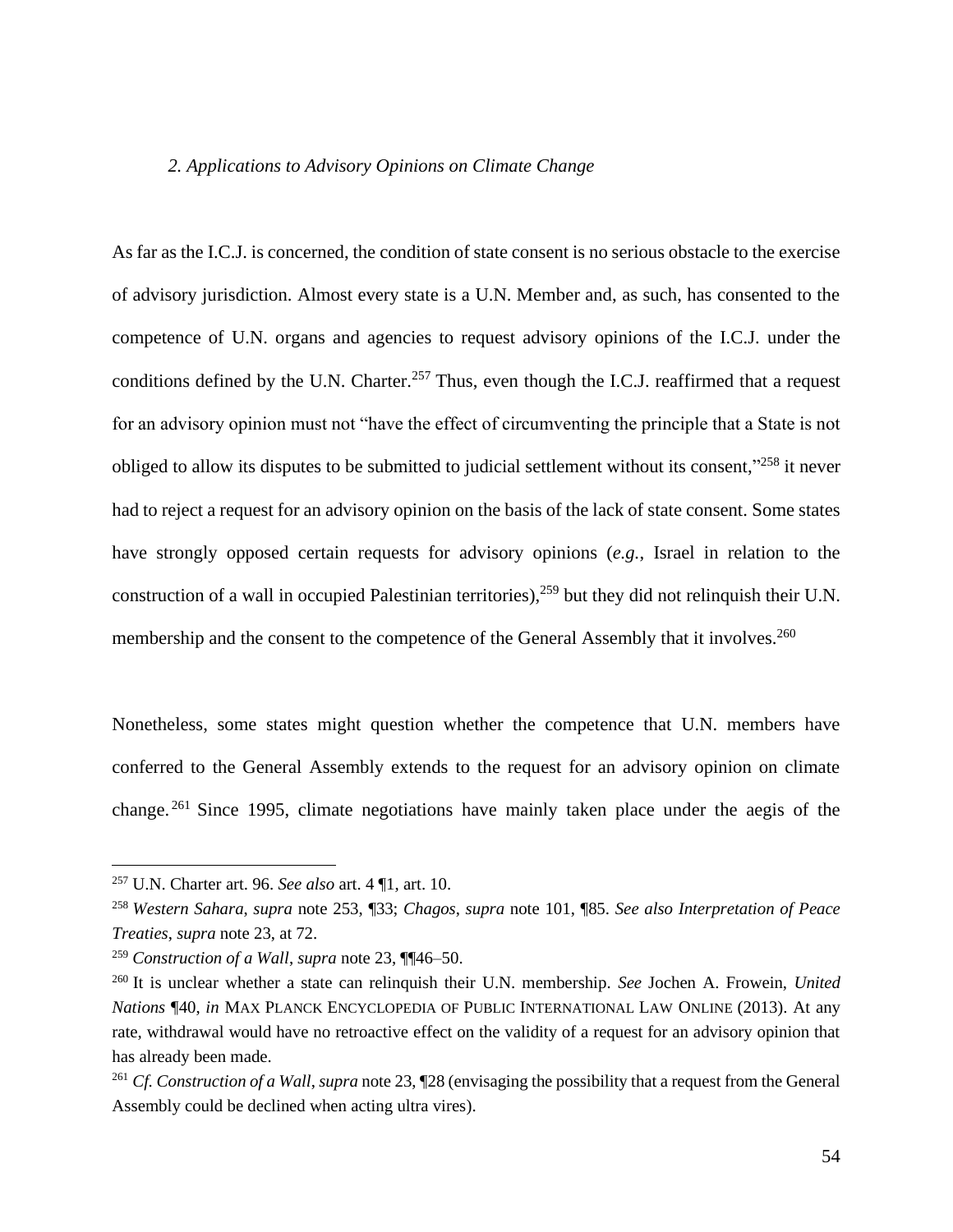Conference of the Parties to the U.N. Framework Convention on Climate Change.<sup>262</sup> However, the U.N. Charter confers broad functions to the General Assembly,<sup>263</sup> and the "[p]rotection of global climate for present and future generations of humankind" is a recurring item on the agenda of the Assembly.<sup>264</sup> More difficult questions would arise if the request was introduced by a specialized agency, as, under the I.C.J.'s precedent in *Nuclear Weapons in Armed Conflict*, the questions should have a "sufficient connection" with the functions of the agency.<sup>265</sup>

By contrast to the I.C.J., the requirement of state consent remains a major obstacle to advisory proceedings before other courts. For one, the states not party to a regional human rights treaty have not authorized any institution to request an advisory opinion under that treaty. As such, a request for an advisory opinion of a regional human rights court cannot relate to the rights and obligations of non-regional states without their (improbable) ad hoc consent.

Regional human rights courts have had few opportunities to confirm this principle because the hypothesis of a request directed at an extra-regional situation has never materialized. Like the I.C.J. in *Construction of a Wall*, the IACHR discarded ill-founded objections to the request for an advisory opinion raised from a state that had previously consented to the competence of the requesting body.<sup>266</sup> On the other hand, regional human rights court may be called upon to interpret treaties that apply also to non-parties, with the potential of an extra-regional reach. In this regard,

<sup>262</sup> UNFCCC, *supra* note [1,](#page-2-0) art. 7.

<sup>263</sup> U.N. Charter art. 10.

<sup>264</sup> *See, e.g.*, G.A., Agenda 76th Sess., ¶20(d) (Sept. 17, 2021). *See Nuclear Weapons*, *supra* note [97,](#page-20-0) ¶16; *Construction of a Wall*, *supra* note [23,](#page-5-0) ¶62; *Chagos*, *supra* note [101,](#page-21-1) ¶78.

<sup>265</sup> *Nuclear Weapons in Armed Conflict*, *supra* note [135,](#page-28-0) at 77. *See also supra* section II.A.

<sup>266</sup> *Promulgation of Laws*, *supra* note [218,](#page-45-0) ¶25. *See also* Pact of San José, *supra* note [34,](#page-7-0) art. 64.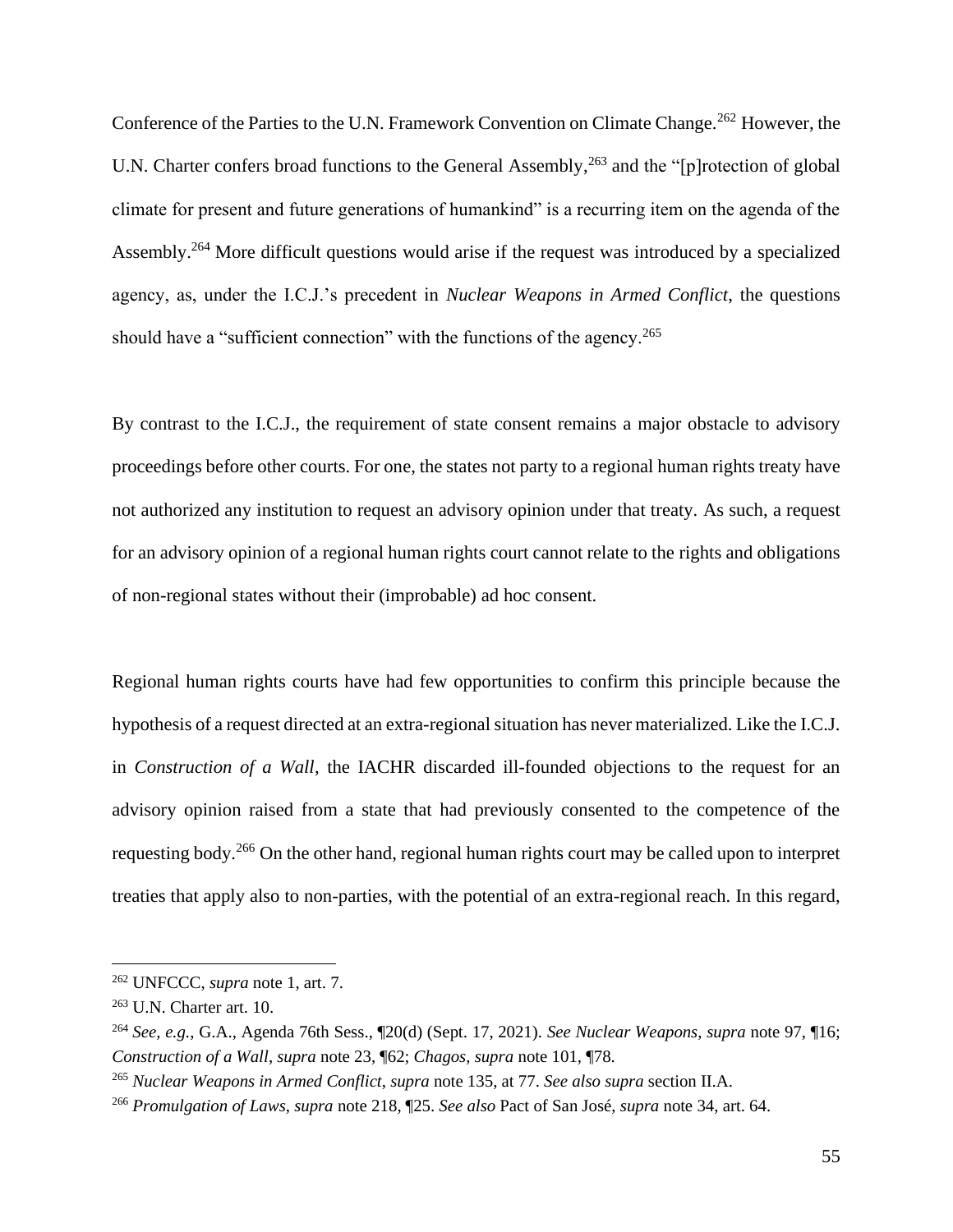the IACHR noted that it could interpret human rights treaties not exclusively applicable to American states only in relation to questions "directly related to the protection of human rights in a Member State of the inter-American system".<sup>267</sup> In line with the requirement of state consent, the Court emphasized that it would decline to exercise advisory jurisdiction if "the issues raised deal mainly with international obligations assumed by a non-American State".<sup>268</sup>

Thus, the requirement of state consent could be a serious obstacle to a request for an advisory opinion on climate change before a regional human rights court. To determine whether it can comply with the request, the court would need to assess whether it has jurisdiction over a critical mass of the states concerned—a condition more likely met before IACHR than before ACHPR.<sup>269</sup> Absent this critical mass, the Court could find that complying with the request "would distort [its] advisory jurisdiction."<sup>270</sup>

ITLOS is in a situation comparable to that of regional human rights courts for what concerns the requirement of state consent, even though, as the I.C.J., it is an international court with a broad membership. This is because UNCLOS does not directly give competence to any institution to request an advisory opinion to the full tribunal. At most—in ITLOS's interpretation—UNCLOS merely allows *other* agreements to give competence to bodies of their choosing to request an advisory opinion of ITLOS. <sup>271</sup> In *S.R.F.C.*, ITLOS pointed out that, while article 138 of its Rules

<sup>267</sup> *"Other Treaties"*, *supra* note [204,](#page-42-1) ¶21.

<sup>268</sup> *Id.* ¶52.

<sup>&</sup>lt;sup>269</sup> The ten largest GHG emitters include three members of the Organization of American States (the United States, Brazil, and Canada) but no members of the African Union. *See* CAIT, *supra* note [13.](#page-3-2) <sup>270</sup> *"Other Treaties"*, *supra* note [204,](#page-42-1) ¶25

<sup>271</sup> ITLOS Statute, *supra* not[e 20,](#page-4-1) art. 21. *See* Rules of ITLOS, *supra* not[e 19,](#page-4-0) art. 138.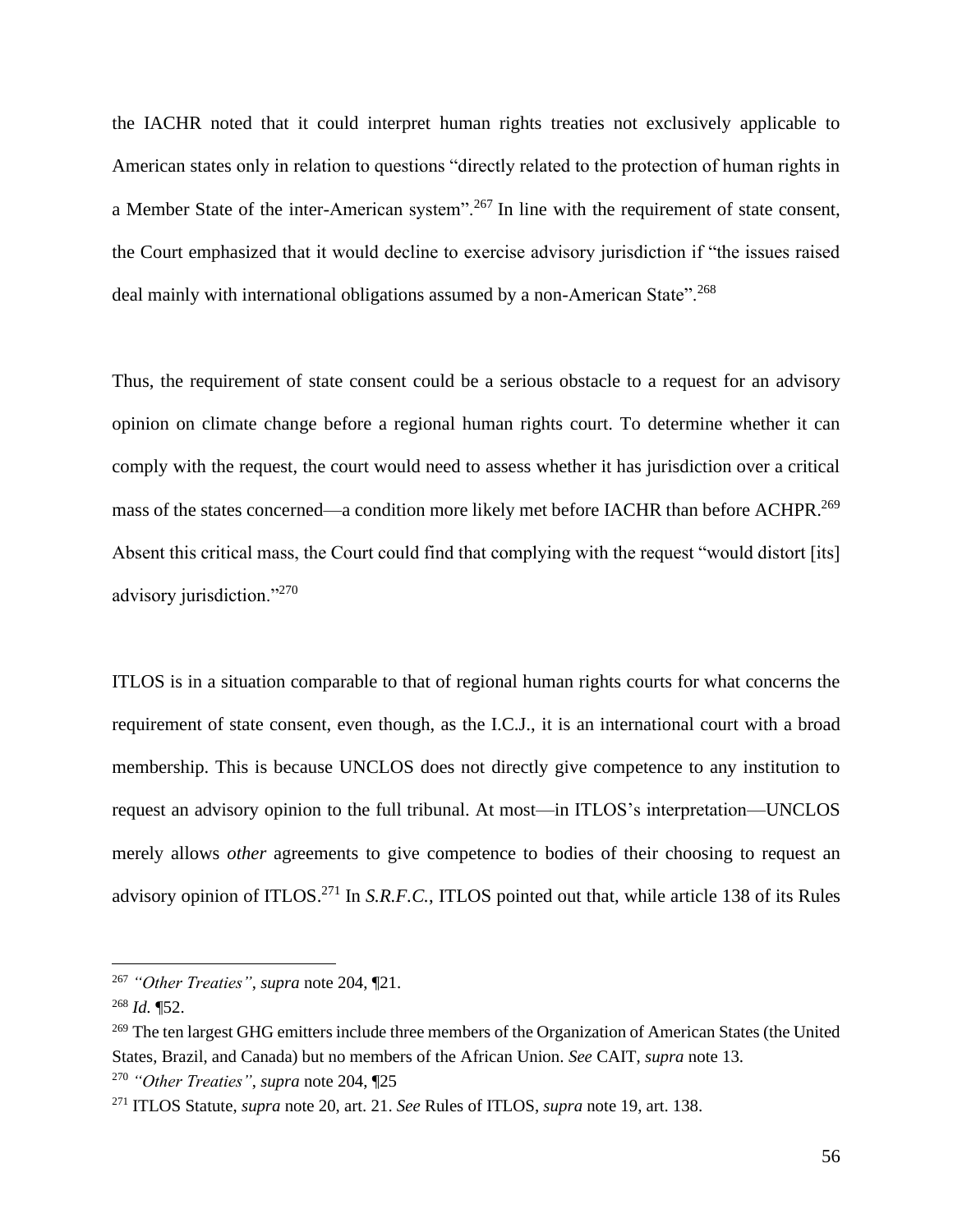"furnishes the prerequisites" for the exercise of advisory jurisdiction,  $272$  it is the M.C.A. Convention (*i.e.*, the agreement giving competence to the Conference of Ministers of the S.R.F.C. to request the advisory opinion)<sup>273</sup> which "confers such jurisdiction on the Tribunal".<sup>274</sup> The agreement conferring jurisdiction could be a broadly ratified multilateral treaty, but it could also be a bilateral or a regional one (as in *S.R.F.C.*), <sup>275</sup> or one limited to like-minded states (*e.g.*, the COSIS Agreement). <sup>276</sup> The requirement of state consent would preclude ITLOS from complying with a request for an advisory opinion directed at a determination of the rights and obligations of states not parties to the agreement authorizing the request.

The request by S.R.F.C. was potentially problematic, in this regard, as it related in part to the obligations of flag states not parties to the M.C.A. Convention. To assuage these concerns, ITLOS sought to focus exclusively its opinion on the interpretation of the rights and obligations of the S.R.F.C. member states within their E.E.Z.<sup>277</sup> Nonetheless, some of the opinion did concern flag states—in particular, by affirming their obligation to "take the necessary measures … to ensure compliance by vessels flying [their] flag with the laws and regulations enacted by the S.R.F.C. Member States".<sup>278</sup> Yet, ITLOS emphasized that even this aspect of the opinion would "assist the S.R.F.C. in the performance of its activities and contribute to the implementation of the

<sup>272</sup> *S.R.F.C.*, *supra* note [23,](#page-5-0) ¶59

<sup>273</sup> *See* reference *supra* note [159.](#page-32-0)

<sup>274</sup> *Id.* ¶58.

<sup>275</sup> Proelss, *supra* note [163,](#page-33-1) ¶23.

<sup>276</sup> COSIS Agreement, *supra* note [31,](#page-6-0) art. 4 (limiting participation to the Members of the Alliance of Small Island States).

<sup>277</sup> *S.R.F.C.*, *supra* note [23,](#page-5-0) at ¶¶69, 200, 214, 219 ¶1. *See generally* Ruys & Soete, *supra* note [161,](#page-32-1) at 172. <sup>278</sup> *S.R.F.C.*, *supra* note [23,](#page-5-0) ¶219(3).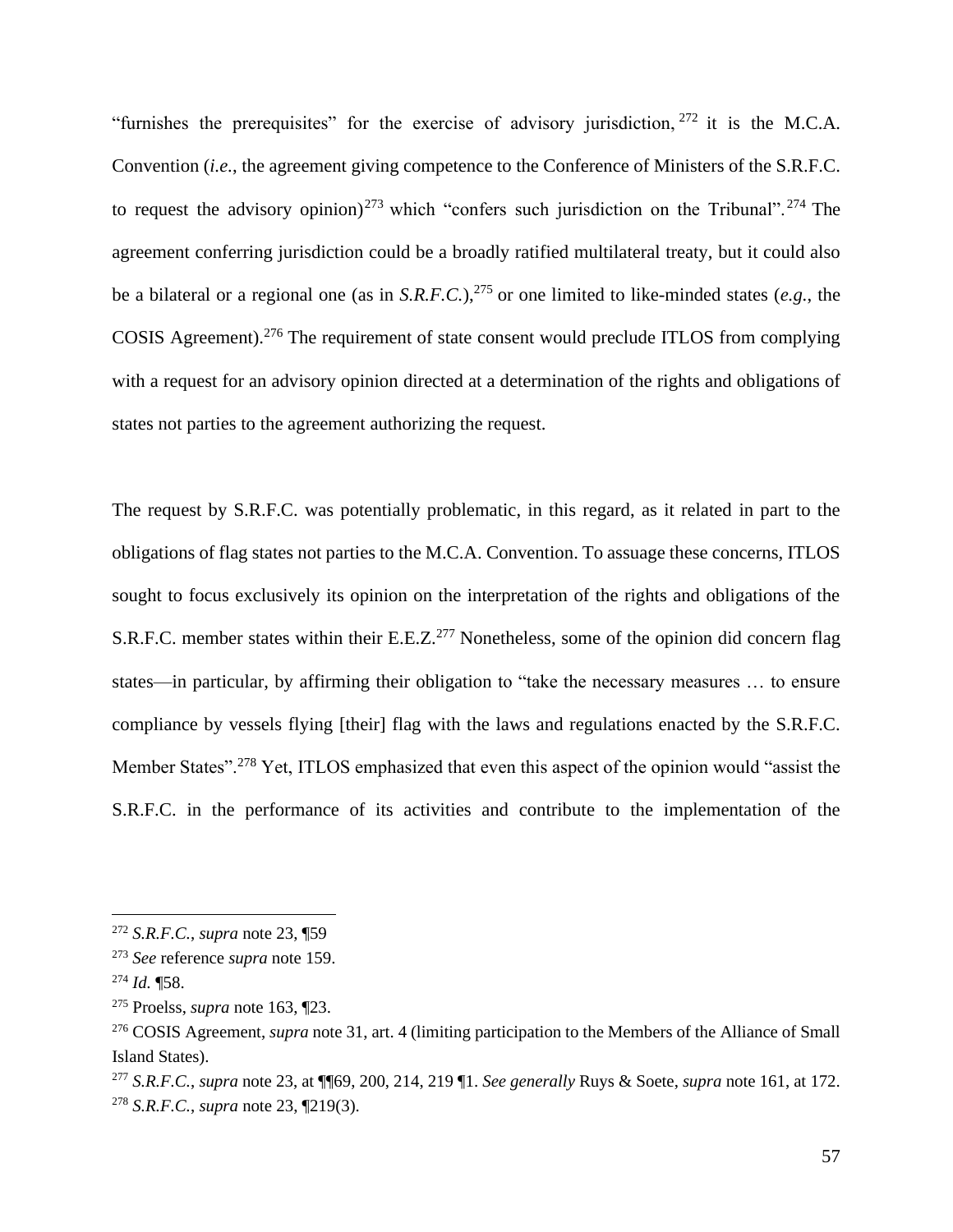Convention".<sup>279</sup> The Tribunal thus appeared to consider that the determination of the obligations of third states was purely incidental to the proceedings—by contrast with *Eastern Carelia*, where the determination of Russia's obligations was the sole purpose of the request.

The requirement of state consent is a critical obstacle to a request for an advisory opinion of ITLOS brought under an agreement ratified only by a few like-minded states, such as the COSIS Agreement. By contrast to *S.R.F.C.*, the advisory opinion requested by COSIS would not assist the organization or its member states in exercising their functions in any meaningful ways. Rather, it would be an overt attempt at determining the obligations of third states without their consent. Thus, ITLOS would not be able to comply with this request.

#### *3. Counterarguments*

Three counterarguments could be made against the idea that the requirement of state consent could constitute an obstacle to advisory proceedings before regional human rights courts and ITLOS. These counterarguments relate to (1) the applicability of the requirement of state consent in the absence of a dispute, (2) the relevance of the non-binding nature of advisory opinions, and (3) the inevitability of normative externality in judicial pronouncements.

The first potential counterargument is that the requirement of state consent identified in *Eastern Carelia* only applies when the request is made in relation to a dispute, whereas climate change may not constitute a dispute. Yet, both terms of this counterargument are unconvincing. On the

<sup>279</sup> *Id*. ¶77.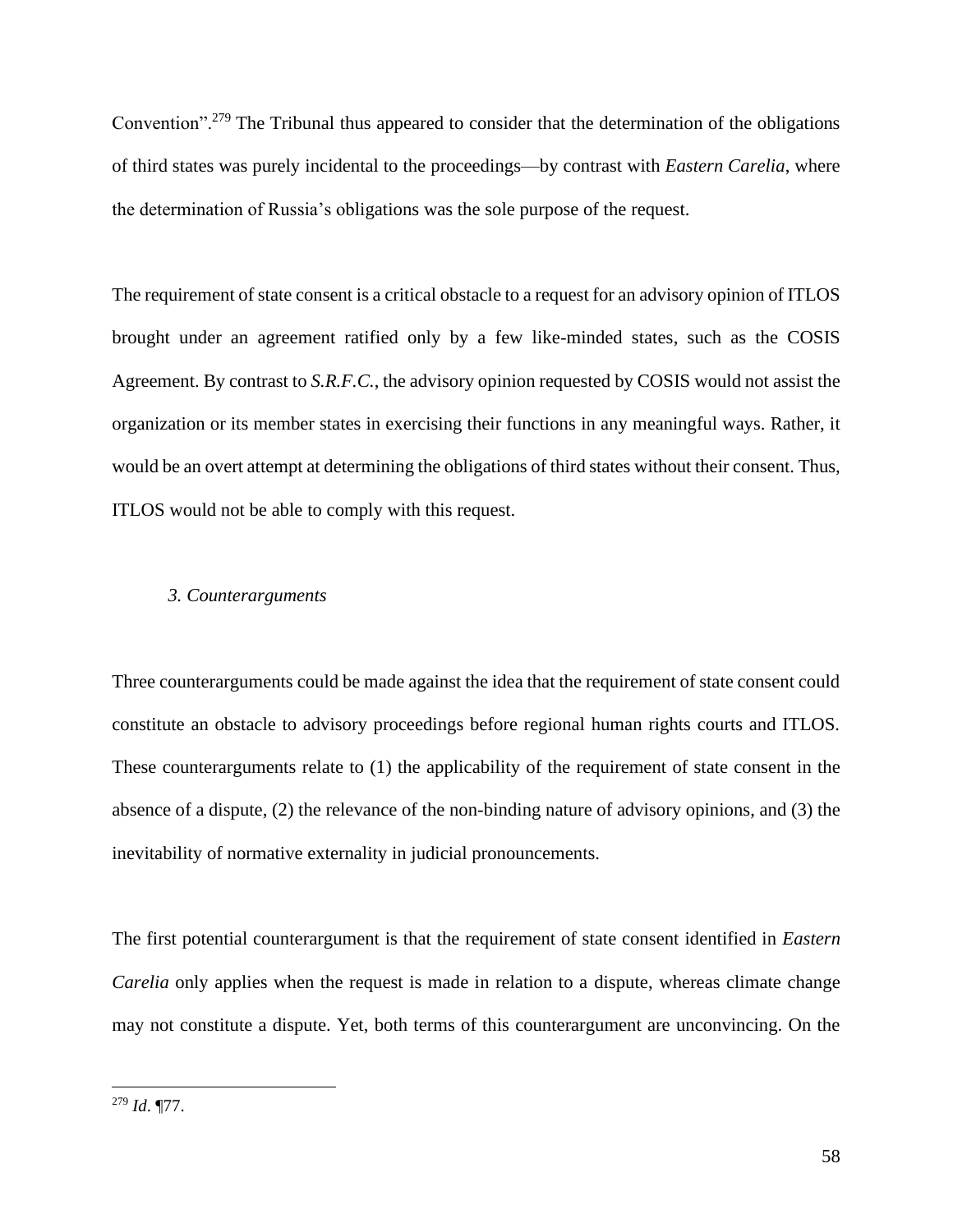one hand, the existence of a dispute is not material to the requirement of state consent: respect for the principle of equal sovereignty precludes the determination of the rights and obligations of a state without its consent, whether or not the formal requirement of a dispute is met.<sup>280</sup> On the other hand, there does appear to be a dispute—namely, a "conflict of legal views or of interests"<sup>281</sup> with regard to many of the issues that could be raised by a request for an advisory opinion, whether with regard to the obligations of states on the mitigation of climate change, or their obligation to pay reparations. Although it may be difficult, in contentious proceedings, to frame this multilateral dispute in bilateral terms *(i.e., to prove that the views of an individual state are "positively opposed"* by another individual state),<sup>282</sup> the "bilateralization" of the dispute does not appear essential to justifying the application of the principle of state consent.

<span id="page-58-0"></span>The second potential counterargument is that state consent to a request for an advisory opinion is unnecessary because, by contrast to a judgment, an advisory opinion is not legally binding. Both ITLOS<sup>283</sup> and, at times, the I.C.J.<sup>284</sup> have suggested as much. Yet, this excessively formal reasoning overstates the relevance of bindingness in international law, a legal system largely devoid of enforcement mechanisms. Although they have no binding force, advisory opinions are an exercise of judicial authority with the potential to affect the prevailing understanding of the

<sup>280</sup> *See supra* note [245](#page-50-0) and accompanying text.

<sup>281</sup> *Mavrommatis*, *supra* note [96](#page-20-1)

<sup>&</sup>lt;sup>282</sup> See Obligations Concerning Negotiations Relating to Cessation of the Nuclear Arms Race and to Nuclear Disarmament (Marsh. Is. v. India), Judgment, 2016 I.C.J. 255, ¶38 (Oct. 5). *See also* Vincent-Joël Proulx, *The World Court's Jurisdictional Formalism and its Lost Market Share: The Marshall Islands Decisions and the Quest for a Suitable Dispute Settlement Forum for Multilateral Disputes*, 30 LEIDEN J. INT'L L. 925, 943 (2017).

<sup>283</sup> *Id.* ¶76

<sup>284</sup> *Interpretation of Peace Treaties*, *supra* not[e 23,](#page-5-0) at 71.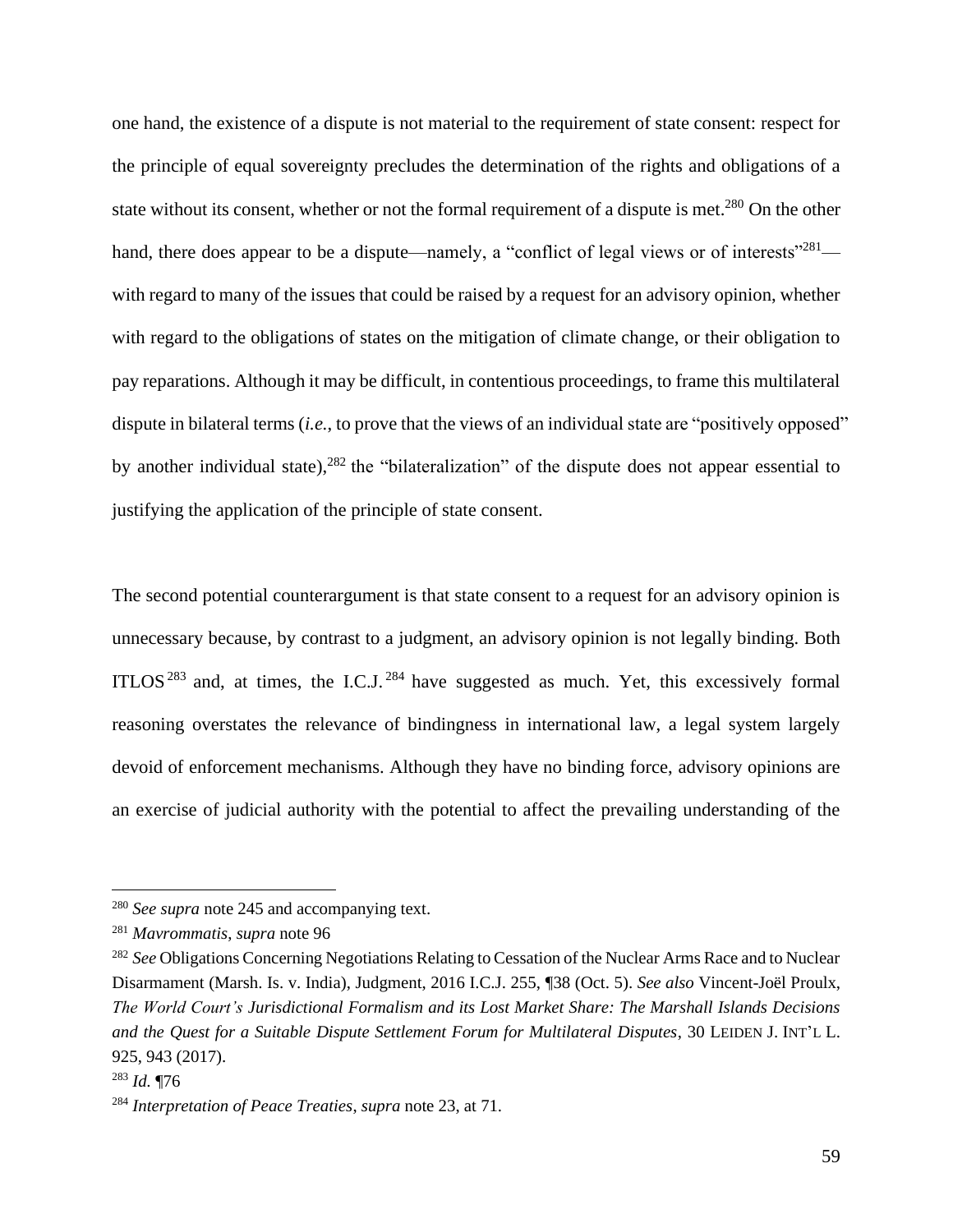rights and obligations of a state.<sup>285</sup> Courts recognize the same authority to advisory opinions and judgments as "judicial decisions" constituting a "subsidiary means for the determination of rules of law".<sup>286</sup> An advisory opinion may thus influence subsequent judicial decisions by other courts, including domestic ones.<sup>287</sup> But even if advisory opinions had no effect whatsoever on states, it would be improper for a court to play a part in a political campaign waged by some states with the aim of imposing on others a certain way of determining their rights and obligations.

The third potential counterargument is that it is practically inevitable for a judicial pronouncement—whether contentious or advisory—to have some diffuse normative effect on states that have not consented to the jurisdiction of the court. Just like judgments, advisory opinions contribute to the development of international law, thus indirectly affecting the rights and obligations of every state, notwithstanding its consent.<sup>288</sup>

Yet, such normative externality can only be tolerated when it is genuinely incidental to the determination of the rights and obligations of the states that have consented to the request for an advisory opinion. States would be committing an abuse of rights (*i.e.*, they would exercise a right

<sup>285</sup> *See* below, text at note [324.](#page-67-0)

<sup>286</sup> I.C.J. Statute, *supra* note [12,](#page-3-1) art. 38 ¶1(d). On the inclusion of advisory opinions, *see* Alain Pellet & Daniel Müller, *Article 38*, *in* THE STATUTE OF THE INTERNATIONAL COURT OF JUSTICE: A COMMENTARY 819, ¶308 (Andreas Zimmermann et al. eds., 3rd ed. 2019).

<sup>287</sup> *See, e.g.*, *S.R.F.C.*, *supra* note [23,](#page-5-0) 73, ¶11 (Declaration of Judge Cot); Ruys & Soete, *supra* note [161,](#page-32-1) at 169. *See also* GEORGES ABI-SAAB, LES EXCEPTIONS PRÉLIMINAIRES DANS LA PROCEDURE DE LA COURT INTERNATIONALE 75–83 (1967); KOLB, *supra* note [230,](#page-47-0) at 277; HUGH THIRLWAY, THE INTERNATIONAL COURT OF JUSTICE 199 (2016).

<sup>288</sup> *See* Rights and Guarantees of Children in the Context of Migration and/or in Need of International Protection, Advisory Opinion OC-24/14, IACHR (ser. A) No. 21, ¶283(14) (Aug. 19, 2014).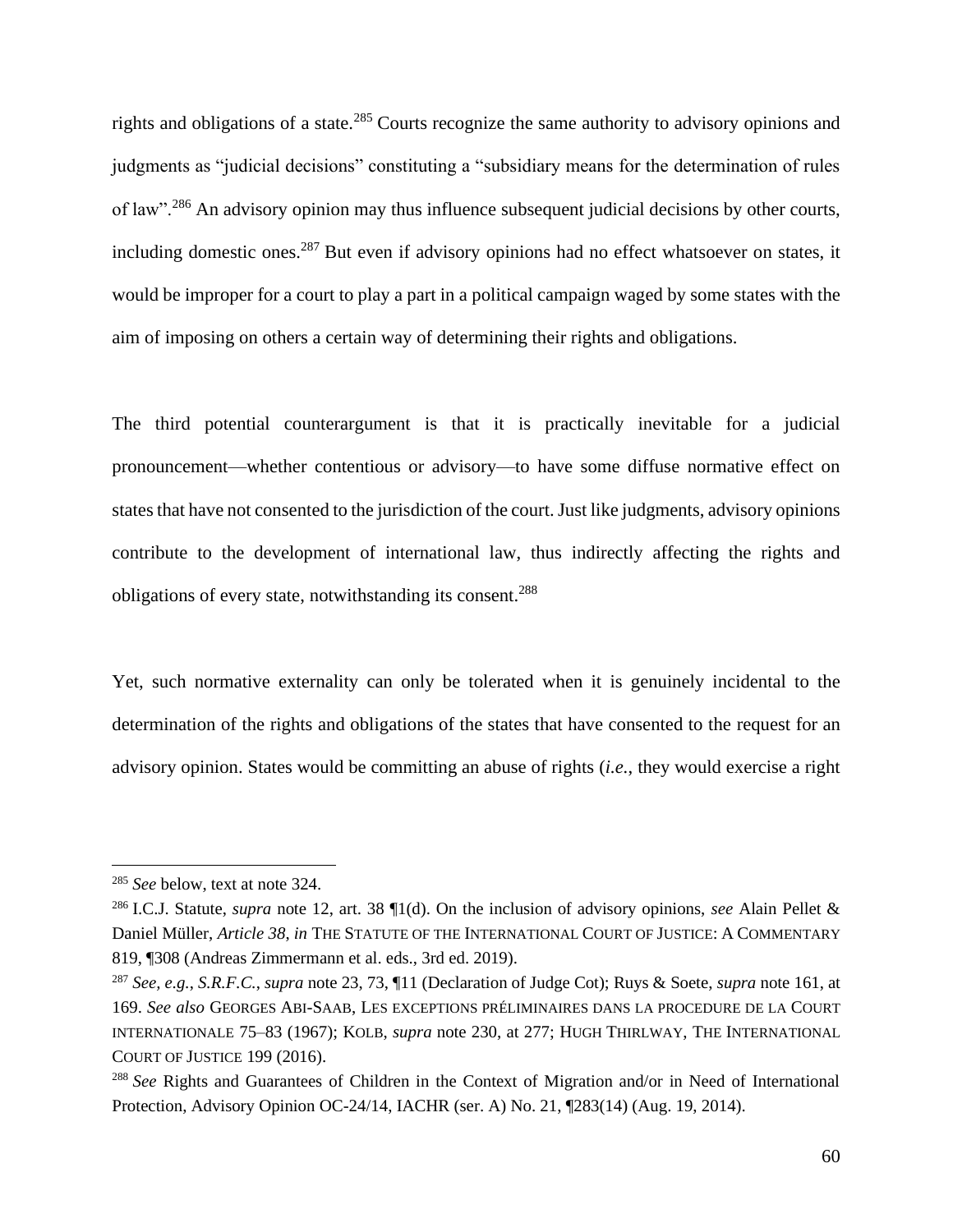"for an end different from that for which the right was created" $)^{289}$  by conferring jurisdiction to a court with the main or sole intention of determining the rights and obligations of third states without the consent or prior authorization of the latter.<sup>290</sup> An international court should not accept to exercise jurisdiction in such circumstances.

One way for an international court to flag situations that may involve an abuse of rights is to ascertain whether either the requesting body, or else the states giving competence to the requesting body are interested in the response. Thus, the I.C.J. held that it would not give an advisory opinion that would be "devoid of object or purpose",<sup>291</sup> and that the purpose of an advisory opinion ought to be the "enlightenment" of the requesting body "as to the course of action it should take."<sup>292</sup> Regional human rights courts allow requests from bodies unable to act upon the advisory opinion, but only if the opinion can "provide advice and assistance to the Member States and organs of the [relevant organization] in order to enable them to … comply with their international obligations."<sup>293</sup> And ITLOS's opinion in *S.R.F.C.* emphasized that the organization was "seek[ing]

<sup>289</sup> *See* Alexandre Kiss, *Abuse of Rights* ¶1, *in* MAX PLANCK ENCYCLOPEDIA OF PUBLIC INTERNATIONAL LAW ONLINE (2006). *See generally* Immunities and Criminal Proceedings (Eq. Guinea v. Fr.), Judgment on Preliminary Objections, 2018 I.C.J. 292, ¶150 (June 6); Certain Phosphate Lands in Nauru (Nauru v. Austl.), Judgment, 1992 I.C.J. 240, ¶38 (June 26); Certain Iranian Assets (Iran v. U.S.), Judgment on Preliminary Objections, 2019 I.C.J. 7, ¶113 (Feb. 13).

<sup>290</sup> *Cf.* Vaughan Lowe, *Overlapping Jurisdiction in International Tribunals*, 20 AUSTL. Y.B. INT'L. L. 191, 204 (1999).

<sup>291</sup> *Western Sahara*, *supra* note [253,](#page-52-0) ¶73.

<sup>292</sup> *Interpretation of Peace Treaties*, *supra* note [23,](#page-5-0) at 71; *Western Sahara*, *supra* note [253,](#page-52-0) ¶31; *Construction of a Wall*, *supra* note [23,](#page-5-0) ¶47. This includes informing a subsidiary organ. *See* Application for Review of Judgment No. 158 of the United Nations Administrative Tribunal, Advisory Opinion, 1973 I.C.J. 166, ¶22 (July 12).

<sup>293</sup> *Promulgation of Laws*, *supra* note [218,](#page-45-0) ¶23; *"Other Treaties"*, *supra* note [204,](#page-42-1) ¶25. *See also* Environment and Human Rights, Advisory Opinion OC-23/17, IACHR (ser. A) No. 23, ¶20 (Nov. 15, 2017) (noting that the advisory procedure should not be used "for abstract speculations with no foreseeable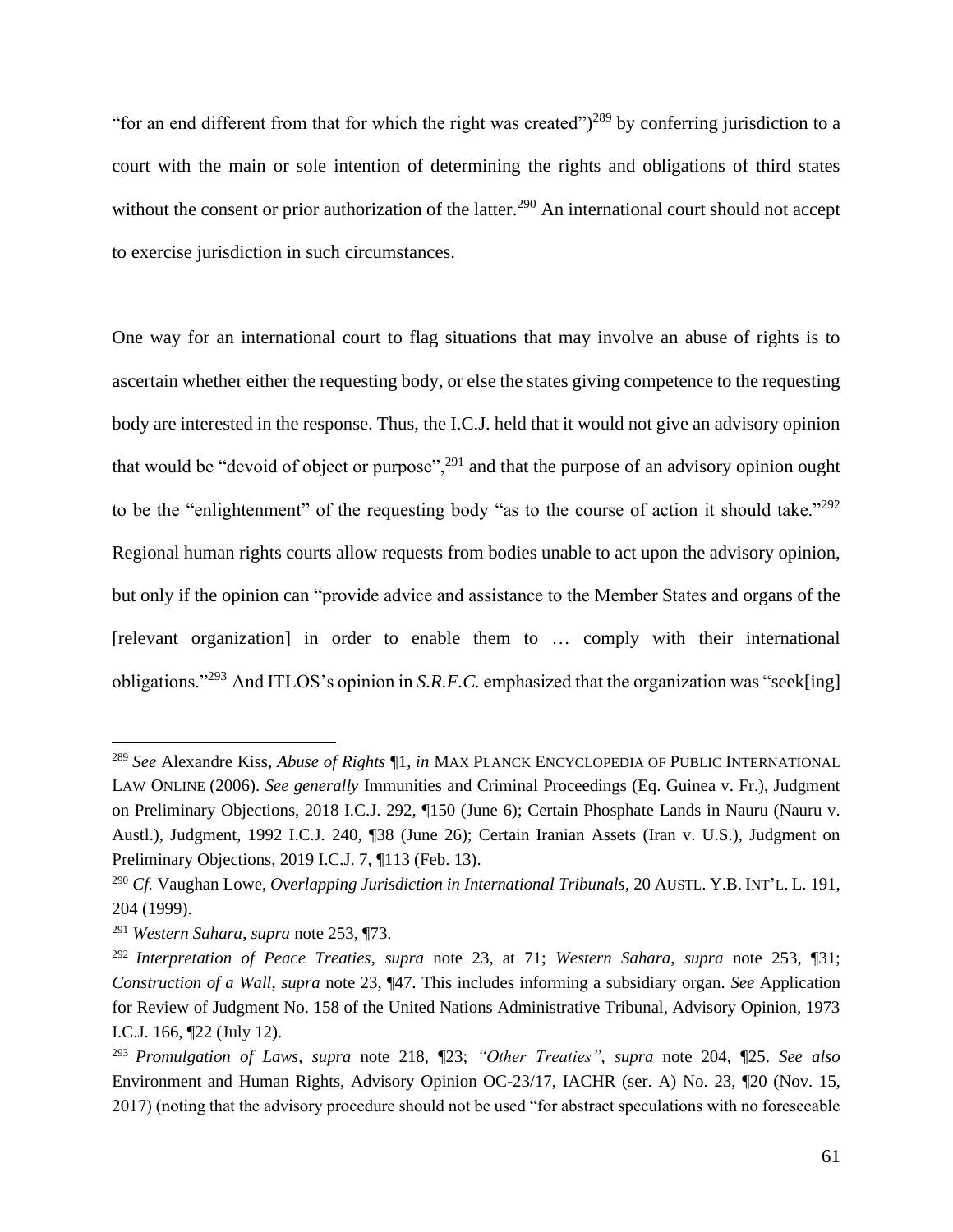guidance in respect of its own actions",<sup>294</sup> rather than an authoritative judicial pronouncement to pressure flag states into compliance with *their* obligations.

Admittedly, S.R.F.C. member states might have had other motives in requesting an advisory opinion. Ruis and Soete suggested that their request was "related primarily to the international obligations of non-S.R.F.C. members, rather than to assisting the S.R.F.C. to carry out its functions".<sup>295</sup> Other judges were well aware that the opinion "might well be of value" to other states.<sup>296</sup> At the very least, however, S.R.F.C. member states had managed to maintain the plausible deniability of their intention to obtain a judicial pronouncement against non-consenting states. Even so, Judge Cot expressed concern that, following the Tribunal's approach, "States could, through bilateral or multilateral agreement, seek to gain an advantage over third States and thereby place the Tribunal in an awkward position."<sup>297</sup>

These considerations do not relate to an exercise of a judicial "discretion" particular to the context of advisory proceedings. In fact, similar considerations could apply in contentious cases. This point can be illustrated by considering a hypothetical, suggested by Bodansky, whereby "two similarlyinclined states" (*e.g.*, two island states) would agree to bring a "'contentious' case between themselves" to the I.C.J. on a question relating to the obligations or responsibilities of GHG

application to specific situations"); Judicial Guarantees in States of Emergency, Advisory Opinion OC-9/87 (ser. A) No. 9, ¶16 (Oct. 6, 1987).

<sup>294</sup> *S.R.F.C.*, *supra* note [23,](#page-5-0) ¶76.

<sup>295</sup> Ruys & Soete, *supra* note [161,](#page-32-1) at 171.

<sup>&</sup>lt;sup>296</sup> Rep. 26th Mtg. States Parties to UNCLOS ¶18, U.N. Doc. SPLOS/303 (Aug. 2, 2016) (Vladimir Golitsyn, President of ITLOS).

<sup>297</sup> *S.R.F.C.*, *supra* note [23,](#page-5-0) 73, ¶9 (Declaration of Judge Cot).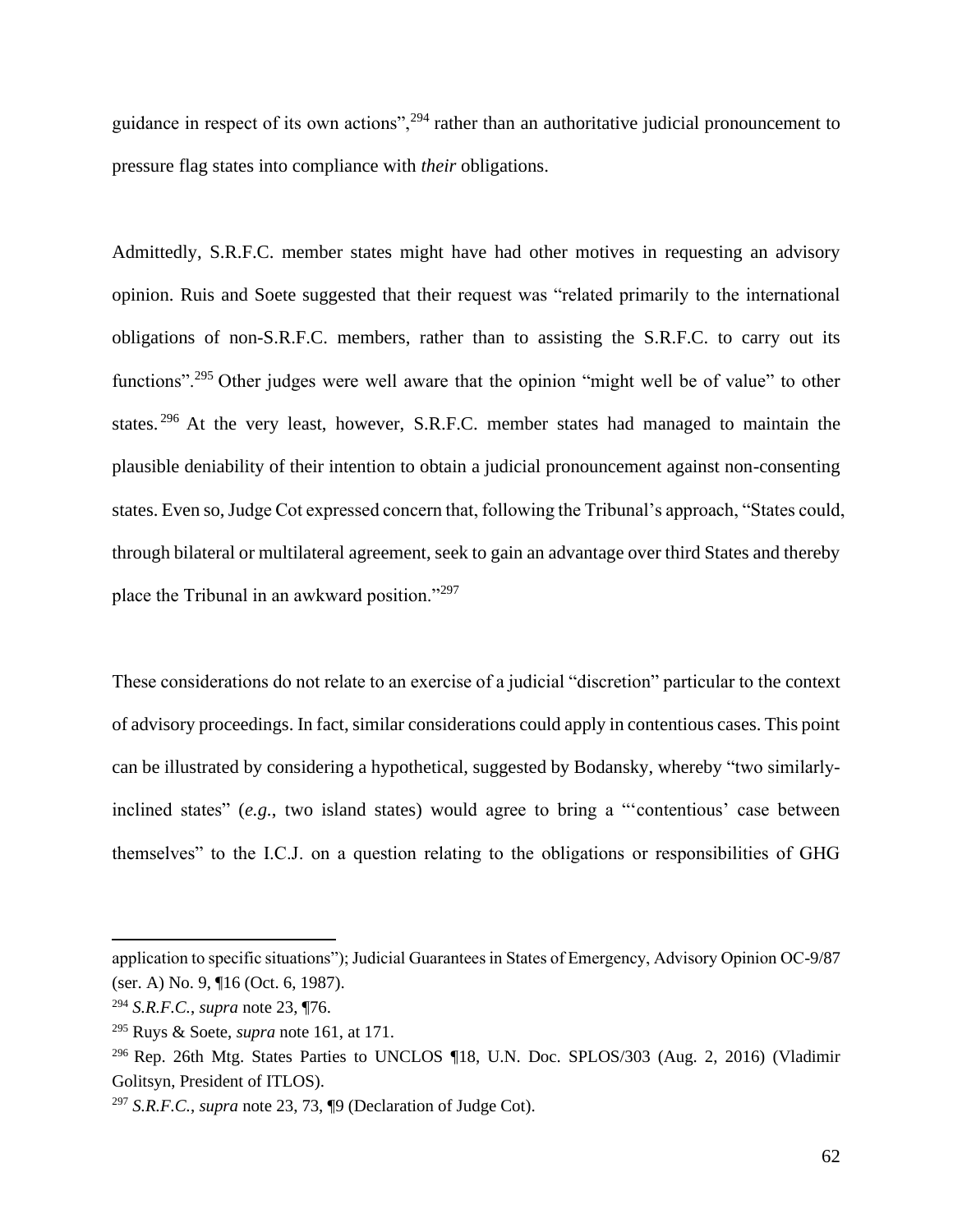emitters.<sup>298</sup> While one of the two states would present itself as the respondent, it would only offer token defense to the claims of the applicant. In effect, both states would seek to manipulate the court into identifying and interpreting norms applicable to large GHG emitters.

An international court would not accept to decide on Bodansky's hypothetical. The most obvious ground for dismissing the case would be the absence of a genuine dispute between the two states.<sup>299</sup> The I.C.J. suggested that it could not adjudicate on the merits of a dispute when none of the parties is "in a position to take some retroactive or prospective action or avoidance of action, which would constitute a compliance with the Court's judgment or a defiance thereof."<sup>300</sup> As this condition relates to the jurisdiction in the objective sense, a court would be able to raise it *proprio motu*. 301

Yet, the two states could conceivably avoid this objection through a carefully planned performance whereby they would publicly oppose one another's view, for instance, on the legality of a minor source of GHG emissions under the control of the would-be respondent. Even then, as Kolb noted, an international court should not be "helpless in face of a manifestly abusive attitude against which it feels the need to react, both to safeguard its own prestige, and in the interests of the due administration of justice."<sup>302</sup> More fundamentally than the absence or mootness of the dispute, this hypothetical case would suffer from, and would be dismissed on the same basis as a request for an advisory opinion submitted by COSIS—namely that it would constitute an abuse of rights.

<sup>298</sup> Bodansky, *Role of I.C.J.*, *supra* note [40,](#page-8-0) at 712.

<sup>299</sup> *See* Nuclear Arms Race, *supra* note [282,](#page-58-0) ¶56(1) (Oct. 5).

<sup>300</sup> Northern Cameroons (Cameroon v. U.K.), Judgment, 1963 I.C.J. 15, 37–38 (Dec. 2).

<sup>301</sup> SHAW, *supra* note [230,](#page-47-0) ¶233.

<sup>302</sup> KOLB & PERRY, *supra* note [120,](#page-25-0) at 795.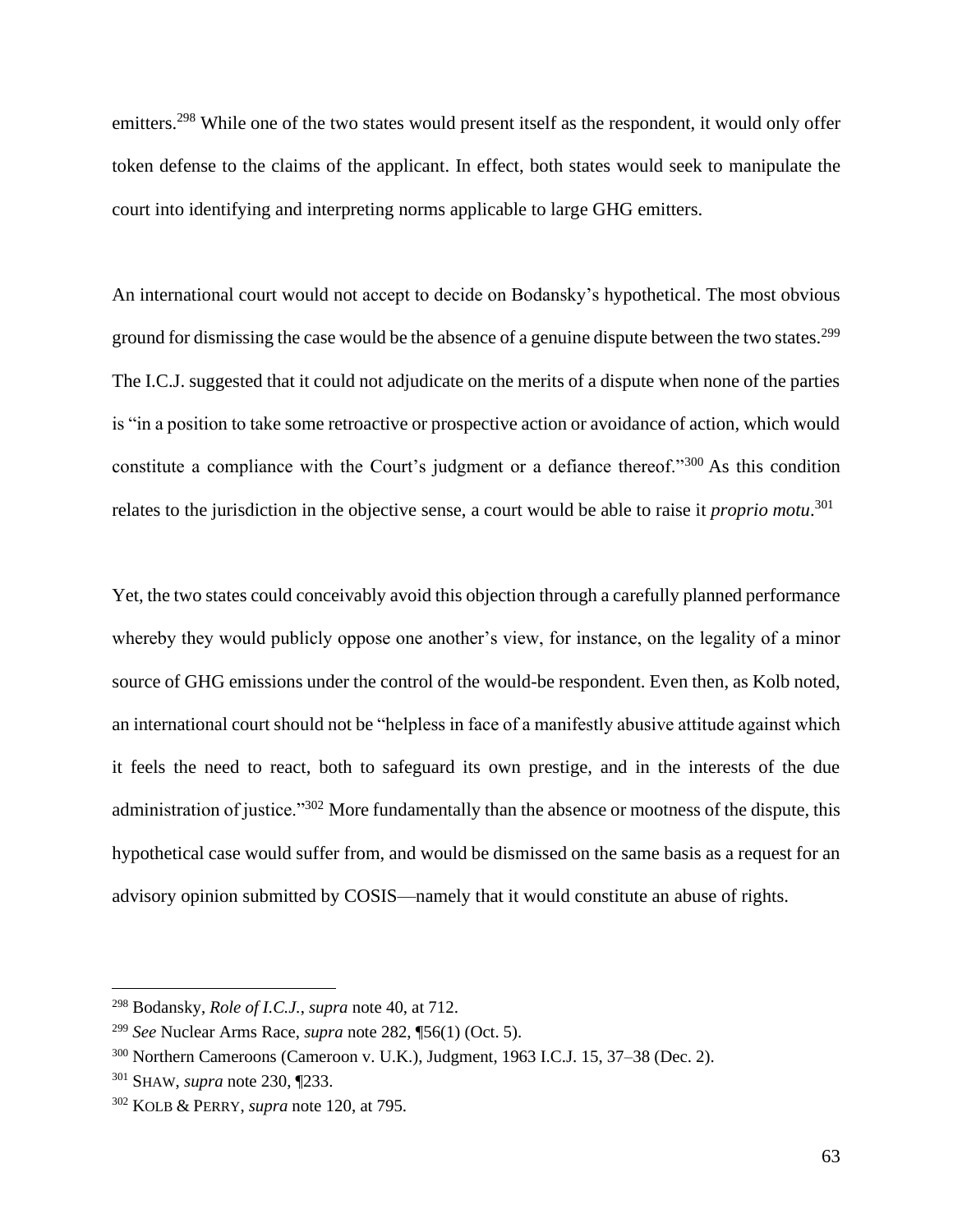### *B. A Question That the Court Can Answer*

Whether a court decides to comply with a request for an advisory opinion could also depend on the questions contained in the request. The following looks first at objections that the question is not purely legal, and then at objections that it is too general and abstract.

# *1. A Legal Question*

It is largely accepted that an international court can exercise advisory jurisdiction only in relation to questions of a "legal" nature.<sup>303</sup> The I.C.J. in *Certain Expenses* noted that, "[i]f the question is not a legal one, the Court has no discretion in the matter; it must decline to give the opinion requested."<sup>304</sup> In *Western Sahara*, the Court clarified that the questions must "have been framed in terms of law and raise problems of international law", thus "by their very nature susceptible of a reply based on law".<sup>305</sup> ITLOS followed the I.C.J. when satisfying itself that S.R.F.C. had asked questions "framed in terms of law", which the Tribunal could answer by interpreting relevant treaty provisions and by identifying "other relevant rules of international law".<sup>306</sup> The Council of Europe explained this requirement as ruling out

"on the one hand, questions which would go beyond the mere interpretation of the text and tend by additions, improvements or corrections to modify its substance; and, on the other

<sup>303</sup> *See, e.g.*, U.N. Charter, art. 96; I.C.J. Statute, *supra* note [12,](#page-3-1) art. 65; Rules of ITLOS, *supra* note [19,](#page-4-0) art. 138 ¶1; Eur. Convention Hum. Rts., *supra* note [197,](#page-40-0) art. 47; ACHPR Protocol, *supra* note [34,](#page-7-0) art. 4 ¶1.

<sup>304</sup> Certain Expenses of the United Nations, Advisory Opinion, 1962 I.C.J. 151, 155 (July 20).

<sup>305</sup> *Western Sahara*, *supra* note [253,](#page-52-0) ¶15. *See also Construction of a Wall*, *supra* note [23,](#page-5-0) ¶37; *Kosovo*, *supra* note [98,](#page-20-2) ¶25; *Chagos*, *supra* note [101,](#page-21-1) ¶135.

<sup>306</sup> *S.R.F.C.*, *supra* note [23,](#page-5-0) ¶65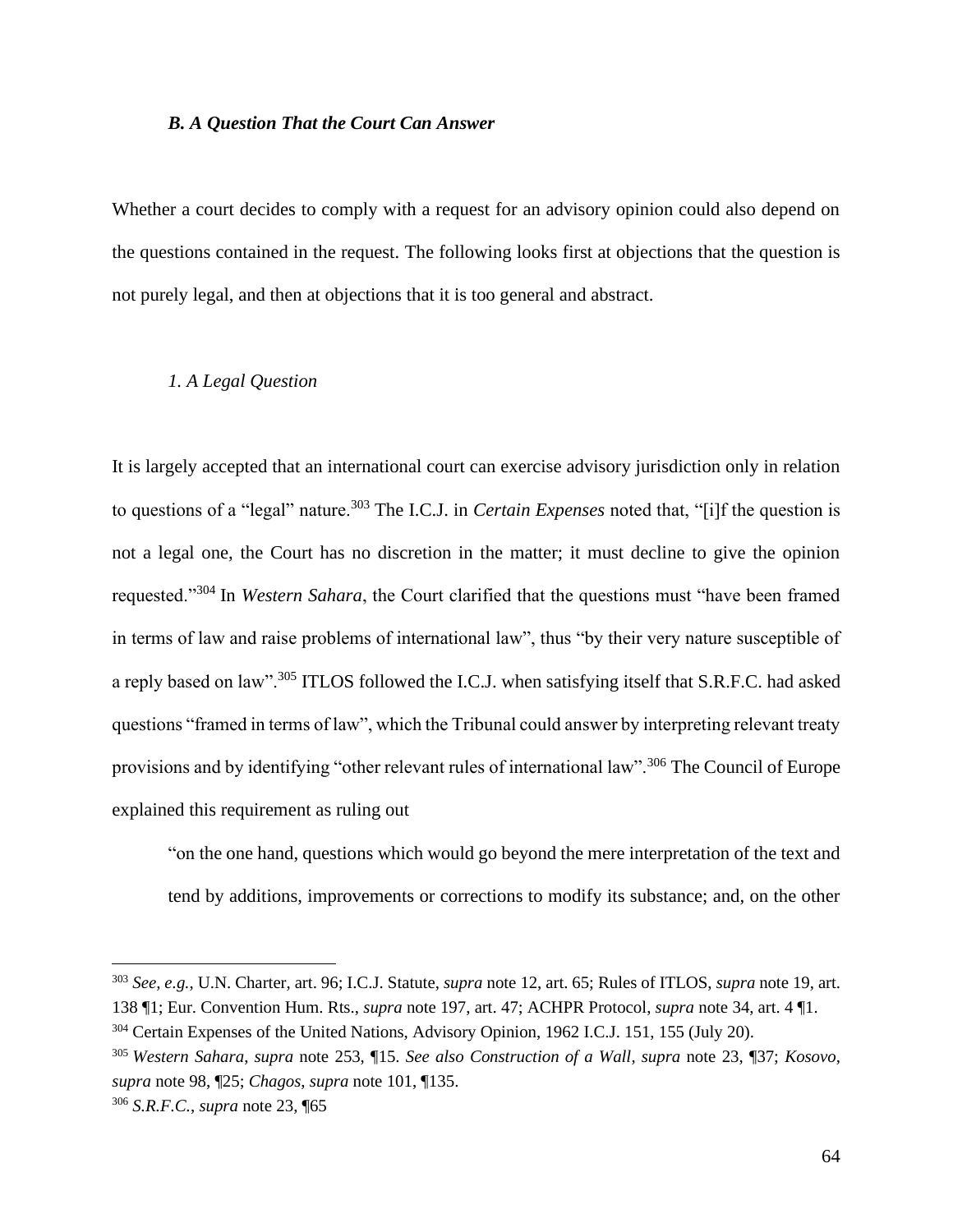hand, questions whose solution would in any way involve matters of policy."<sup>307</sup>

A first sight, this requirement does not seem to be a problem for current initiatives related to climate change. The request for advisory opinions under consideration would raise distinctively legal questions relating to the obligations of states to mitigate climate change or to make reparations.<sup>308</sup> Nevertheless, the requests may invite legal findings on questions that are not *purely*  legal. First, answering a legal question may presuppose the assessment of complex factual evidence. Second, legal questions may have far-reaching political implications.

The first problem is that the question, albeit legal, may invite the assessment of an extensive factual basis. Such would most obviously be the case of questions seeking an applicatory outcome.<sup>309</sup> For instance, the court could be asked to determine a state's fair-share in global mitigation action in light of its current and, plausibly, past levels of emissions, taking national circumstances into account; or it may be asked to assess the quantum of reparations due for the impacts of climate change.

For an international court to assess factual evidence is more problematic in advisory proceedings than in contentious ones. In contentious proceedings, the court can rely on a system of presumption

<sup>&</sup>lt;sup>307</sup> Council of Europe, Explanatory Report to Protocol No. 2 to the Convention for the Protection of Human Rights and Fundamental Freedoms, May 6, 1963, at 2. *See also* Certain Legal Questions Concerning the Lists of Candidates Submitted with a View to the Election of Judges to the European Court of Human Rights, ¶36, Request No. A47-2008-001 (Feb. 2, 2008), https://hudoc.echr.coe.int/eng?i=003-2268009- 2419060; *Oviedo Convention*, *supra* note [196,](#page-40-2) ¶48.

<sup>308</sup> *See* section I.A.

<sup>309</sup> *See* section I.C.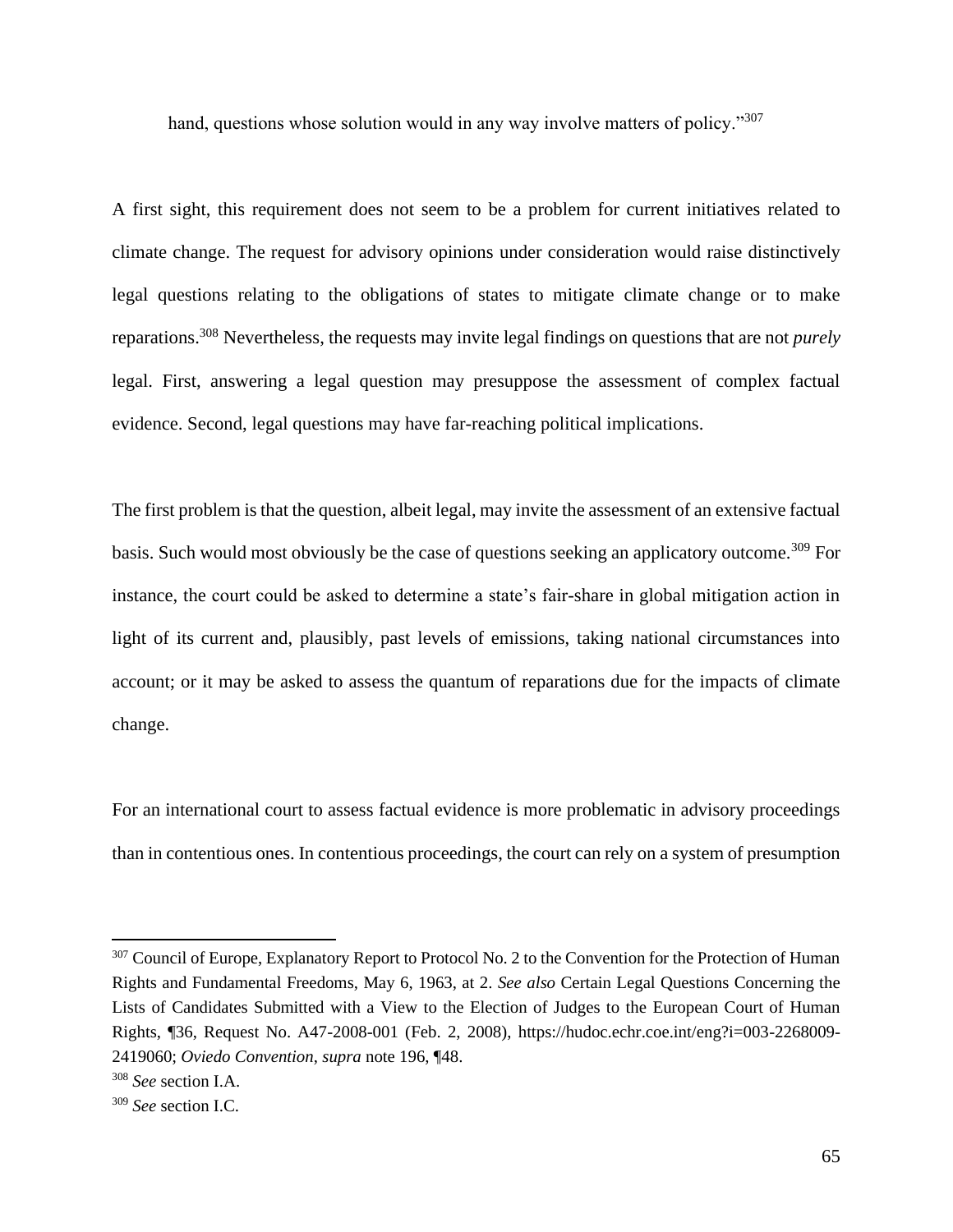and other rules determining the burden of proof. As it is in principle for the plaintiff to prove her case,<sup>310</sup> the absence of factual evidence benefits the respondent. By contrast, as there is no plaintiff in advisory proceedings, however, "the ordinary rules concerning the burden of proof can hardly be applied."<sup>311</sup> Moreover, while the court has generally the benefit of a dossier prepared by the organization requesting the advisory opinion $312$  and may receive voluntary submissions by states or international organizations,<sup>313</sup> this documentation may not necessarily represent all relevant views or provide all pertinent information.

International courts have been uncertain about the best way to address this issue. The P.C.I.J. excluded the existence of "an absolute rule that the request for an advisory opinion may not involve some enquiry as to the facts", while also acknowledging that it would be "expedient" for the court if "the facts upon which [its] opinion … is desired should not be in controversy".<sup>314</sup> The I.C.J. accepted that it may have to decline to give an opinion in the absence of "sufficient information and evidence to enable it to arrive at a judicial conclusion upon any disputed question of fact the determination of which is necessary for it to give an opinion in conditions compatible with its judicial character."<sup>315</sup> The proponents of a request for an advisory opinion have often sought to provide as much information as possible to the court, but this has not necessarily helped a court in

<sup>310</sup> *See, e.g.*, *Pulp Mills*, *supra* note [78,](#page-17-0) ¶162 (*onus probandi incumbit actori*).

<sup>311</sup> *Western Sahara*, *supra* note [253,](#page-52-0) ¶44, noting that "[i]n advisory proceedings … the ordinary rules concerning the burden of proof can hardly be applied."

<sup>312</sup> *See* I.C.J. Statute, *supra* note [12,](#page-3-1) art. 65 ¶2; Rules of ITLOS, *supra* not[e 19,](#page-4-0) art. 131.

<sup>313</sup> *See* references *supra* note [19.](#page-4-0)

<sup>314</sup> *Eastern Carelia*, *supra* note [225,](#page-47-2) at 28.

<sup>315</sup> *Western Sahara*, *supra* note [253,](#page-52-0) ¶46. *See also Interpretation of Peace Treaties*, *supra* note [23,](#page-5-0) at 72; *Construction of a Wall*, *supra* note [23,](#page-5-0) ¶56, at 240, ¶1 (Declaration of Judge Buergenthal); *Chagos*, *supra*  not[e 101,](#page-21-1) ¶71.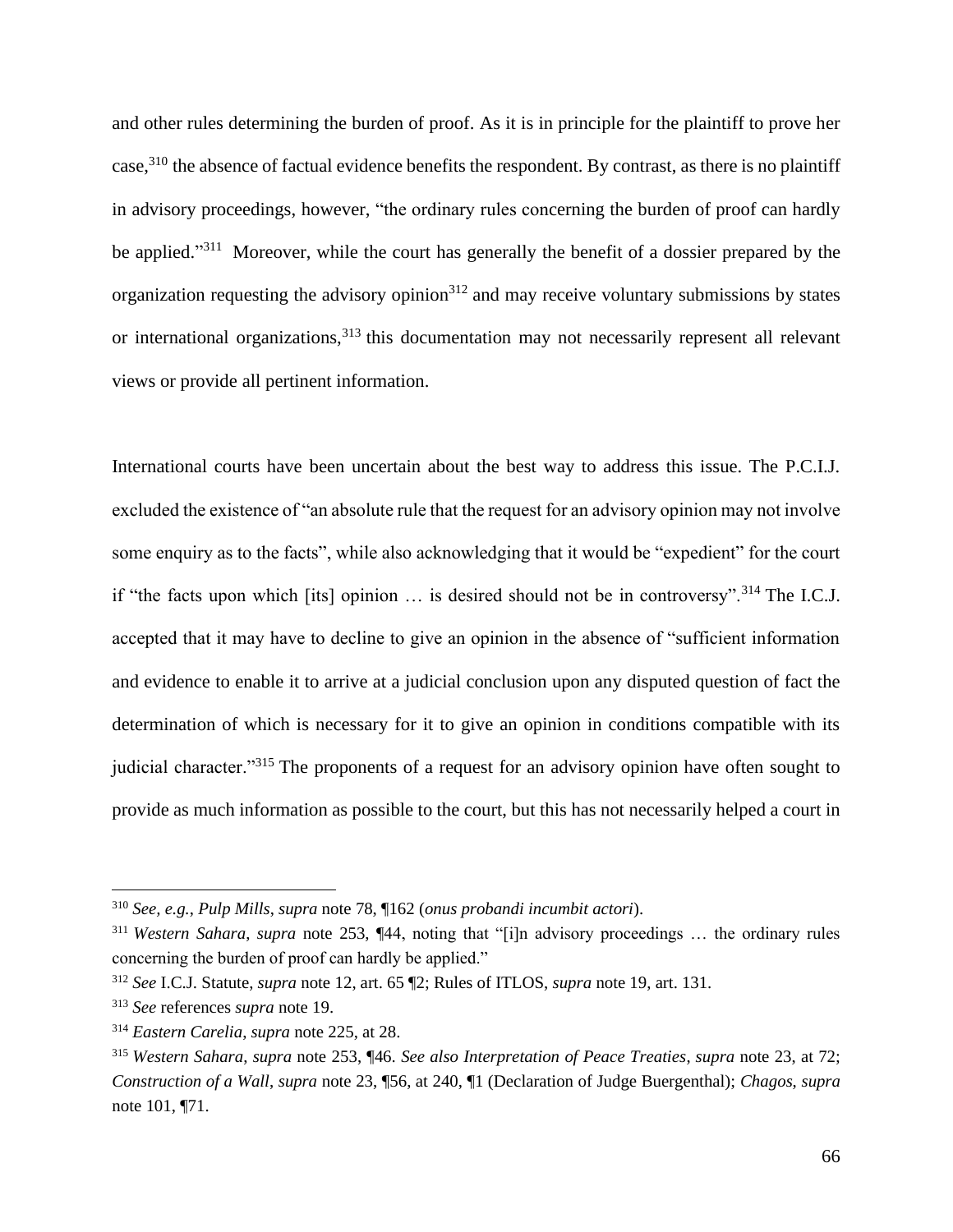<span id="page-66-0"></span>reaching definitive conclusions on contentious facts. Thus, one could view the Court's ambivalent opinion in *Nuclear Weapons* as being "dictated by the absence of factual evidence as to the foreseeable impact of the limited use of tactical nuclear weapons",<sup>316</sup> even though the Court had been informed by voluminous documentation.<sup>317</sup>

In advisory proceedings on climate change, a court would find extensive information (*e.g.*, from the reports of the Intergovernmental Panel on Climate Change)<sup>318</sup> reflected in party submissions and in the dossier. In fact, rather than a lack of information, the court might be overwhelmed by the sheer volume and complexity of the information submitted to it.<sup>319</sup> The requesting body could seek to avoid this issue concerning the treatment of facts by confining the request to more abstract questions. This, however, may eventually affect the relevance of the opinion.

The second problem that may arise is that the questions asked of the court on climate change, albeit legal, would have a strong political dimension. Any question regarding the obligations of states on climate change mitigation, in particular, would almost inevitably overlap with on-going international negotiations under climate treaties.

In principle, international courts attach no importance to the political dimension of questions raised

<sup>316</sup> Hugh Thirlway, *Advisory Opinions* ¶25, *in* MAX PLANCK ENCYCLOPEDIA OF PUBLIC INTERNATIONAL LAW ONLINE (2006).

<sup>&</sup>lt;sup>317</sup> Including a 576-page dossier compiled by the U.N. Secretariat and 31 written statements by states and international organizations.

<sup>318</sup> *See supra* note [49.](#page-12-0)

<sup>319</sup> *See generally* Mayer, *Methodological Review*, *supra* note [82.](#page-18-0)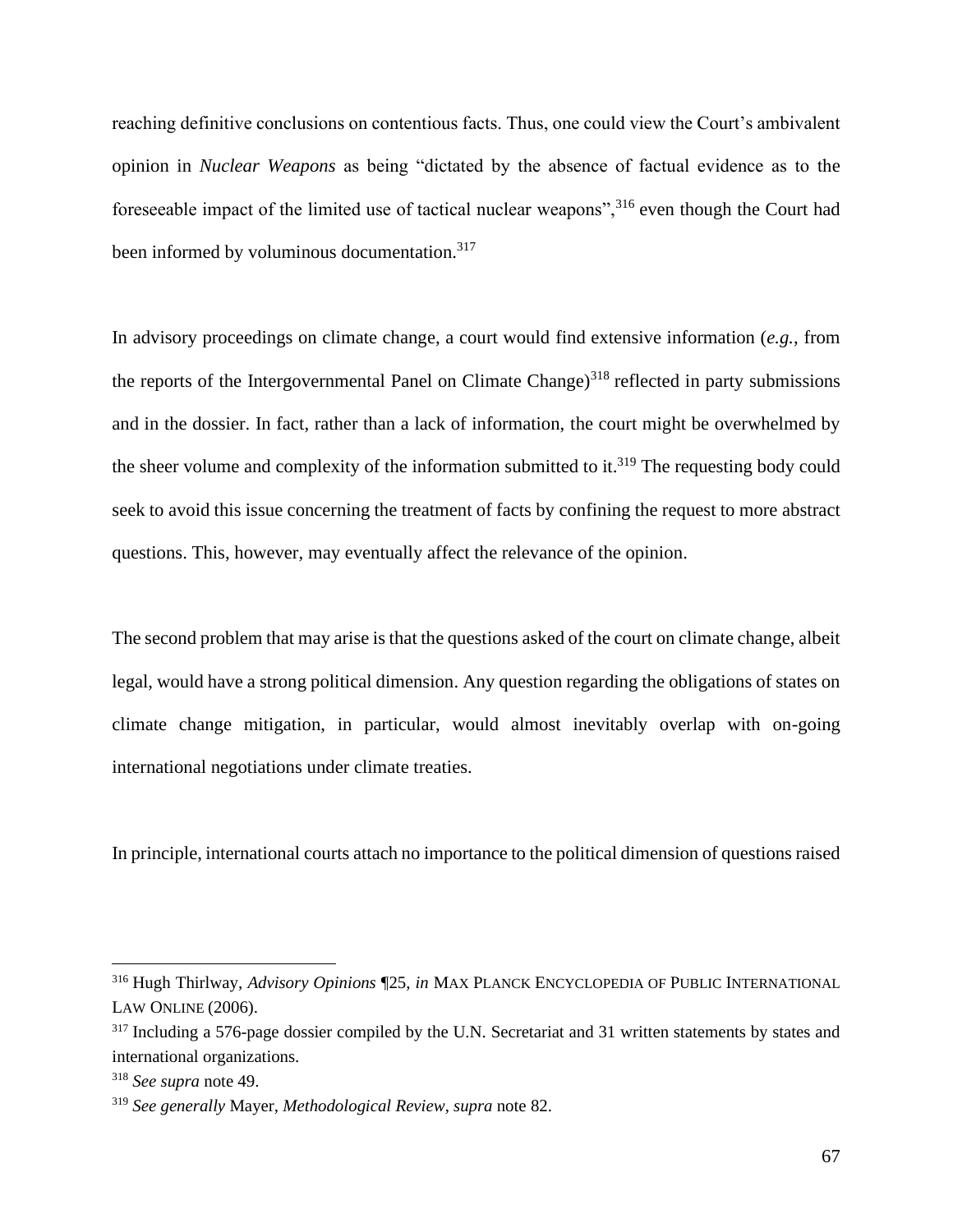in requests for advisory opinions, provided that the questions are susceptible to a legal treatment.<sup>320</sup> The I.C.J., in particular, has accepted to give opinions on highly politicized issues such as the Israeli-Palestinian conflict, the legality of nuclear weapons, and the recognition of Kosovo's declaration of independence, emphasizing that the political aspects of a request for an advisory opinion "does not suffice to deprive it of its character as a legal question and to deprive the Court of a competence expressly conferred on it by its Statute."<sup>321</sup> As Kolb pointed out, "authorized organs will seek the Court's opinion only for politically sensitive and controversial questions", as they could otherwise rely on their own legal services.<sup>322</sup> The Court discarded suggestions that it may not be able to give an advisory opinion because of it being subjected to excessive "political pressure".<sup>323</sup> Climate change may well be a *more* controversial issue than any on which a court has ever pronounced, but that would not be a valid justification for a court to decline the request.

<span id="page-67-0"></span>A slightly different question, however, is whether a court should consider the predictable political consequences of granting an advisory opinion. For instance, Anthony Aust suggested that the I.C.J.'s Opinion in the *Wall* case "is seen by a large number of Palestinians as confirming their right to use force to make settlers in the occupied territories to leave or even to kill them."<sup>324</sup> Thus, on several occasions, states have objected to the issuance of an advisory opinion which, they argued, would interfere with on-going political negotiations.<sup>325</sup> However, the I.C.J. discarded such

<sup>320</sup> *See, e.g.*, Juridical Condition and Human Rights of the Child, Advisory Opinion OC-17/2002, IACHR (ser. A) No. 17, ¶32 (Aug. 28, 2002).

<sup>321</sup> *Nuclear Weapons*, *supra* note [97,](#page-20-0) ¶13 (citations omitted). *See also Construction of a Wall*, *supra* note [23;](#page-5-0) *Kosovo*, *supra* note [98.](#page-20-2)

<sup>322</sup> KOLB, *supra* note [230,](#page-47-0) at 267.

<sup>323</sup> *Namibia*, *supra* note [253,](#page-52-0) ¶¶28–29.

<sup>324</sup> Aust, *supra* note [123,](#page-26-0) at 150.

<sup>325</sup> *Nuclear Weapons*, *supra* note [97,](#page-20-0) ¶17; *Construction of a Wall*, *supra* note [23,](#page-5-0) ¶¶51–53; *Kosovo*, *supra*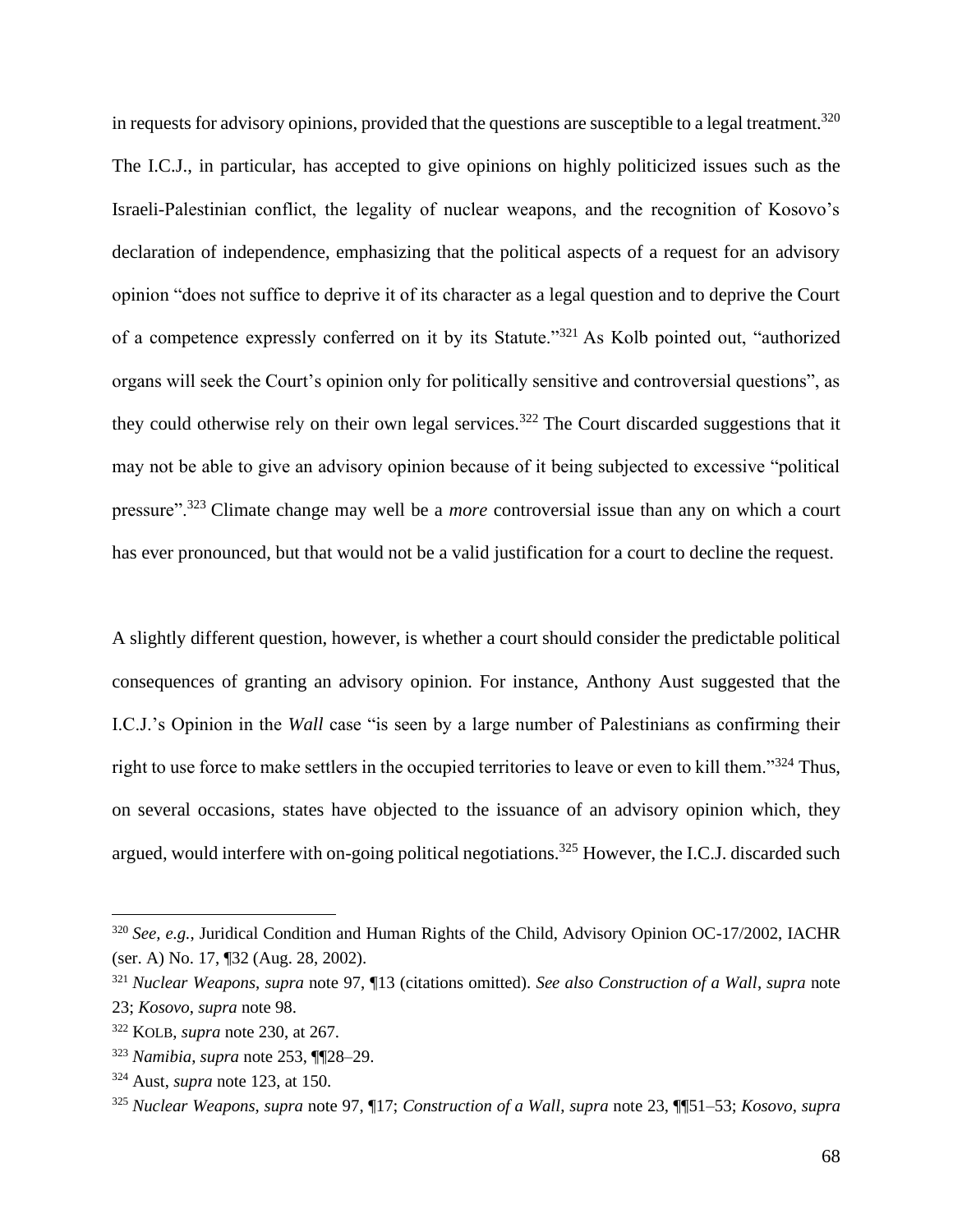arguments on two complementary grounds. First, it noted that it "cannot substitute its own assessment for that of the requesting organ … as to whether an opinion would be likely to have an adverse effect."<sup>326</sup> This ground, albeit compelling before the I.C.J., would not easily apply before other courts, when the request originates from less representative bodies (*e.g.*, COSIS). Second, the I.C.J. noted the difficulty of predicting the consequences of giving an opinion.<sup>327</sup> By enhancing the political cost of disregarding international law for Israel, for instance, the *Wall* opinion might just as well have reduced the use of political violence in Palestine and elsewhere, if only on the long-term.

Thus, while some scholars believe that consequentialist objections could theoretically succeed,<sup>328</sup> it may be difficult to persuade international judges—who, after all, are typically selected among the firmest believers in the strength of international legal institutions<sup>329</sup>—that the adoption of an advisory opinion on climate change would cause more harm than good. On the one hand, some scholars hope that an advisory opinion could help "to identify the legal principles which can or could ground … agreed policy positions … and thus promote the common interest of human kind."<sup>330</sup> On the other hand, an advisory opinion could hinder negotiations if it fuels expectations for some states that other states are unwilling to fulfil.<sup>331</sup> And while the adoption of an advisory opinion may have a detrimental effect on international institutions, the same could be said of a

not[e 98,](#page-20-2) ¶35.

<sup>326</sup> *Kosovo*, *supra* note [98,](#page-20-2) ¶35.

<sup>327</sup> *Construction of a Wall*, *supra* note [23,](#page-5-0) ¶53.

<sup>328</sup> Thirlway, *Advisory Opinions*, *supra* note [316,](#page-66-0) ¶17.

<sup>329</sup> *See generally* Leigh Swigart & Daniel Terris, *Who Are International Judges?*, *in* THE OXFORD HANDBOOK OF INTERNATIONAL ADJUDICATION 619 (Cesare P.R. Romano et al. eds., 2013).

<sup>330</sup> Boisson de Chazournes, *supra* note [26,](#page-5-2) at 107.

<sup>331</sup> *See*, by analogy, references *supra* note [37.](#page-8-1)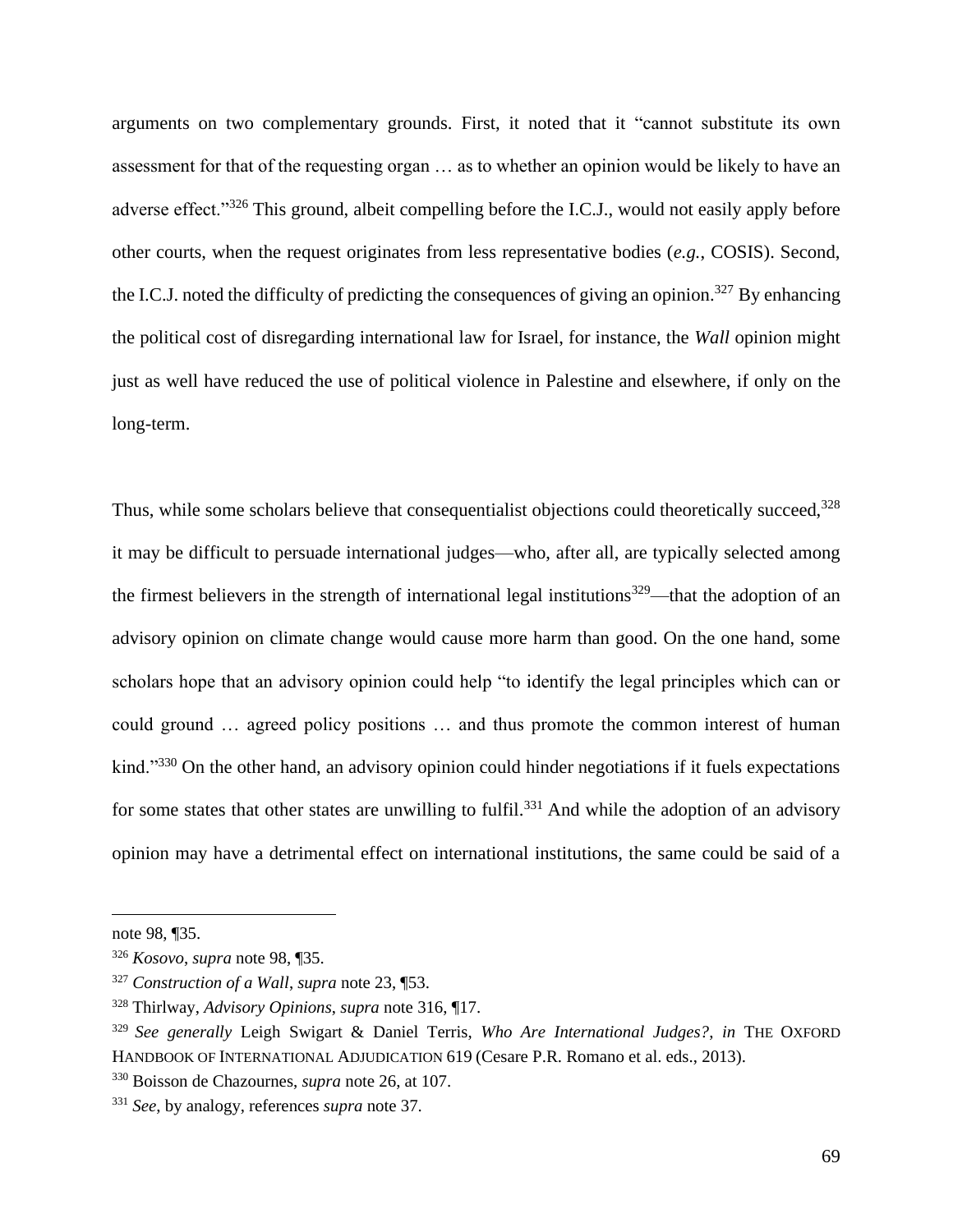decision not to give an advisory opinion. Altogether, one could suggest that the political consequence of granting an advisory opinion is not a question that the I.C.J.—or, indeed, any other international court—is well-equipped to consider. $332$ 

### *2. The Degree of Generality and Abstraction*

Another potential obstacle to an advisory opinion on climate change relates to the degree of generality and abstraction of the questions. Small island states may be tempted to ask not just a question on the obligation of a particular state at a particular time, but more general questions aimed at determining the obligations applicable to all states in relation to climate change mitigation, and possibly also to climate reparations.

Overly broad questions can be challenging for a court to answer within a reasonable timeframe. The authority attached to judicial pronouncements stems largely from the slow, tedious process of deliberation which, as Sir Franklin Berman notes, is designed to address narrowly defined questions in relation to which states—whether they are parties to a dispute or presenting their views in advisory proceedings—can be "divided in legal terms into a *pro* and a *contra* camp".<sup>333</sup> When states "maintain a varied spectrum of views", and absent "any compulsion on States to appear and argue their legal viewpoints", Berman points out that a court "cannot be confident that all of the necessary legal elements would be fully, effectively and equally argued before it."<sup>334</sup> Among the subsidiary means for the determination of rules of law, a comprehensive analysis of

<sup>332</sup> YALE CENTER FOR ENV'T L. & POL'Y, *supra* note [51,](#page-13-0) at 14.

<sup>333</sup> Berman, *supra* note [234,](#page-48-0) at 819.

<sup>334</sup> *Id.*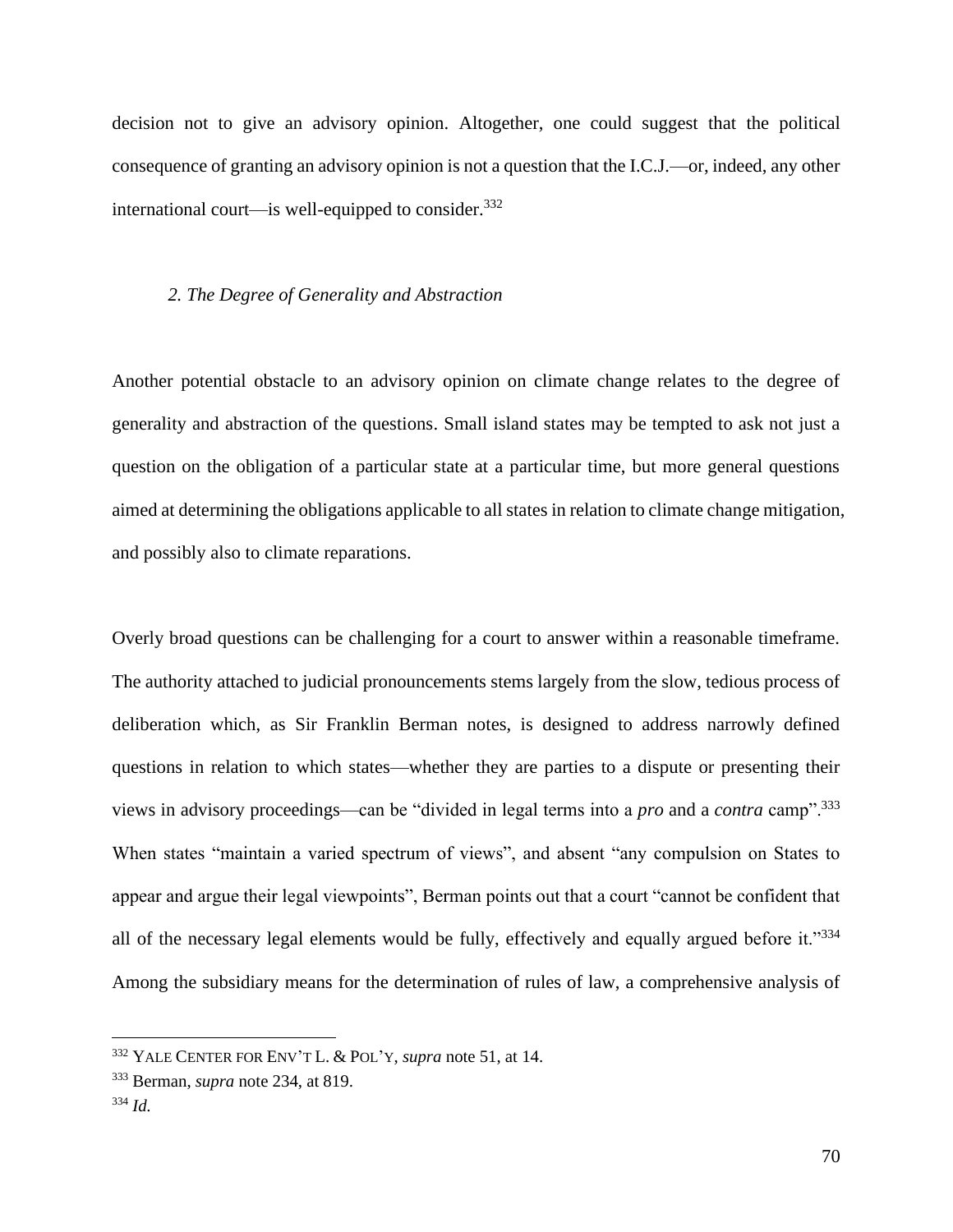broad questions—*in extremis*, the analysis of an entire legal field—would be better served by legal scholarship, or perhaps by the work of the International Law Commission, than by judicial proceedings.

Nonetheless, international courts have generally complied with requests for advisory opinions not only on concrete questions relating to actual or potential disputes, but also on more abstract ones.<sup>335</sup> Both the I.C.J. and ITLOS expressly held that they could "give an advisory opinion on any legal question, abstract or otherwise."<sup>336</sup> And if the ECHR refused to answer questions that were "abstract and general in nature" when exercising advisory jurisdiction under Protocol No. 16,<sup>337</sup> this was solely because this Protocol required the question asked by a national court to relate to "a case pending before it".<sup>338</sup>

At times, however, judges have voiced concerns with excessively general and abstract questions, in ways that partly echoed Berman's critique. For instance, Judge Shigeru Oda disagreed to the giving of an advisory opinion in *Nuclear Weapons* on the ground that the question did not relate to any "issues of a practical nature",  $339$  such as "a concrete dispute or ... a concrete problem awaiting a practical solution".<sup>340</sup> Answering such general questions in full, Oda submitted, would

<sup>335</sup> *See, e.g.*, *Nuclear Weapons*, *supra* note [97;](#page-20-0) *Responsibilities in the Area*, *supra* note [79;](#page-17-1) *Vagrancy Laws*, *supra* note [100.](#page-21-0) *But see* Eur. Convention Hum. Rts., *supra* not[e 197,](#page-40-0) art. 47, ¶1.

<sup>336</sup> *Construction of a Wall*, *supra* note [23,](#page-5-0) ¶40; *S.R.F.C.*, *supra* note [23,](#page-5-0) ¶72. *See also* KOLB, *supra* note [230,](#page-47-0) at 268; P. CHANDRASEKHARA RAO & PHILIPPE GAUTIER, THE INTERNATIONAL TRIBUNAL FOR THE LAW OF THE SEA: LAW, PRACTICE AND PROCEDURE 165 (2018).

<sup>337</sup> *Interpretation of Articles 2, 3 & 6 of the Convention*, *supra* note [201,](#page-41-0) ¶18.

<sup>338</sup> Protocol 16, *supra* note [198,](#page-40-1) art. 1 ¶2.

<sup>339</sup> *Nuclear Weapons*, *supra* note [97,](#page-20-0) 330, ¶50 (Dissenting Opinion of Judge Oda).

<sup>340</sup> *Id.* ¶51.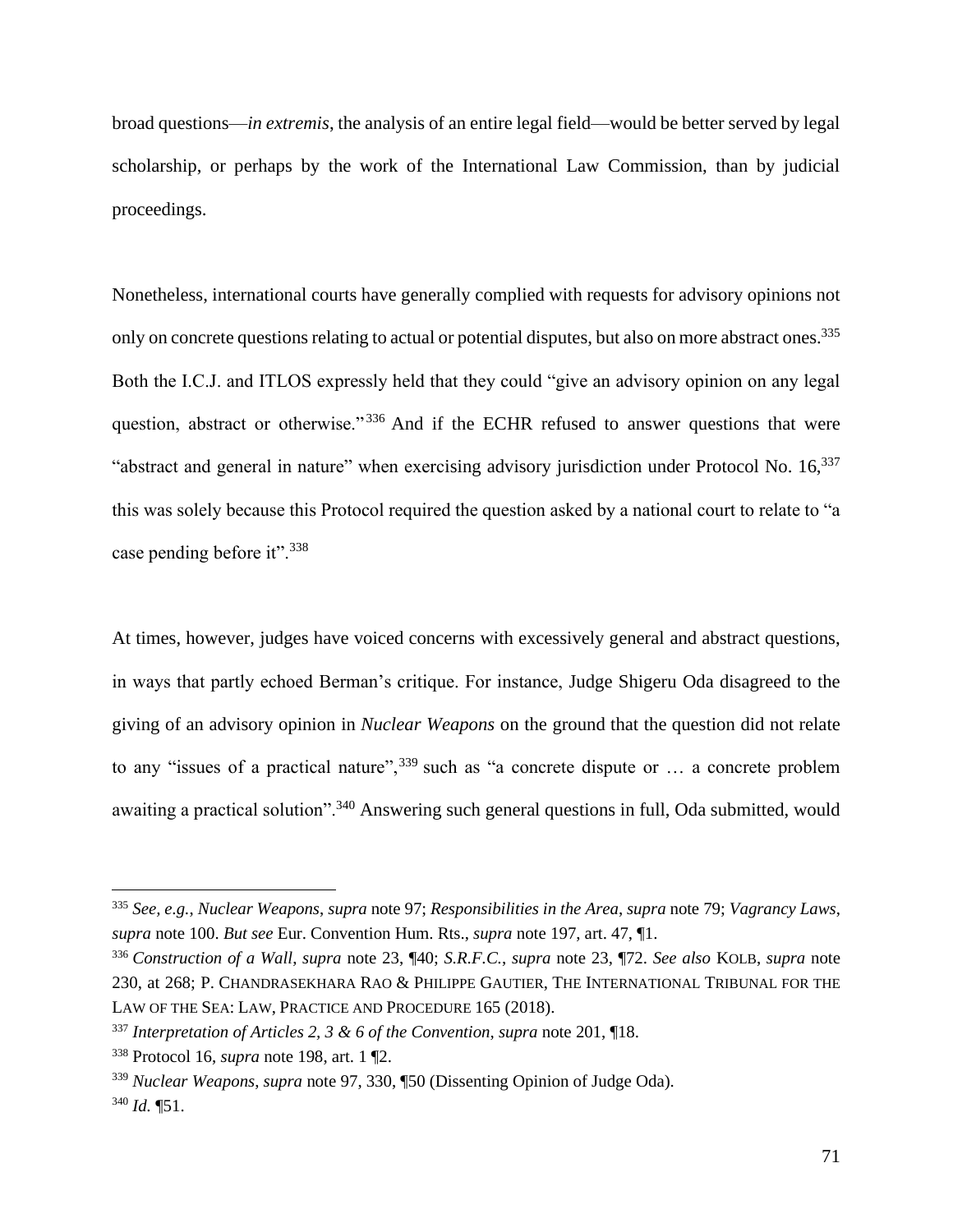betray the court's judicial function, transforming it into "a consultative or even a legislative organ".<sup>341</sup>

Similar concerns for judicial propriety led the ECHR to reject a request for an advisory opinion on the determination of the "protective conditions" which must exist, in application of the European Convention on Human rights and Biomedicine (Oviedo Convention), before a person with mental disorder can be treated without his or her consent.<sup>342</sup> The Court found that the drafters of the treaty had made "the deliberate choice … to leave it to the Parties to determine" what protective conditions would be appropriate and, therefore, that this treaty provision could not "be further specified by a process of abstract judicial interpretation".<sup>343</sup> In support of its conclusion, the Court highlighted that the Oviedo Convention "is a framework treaty setting out the most important ... principles ... to be further elaborated and specified through additional protocols". <sup>344</sup> The specification of the open-ended provisions of this treaty, the Court submitted, should be the object of "a legislative exercise, rooted in policymaking at the international level, aiming at the adoption of new international legal standards"<sup>345</sup>—a process in which the court refrained to interfere.<sup>346</sup> Four of the seventeen judges dissented, arguing that the court should not have refrained from giving an opinion "merely because the Court's answer to the question could be a source of

<sup>341</sup> *Id.* ¶53.

<sup>&</sup>lt;sup>342</sup> Convention for the protection of Human Rights and Dignity of the Human Being with regard to the Application of Biology and Medicine: Convention on Human Rights and Biomedicine art. 7, Apr. 4, 1997, ETS No. 164.

<sup>343</sup> *Oviedo Convention*, *supra* note [196,](#page-40-2) ¶65.

<sup>344</sup> *Id.* ¶67.

<sup>345</sup> *Id.*

<sup>346</sup> *Id.* ¶66.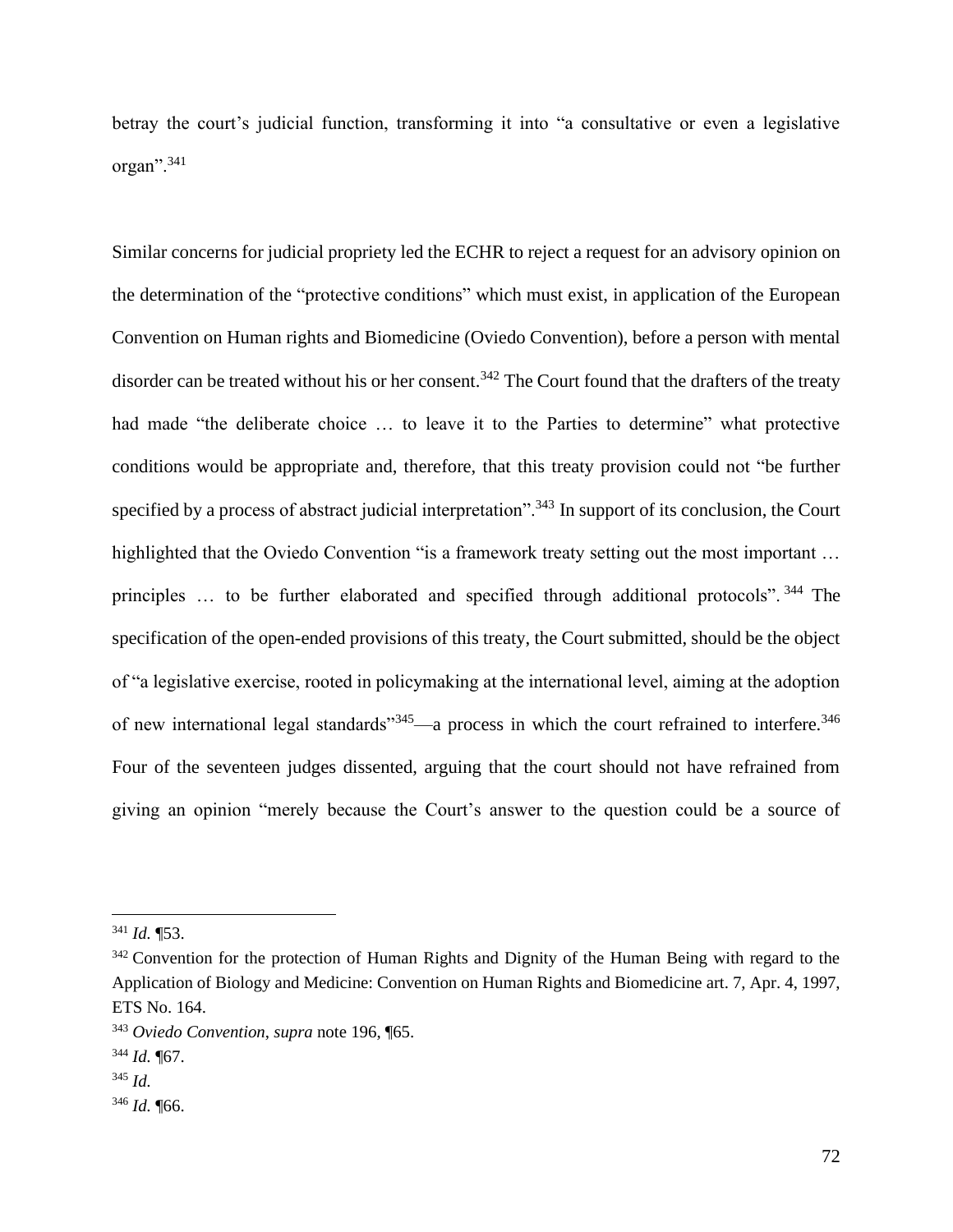interpretation for a possible future draft protocol to the Oviedo Convention."<sup>347</sup>

An advisory opinion on climate change could raise issues similar to those in the *Oviedo* opinion, all the more given the close relation of the questions on climate change mitigation with on-going political negotiations. The ECHR's approach, if it is followed by other courts, would constitute a serious obstacle to advisory opinions aimed at the interpretation of the general mitigation obligations, especially those contained in climate treaties where, not unlike the Oviedo Convention, vague provisions conceal deep differences of views to be addressed through subsequent negotiations. <sup>348</sup> Critics could question the judicial propriety of a judicial "interpretation" of indeterminate, open-ended norms of international law, when this would involve long strides in unknown legal territory.

## **IV. THE ANSWERS**

This Part discusses how an international court may respond to the questions asked of it if it decides that it has jurisdiction and that the request is admissible. The aim here is not to provide a comprehensive treatment of the law applicable to climate change, but rather to shed light on the limited ability of a court to interpret ill-defined principles in an authoritative and persuasive way. The first Section highlights the challenge involved by the application of ill-defined norms to climate change. The second Section shows how a court could evade difficult questions, either by expressly deciding not to answer them, or else by providing incomplete or evasive answers.

<sup>&</sup>lt;sup>347</sup> *Id.*, Joint Dissenting Opinion of Judges Lemmens, Grozev, Eicke & Schembri Orland, ¶8.

<sup>348</sup> *See* Daniel Bodansky, *The United Nations Framework Convention on Climate Change: A Commentary*, 18 YALE J. INT'L L. 451, 511–23 (1993); Biniaz, *supra* not[e 71.](#page-16-0)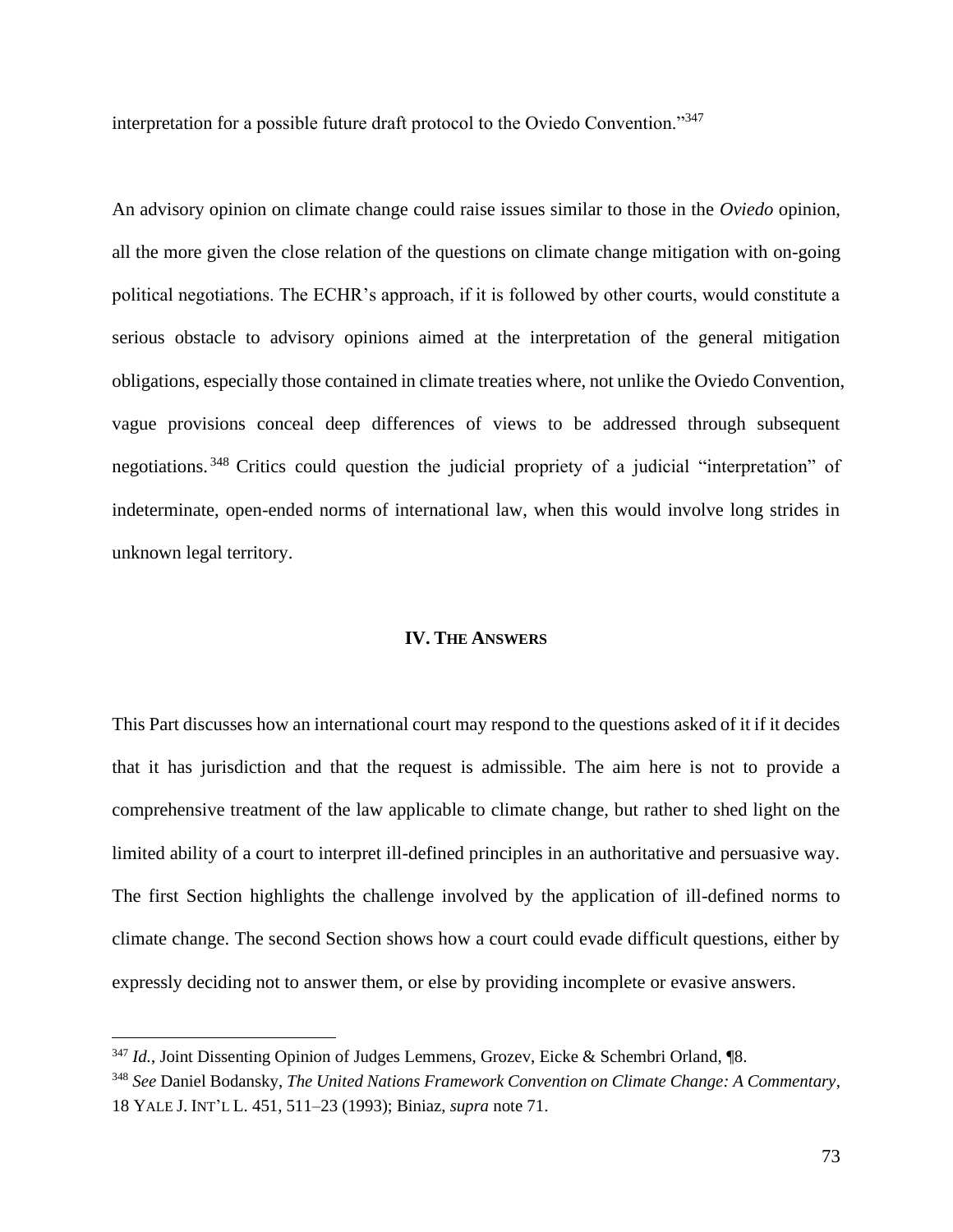## *A. Normative Indeterminacy*

A request for an advisory opinion on climate change might call for an interpretation of states' general obligations on climate change mitigation and, possibly, on climate reparations.<sup>349</sup> To give its advisory opinion, a court would thus need to interpret norms whose content is both fundamentally indeterminate and fiercely disputed. A court would have no useful benchmark to determine, in any relatively specific and convincing manner, what a state must do concerning climate change mitigation and, *a fortiori*, climate reparations.

# *1. Climate Change Mitigation*

An advisory opinion on climate change would first need to identify the norms applicable to climate change mitigation—in particular the general norms applicable beyond the scope of specific treaty provisions. Some states might deny that they have obligations to mitigate climate change beyond what they have specifically committed to do under climate treaties (*e.g.*, in relation to their NDCs). <sup>350</sup> Already, scholars have presented inconsistent views about the significance of the UNFCCC's open-ended "commitment" for every party to "[f]ormulate [and] implement … programmes containing measures to mitigate climate change".<sup>351</sup> Beyond climate treaties, the

<sup>349</sup> *See* above, Section I.

<sup>350</sup> *See* Paris Agreement, *supra* note [1,](#page-2-0) art. 4 ¶2.

<sup>351</sup> UNFCCC, *supra* note [1,](#page-2-0) art. 4, heading & ¶1(b). *Compare* Jutta Brunnée, *Procedure and Substance in International Environmental Law*, *in* 450 COLLECTED COURSES HAGUE ACAD. INT'L L. 75, 190 (2019) ("non-binding"); with DANIEL BODANSKY ET AL., INTERNATIONAL CLIMATE CHANGE LAW 131 (2017) ("only a general obligation"); & Benoit Mayer, *Obligations of Conduct in the International Law on Climate*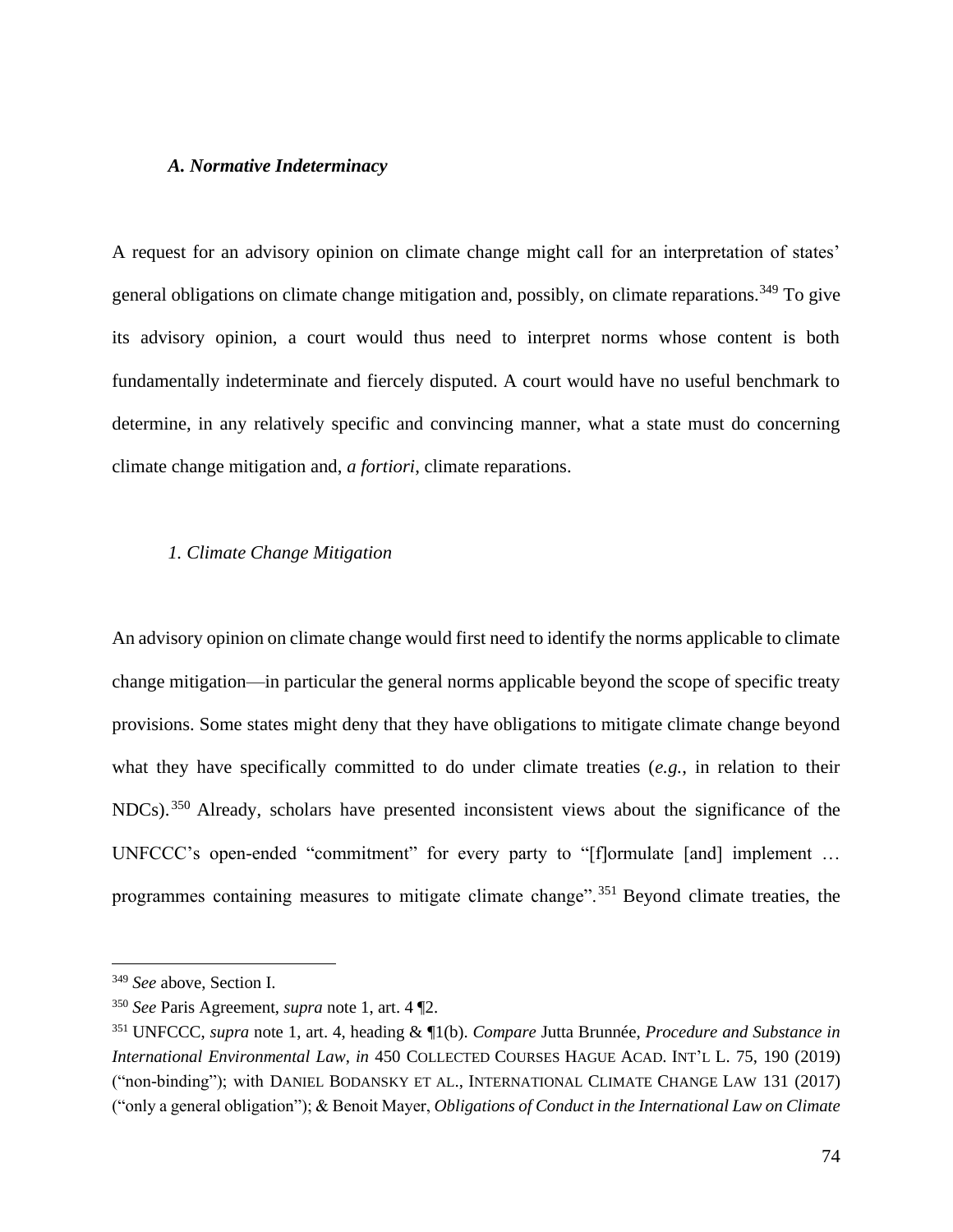customary obligation of due diligence will certainly be front and center in arguments made by the most vulnerable states.<sup>352</sup> Some may question the relevance of precedents, adopted in relation to direct transboundary harm, to the far more complex—multicausal, global, and cumulative—case of climate change.<sup>353</sup> Despite these challenges, however, the odds are certainly that a court will find a legal basis to identify a general obligation of states to mitigate climate change.<sup>354</sup>

<span id="page-74-0"></span>The identification of a general obligation on climate change mitigation would confirm that states "do not have unfettered discretion in addressing climate change". 355 While this may be symbolically relevant,<sup>356</sup> this would largely miss the issue. Most, perhaps all states are already implementing some action on climate change mitigation. As such, the crux of the matter is not the existence of an obligation to mitigate climate change, but rather its content, in particular the applicable standard of conduct.<sup>357</sup> As such, the proponents of a request for an advisory opinion might seek not only an identificatory outcome, but also a judicial assessment of the methodology that one can use to determine a state's requisite level of mitigation action, or perhaps even a judicial application of this methodology.<sup>358</sup>

*Change: A Defence*, 27 REV. EUR. COMP. & INT'L ENV'T L. 130, 134 (2018) ("obligations of conduct"). <sup>352</sup> *See, e.g.*, Toribiong, *supra* note [6,](#page-2-1) at 28.

<sup>353</sup> *See* Alexander Zahar, *Mediated versus Cumulative Environmental Damage and the International Law Association's Legal Principles on Climate Change*, 3 CLIMATE L. 217, 224–34 (2014).

<sup>354</sup> *See, e.g.*, Bodansky, *Role of I.C.J.*, *supra* note [40,](#page-8-0) at 694; Protection of the Atmosphere, *supra* note [35,](#page-7-0) Guideline 3; Int'l L. Ass'n, *supra* note [35;](#page-7-0) BENOIT MAYER, INTERNATIONAL LAW OBLIGATIONS ON CLIMATE CHANGE MITIGATION, ch. 3 (2022)

<sup>355</sup> Wewerinke-Singh, *supra* note [28,](#page-6-0) at ¶14.

<sup>356</sup> Akhavan, *supra* note [28.](#page-6-0)

<sup>357</sup> *See* Christina Voigt, *The Potential Roles of the I.C.J. in Climate Change-Related Claims*, *in* ELGAR ENCYCLOPEDIA OF ENVIRONMENTAL LAW 152, 159–61 (Michael Faure ed., 2016).

<sup>358</sup> *See* Section I.C.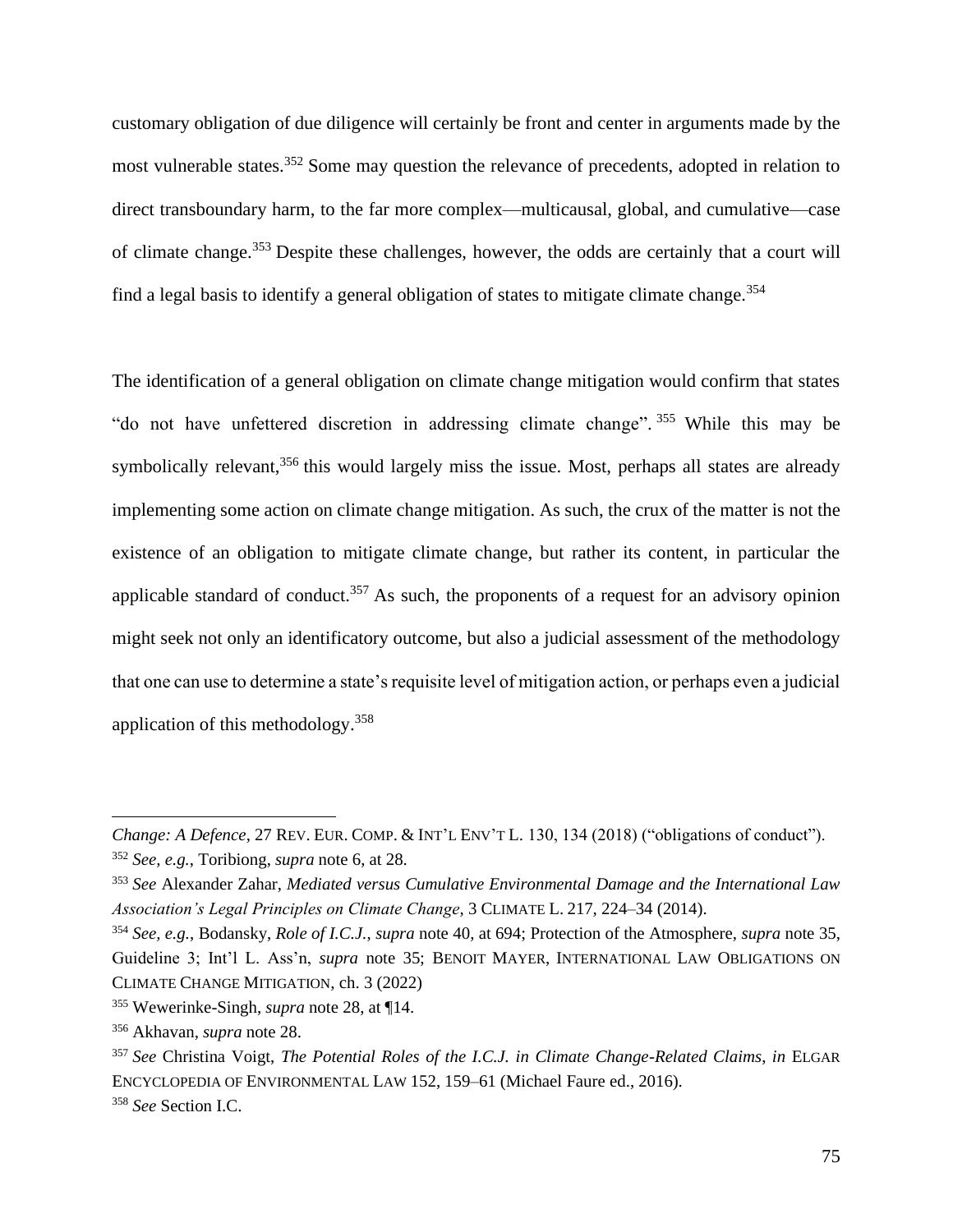Judicial debates, in this regard, would certainly refer extensively to the 2019 decision of the Supreme Court of the Netherlands in *Urgenda v. the Netherlands*. The court upheld that, to comply with a general mitigation obligation inferred from the European Convention on Human Rights interpreted in light of customary international law, the Netherlands had to achieve at least 25 percent reduction in GHG emissions by 2020, compared with  $1990$ .<sup>359</sup> The court identified this target mainly by relying on scientific estimates for the estimated least-cost way of achieving the  $2^{\circ}$ C temperature goal.<sup>360</sup> Several subsequent cases have emulated this method of identifying a state's (or a corporation's) requisite level of mitigation action by inference from global temperature goals.<sup>361</sup> In turn, advocates hope that an advisory opinion will play "a role in raising [national] pledges to truly ambitious targets that would allow us to meet the  $1.5^{\circ}$ C ... target".<sup>362</sup>

However, the *Urgenda* method relies on the questionable assumption that a court can determine with sufficient precision the level of mitigation action that a state would be required to achieve in order to act consistently with the temperature goals. A difficulty with this assumption is that the temperature goals are ambivalent and unspecific: states have not agreed, for instance, on which temperature goal should prevail (1.5 *or*  $2^{\circ}$ C?),<sup>363</sup> on the time at which they must be achieved (*e.g.*, continuously during the  $21<sup>st</sup>$  century, by 2100, or on a long-term equilibrium?), or on the level of

<sup>359</sup> *Urgenda*, *supra* note [9,](#page-3-0) §7.

<sup>360</sup> *Id.* ¶7.2.7 *et passim*.

<sup>361</sup> *See, e.g.*, *Klimaatzaak*, *supra* note [9,](#page-3-0) §4 (holding that Belgium's mitigation action is insufficient); Milieudefensie v. Royal Dutch Shell, ECLI:NL:RBDHA:2021:5337 (D.C. Hague, May 26, 2021) (holding that Shell must reduce CO2 emissions resulting from its global operations by 45% by 2030 compared with 2019).

<sup>362</sup> Wewerinke-Singh, *supra* note [28,](#page-6-0) at ¶16.

 $363$  The difference between 1.5 and  $2^{\circ}$ C is particularly significant when one considers that the global average temperature has already increased by around 1.1°C. *See* Allan et al., *supra* not[e 47,](#page-12-0) §A.1.2.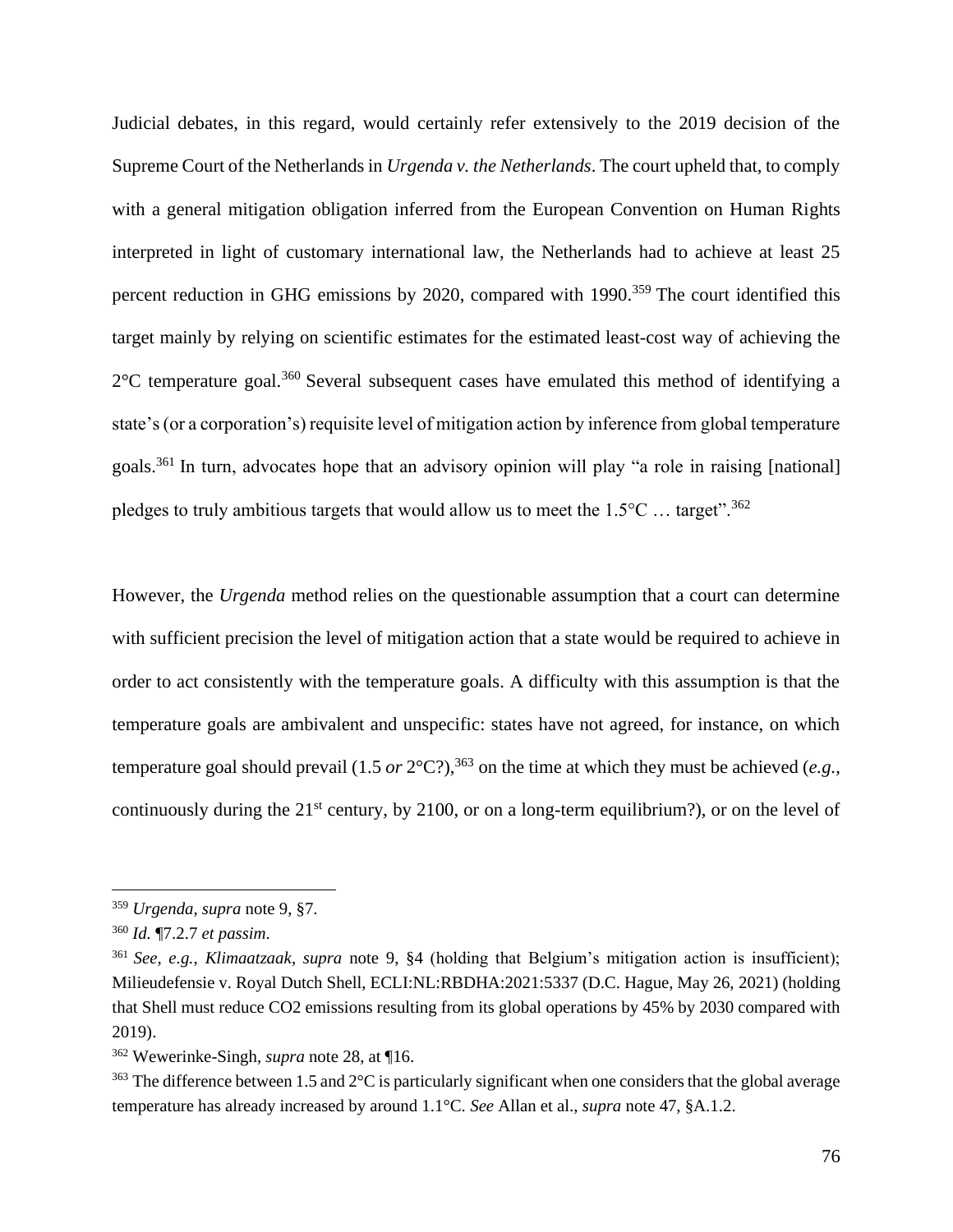confidence one should have of achieving these goals (*e.g.*, a 50, 66, or 90% chance?). 364

But even if a court could translate the temperature goals into a global emission-reduction pathway, it would then need to determine what this global goal means for an individual state. Contrary to the Court's holding in *Urgenda*, there is no "principle" according to which every developed state should reduce its emissions at the same pace.<sup>365</sup> To the contrary, states have agreed that individual mitigation commitments depend on their national circumstances, in light of the principle of common but differentiated responsibilities. <sup>366</sup> Even among countries with a similar level of development, different rates of emission reduction are necessary to reflect different capacity to reduce emissions: reductions may be easier to achieve in a country with high emissions mainly from coal power, than in a country with low emissions mostly from agriculture. Beyond this general idea, however, states have been unable to define a comprehensive burden-sharing formula.

<span id="page-76-0"></span>More fundamentally, the *Urgenda* method relies on the premise that states have an obligation to act consistently with these temperature goals.<sup>367</sup> In fact, the temperature goals were consistently defined as mere objectives.<sup>368</sup> Thus, as the U.K. Supreme Court noted, the Paris Agreement "did not impose on any state to adopt a binding domestic target to ensure that those objectives were

<sup>364</sup> *See* Reto Knutti et al., *A Scientific Critique of the Two-Degree Climate Change Target*, 9 NATURE GEOSCIENCE 13 (2016).

<sup>365</sup> *Urgenda*, *supra* note [9,](#page-3-0) ¶7.3.2.

<sup>366</sup> UNFCCC, *supra* note [1,](#page-2-0) art. 3 ¶1; Paris Agreement, *supra* note [1,](#page-2-0) art. 4 ¶2.

<sup>367</sup> *See* Mayer, *Methodological Review*, *supra* not[e 82.](#page-18-0)

<sup>368</sup> *See* Copenhagen Accord ¶¶1–2, *in* Decision 2/CP.15, U.N. Doc. FCCC/CP/2009/11/Add.1 (Dec. 18–19, 2009); Paris Agreement, *supra* note [1,](#page-2-0) art. 2, ¶1(a); Decision 10/CP.21, The 2013–2015 Review ¶4, U.N. Doc. FCCC/CP/2015/10/Add.2 (Dec. 13, 2015).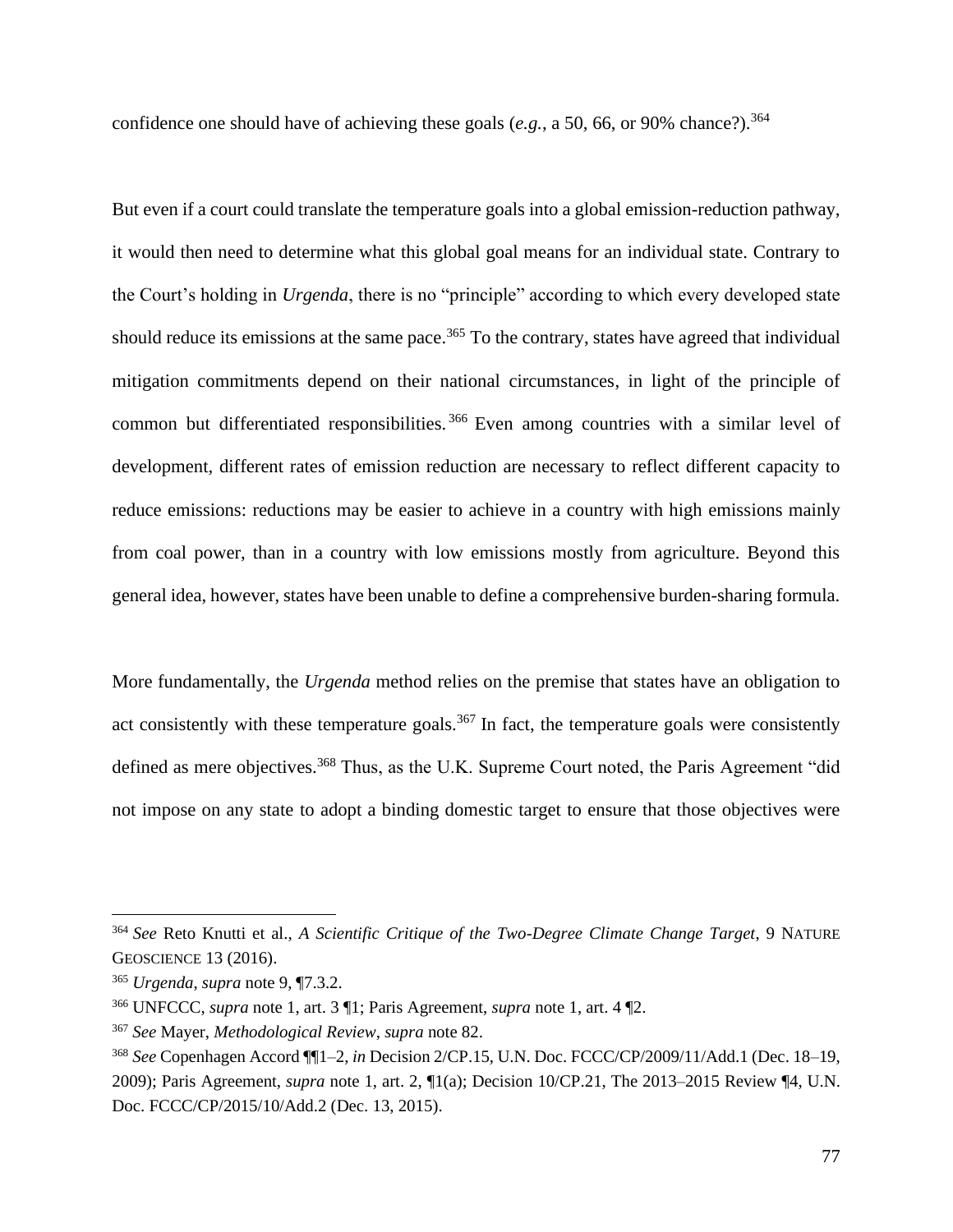<span id="page-77-1"></span>met."<sup>369</sup> One could seek to argue that an obligation of states to act consistently with these objectives has emerged under customary law, or through subsequent treaty practice.<sup>370</sup> However, this line of argument would face seemingly insuperable evidentiary issues, as it is largely understood that states—both in aggregate<sup>371</sup> and individually<sup>372</sup>—are, in general, failing to act consistently with even the most permissive readings of these temperature goals.

<span id="page-77-0"></span>All in all, an advisory opinion would find that most states are legally required to do something that few, if any of them is actually doing (*e.g.*, to enhance their mitigation action in line with more stringent standards). Rather than the purely deductive approach of *Urgenda*, an international court would probably rely, at least in part, on an inductive reasoning based on empirical evidence of state practice.<sup>373</sup> Thus, a court would not interpret the standard of conduct applicable to general mitigation obligations solely on the basis of an objective that states have declared without even living up to it, but also in light of the level of efforts that states have managed to implement. Even then, in the absence of an agreed-upon burden-sharing formula, a court could not easily induce this standard or determine which states have or have not complied with it.

<sup>369</sup> R. v. Heathrow Airport, [2020] UKSC 52, ¶71 (U.K.). *See generally* Benoit Mayer, *Temperature Targets and State Obligations on the Mitigation of Climate Change*, 33 J. ENV'T L. 585 (2021).

<sup>370</sup> VCLT, *supra* note [165,](#page-33-0) art. 31 ¶3(a)–(b).

<sup>371</sup> *See* references *supra* note [5.](#page-2-2)

<sup>372</sup> *See, e.g.*, *Countries*, CLIMATE ACTION TRACKER, https://climateactiontracker.org/countries/ (last visited Mar. 6, 2022), suggesting that no country is "1.5°C Paris Agreement Compatible". These assessments necessarily involve a range of questionable assumptions, for instance on burden-sharing.

<sup>373</sup> *See* Benoit Mayer, *The Duty of Care of Fossil-Fuel Producers for Climate Change Mitigation: Milieudefensie v. Royal Dutch Shell*, TRANSNAT'L ENV'T LAW (forthcoming); Daniel Bodansky, *Non Liquet and the Incompleteness of International Law*, *in* INTERNATIONAL LAW, THE INTERNATIONAL COURT OF JUSTICE AND NUCLEAR WEAPONS, *supra* note [235,](#page-48-0) 153, at 169–70.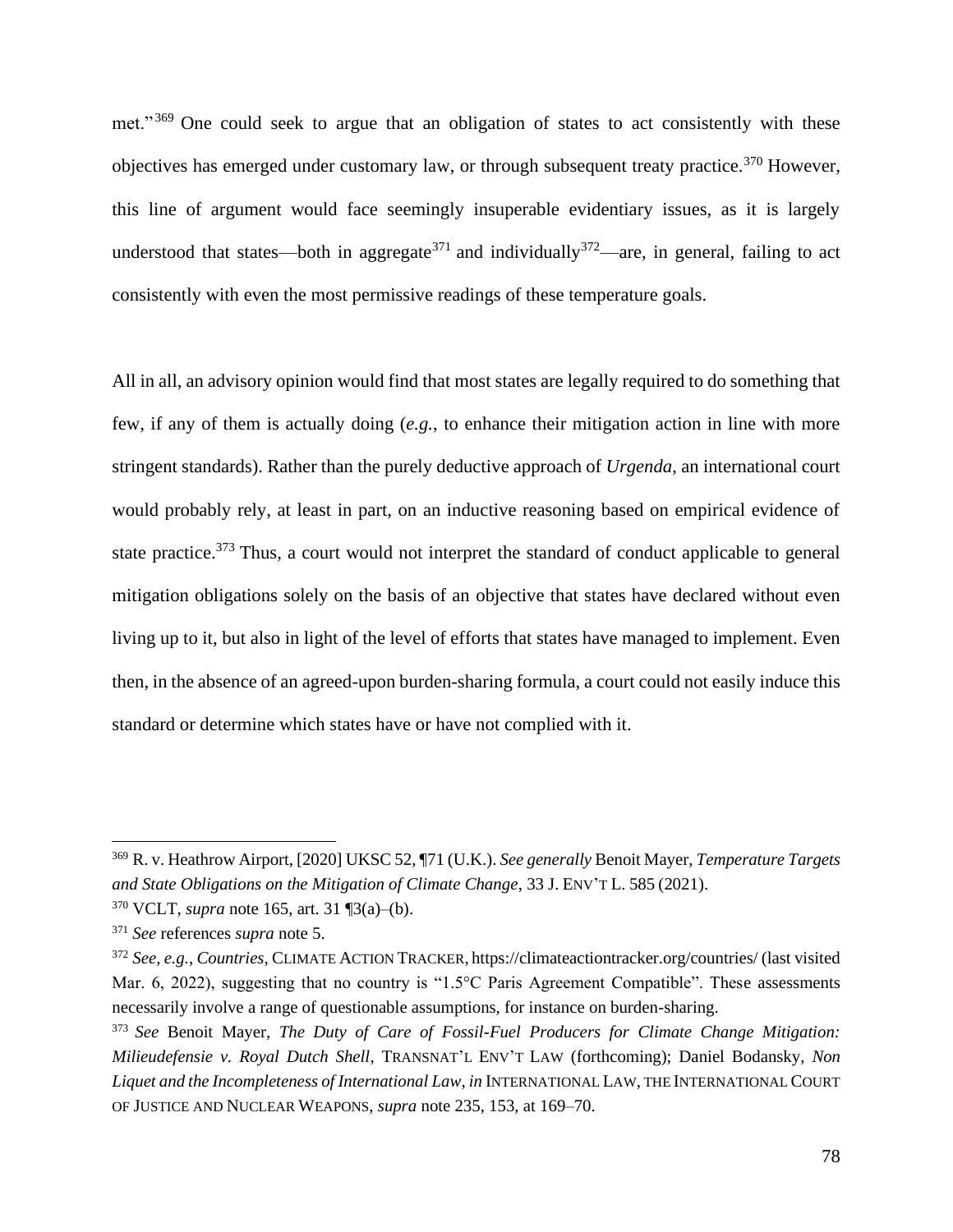Rather than striving to assess states' requisite level of mitigation action, a court could content itself with the identification of some of the implications of general mitigation obligations. In other words, it could merely single out some of the "appropriate" and "necessary measures" that a state must take in order to fulfil its due diligence obligation. In line with their decisions on the management or preservation of shared resources, courts might recognize environmental assessment<sup>374</sup> and negotiations in good faith $375$  as some of the measures that a state would normally implement as part of their due diligence obligation. This outcome, however, would fall short of what the proponents of advisory opinions hope for.

# *2. Climate Reparations*

Beside general mitigation obligations, a court could be requested to pronounce on states' obligations to make reparation for the impacts of climate change. In the absence of special rules under climate treaties,<sup>376</sup> argument for reparations would naturally rely on the general international law on state responsibility. The P.C.I.J. in *Factory at Chorzów* identified "[t]he essential principle  $\ldots$  that reparation must, as far as possible, wipe out all the consequences of the illegal act".<sup>377</sup> The International Law Commission codified this principle as requiring a state responsible for an internationally wrongful act "to make full reparation for the injury caused" by this act.<sup>378</sup>

<span id="page-78-0"></span><sup>374</sup> *Pulp Mills*, *supra* note [78,](#page-17-0) ¶204; *Certain Activities*, *supra* note [77,](#page-17-1) ¶104.

<sup>375</sup> Lac Lanoux (Spain v. Fr.), Award, 12 R.I.A.A. 281, ¶11 (Nov. 16, 1957); *Fisheries Jurisdiction*, *supra*  not[e 109,](#page-23-0) ¶79(3).

<sup>376</sup> *See* Decision 1/CP.21, *supra* note [2,](#page-2-3) ¶51.

<sup>&</sup>lt;sup>377</sup> Factory at Chorzów (Germ. v. Pol.), Judgment on Merits, 1928 P.C.I.J. (ser. A) No. 17, at 47 (Sept. 13).

<sup>378</sup> DARSIWA, *supra* note [89,](#page-19-0) art. 31 ¶1.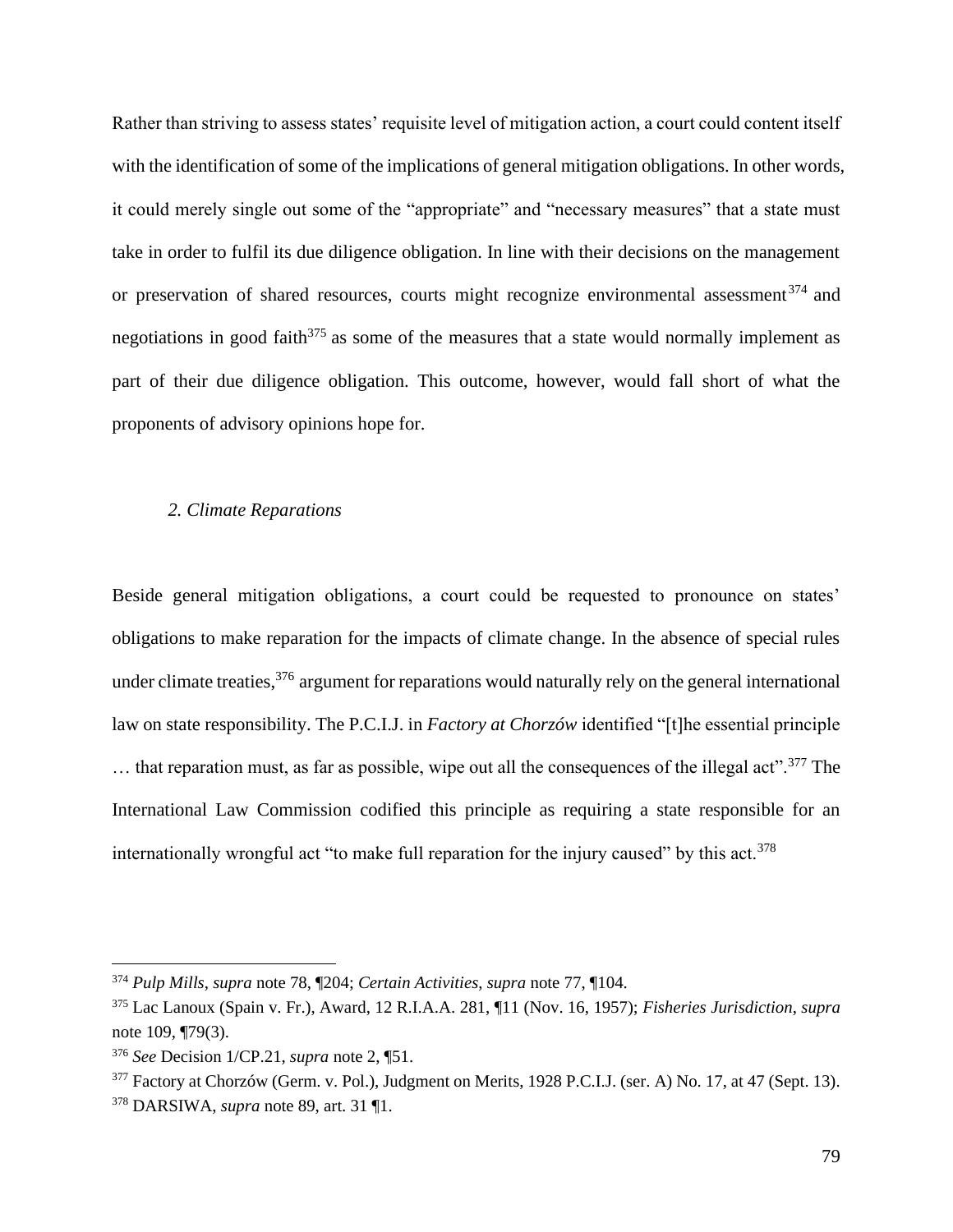<span id="page-79-1"></span>The notion of climate reparations is morally attractive considering both developed states' greater contribution to climate change and the greater impact of climate change on developing states.<sup>379</sup> Here again, however, judges would encounter serious difficulties when seeking to apply this principle to climate change. For one, a state is only responsible for the consequences of wrongful acts, and surely not all GHG emissions are unlawful. Thus, to determine a state's responsibility, a court would need to rely on patchy data on historical emissions<sup>380</sup> before engaging with thorny historical-doctrinal questions about the time at which these obligations emerged and the subsequent evolution of their content, including the standard of conduct they implied at any given time.<sup>381</sup>

<span id="page-79-2"></span><span id="page-79-0"></span>Overall, climate reparations would involve intractable issues of causation and attribution. Courts have generally applied a state's obligation to make reparation in situations where there was a proximate causal link between the state's wrongful act and the harm suffered by another state.<sup>382</sup> By contrast, the breach of an obligation to mitigate climate change by a state does not directly cause any damage to another state. Rather, this wrongful act contributes incrementally to the increase of GHG concentrations in the atmosphere, which causes a slight acceleration of slowonset phenomena (e.g., sea-level rise) and a slight increase in the likelihood of adverse sudden

<sup>379</sup> *See* Simon Caney, *Cosmopolitan Justice, Responsibility, and Global Climate Change*, 18 LEIDEN J. INT'L L 747 (2005).

<sup>380</sup> Alexander Zahar, *Historical Responsibility for Climate Change Is Political Propaganda*, *in* DEBATING CLIMATE LAW, supra note [52,](#page-13-0) 190.

<sup>381</sup> Sarah Mason-Case & Julia Dehm, *Redressing Historical Responsibility for the Unjust Precarities of Climate Change in the Present*, *in* DEBATING CLIMATE LAW, supra note [52,](#page-13-0) 170.

<sup>382</sup> *See, e.g.*, Armed Activities on the Territory of the Congo (Dem. Rep. Congo v. Uganda), Judgment on Reparations ¶93 (Feb. 9, 2022), https://www.icj-cij.org/public/files/case-related/116/116-20220209-JUD-01-00-EN.pdf. *See also* DARSIWA, *supra* note [378,](#page-78-0) commentary on art. 31, ¶10.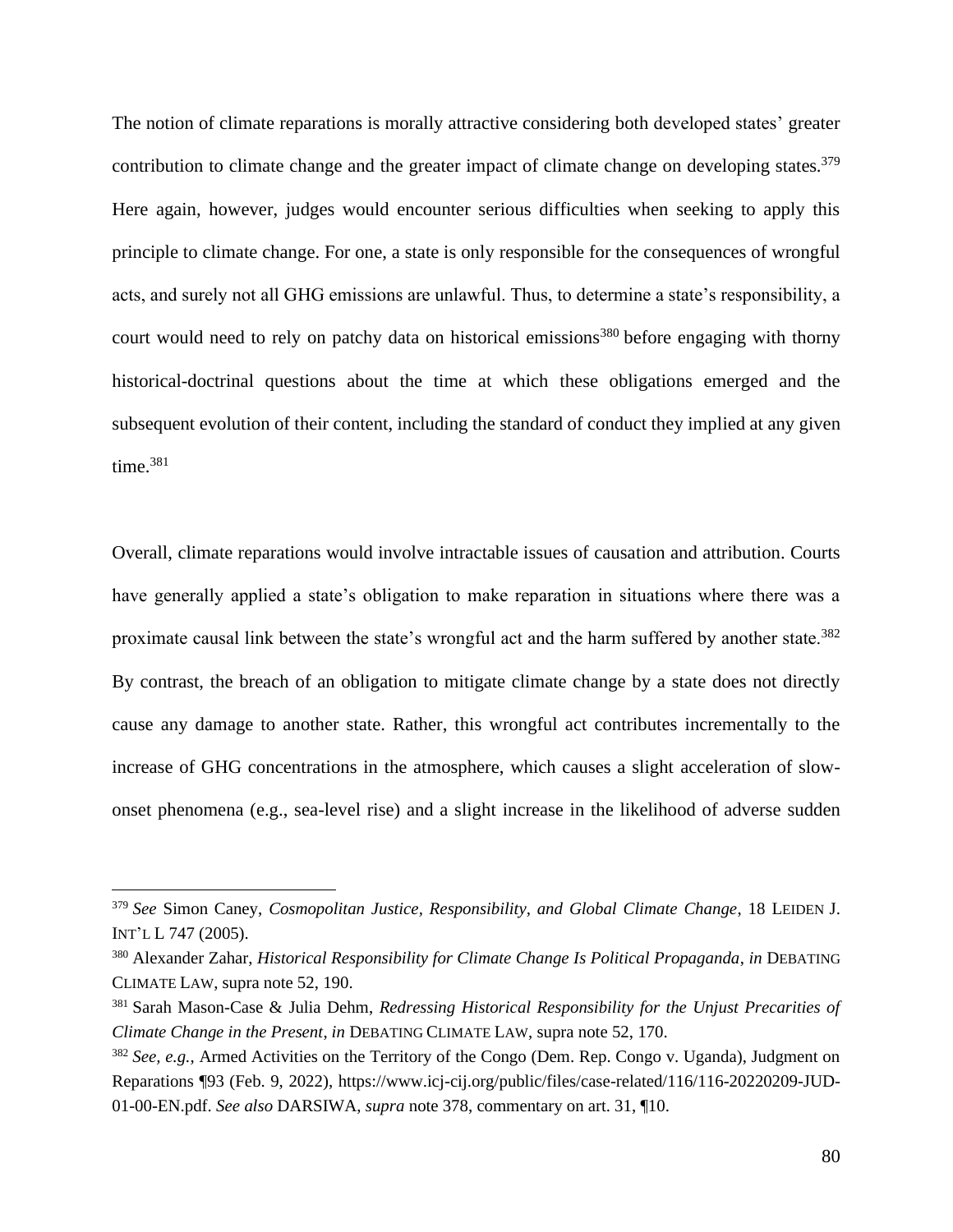events (*e.g.*, typhoon) on the long-term. In such circumstances, it is unclear whether reparation would have to be paid to states or rather to other entities representing "the interest of … the beneficiaries of the obligation breached".<sup>383</sup> And, due to the difficulty of attributing climate impacts to a state's wrongful act, it would be particularly challenging for a court to justify the determination of a quantum of reparation, even if it was to rely on a lump sum rather than detailed calculation of damages.<sup>384</sup>

<span id="page-80-0"></span>Another series of question regards the scope of climate reparations. Climate change causes farreaching impacts that will unfold over century and millennia.<sup>385</sup> Even if only a small portion of these damages can be attributed to wrongful acts, and even if a high discount rate is applied to the value of future harms, the quantum of climate reparations would be enormous.<sup>386</sup> Despite the insistence of the International Law Commission on "full" reparation, state practice and judicial decisions reflect the need for injured states to accept less-than-full reparation when doing otherwise would cripple the ability of the responsible state to operate, for instance in the context of war damages.<sup>387</sup> Yet, recognizing an obligation to pay less-than-full reparation would raise more questions about the quantum of reparation than it would answer.

<sup>383</sup> DARSIWA, *supra* note [378,](#page-78-0) art. 48 ¶2(b). *See also Responsibilities in the Area*, *supra* not[e 79,](#page-17-2) ¶180.

<sup>384</sup> *See, e.g.*, Certain Activities Carried Out by Nicaragua in the Border Area (Costa Rica v. Nicar.), Judgment on Compensation, 2018 I.C.J. 15, ¶35 (Feb. 2); Armed Activities (Reparations), *supra* not[e 382,](#page-79-0) ¶106

<sup>385</sup> *See* Allan et al., *supra* not[e 47,](#page-12-0) §B.5. On the difficulties facing an economic valuation of climate change, *see* Delavane Diaz & Frances Moore, *Quantifying the Economic Risks of Climate Change*, 7 NATURE CLIMATE CHANGE 774 (2017).

<sup>386</sup> *See* William D. Nordhaus, *A Review of the Stern Review on the Economics of Climate Change*, 45 J. ECON. LITERATURE 686 (2007).

<sup>387</sup> *See, e.g.*, Eritrea-Ethiopia Claims Commission, Final Award, (2003) 26 R.I.A.A. 505, ¶22 (Aug. 17). *See generally* Benoit Mayer, *Less-Than-Full Reparations in International Law*, 56 INDIAN J. INT'L L. 463 (2016).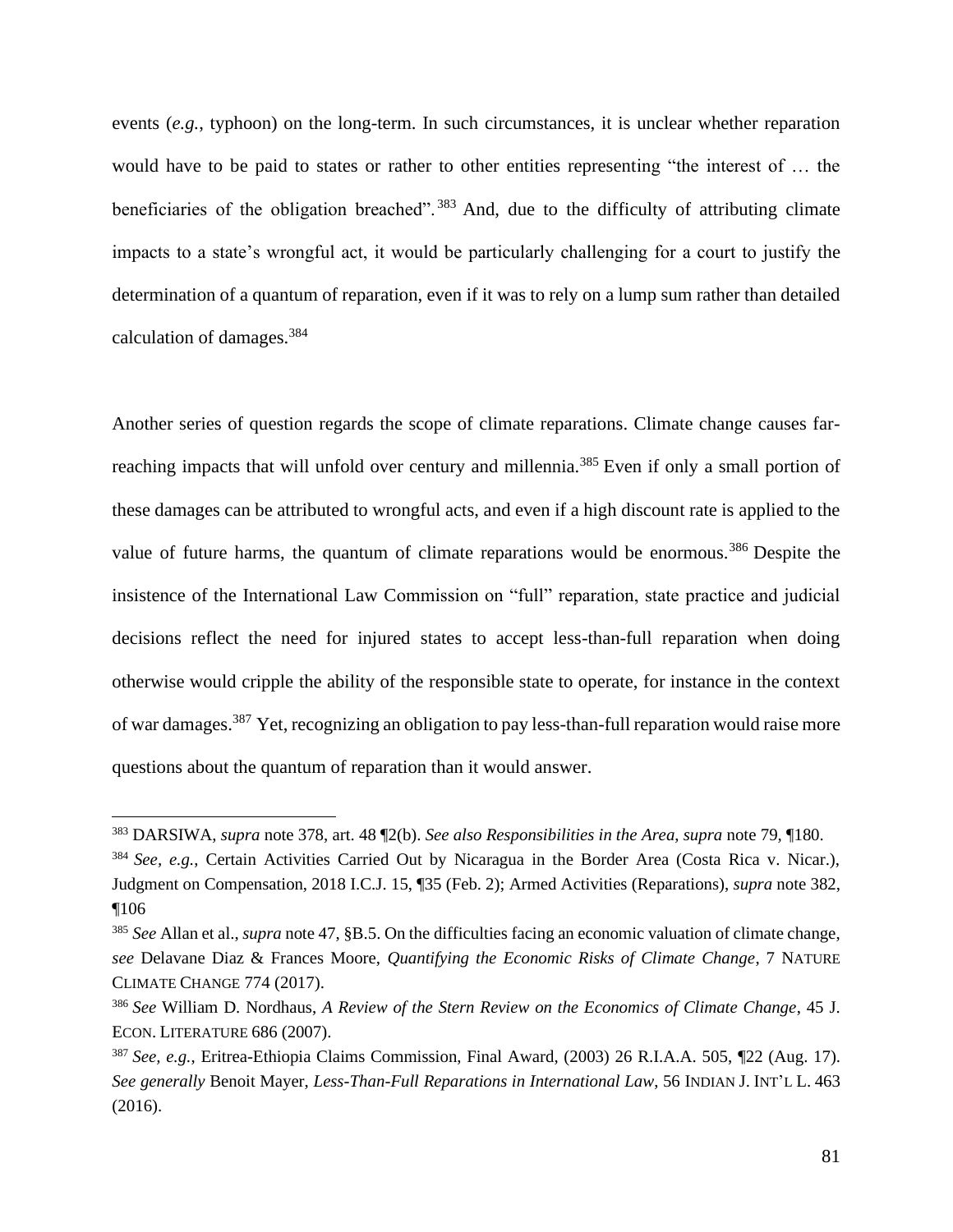# *B. Plausible Judicial Treatments*

This section identifies three ways a court may address the indeterminacy of the relevant norms. First, the court may make a finding that it cannot answer the question because the law is unclear. Second, the members of the court may find themselves unable to reach an agreement on any finding at all. Third, the court may provide an opinion that is incomplete, narrow, or evasive.

## *1. Finding That the Court Cannot Answer the Question*

An advisory opinion on climate change would put a court in a difficult situation, especially if the outcome sought is not merely the identification of norms, but also their interpretation and application. International courts generally conceive their function as one of interpreting and applying the law, not of writing it.<sup>388</sup> Yet, when the content of law is fundamentally indeterminate—and, as the previous section has shown, such is the case with most of the norms that would be invoked in advisory proceedings on climate change—it may appear impossible for a court to merely interpret the law without, at the same time, inventing it. As such, advisory proceedings on climate change will reignite the jurisprudential debate on the possibility for a court to decline to make a substantive decision on the ground that the applicable law is not clear (*non liquet*).

Both Hersch Lauterpacht and Hans Kelsen have argued that, from a theoretical perspective, a legal

<sup>388</sup> *See, e.g.*, *Nuclear Weapons*, *supra* note [97,](#page-20-0) ¶18.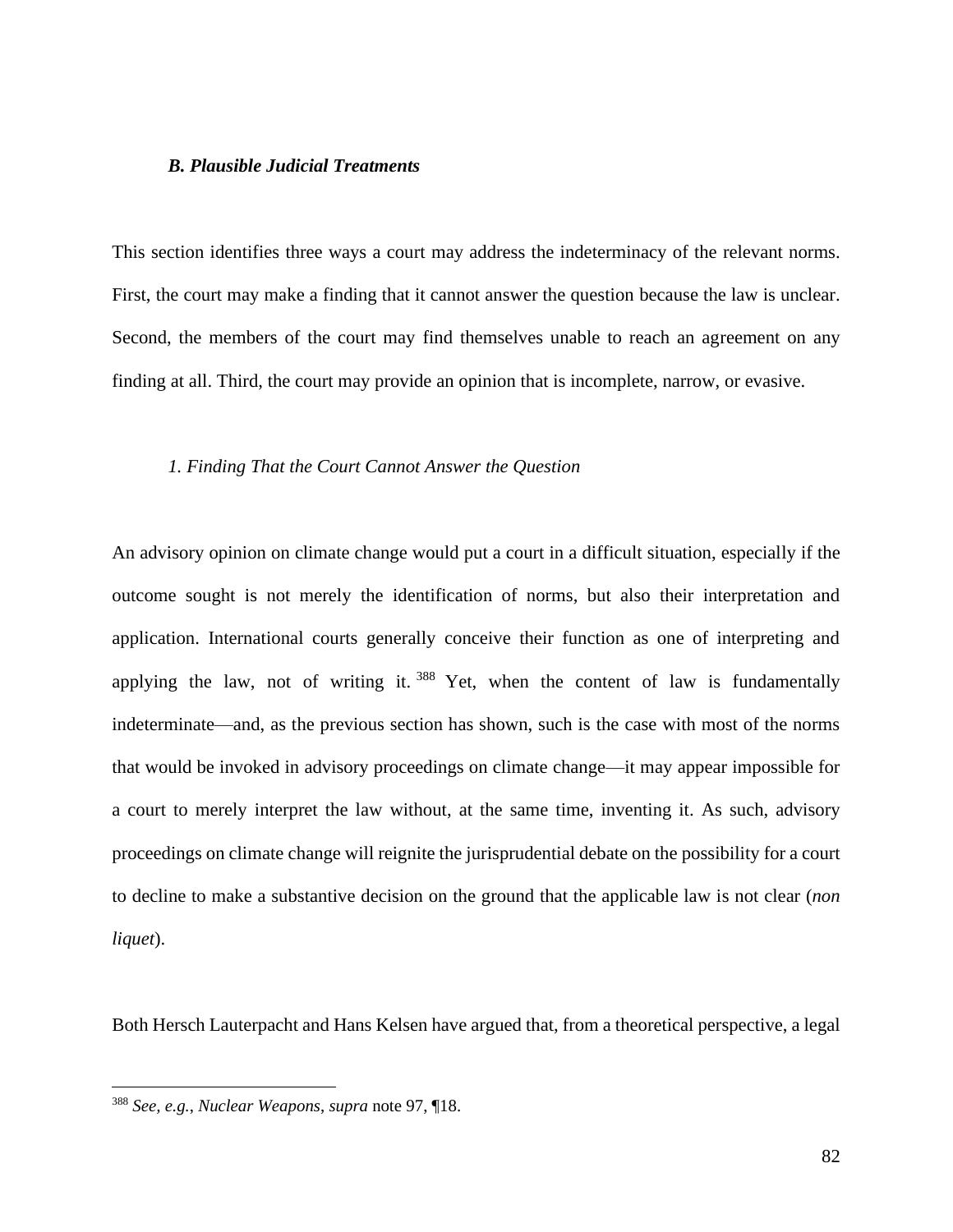system is necessarily complete.<sup>389</sup> Admittedly, if one accepts the positivist tenet that norms emanate only from states' "free will",<sup>390</sup> it is conceivable that no norm applies specifically to a given question when states have not agreed on a specific rule. Even then, however, one should be able to rely on general principles passively accepted by states to make up for the absence of applicable rules expressly agreed upon by states.<sup>391</sup> Thus, courts and scholars accept that "a decision must be made<sup>"392</sup> when a court has jurisdiction over an admissible claim. No international court has ever made an express finding of *non liquet* in a contentious case.

In advisory proceedings, however, it may not always be conceivable for a court to explore all remote aspects of a broad question. In such proceedings, Prosper Weil suggested, a court "may … choose to limit itself in advisory opinions to stating the law as it is, with the prescriptive, prohibitive, or permissive rules, but also with its gaps and incompleteness."<sup>393</sup> Such was the was the I.C.J.'s Advisory Opinion on *Nuclear Weapons*, where an equally divided bench declared, by the president's casting vote, that it could not "conclude definitively whether the threat or use of nuclear weapons would be lawful or unlawful in an extreme circumstance of self-defence, in which the very survival of a state would be at stake".<sup>394</sup> Thus, the court appeared unable to "give a complete answer to the question asked of it".  $395$  Yet, this was arguably not due to the

<sup>389</sup> *See* HERSCH LAUTERPACHT, FUNCTION OF LAW IN THE INTERNATIONAL COMMUNITY 64 (1933); HANS KELSEN, PRINCIPLES OF INTERNATIONAL LAW 305 (1952).

<sup>390</sup> *Lotus*, *supra* note [171,](#page-34-0) at 18.

<sup>&</sup>lt;sup>391</sup> *See, e.g.*, OPPENHEIM'S INTERNATIONAL LAW 12-13 (Robert Jennings & Arthur Watts eds., 9th ed. 1992); Vaughan Lowe, *The Role of Equity in International Law*, 12 AUSTL. YB INT'L L. 54 (1992).

<sup>392</sup> Indus Waters Kishenganga (Pakistan/India), Partial Award, 31 R.I.A.A. 55, ¶437 (Perm. Ct. Arb. 2013).

<sup>393</sup> Prosper Weil, *The Court Cannot Conclude Definitively… Non Liquet Revisited*, 36 COLUM. J. TRANSNAT'L L. 109, 117 (1998).

<sup>394</sup> *Nuclear Weapons*, *supra* note [97,](#page-20-0) ¶¶97, 105(E).

<sup>395</sup> *Id.* ¶19. *See generally* HUGH THIRLWAY, THE SOURCES OF INTERNATIONAL LAW 125–30 (2nd ed. 2019).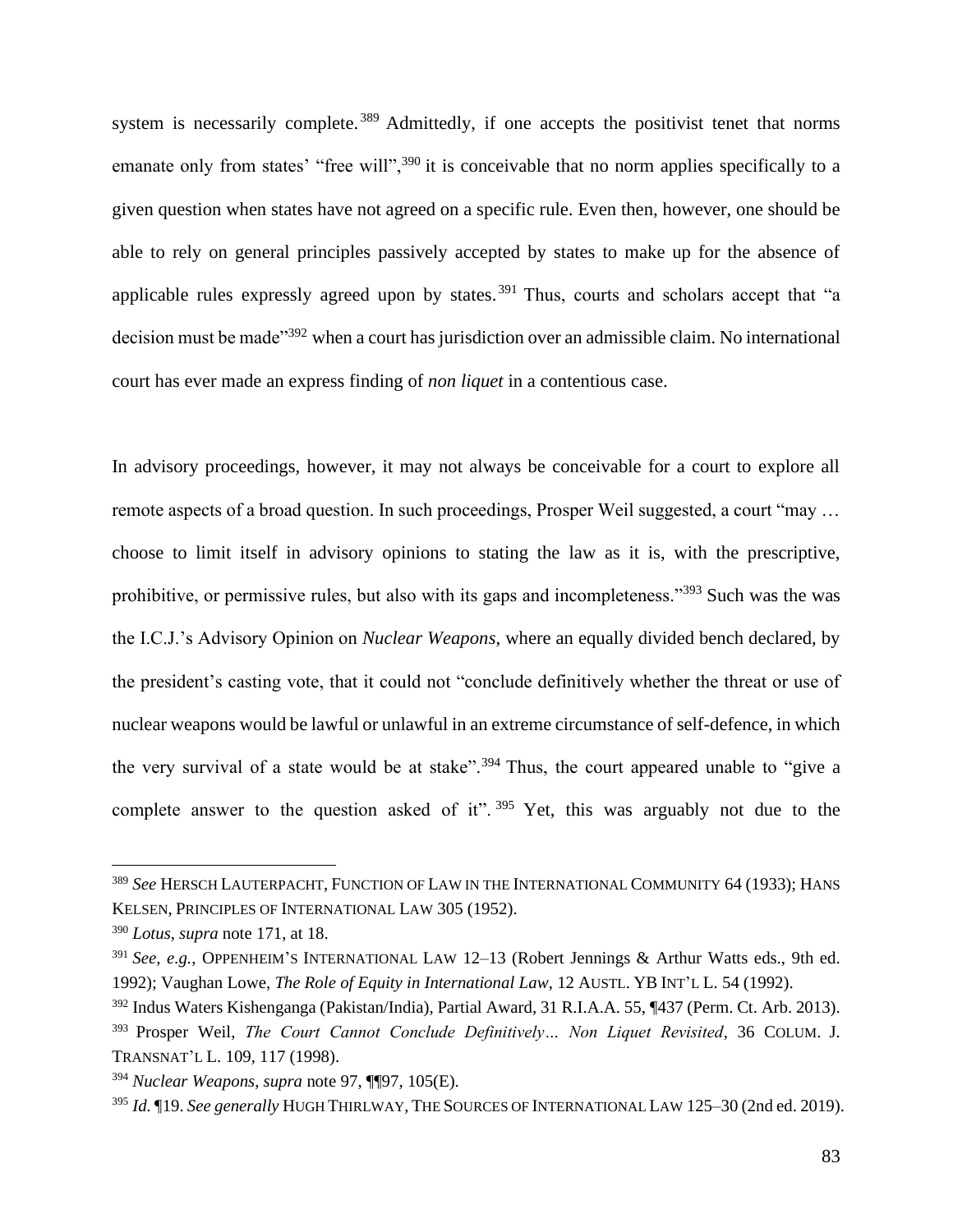incompleteness of the law, but to the limited ability of the court to answer a broad and overly abstract question. In particular, the diversity of nuclear weapons (including low-yield weapons)<sup>396</sup> and the infinite number of scenarios in which states could use or threaten to use them made it particularly challenging for the Court to arrive at a definitive and categorical answer.

If a court accepts to consider the merits of an advisory opinion containing broad questions on the interpretation or application of general mitigation obligations, it may make a finding similar to that in *Nuclear Weapons*, namely, of its inability to provide a complete answer. Like in *Nuclear Weapons*, its finding would not be a formal finding of an ontological *non liquet*—the court would not deny that, in principle, if given enough time, and being informed by extensive debates, it could interpret and apply all the relevant norms. Rather, this would be an epistemological *non liquet*: a finding that the question is too broad and too complex, involving for instance too many potential scenarios, to allow, realistically, a comprehensive treatment within an advisory opinion of a reasonable length, adopted within an acceptable time frame.<sup>397</sup>

## *2. Inability of the Members of the Court to Agree on a Response*

Another scenario is that the members of the courts may be unable to agree on how to answer the question. This is different from a finding of *non liquet*, whether ontological or epistemological, which would involve a positive decision of the court. By contrast, in the present scenario, the members of the courts would agree that the law is clear, even while they would not agree on its

<sup>396</sup> *See supra* note [316.](#page-66-0)

<sup>397</sup> *See* Daniel Bodansky, *Non Liquet*, *supra* note [373,](#page-77-0) 154–55.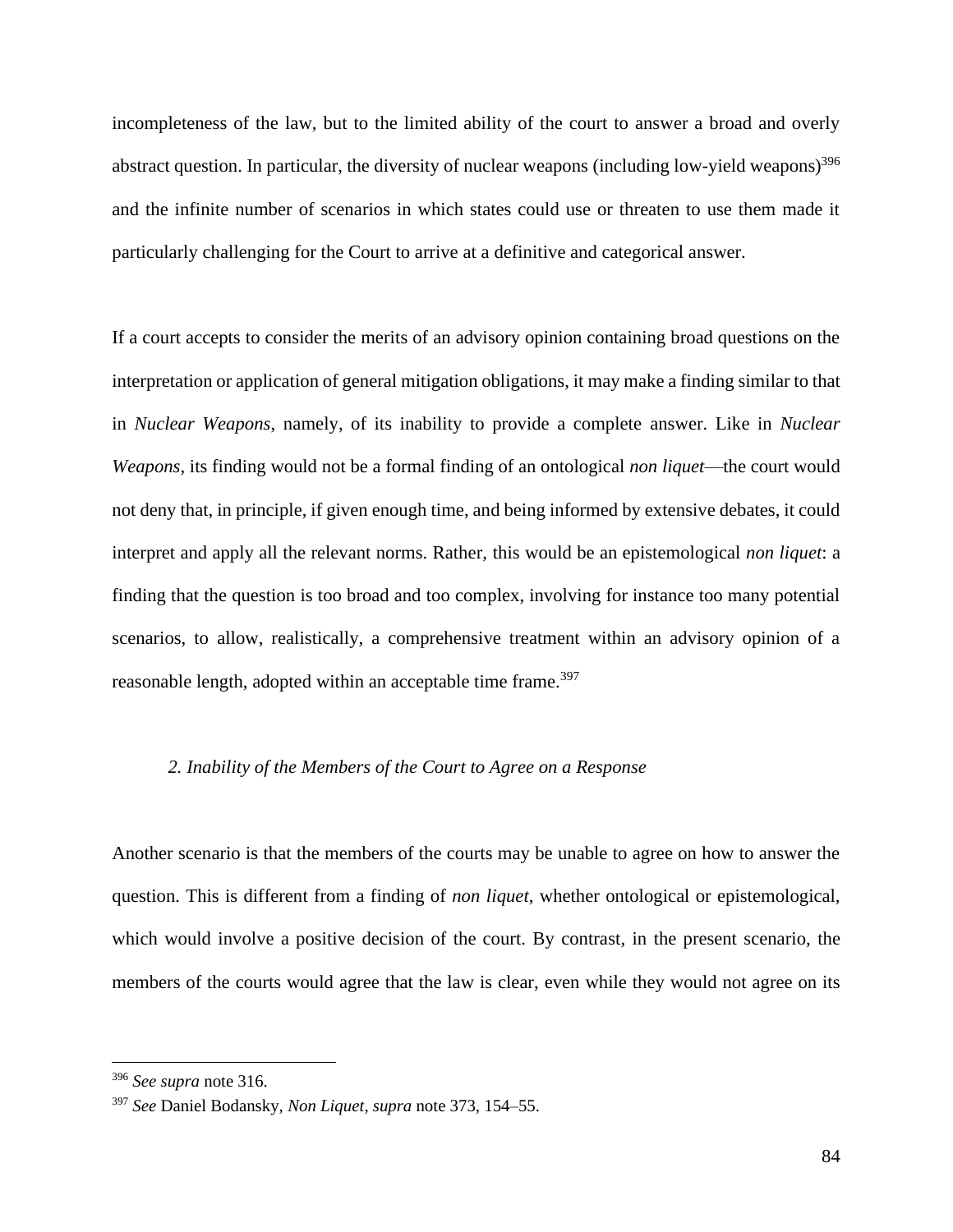interpretation.

<span id="page-84-0"></span>International courts generally adopt their decisions by an absolute majority of the members present (or, in case of an equal division, with the president's casting vote),  $398$  in a process where abstention is precluded.<sup>399</sup> Achieving an absolute majority on a decision is not a problem as long as there are only two possible solutions. In contentious proceedings, the submissions of the parties define default polar questions that judges can vote on. Judges must eventually decide *either* to uphold, *or*  to reject each claim or counterclaim (unless an absolute majority of the judges is in favor of a more nuanced decision).<sup>400</sup>

By contrast, the questions raised by a request for an advisory opinion may not immediately be amenable to a binary vote.<sup>401</sup> Advisory opinions on climate change could involve yes-no questions, for instance about the existence of a putative norm, but they could also include open questions on the interpretation and application of that norm. When a question admits more than two responses, it is conceivable that no absolute majority appears among the judges in support of any given response. Successive answers proposed by the court's president, a drafting committee, or individual judges may all fail to attract the approval of the absolute majority of the members of

<sup>398</sup> I.C.J. Statute, *supra* note [12,](#page-3-1) art. 55.

<sup>399</sup> *See* I.C.J., Resolution Concerning the Internal Judicial Practice of the Court, art. 8(v), Apr. 12, 1976, *reproduced in* 70 AM. J. INT'L L. 905 (1976); SHAW, *supra* note [230,](#page-47-0) ¶369; ITLOS, Resolution of the International Judicial Practice of the Tribunal, art. 9 ¶1 (Oct. 31, 1997); IACHR Rules of Procedure art. 16 ¶1, Nov. 16–28, 2009, https://www.corteidh.or.cr/reglamento.cfm?lang=en; ACHPR, Rules of Court, rule 69 ¶2, Sept. 1, 2020, https://www.african-court.org/en/images/Basic%20Documents/Rules\_of\_Court\_- \_25\_September\_2020.pdf.

<sup>400</sup> I.C.J., Resolution, *supra* note [399,](#page-84-0) art. 8; SHAW, *supra* note [230,](#page-47-0) ¶369.

<sup>401</sup> *See, e.g.*, *Responsibilities in the Area*, *supra* note [79,](#page-17-2) ¶1; *Construction of a Wall*, *supra* note [23,](#page-5-0) ¶1.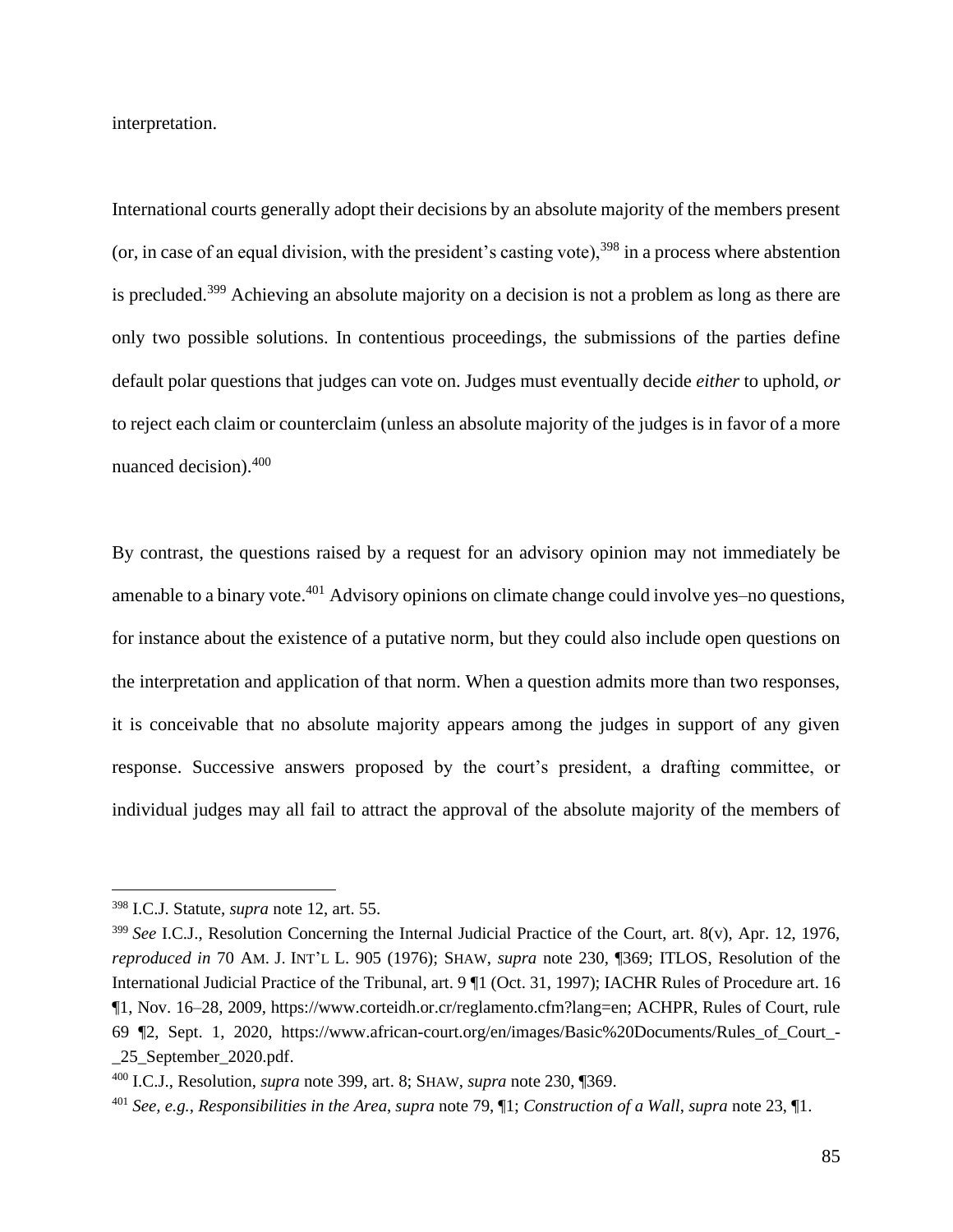the court. If no judge is willing to make any concessions, the advisory proceedings could come to a dead-end—an embarrassing situation where the court would fail in its duty to adopt a formal decision *at all*.

The requesting body could seek to avoid this situation by requesting an opinion on polar questions rather than open-ended questions. For instance, instead of asking the court to identify the standard applicable to states' general mitigation obligations, the request could ask the court to determine whether states have an obligation to act consistently with the 2<sup>o</sup>C goal. Yet, the adoption of a request containing such polar questions may face political difficulties on its own, especially when the request is made by a political organ such as the General Assembly, as states may disagree on the putative theory to propose to the court: some states may only want to ask the court to confirm the legal force of the  $2^{\circ}$ C goal, while others may insist that the question should exclusively refer to the 1.5°C goal. Moreover, a request containing closed-ended questions runs the risk of a simple, adverse finding whereby the court would reject the proposed theory without providing an alternative interpretation of the relevant law.

#### *3. Evasive Answer*

Several advisory opinions on highly politicized issues have fallen short of the expectations of their proponents as the court appeared to give only an incomplete, narrow, or evasive treatment of the issue brought before it. For instance, in *Western Sahara*, the General Assembly invited the I.C.J. to determine "what were the legal ties" between Western Sahara on the one hand, and Morocco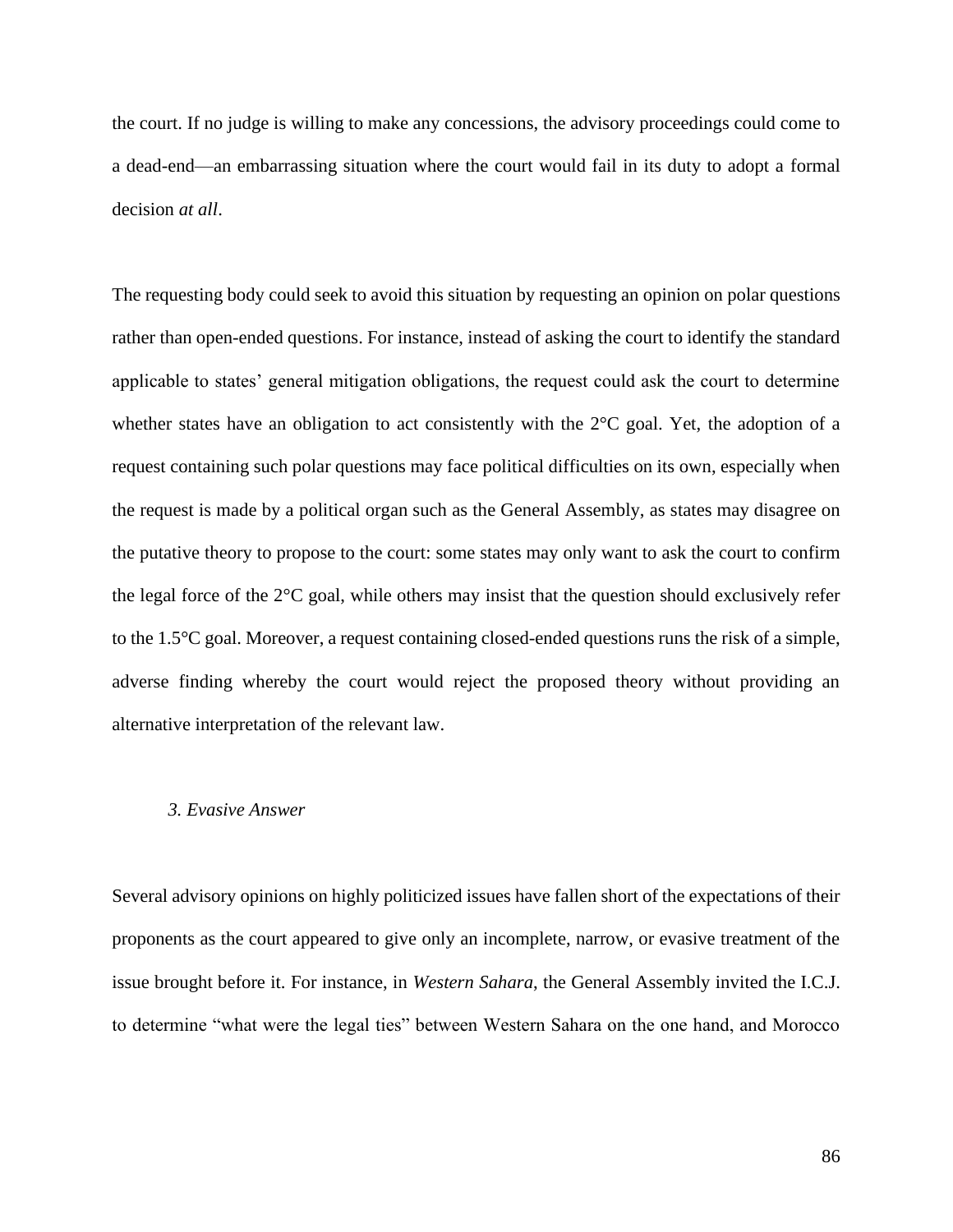<span id="page-86-1"></span><span id="page-86-0"></span>and Mauritania on the other hand, at the time of the colonization of Western Sahara by Spain.<sup>402</sup> The question was asked with the view of clarifying the validity of territorial claims over Western Sahara.<sup>403</sup> Therefore, some observers were rather disappointed with the Court's evasive response that there were "ties of allegiance", but no evidence of any "tie of territorial sovereignty", between Western Sahara and either of these two countries.<sup>404</sup> Likewise, in a subsequent opinion in *Kosovo*, the Court avoided carefully the gist of the question—whether Kosovo had achieved independence—when focusing narrowly on the question that was formally asked of it: the legality of the declaration of independence.<sup>405</sup>

Admittedly, if these opinions were unhelpful, it was in large part because the General Assembly had not asked the right questions. As Marc Weller noted, "it is unfair to criticize [a court] for failing to address the very issues the drafters of the question carefully and deliberately did not ask."<sup>406</sup> One needs however to be aware of the political difficulty of requesting an advisory opinion of the I.C.J. through the General Assembly. Efforts to gather a majority of the Assembly might result in some twisting of the questions contained in the request. Thus, one cannot assume that the General Assembly will succeed in adopting a request containing clear and useful questions on climate change when it failed to do so on other, less politically sensitive occasions. On this aspect, advisory opinions of ITLOS or regional human rights courts could fare better—if they can

<sup>402</sup> *Western Sahara*, *supra* note [253,](#page-52-0) ¶1.

<sup>403</sup> B.O. Okere, *The Western Sahara Case*, 28 Int'l & Comp. L.Q. 296, 304 (1979).

<sup>404</sup> *Western Sahara*, *supra* note [253,](#page-52-0) ¶162. *See, e.g.*, Okere, *supra* note [403,](#page-86-0) at 311; Yoram Dinstein, *Discussion*, in INTERNATIONAL DISPUTE SETTLEMENT: ROOM FOR INNOVATIONS?, *supra* note [25,](#page-5-1) 110, at 112.

<sup>405</sup> *Kosovo*, *supra* note [98,](#page-20-1) ¶51.

<sup>406</sup> Marc Weller, *Modesty Can Be a Virtue: Judicial Economy in the I.C.J. Kosovo Opinion?*, 24 LEIDEN J. INT'L L. 127, 127 (2011).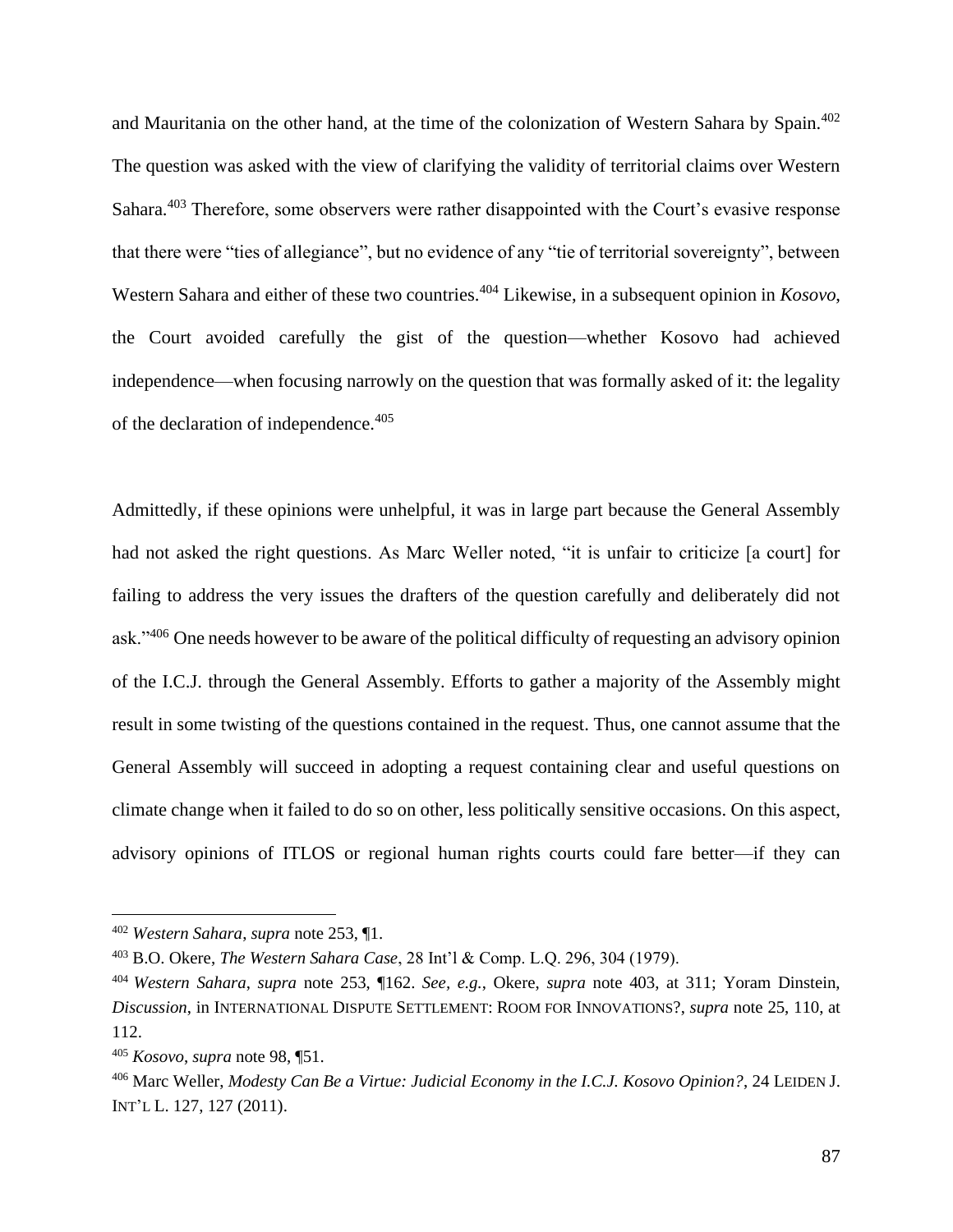overcome preliminary objections.

# **V. EFFECTS**

This last Part considers how an advisory opinion could affect states and international institutions. The proponents of an advisory opinion conceive it as a tool in a political campaign for enhanced climate action.<sup>407</sup> The first two Sections cast doubts on their assumptions: first, that an advisory opinion would clarify and develop the law applicable to climate change; and second, that it would thus promote more ambitious climate action. The last Section submits that any treatment of a request for an advisory opinion on climate change might tarnish international courts' reputation and undermine the credibility of international institutions. As such, while an advisory opinion on climate change would achieve few if any benefits, it might cause considerable hardship on a fragile international legal order.

# *A. Effects on International Climate Law?*

A widespread assumption is that an international court's pronouncement on climate change would provide "an authoritative clarification"<sup>408</sup> of the general obligations on climate change mitigation. Yet, the proponents of an advisory opinion are yet to identify a concrete, best-case scenario, whereby a court would be able to reach conclusions that are neither obvious, nor dubious, and thus would effectively clarify international climate law. Margaretha Wewerinke-Singh has suggested

<sup>407</sup> *See, e.g.*, Wewerinke-Singh, *supra* note [28,](#page-6-0) ¶15.

<sup>408</sup> Voigt, *in Judging the Climate Crisis*, *supra* note [94](#page-20-2)*,* at 22.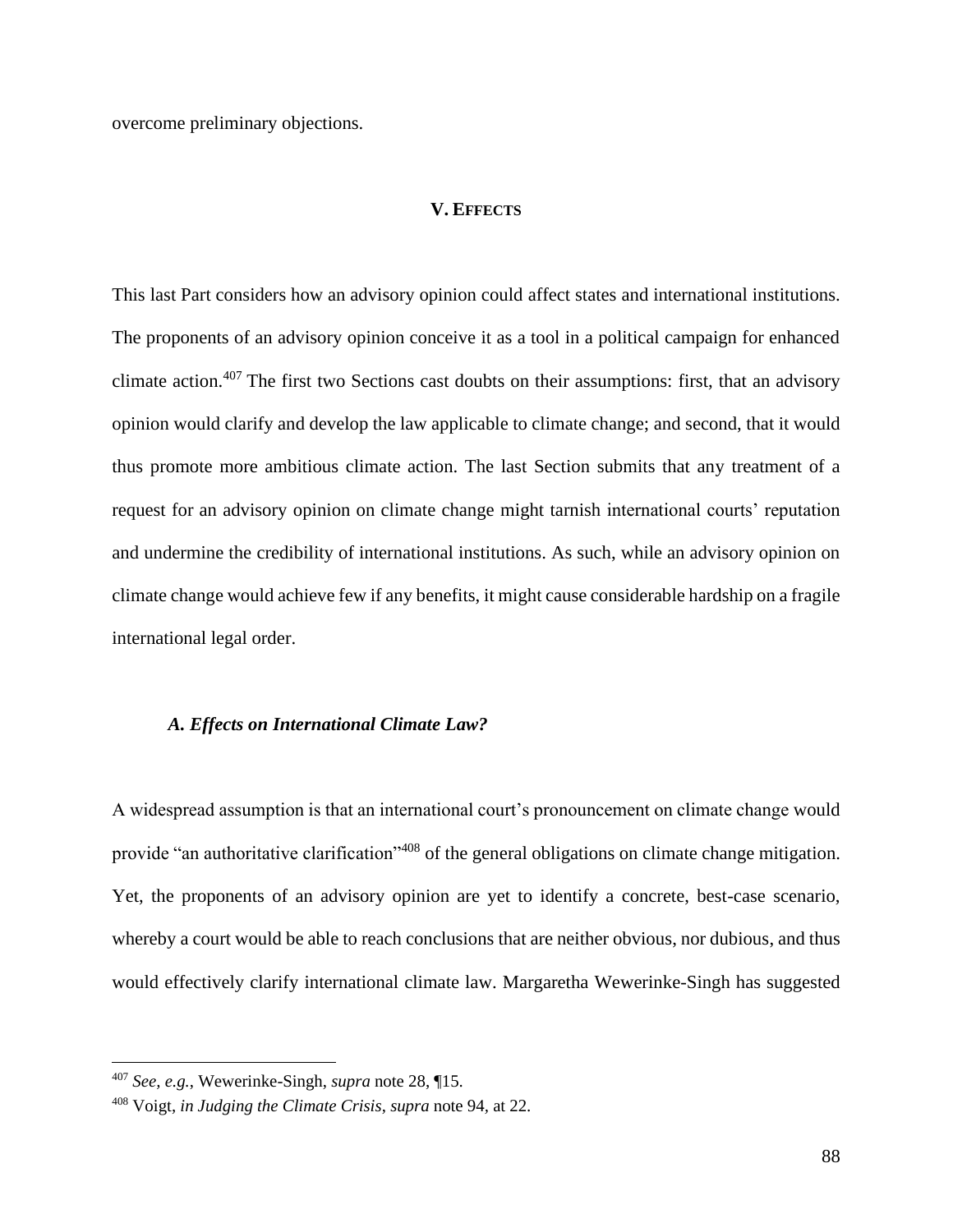that an advisory opinion could make "a valuable contribution" by "[d]emonstrat[ing] that states do not have unfettered discretion in addressing climate change … and that they are bound by existing obligations that require certain action." <sup>409</sup> This, however, would only point out the obvious: virtually every state has expressly committed to take action on climate change mitigation, in particular in line with successive NDCs that represent "progression" and its "highest possible ambition".<sup>410</sup> The finding that current commitments are insufficient, likewise, would only reaffirm what states have agreed upon emphatically at numerous occasions.<sup>411</sup>

The real legal issue regarding climate change mitigation is not that states ignore the existence of their obligation or that they are unaware of the lack of collective ambition, but that states disagree on what, precisely, the obligation implies for each of them—or, to put it in another way, on which of them is to be blamed for the lack of collective ambition.<sup>412</sup> Yet, requesting a court to address this issue, for instance by determining the "fair share" of states in global efforts on climate change mitigation, would throw it in inextricable political controversies. Likewise, the historical application of mitigation obligations is highly uncertain, and states could defend various conceptions of whether and how climate reparations should be paid.<sup>413</sup> The intensity of the political controversies and the lack of unambiguous legal or moral basis to overcome them could preclude a court from answering questions in a convincing way. The opinion of the court on these matters—

<sup>409</sup> Wewerinke-Singh, *supra* note [28,](#page-6-0) at 14.

<sup>410</sup> Paris Agreement, *supra* note [1,](#page-2-0) art. 4 ¶3. *See also id.*, ¶2 (second sentence); UNFCCC, *supra* note [1,](#page-2-0) art.  $4 \sqrt{\frac{1}{1}}(b), 2(a).$ 

<sup>411</sup> *See, e.g.*, Decision -/CP.26, *supra* note [1,](#page-2-0) ¶4; G.A. Res. 76/205, ¶6 (Dec. 17, 2021).

<sup>412</sup> *See* text at note [357.](#page-74-0)

<sup>413</sup> *See* text above at notes [380–](#page-79-1)[381.](#page-79-2)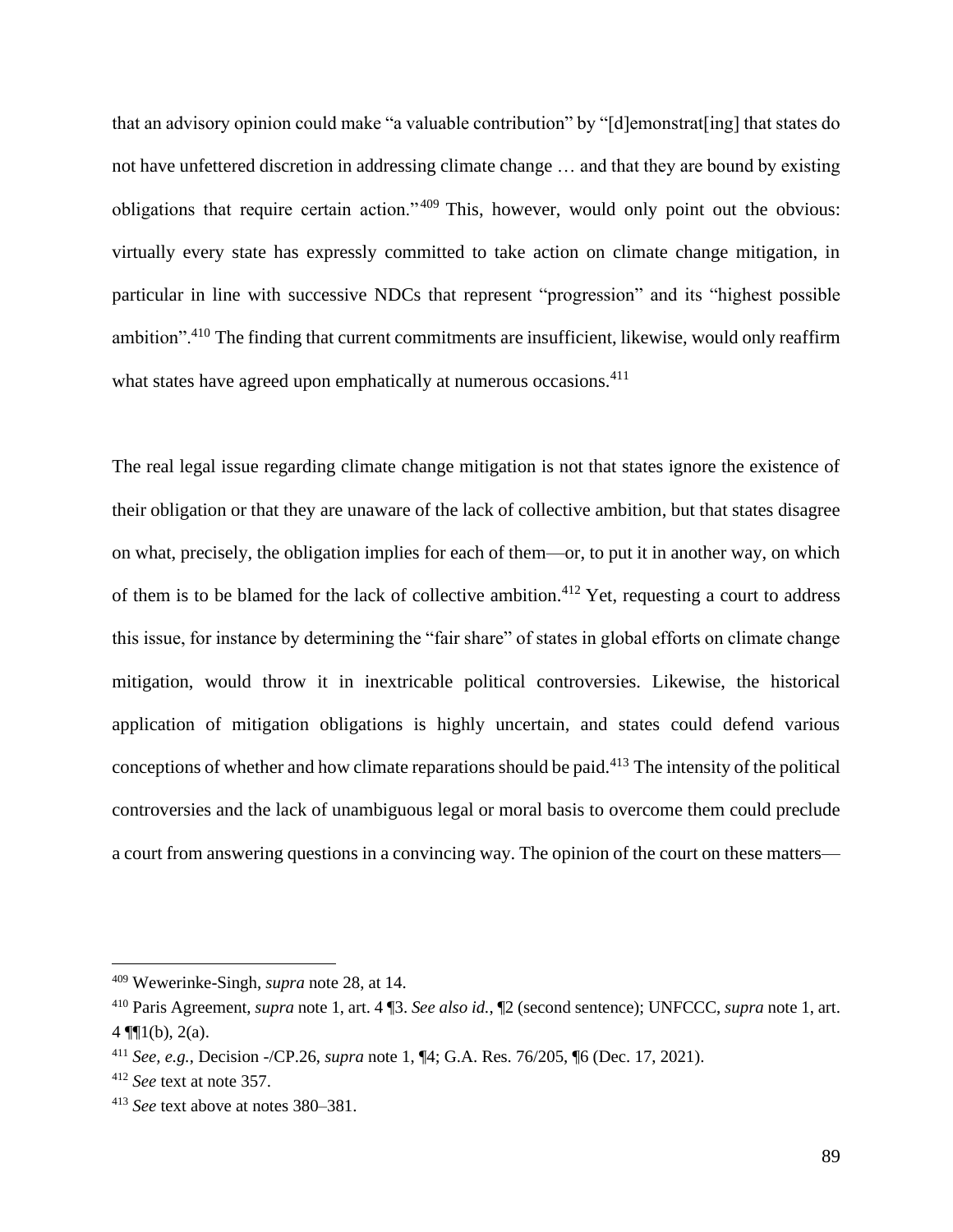if its members were even able to agree on one<sup>414</sup>—would not be obvious, but it would be of dubious quality. As such, it would fail to preach beyond the converted.

Moreover, while it is largely expected that an advisory opinion on climate change would "yield 'pro-climate' decisions", <sup>415</sup> Penelope Ridings points out the risk of "an adverse opinion that settles a legal question contrary to the outcome desired."<sup>416</sup> Past opinions, most obviously in *Nuclear Weapons*, show that an international court may fail to confirm the views of a majority of states in that case, their assessment that the threat or use of nuclear weapons are necessarily unlawful.<sup>417</sup> Likewise, an advisory opinion on climate change might reject some prevailing yet doctrinally dubious interpretations of general mitigation obligations, for instance the view that states are required to act consistently with the 1.5 or  $2^{\circ}$ C goals.<sup>418</sup> Alternatively, a finding that the request does not bear on a "legal question" could affect the prospects of contentious cases raising similar issues to overcome procedural objections before other courts, including domestic courts.

# *B. Effects on Climate Action?*

That advisory opinions have no binding force does not necessarily mean that they are entirely inconsequential.<sup>419</sup> The proponents of advisory opinions on climate change hope that they would

<sup>414</sup> *See* above, Section IV.B.2.

<sup>415</sup> Bodansky, *Role of I.C.J.*, *supra* note [40,](#page-8-0) at 694.

<sup>416</sup> Ridings, *supra* note [18.](#page-4-0)

<sup>417</sup> *See* G.A. Res. 49/75K, pmbl. ¶4 (Dec. 15, 1994), recalling its declaration that the use of nuclear weapons "would be a violation of the Charter and a crime against humanity", before asking the Court's opinion on the same question.

<sup>418</sup> *See* above notes [368](#page-76-0)[–372.](#page-77-1)

<sup>419</sup> *See supra* notes [283–](#page-58-0)[285](#page-59-0) and accompanying text.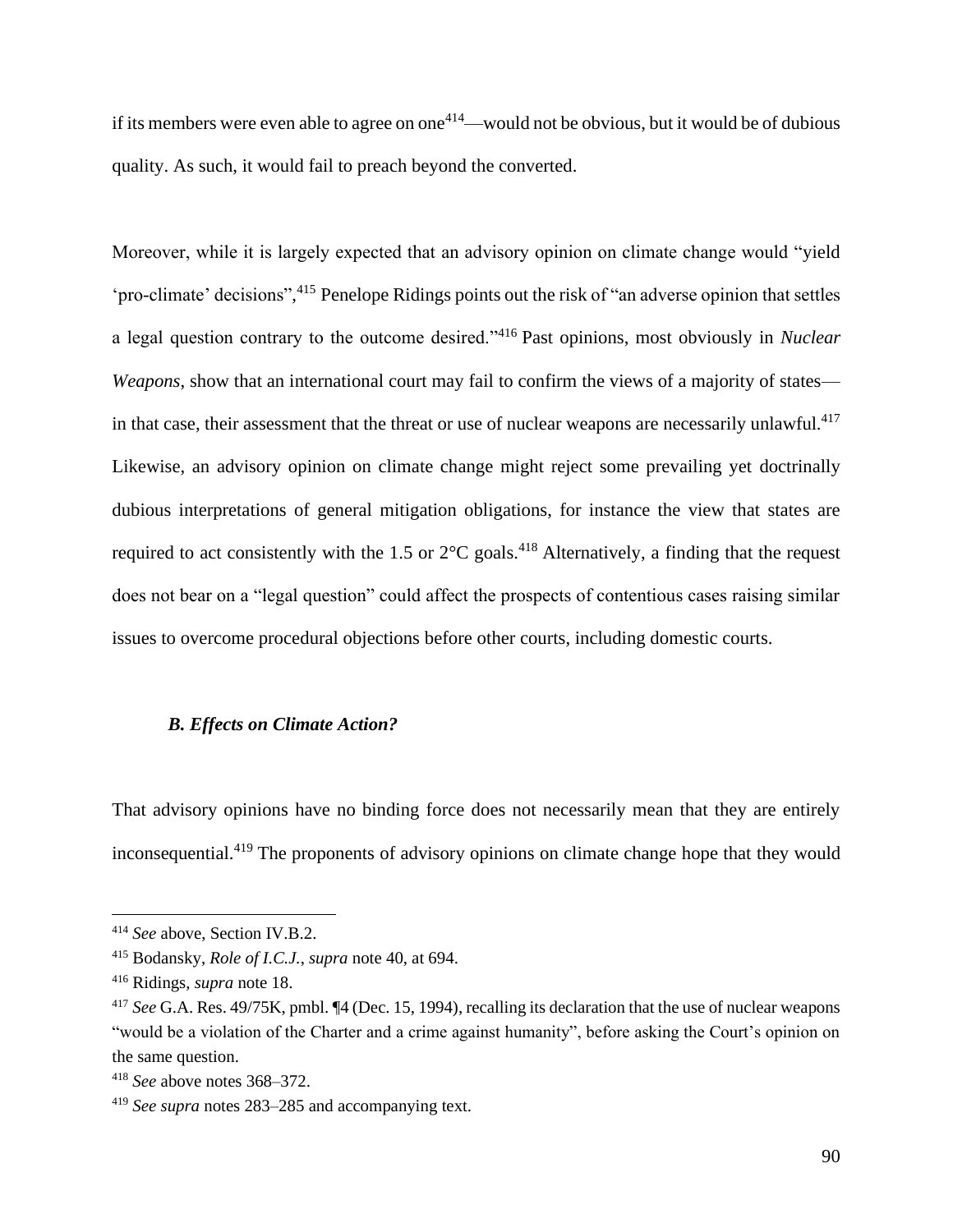galvanize action on the mitigation of climate change and, possibly, reparations for the impacts of climate change.<sup>420</sup> Thus, campaigns for advisory procedures rely on the tacit assumption that an authoritative judicial pronouncement on the law applicable to climate change would foster climate action.

At first sight, this assumption seems reasonable: a clarification of the law should increase the reputational cost of non-compliance.<sup>421</sup> Thus, Hugh Thirlway notes that "the advisory procedure may be used to bring pressure to bear on a State that is out of step with the general view of States on a legal question that particularly concerns that State".<sup>422</sup> Yet, skeptics point out that states especially powerful ones—do not necessarily comply with the law, even when non-compliance is clear to any reasonable observer, having been established by a judicial decision.<sup>423</sup> Thus, it is common for states simply to ignore the conclusions of an unwanted advisory opinion.<sup>424</sup> This may even be easier when states can discredit the advisory opinion by highlighting its questionable jurisdictional bases, as would no doubt be the case of an advisory opinion of ITLOS.<sup>425</sup>

Overall, the elephant in the room is the extraordinary scope of an advisory opinion on climate change. Any meaningful conclusions regarding states' obligations on climate change mitigation would require states to transform their economic system, while the quantum of climate reparations

<sup>420</sup> *See, e.g.*, Yeo, *supra* not[e 92,](#page-19-1) at 21 .

<sup>421</sup> *See generally* Guzman, *supra* note [43,](#page-9-0) at 1863.

<sup>422</sup> THIRLWAY, I.C.J., *supra* note [287,](#page-59-1) at 139 (references omitted).

<sup>423</sup> Bodansky, *Role of I.C.J.*, *supra* note [40,](#page-8-0) at 705.

<sup>424</sup> *See, e.g.*, Dinstein, *supra* not[e 404,](#page-86-1) at 112. *See also* DHARMA PRATAP, ADVISORY JURISDICTION OF THE INTERNATIONAL COURT 249–254 (1972).

<sup>425</sup> *See generally* Ruys & Soete, *supra* not[e 161,](#page-32-0) at 174.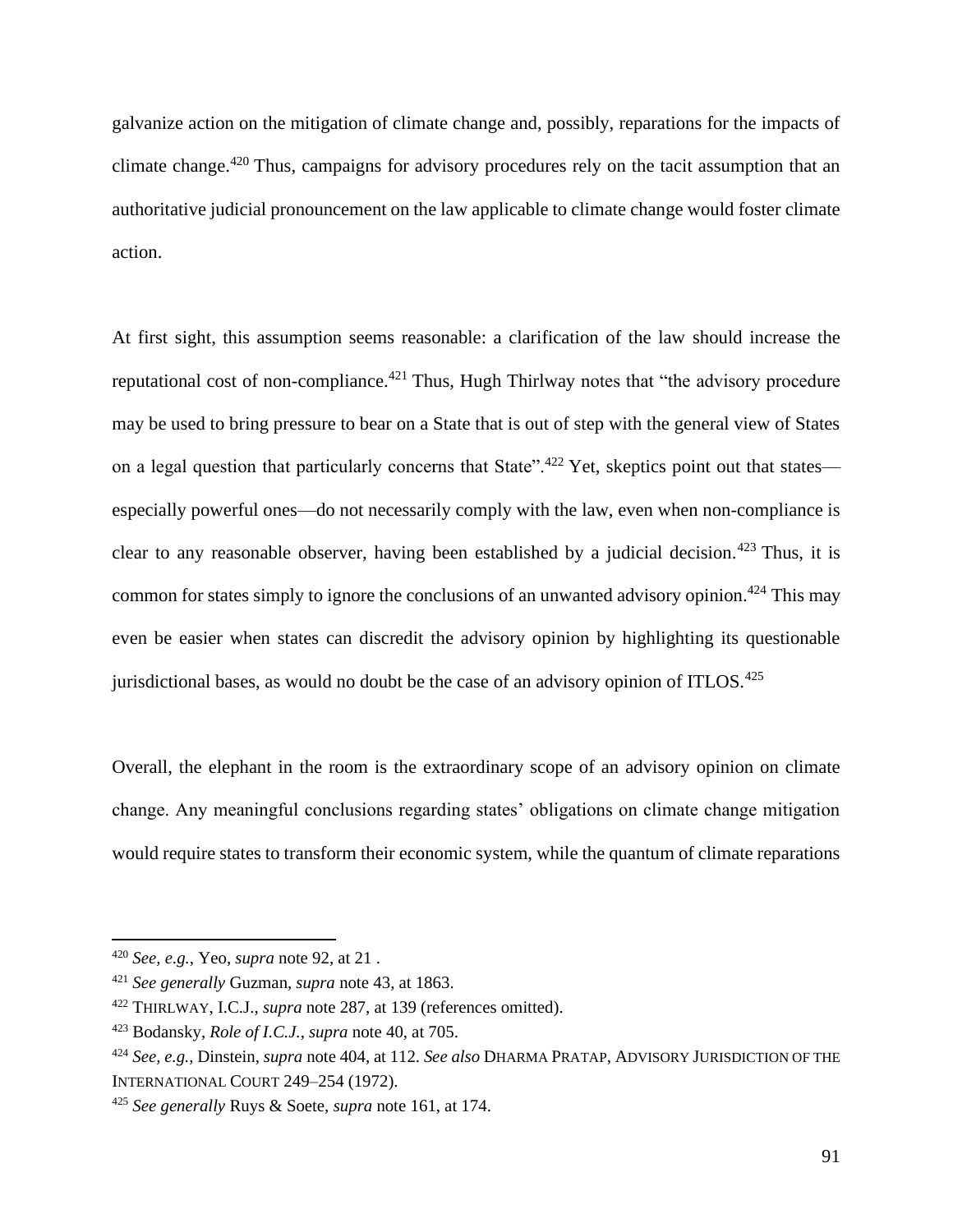would be orders-of-magnitude larger than what courts have granted in previous cases. 426 Reputational costs can persuade states to comply with international law when the stakes are small—when the costs of non-compliance exceed the costs of compliance—but, as Andrew Guzman notes, "it is reasonable to expect that the compliance pull of international law will be the weakest when the stakes at issue are large".<sup>427</sup> As such, one can entertain little hope that states will comply with an advisory opinion on climate change.

The proponents of advisory opinions affirm that opinions would facilitate or "complement" international negotiations by "providing guidance".<sup>428</sup> Wewerinke-Singh, for instance, asserted that an advisory opinion "could provide important benchmarks and yardsticks that could inform" the preparation of more ambitious  $NDCs<sup>429</sup>$  However, it is doubtful that a court could determine such benchmarks, which states have never been able to identify despite protracted negotiations, in a sufficiently compelling way to convince states to comply. On the other hand, scholars fear that advisory proceedings "may complicate and stall"  $430$  international climate negotiations by "distracting from and even interfering with"<sup>431</sup> political processes. Bodansky suggested that an opinion on climate change could "cause parties to retrench in an effort to limit their legal exposure."<sup>432</sup> A risk is that an advisory opinion would only reinforce the preexisting views of some

<sup>426</sup> *See generally* Nordhaus, *supra* note [386.](#page-80-0)

<sup>427</sup> Guzman, *supra* note [43,](#page-9-0) at 1883. *See generally* Abram Chayes & Antonia Handler Chayes, *On Compliance*, 47 INT'L ORG. 175, 177 (1993); Kenneth W. Abbott et al., *The Concept of Legalization*, 54 INT'L ORG. 401, 413 (2000).

<sup>428</sup> U.N. Press Conference, *supra* note [38.](#page-8-1)

<sup>429</sup> Wewerinke-Singh, *supra* note [28,](#page-6-0) at 16.

<sup>430</sup> Ridings, *supra* note [18.](#page-4-0)

<sup>431</sup> Bodansky, *Role of I.C.J.*, *supra* note [40,](#page-8-0) at 692.

<sup>432</sup> Bodansky, *supra* note 177, at 268. *See also* Ridings, *supra* note [18.](#page-4-0)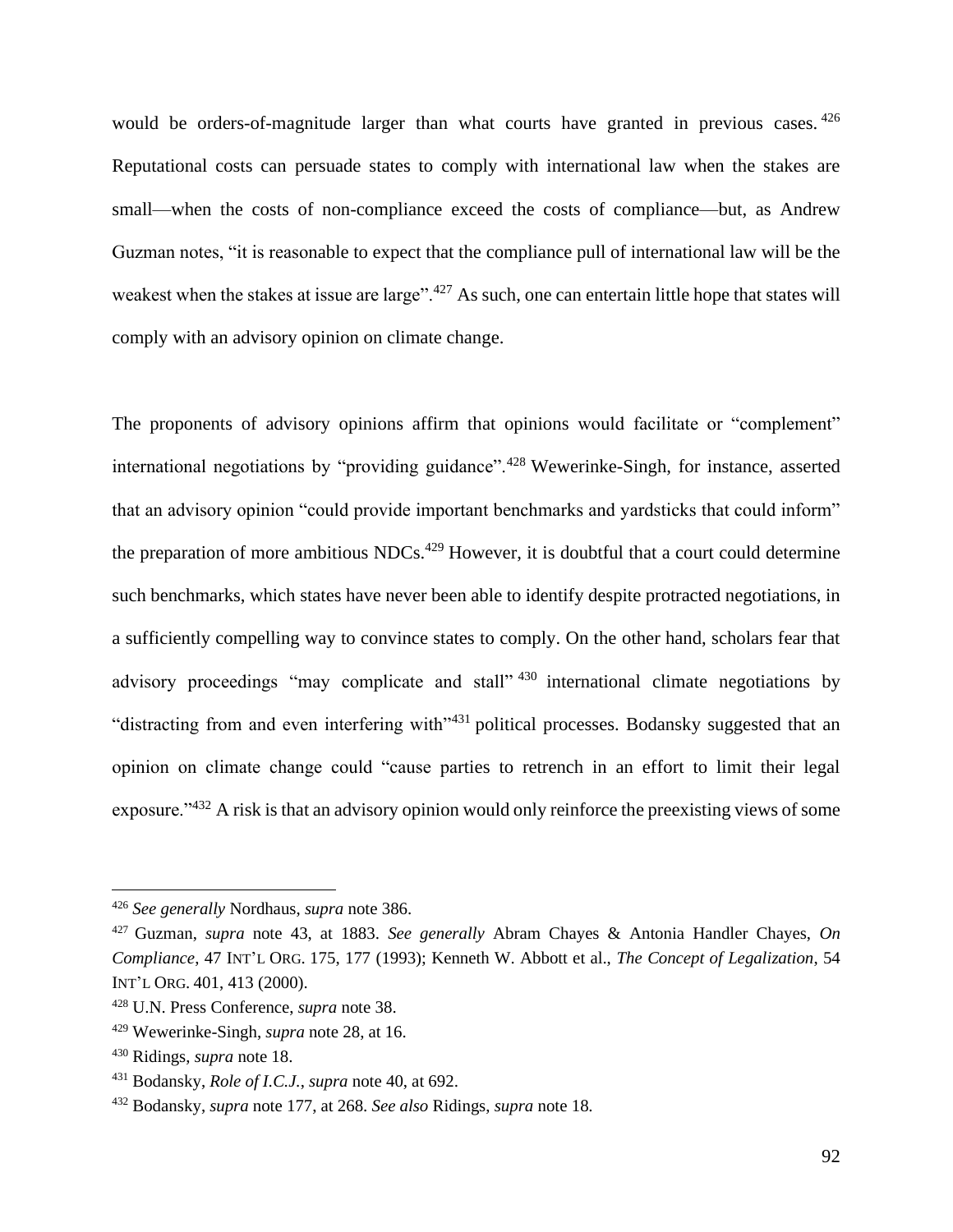states (those with which the court agrees) without convincing others, thus only making it more difficult for states to reach an agreement.

Admittedly, the audience of international judicial pronouncements is not limited to national governments.<sup>433</sup> An advisory opinion could help to shape public opinion and national politics, inform companies and investors about the legal risks associated with emission-intensive activities, and influence the legal analysis of domestic courts.<sup>434</sup> On the latter point, André Nollkaemper has pointed out that national courts could sometimes "recognize the interpretation of an international court as an authoritative formation of an international norm."<sup>435</sup> The influence of an advisory opinion on climate change, however, could be inhibited by the limited ability of the international court to assess its factual bases.<sup>436</sup> Already, the Supreme court of Israel held that, while giving "the full appropriate weight to the norms of international law, as developed and interpreted by the I.C.J." in the *Wall* opinion, the factual findings of the I.C.J. are "not *res judiciata*".<sup>437</sup> This approach would limit the influence of an advisory opinion on national courts to the extent that the opinion is not confined to a restatement of overly abstract principles, but seeks to reach concrete, factspecific conclusions. If these facts are again for debate before national courts—or, by analogy, in the court of political opinion—there is not much guidance that that the I.C.J. would be able to provide as to the application of general principles to climate change.

<sup>433</sup> *See generally* André Nollkaemper, *The Court and its Multiple Constituencies*, *in* THE LAW AND POLITICS OF THE KOSOVO ADVISORY OPINION 219 (Marko Milanovic & Michael Wood eds., 2015). <sup>434</sup> Ridings, *supra* note [18.](#page-4-0)

<sup>435</sup> André Nollkaemper, *Conversations Among Courts: Domestic and International Adjudicators*, *in* OXFORD HANDBOOK OF INTERNATIONAL ADJUDICATION 523, 539 (Cesare P.R. Romano et al. eds., 2013). <sup>436</sup> *See supra* notes [312–](#page-65-0)[316.](#page-66-1)

<sup>437</sup> Mara'abe v. The Prime Minister of Israel, HCJ 7957/04, ¶74 (Sep. 15, 2005).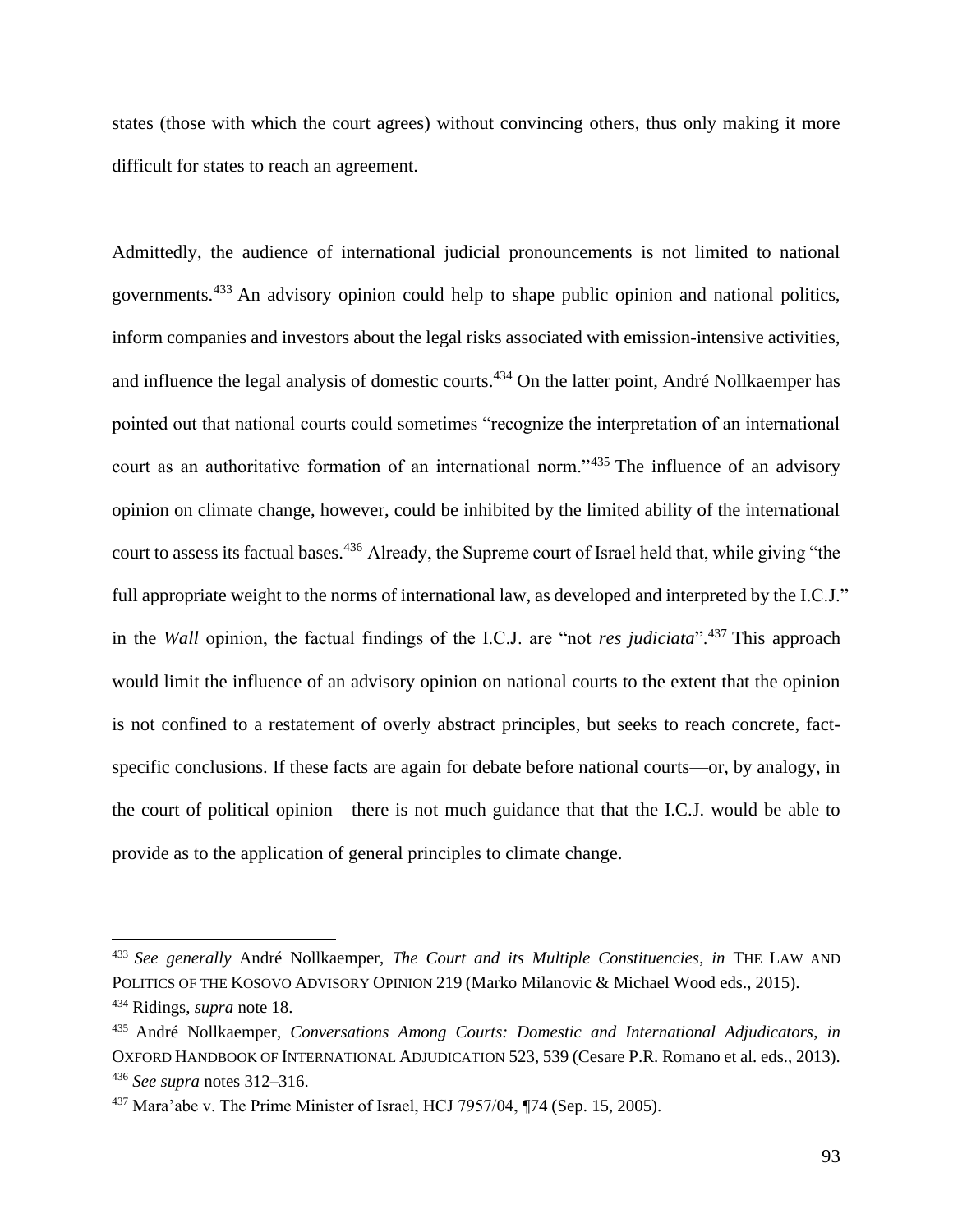# *C. Effects on International Institutions*

Advisory proceedings on climate change might erode the court's reputation and the authority of international law. In fact, it is difficult to see how a court, receiving a request for an advisory opinion, could avoid considerable embarrassment. If the court declines to give an opinion, observers will question its political motivation.<sup>438</sup> Observers would also criticize the court for losing an opportunity to show its relevance and ability to address, beyond the minor diplomatic incidents that often land on international dockets, one of the most structural global issues of our time.

On the other hand, the court would not avoid embarrassment by giving an advisory opinion. If the court could achieve an absolute majority at all, this would be on a convoluted text providing only a delphic treatment of anything the court was asked to clarify. As Judge Oda noted in *Nuclear Weapons*, such "unimpressive" opinion "may cause some damage to the [c]ourt's credibility."<sup>439</sup> The opinion would certainly be accompanied by multiple, strongly worded dissenting opinions that would further discredit it. Overall, an advisory opinion overtly ignored by most or all states concerned would affect the court's authority and, along with it, the credibility of international law. <sup>440</sup> This, in turn, would limit further the capacity of international institutions to foster international cooperation, albeit incrementally, on issues such as climate change.

<sup>438</sup> *See generally* Oellers-Frahm, *supra* not[e 42,](#page-9-1) at 116.

<sup>439</sup> *Nuclear Weapons*, *supra* note [97,](#page-20-0) 330, ¶52 (Dissenting Opinion of Judge Oda).

<sup>440</sup> Bodansky, *Role of I.C.J.*, *supra* note [40,](#page-8-0) at 708. *See also, e.g.*, KOLB, *supra* note [230,](#page-47-0) at 277; Dinstein, *supra* note [404,](#page-86-1) at 112.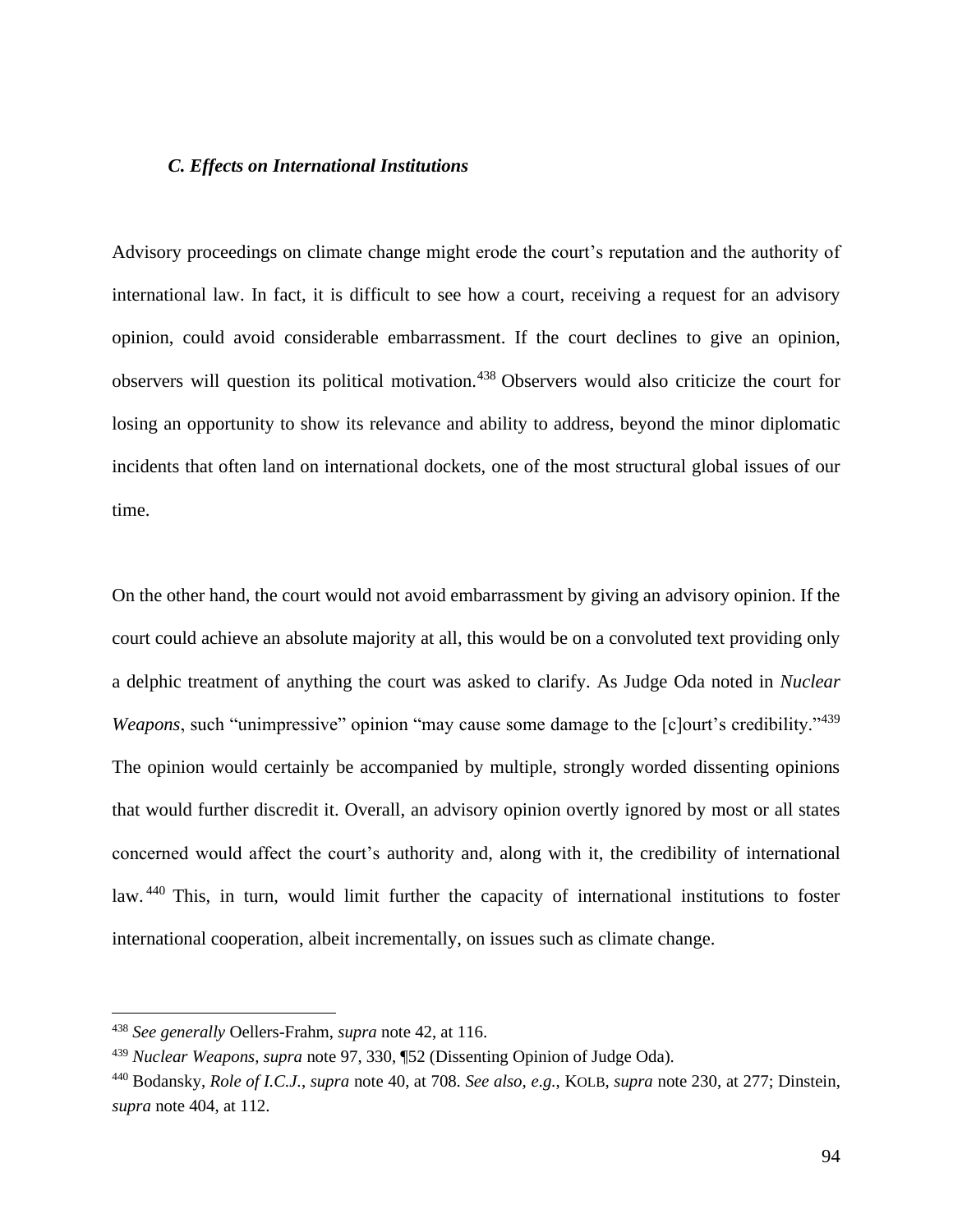One can only speculate about how a court would navigate its way through such pitfalls. The I.C.J. once suggested that "it would be a compelling reason, making it inappropriate for the Court to entertain a request, that its judicial role would be endangered or discredited".<sup>441</sup> This, however, would expose the court to the (albeit unfair) criticism that it is putting its own interests above those of humankind as a whole. Alternatively, Judge Tullio Treves suggested that a court should use the doctrine of judicial "discretion" to exercise "judicial restraint" by deciding not to take cases where "it knows that the result can be dangerous or perhaps insignificant".<sup>442</sup> Yet, any reference to the questionable doctrine of judicial discretion<sup>443</sup> would only fuel the suspicion that the court's decision not to answer the question is politically motivated. Other judges may prefer to reframe the questions in order to answer it formally while confining themselves to evasive conclusions. This might be a reasonable way to minimize the harm of the advisory proceedings to international institutions. Ultimately, many judges will agree with Aust that "long-standing problems … will not be resolved by any Advisory Opinion ... but only by lengthy political negotiations".<sup>444</sup>

#### **VI. CONCLUSION**

This Article has shown that, while small island states can request an advisory opinion on climate change, a court might refuse to answer the questions; or else, it will certainly fail to provide a useful response. Four key findings are highlighted in the following.

<sup>&</sup>lt;sup>441</sup> Application for Review of Judgment No. 273 of the United Nations Administrative Tribunal, Advisory Opinion, 1982 I.C.J. 325, ¶45 (July 20).

<sup>442</sup> Treves, *supra* note [231,](#page-47-1) at 110.

<sup>443</sup> *See* text at note [228.](#page-47-2)

<sup>444</sup> Aust, *supra* note [123,](#page-26-0) at 147.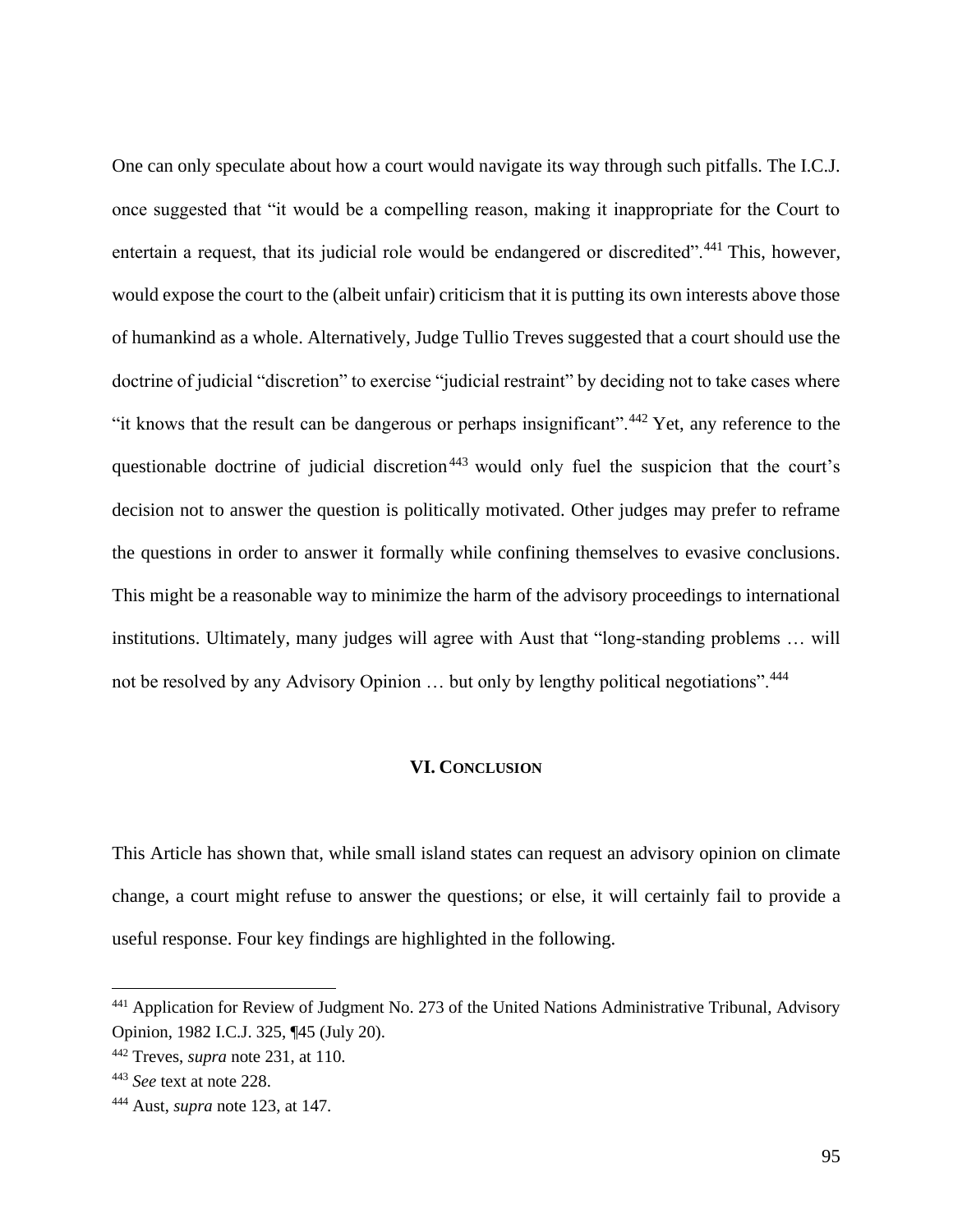Firstly, as the request for an advisory opinion of the I.C.J. would require the improbable political support of a majority of the U.N. members, small-island states may resolve to request the advisory opinion of another court. Proceedings before specialized or regional courts, however, will face additional legal hurdles, and the opinion given (if any) will be less authoritative.

Secondly, a treaty cannot authorize the request for an advisory opinion aimed at determining the rights or obligations of third states without their consent or prior authorization. This requirement will hinder or preclude advisory proceedings before ITLOS and regional human rights courts. In particular, COSIS cannot validly request an advisory opinion of ITLOS on the obligations of large GHG-emitting states without their consent or prior authorization.

Thirdly, the indeterminacy of the relevant norms will make it difficult, perhaps even impossible, for a court to adopt an insightful advisory opinion. If the members of a court can reach an agreement at all, it will almost inevitably be on conclusions that are either obvious or dubious. No useful purpose will be served by an advisory opinion merely restating the content of climate treaties or the well-known need for more climate action; and states will not be persuaded by an international judicial pronouncement seeking to impose norms on which they have never agreed.

Fourthly, compliance can certainly not be taken for granted. The odds that an advisory opinion could influence state conduct are lower when the stakes are higher, and they will be further reduced if the opinion is adopted despite the strong protests or without the consent or prior authorization of the largest GHG-emitting states. Without compliance, an advisory opinion will achieve no